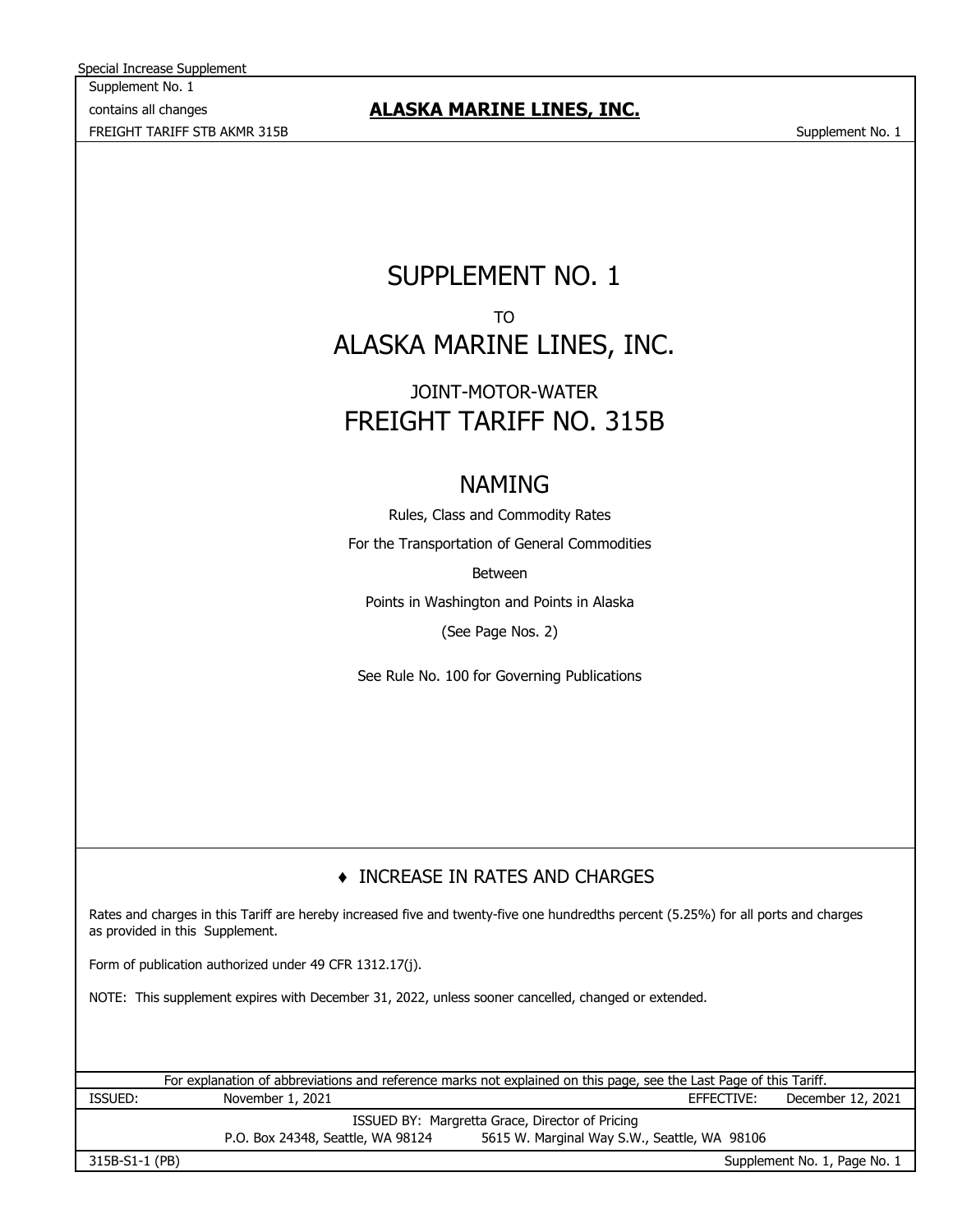Supplement No. 1

## **ALASKA MARINE LINES, INC.**

STB AKMR 315B Supplement No. 1

Except as otherwise specifically provided, rate and charges are hereby increased as follows: (See Notes 1 through 4)

## **SECTIONS 1, 1-A and 3 FREIGHT RATES ARE INCREASED AS FOLLOWS:**

All freight rates are increased five and twenty-five one hundredths percent (5.25%).

**RULES SECTION: ONLY** the rates in the following rules **ARE** increased five and twenty-five one hundredths percent (5.25%):

Rule 568 (I) Over Dimensional Freight Rule 610 Minimum Charge

NOTE 1. To determine increased rate or charge, multiply the applicable rate or charge by 1.0525.

Fractions of less than 1/2 cent will be dropped and fractions of 1/2 cent or more will be rounded to the next whole cent.

For rates in dollars, fractions of dollars will be rounded as follows:

Less than .50 will be dropped and .50 or more will be rounded to the next whole dollar.

Where the rate or charge is published in dollars and cents, apply the equivalent in cents.

NOTE 2. Rates made by the addition or deduction of arbitraries will be as follows:

Where a through rate for line-haul transportation is made by the addition or the deduction of an arbitrary, the addition or deduction of such arbitrary shall be made first before applying the provisions of this Supplement.

- NOTE 3. Where a through rate is made by combining two or more factors, each is increased separately under the provisions of this item and the applicable through rate is the total of the combined factors.
- NOTE 4. References to Tariffs, Items, Notes, Rules, etc. will be as follows:

Where reference is made in this Supplement to Tariffs, Items, Notes, Rules, etc., it is understood that such reference is continuous and includes Supplements to or successive issues of such Items, Notes, Rules, etc.

| For explanation of abbreviations and reference marks not explained on this page, see the Last Page of this Tariff. |                                   |                                              |                              |  |  |
|--------------------------------------------------------------------------------------------------------------------|-----------------------------------|----------------------------------------------|------------------------------|--|--|
| ISSUED:                                                                                                            | November 1, 2021                  | EFFECTIVE:                                   | December 12, 2021            |  |  |
| ISSUED BY: Margretta Grace, Director of Pricing                                                                    |                                   |                                              |                              |  |  |
|                                                                                                                    | P.O. Box 24348, Seattle, WA 98124 | 5615 W. Marginal Way S.W., Seattle, WA 98106 |                              |  |  |
| 315B-S1-2 (MB)                                                                                                     |                                   |                                              | Supplement No. 1, Page No. 2 |  |  |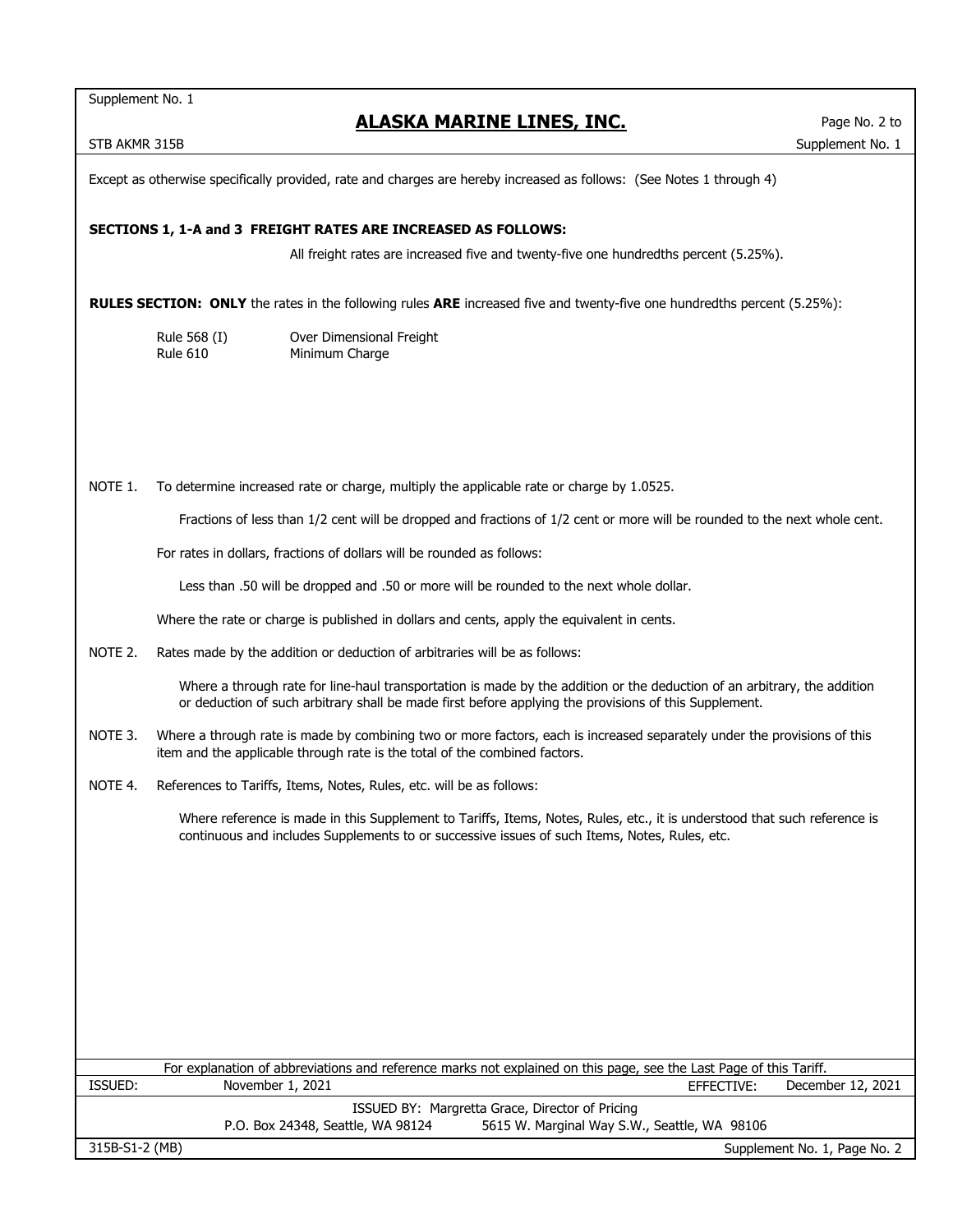FREIGHT TARIFF STB AKMR 315B Original Title Page

# ALASKA MARINE LINES, INC.

JOINT-MOTOR-WATER

# FREIGHT TARIFF NO. 315B

# NAMING

Rules and Commodity Rates

For the Transportation of General Commodities in Containers

Between

Points in Washington and Points in Alaska

(See Page Nos. 2)

See Rule No. 100 for Governing Publications

For explanation of abbreviations and reference marks not explained on this page, see the Last Page of this Tariff. The provisions published herein will, if effective, not result in an effect on the quality of the Human Environment.

ISSUED: June 28, 2021 EFFECTIVE: June 29, 2021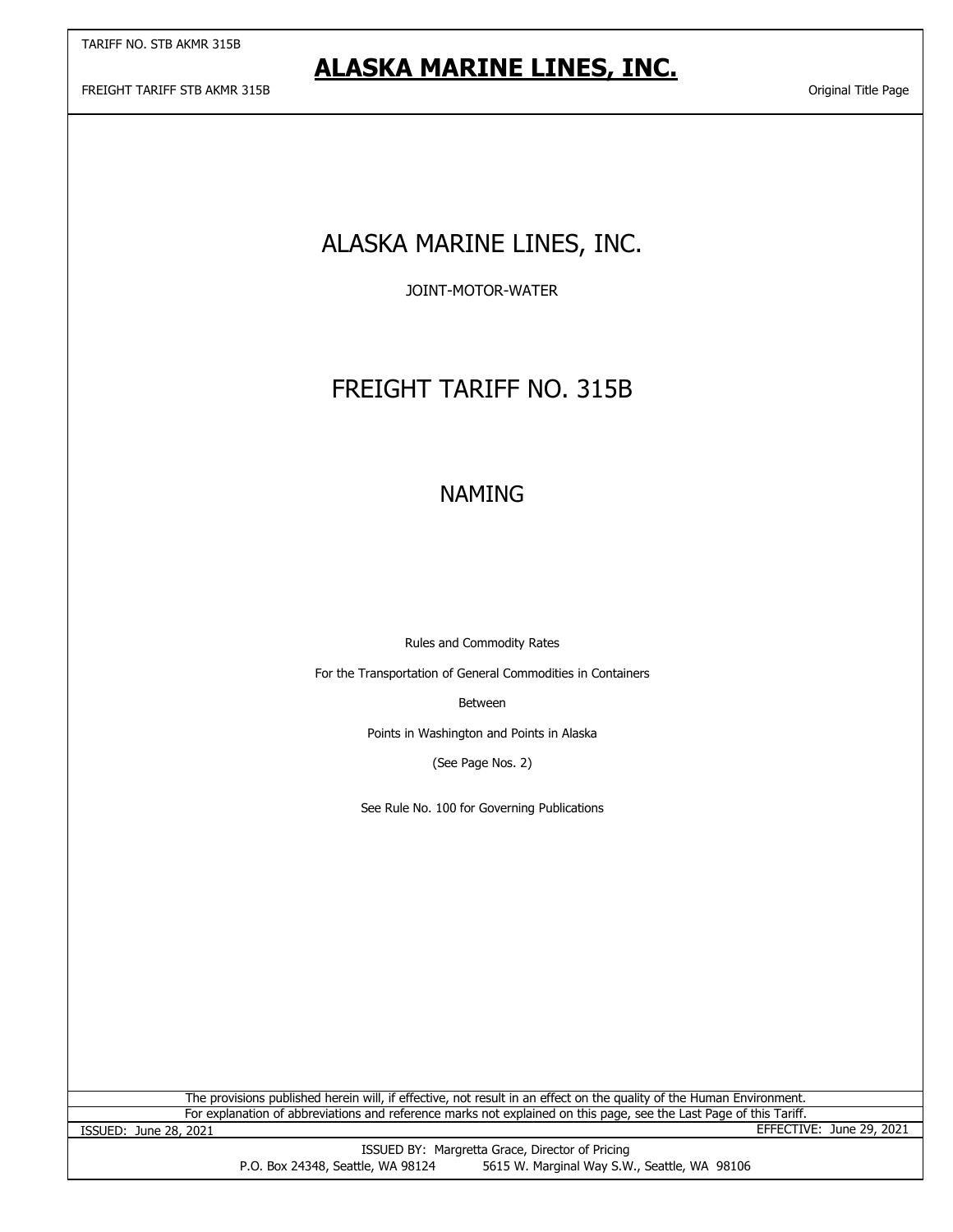### FREIGHT TARIFF 315B 315B

## **ALASKA MARINE LINES, INC.**

**CHECK SHEET**

| below, contain all changes. |   |                 |                                   |                                                 |             | Title Page, Pages 1 through 72 and the Last Page, inclusive of this Tariff are effective as of the date of this page. Revised pages, as named |             |                         |
|-----------------------------|---|-----------------|-----------------------------------|-------------------------------------------------|-------------|-----------------------------------------------------------------------------------------------------------------------------------------------|-------------|-------------------------|
| <b>PAGE</b>                 |   | <b>REVISION</b> | <b>PAGE</b>                       | <b>REVISION</b>                                 | <b>PAGE</b> | <b>REVISION</b>                                                                                                                               | <b>PAGE</b> | <b>REVISION</b>         |
| NO.                         |   | <b>NUMBER</b>   | NO.                               | <b>NUMBER</b>                                   | NO.         | <b>NUMBER</b>                                                                                                                                 | NO.         | <b>NUMBER</b>           |
|                             |   |                 |                                   |                                                 |             |                                                                                                                                               |             |                         |
| Title                       |   | Orig.           | 35                                | 1st Rev.                                        | 70          | 1st Rev.                                                                                                                                      |             |                         |
| $\mathbf 1$                 | ▲ | 9th Rev.        | 36                                | 1st Rev.                                        | $71\,$      | 1st Rev.                                                                                                                                      |             |                         |
| $\overline{\mathbf{c}}$     |   | Orig.           | 37                                | 1st Rev.                                        | 72          | 1st Rev.                                                                                                                                      |             |                         |
| 3                           |   | Orig.           | 38                                | 1st Rev.                                        | LAST        | Orig.                                                                                                                                         |             |                         |
| 4                           |   | Orig.           | 39                                | 1st Rev.                                        |             |                                                                                                                                               |             |                         |
|                             |   |                 |                                   |                                                 |             |                                                                                                                                               |             |                         |
| 5                           |   | Orig.           | $40\,$                            | 1st Rev.                                        |             |                                                                                                                                               |             |                         |
| 6                           |   | Orig.           | 41                                | 1st Rev.                                        |             |                                                                                                                                               |             |                         |
| 7                           |   | Orig.           | 42                                | 1st Rev.                                        |             |                                                                                                                                               |             |                         |
| 8                           |   | Orig.           | 43                                | 1st Rev.                                        |             |                                                                                                                                               |             |                         |
| 9                           |   | Orig.           | 44                                | 2nd Rev.                                        |             |                                                                                                                                               |             |                         |
|                             |   |                 |                                   |                                                 |             |                                                                                                                                               |             |                         |
| $10\,$                      |   | Orig.           | 45                                | 1st Rev.                                        |             |                                                                                                                                               |             |                         |
| $11\,$                      |   | Orig.           | 46                                | 2nd Rev.                                        |             |                                                                                                                                               |             |                         |
| 12                          |   | Orig.           | 47                                | 1st Rev.                                        |             |                                                                                                                                               |             |                         |
| 13                          |   | Orig.           | 48                                | 1st Rev.                                        |             |                                                                                                                                               |             |                         |
| 14                          |   | Orig.           | 49                                | 1st Rev.                                        |             |                                                                                                                                               |             |                         |
|                             |   |                 |                                   |                                                 |             |                                                                                                                                               |             |                         |
| 15                          |   | Orig.           | 50                                | 1st Rev.                                        |             |                                                                                                                                               |             |                         |
| $16\,$                      |   | Orig.           | 51                                | 1st Rev.                                        |             |                                                                                                                                               |             |                         |
| $17\,$                      |   | Orig.           | 52                                | 1st Rev.                                        |             |                                                                                                                                               |             |                         |
| $18\,$                      |   | 5th Rev.        | 53                                | 1st Rev.                                        |             |                                                                                                                                               |             |                         |
| 19                          |   | Orig.           | 54                                | 1st Rev.                                        |             |                                                                                                                                               |             |                         |
|                             |   |                 |                                   |                                                 |             |                                                                                                                                               |             |                         |
| $20\,$                      |   | 1st Rev.        | 55                                | 1st Rev.                                        |             |                                                                                                                                               |             |                         |
| $21\,$                      |   | 1st Rev.        | 56                                | 1st Rev.                                        |             |                                                                                                                                               |             |                         |
| $22\,$                      |   | 1st Rev.        | 57                                | 1st Rev.                                        |             |                                                                                                                                               |             |                         |
| 23                          |   | Orig.           | 58                                | 1st Rev.                                        |             |                                                                                                                                               |             |                         |
| 24                          |   |                 | 59                                | 2nd Rev.                                        |             |                                                                                                                                               |             |                         |
|                             |   | Orig.           |                                   |                                                 |             |                                                                                                                                               |             |                         |
|                             |   |                 |                                   |                                                 |             |                                                                                                                                               |             |                         |
| 25                          |   | 1st Rev.        | 60                                | 1st Rev.                                        |             |                                                                                                                                               |             |                         |
| 26                          |   | Orig.           | 61                                | 1st Rev.                                        |             |                                                                                                                                               |             |                         |
| 27                          |   | 1st Rev.        | 62                                | 1st Rev.                                        |             |                                                                                                                                               |             |                         |
| 28                          |   | 1st Rev.        | 63                                | 1st Rev.                                        |             |                                                                                                                                               |             |                         |
| 29                          |   | 1st Rev.        | 64                                | 1st Rev.                                        |             |                                                                                                                                               |             |                         |
|                             |   |                 |                                   |                                                 |             |                                                                                                                                               |             |                         |
| 30                          |   | 1st Rev.        | 65                                | 1st Rev.                                        |             |                                                                                                                                               |             |                         |
| 31                          |   | 1st Rev.        | 66                                | 1st Rev.                                        |             |                                                                                                                                               |             |                         |
| 32                          |   | 2nd Rev.        | 67                                | 1st Rev.                                        |             |                                                                                                                                               |             |                         |
| 33                          |   | 1st Rev.        | 68                                | Orig.                                           |             |                                                                                                                                               |             |                         |
| 34                          |   | 1st Rev.        | 69                                | 1st Rev.                                        |             |                                                                                                                                               |             |                         |
|                             |   |                 |                                   |                                                 |             |                                                                                                                                               |             |                         |
| <b>TCR 4631</b>             |   |                 |                                   |                                                 |             |                                                                                                                                               |             |                         |
|                             |   |                 |                                   |                                                 |             | For explanation of abbreviations and reference marks not explained on this page, see the Last Page of this Tariff.                            |             |                         |
| ISSUED: May 24, 2022        |   |                 |                                   |                                                 |             |                                                                                                                                               |             | EFFECTIVE: May 25, 2022 |
|                             |   |                 |                                   | ISSUED BY: Margretta Grace, Director of Pricing |             |                                                                                                                                               |             |                         |
|                             |   |                 | P.O. Box 24348, Seattle, WA 98124 |                                                 |             | 5615 W. Marginal Way S.W., Seattle, WA 98106                                                                                                  |             |                         |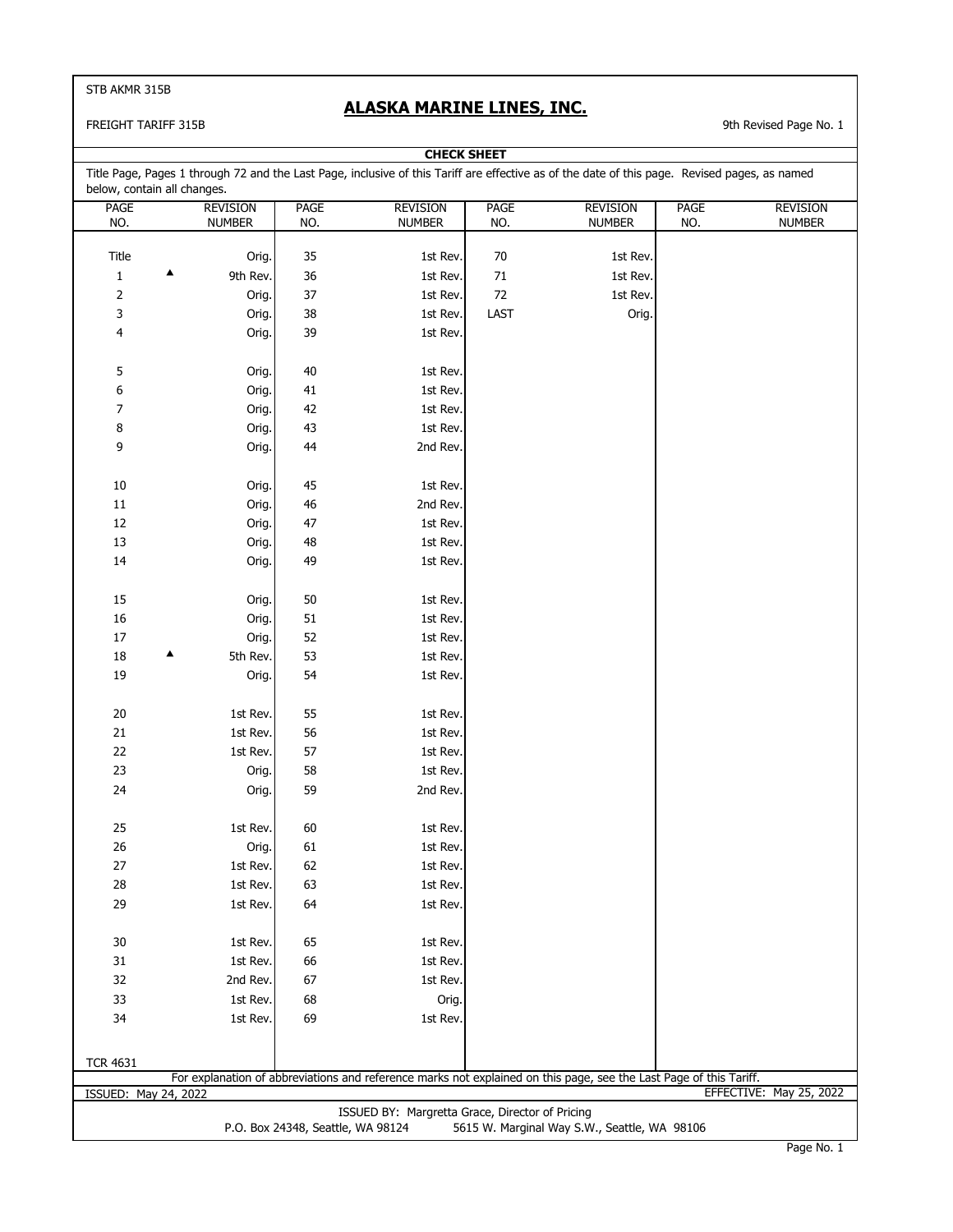## **ALASKA MARINE LINES, INC.**

FREIGHT TARIFF 315B **CONTROLLER IN THE CONTROLLER CONTROLLER CONTROLLER CONTROLLER CONTROLLER CONTROLLER CONTROLLER CONTROLLER CONTROLLER CONTROLLER CONTROLLER CONTROLLER CONTROLLER CONTROLLER CONTROLLER CONTROLLER CONTROL** 

## **LIST OF POINTS SERVED:**

## DUTCH HARBOR, ALEUTIAN ISLANDS, & KODIAK REGION

### Regular Point(s)

Dutch Harbor, including Captains Bay, Dutch Harbor, & Unalaska DTH Kodiak KOD

Rate Basis:

### Irregular Points(s)

(Except as otherwise noted, irregular points listed in this item are served on inducement only.)

Adak Chignik Shemya Alitak False Pass Akutan Sand Point

For explanation of abbreviations and reference marks not explained on this page, see the Last Page of this Tariff.<br>ISSUED: June 28, 2021 TERECTIVE: Ju EFFECTIVE: June 29, 2021

> ISSUED BY: Margretta Grace, Director of Pricing P.O. Box 24348, Seattle, WA 98124 5615 W. Marginal Way S.W., Seattle, WA 98106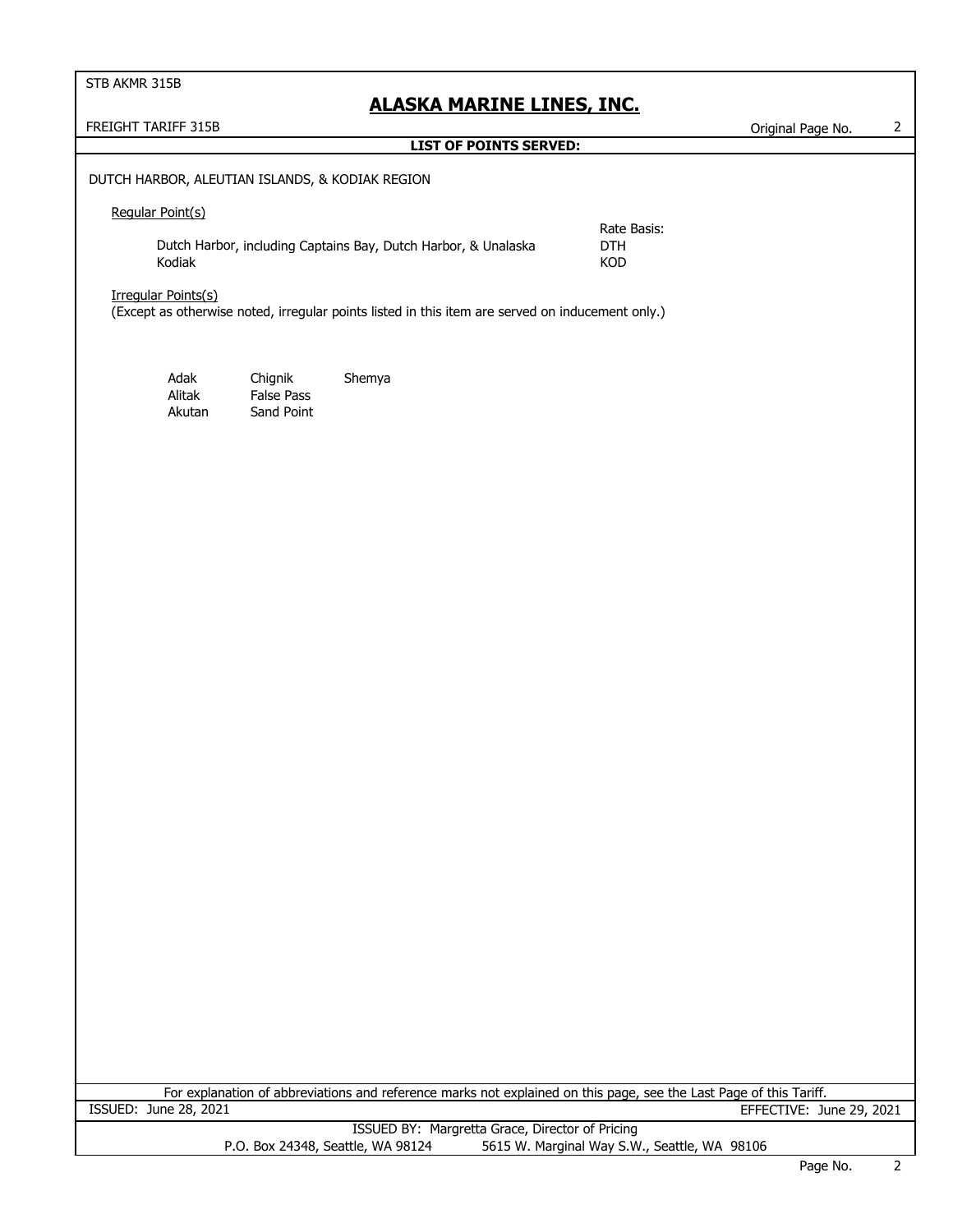# **ALASKA MARINE LINES, INC.**

FREIGHT TARIFF 315B Contract the Contract of the Contract of Contract of Contract of Contract of Contract of Contract of Contract of Contract of Contract of Contract of Contract of Contract of Contract of Contract of Contr

Page intentionally left blank for future expansion.

ISSUED: June 28, 2021 EFFECTIVE: June 29, 2021 ISSUED BY: Margretta Grace, Director of Pricing P.O. Box 24348, Seattle, WA 98124 5615 W. Marginal Way S.W., Seattle, WA 98106 For explanation of abbreviations and reference marks not explained on this page, see the Last Page of this Tariff.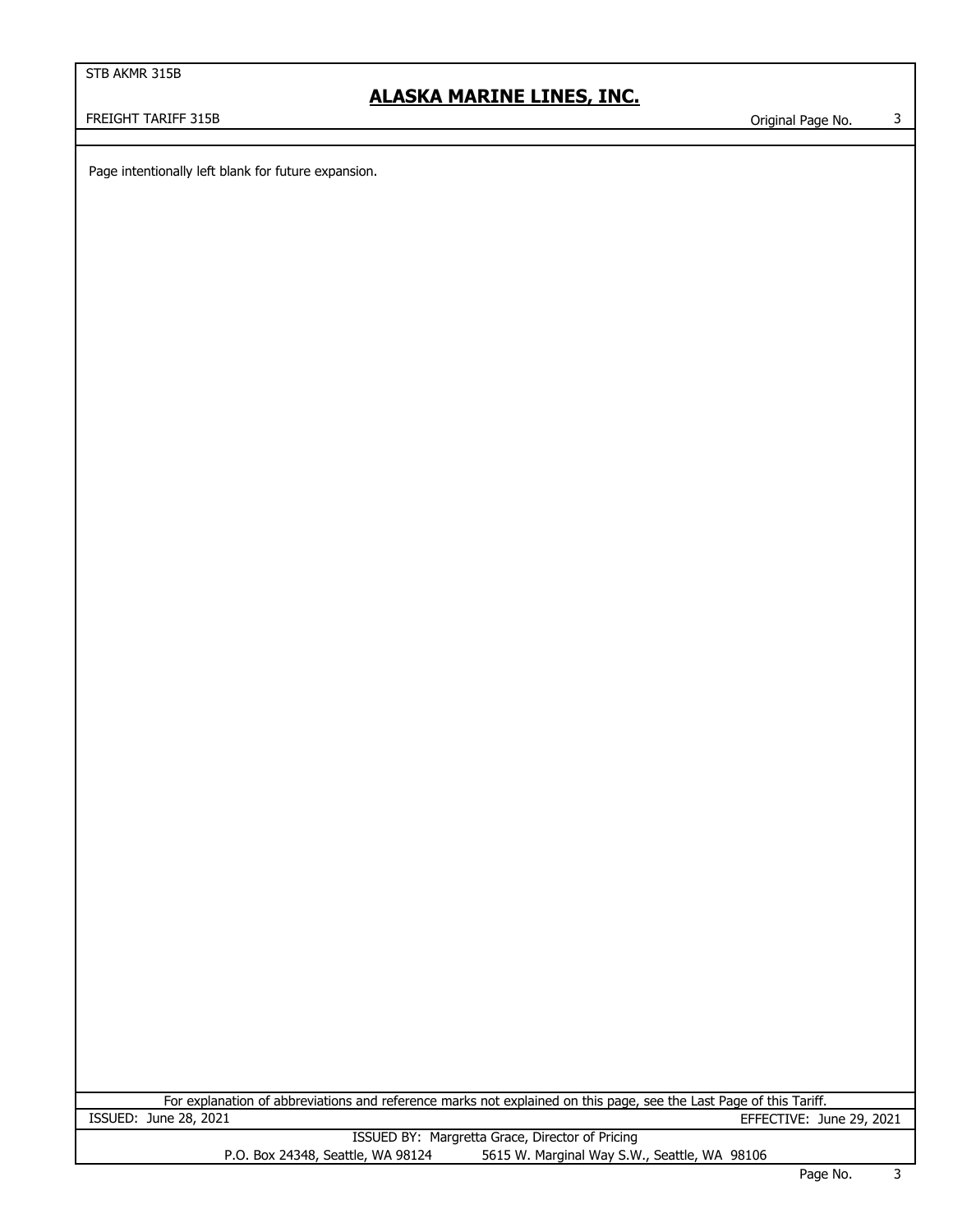| FREIGHT TARIFF 315B                                                                                                                  | Original Page No.                   | 4                                 |
|--------------------------------------------------------------------------------------------------------------------------------------|-------------------------------------|-----------------------------------|
| TABLE OF CONTENTS                                                                                                                    |                                     |                                   |
| NOTE: The hypen indicates "through"                                                                                                  |                                     |                                   |
| SUBJECT:                                                                                                                             | <b>RULE NO.:</b>                    | PAGE NO.:                         |
| $- A -$                                                                                                                              |                                     |                                   |
|                                                                                                                                      | $-----$<br>342<br>997<br>160<br>345 | Last Page<br>17<br>23<br>15<br>18 |
| $- B -$                                                                                                                              |                                     |                                   |
| $-C -$                                                                                                                               |                                     |                                   |
|                                                                                                                                      | 406                                 | 19                                |
| $-D -$                                                                                                                               |                                     |                                   |
|                                                                                                                                      | 501                                 | 19                                |
| $-E -$                                                                                                                               |                                     |                                   |
|                                                                                                                                      | 501                                 | 19                                |
| $- F -$                                                                                                                              |                                     |                                   |
|                                                                                                                                      | 345                                 | 18                                |
| $-G -$                                                                                                                               |                                     |                                   |
|                                                                                                                                      |                                     |                                   |
|                                                                                                                                      | 100                                 | 14                                |
|                                                                                                                                      |                                     |                                   |
|                                                                                                                                      |                                     |                                   |
|                                                                                                                                      |                                     |                                   |
| For explanation of abbreviations and reference marks not explained on this page, see the Last Page of this Tariff.                   |                                     |                                   |
| ISSUED: June 28, 2021                                                                                                                |                                     | EFFECTIVE: June 29, 2021          |
| ISSUED BY: Margretta Grace, Director of Pricing<br>5615 W. Marginal Way S.W., Seattle, WA 98106<br>P.O. Box 24348, Seattle, WA 98124 |                                     |                                   |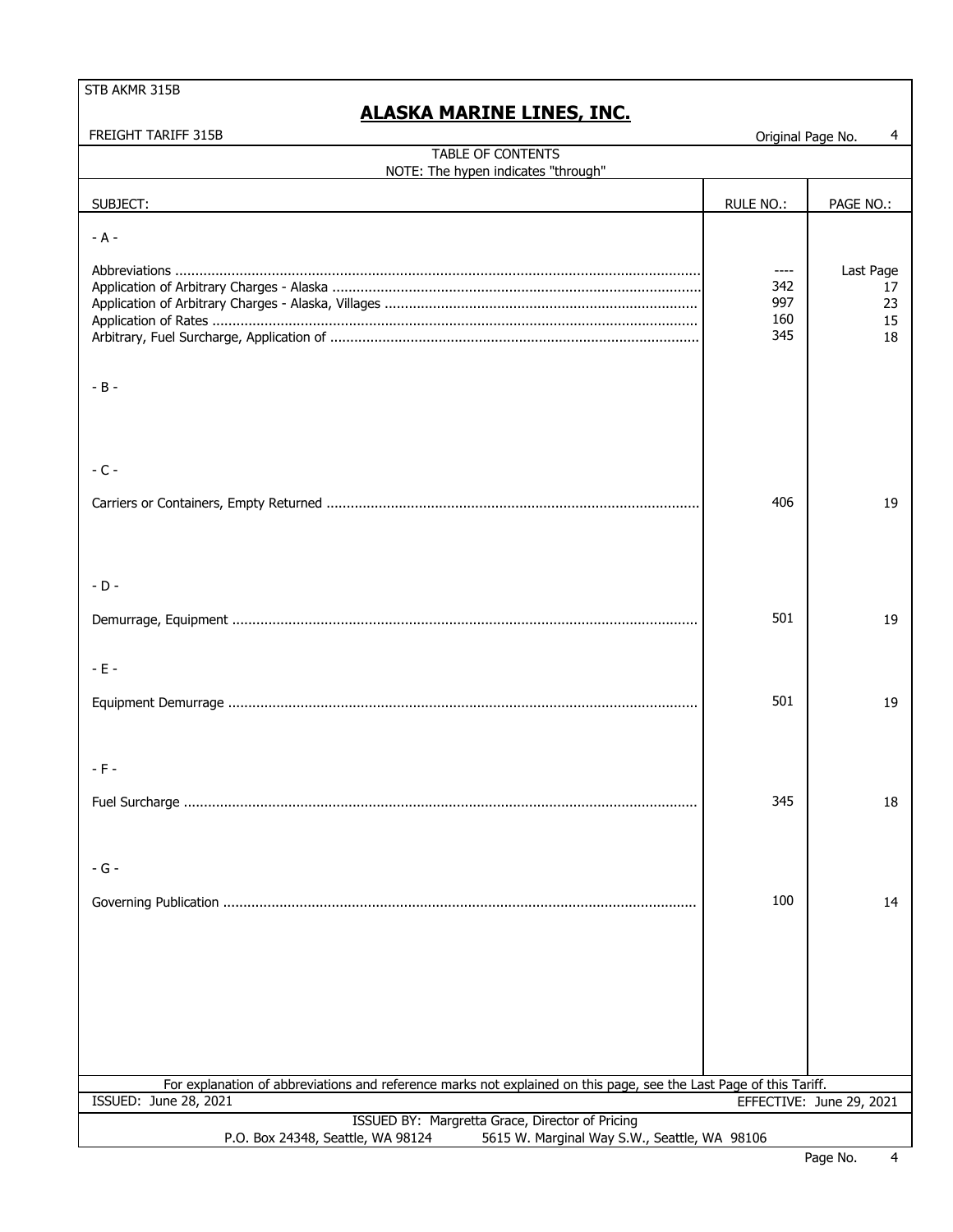| FREIGHT TARIFF 315B                                                                                                | Original Page No. | 5                        |
|--------------------------------------------------------------------------------------------------------------------|-------------------|--------------------------|
| TABLE OF CONTENTS                                                                                                  |                   |                          |
| NOTE: The hypen indicates "through"                                                                                |                   |                          |
| SUBJECT:                                                                                                           | RULE NO.:         | PAGE NO.:                |
|                                                                                                                    |                   |                          |
| $-H -$                                                                                                             |                   |                          |
|                                                                                                                    |                   |                          |
|                                                                                                                    |                   |                          |
| $-1-$                                                                                                              |                   |                          |
|                                                                                                                    |                   |                          |
|                                                                                                                    |                   | $7 - 13$                 |
|                                                                                                                    |                   |                          |
| $-1-$                                                                                                              |                   |                          |
|                                                                                                                    |                   |                          |
| $-K -$                                                                                                             |                   |                          |
|                                                                                                                    |                   |                          |
|                                                                                                                    |                   |                          |
| $-L -$                                                                                                             |                   |                          |
|                                                                                                                    |                   |                          |
|                                                                                                                    |                   | 2<br>21                  |
|                                                                                                                    | 574               |                          |
| $-M -$                                                                                                             |                   |                          |
|                                                                                                                    |                   |                          |
|                                                                                                                    | 942               | 22                       |
|                                                                                                                    | 610               | 21                       |
| $-N -$                                                                                                             |                   |                          |
|                                                                                                                    |                   |                          |
| $-0-$                                                                                                              |                   |                          |
|                                                                                                                    |                   |                          |
|                                                                                                                    | 568               | 20                       |
|                                                                                                                    |                   |                          |
|                                                                                                                    |                   |                          |
| $- P -$                                                                                                            |                   |                          |
|                                                                                                                    |                   |                          |
|                                                                                                                    |                   | 2                        |
|                                                                                                                    |                   |                          |
|                                                                                                                    |                   |                          |
|                                                                                                                    |                   |                          |
| $-Q -$                                                                                                             |                   |                          |
| $-R -$                                                                                                             |                   |                          |
|                                                                                                                    |                   |                          |
|                                                                                                                    | $1002 - 6900$     | $25 - 74$                |
|                                                                                                                    |                   | Last Page                |
|                                                                                                                    |                   |                          |
|                                                                                                                    |                   |                          |
|                                                                                                                    |                   |                          |
|                                                                                                                    |                   |                          |
|                                                                                                                    |                   |                          |
| For explanation of abbreviations and reference marks not explained on this page, see the Last Page of this Tariff. |                   |                          |
| ISSUED: June 28, 2021                                                                                              |                   | EFFECTIVE: June 29, 2021 |
| ISSUED BY: Margretta Grace, Director of Pricing                                                                    |                   |                          |
| P.O. Box 24348, Seattle, WA 98124<br>5615 W. Marginal Way S.W., Seattle, WA 98106                                  |                   |                          |
|                                                                                                                    |                   |                          |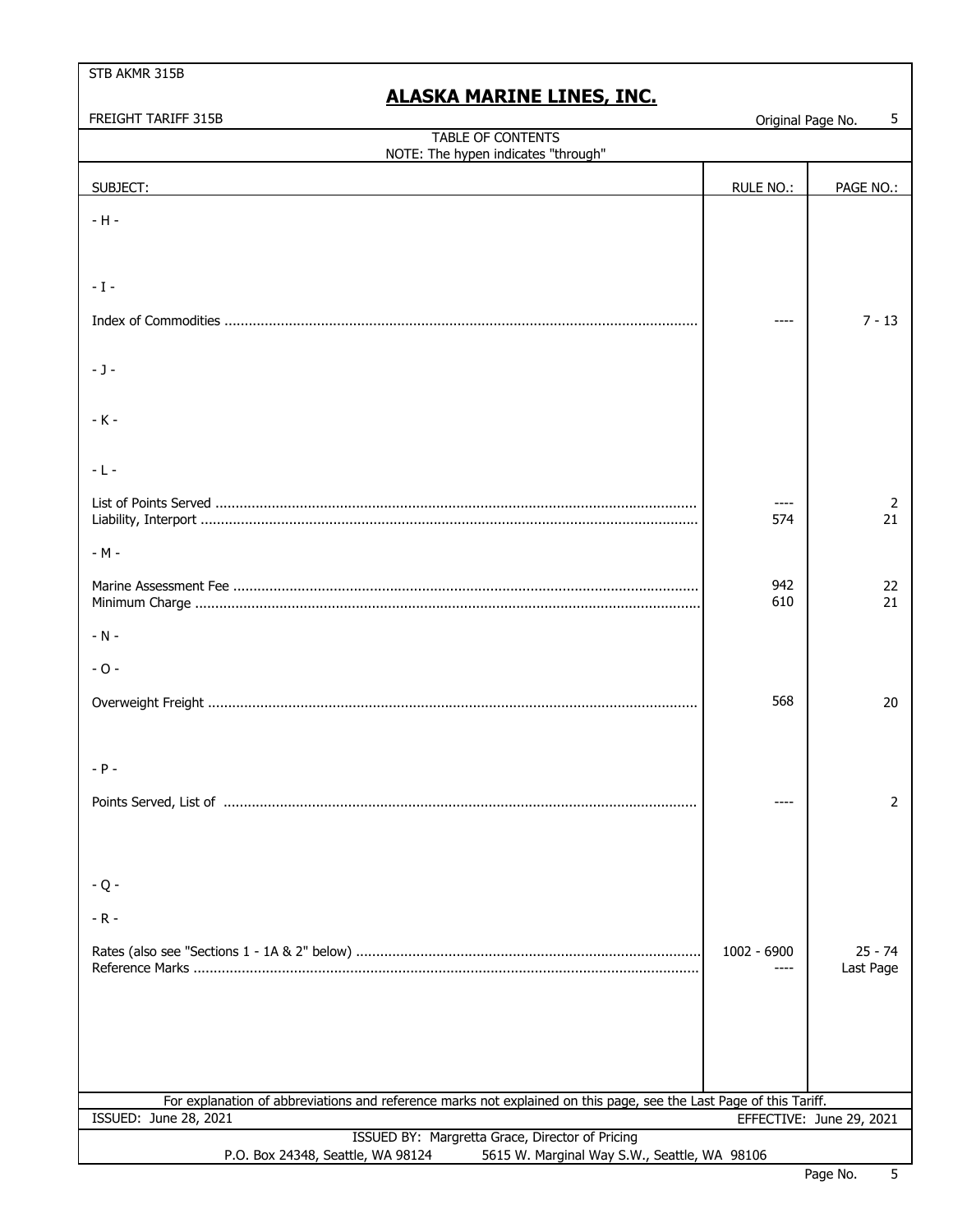| TABLE OF CONTENTS<br>NOTE: The hypen indicates "through"<br><b>RULE NO.:</b><br>PAGE NO.:<br>SUBJECT:<br>$-S -$<br>25<br>----<br>$26 - 69$<br>$70 - 74$<br>----<br>Last Page<br>----<br>$-T -$<br>$4 - 6$<br>942<br>22<br>$-$ U $-$<br>$-V -$<br>$-W -$<br>$- X -$<br>$-Y -$<br>$-Z -$<br>For explanation of abbreviations and reference marks not explained on this page, see the Last Page of this Tariff.<br>ISSUED: June 28, 2021<br>EFFECTIVE: June 29, 2021<br>ISSUED BY: Margretta Grace, Director of Pricing<br>5615 W. Marginal Way S.W., Seattle, WA 98106 | FREIGHT TARIFF 315B               | Original Page No. | 6 |
|----------------------------------------------------------------------------------------------------------------------------------------------------------------------------------------------------------------------------------------------------------------------------------------------------------------------------------------------------------------------------------------------------------------------------------------------------------------------------------------------------------------------------------------------------------------------|-----------------------------------|-------------------|---|
|                                                                                                                                                                                                                                                                                                                                                                                                                                                                                                                                                                      |                                   |                   |   |
|                                                                                                                                                                                                                                                                                                                                                                                                                                                                                                                                                                      |                                   |                   |   |
|                                                                                                                                                                                                                                                                                                                                                                                                                                                                                                                                                                      |                                   |                   |   |
|                                                                                                                                                                                                                                                                                                                                                                                                                                                                                                                                                                      |                                   |                   |   |
|                                                                                                                                                                                                                                                                                                                                                                                                                                                                                                                                                                      |                                   |                   |   |
|                                                                                                                                                                                                                                                                                                                                                                                                                                                                                                                                                                      |                                   |                   |   |
|                                                                                                                                                                                                                                                                                                                                                                                                                                                                                                                                                                      |                                   |                   |   |
|                                                                                                                                                                                                                                                                                                                                                                                                                                                                                                                                                                      |                                   |                   |   |
|                                                                                                                                                                                                                                                                                                                                                                                                                                                                                                                                                                      |                                   |                   |   |
|                                                                                                                                                                                                                                                                                                                                                                                                                                                                                                                                                                      |                                   |                   |   |
|                                                                                                                                                                                                                                                                                                                                                                                                                                                                                                                                                                      |                                   |                   |   |
|                                                                                                                                                                                                                                                                                                                                                                                                                                                                                                                                                                      |                                   |                   |   |
|                                                                                                                                                                                                                                                                                                                                                                                                                                                                                                                                                                      |                                   |                   |   |
|                                                                                                                                                                                                                                                                                                                                                                                                                                                                                                                                                                      |                                   |                   |   |
|                                                                                                                                                                                                                                                                                                                                                                                                                                                                                                                                                                      |                                   |                   |   |
|                                                                                                                                                                                                                                                                                                                                                                                                                                                                                                                                                                      |                                   |                   |   |
|                                                                                                                                                                                                                                                                                                                                                                                                                                                                                                                                                                      |                                   |                   |   |
|                                                                                                                                                                                                                                                                                                                                                                                                                                                                                                                                                                      |                                   |                   |   |
|                                                                                                                                                                                                                                                                                                                                                                                                                                                                                                                                                                      |                                   |                   |   |
|                                                                                                                                                                                                                                                                                                                                                                                                                                                                                                                                                                      |                                   |                   |   |
|                                                                                                                                                                                                                                                                                                                                                                                                                                                                                                                                                                      |                                   |                   |   |
|                                                                                                                                                                                                                                                                                                                                                                                                                                                                                                                                                                      |                                   |                   |   |
|                                                                                                                                                                                                                                                                                                                                                                                                                                                                                                                                                                      |                                   |                   |   |
|                                                                                                                                                                                                                                                                                                                                                                                                                                                                                                                                                                      |                                   |                   |   |
|                                                                                                                                                                                                                                                                                                                                                                                                                                                                                                                                                                      |                                   |                   |   |
|                                                                                                                                                                                                                                                                                                                                                                                                                                                                                                                                                                      |                                   |                   |   |
|                                                                                                                                                                                                                                                                                                                                                                                                                                                                                                                                                                      |                                   |                   |   |
|                                                                                                                                                                                                                                                                                                                                                                                                                                                                                                                                                                      |                                   |                   |   |
|                                                                                                                                                                                                                                                                                                                                                                                                                                                                                                                                                                      |                                   |                   |   |
|                                                                                                                                                                                                                                                                                                                                                                                                                                                                                                                                                                      |                                   |                   |   |
|                                                                                                                                                                                                                                                                                                                                                                                                                                                                                                                                                                      |                                   |                   |   |
|                                                                                                                                                                                                                                                                                                                                                                                                                                                                                                                                                                      |                                   |                   |   |
|                                                                                                                                                                                                                                                                                                                                                                                                                                                                                                                                                                      |                                   |                   |   |
|                                                                                                                                                                                                                                                                                                                                                                                                                                                                                                                                                                      |                                   |                   |   |
|                                                                                                                                                                                                                                                                                                                                                                                                                                                                                                                                                                      |                                   |                   |   |
|                                                                                                                                                                                                                                                                                                                                                                                                                                                                                                                                                                      |                                   |                   |   |
|                                                                                                                                                                                                                                                                                                                                                                                                                                                                                                                                                                      |                                   |                   |   |
|                                                                                                                                                                                                                                                                                                                                                                                                                                                                                                                                                                      |                                   |                   |   |
|                                                                                                                                                                                                                                                                                                                                                                                                                                                                                                                                                                      |                                   |                   |   |
|                                                                                                                                                                                                                                                                                                                                                                                                                                                                                                                                                                      |                                   |                   |   |
|                                                                                                                                                                                                                                                                                                                                                                                                                                                                                                                                                                      |                                   |                   |   |
|                                                                                                                                                                                                                                                                                                                                                                                                                                                                                                                                                                      |                                   |                   |   |
|                                                                                                                                                                                                                                                                                                                                                                                                                                                                                                                                                                      |                                   |                   |   |
|                                                                                                                                                                                                                                                                                                                                                                                                                                                                                                                                                                      |                                   |                   |   |
|                                                                                                                                                                                                                                                                                                                                                                                                                                                                                                                                                                      |                                   |                   |   |
|                                                                                                                                                                                                                                                                                                                                                                                                                                                                                                                                                                      |                                   |                   |   |
|                                                                                                                                                                                                                                                                                                                                                                                                                                                                                                                                                                      |                                   |                   |   |
|                                                                                                                                                                                                                                                                                                                                                                                                                                                                                                                                                                      |                                   |                   |   |
|                                                                                                                                                                                                                                                                                                                                                                                                                                                                                                                                                                      |                                   |                   |   |
|                                                                                                                                                                                                                                                                                                                                                                                                                                                                                                                                                                      |                                   |                   |   |
|                                                                                                                                                                                                                                                                                                                                                                                                                                                                                                                                                                      |                                   |                   |   |
|                                                                                                                                                                                                                                                                                                                                                                                                                                                                                                                                                                      |                                   |                   |   |
|                                                                                                                                                                                                                                                                                                                                                                                                                                                                                                                                                                      |                                   |                   |   |
|                                                                                                                                                                                                                                                                                                                                                                                                                                                                                                                                                                      |                                   |                   |   |
|                                                                                                                                                                                                                                                                                                                                                                                                                                                                                                                                                                      |                                   |                   |   |
|                                                                                                                                                                                                                                                                                                                                                                                                                                                                                                                                                                      | P.O. Box 24348, Seattle, WA 98124 |                   |   |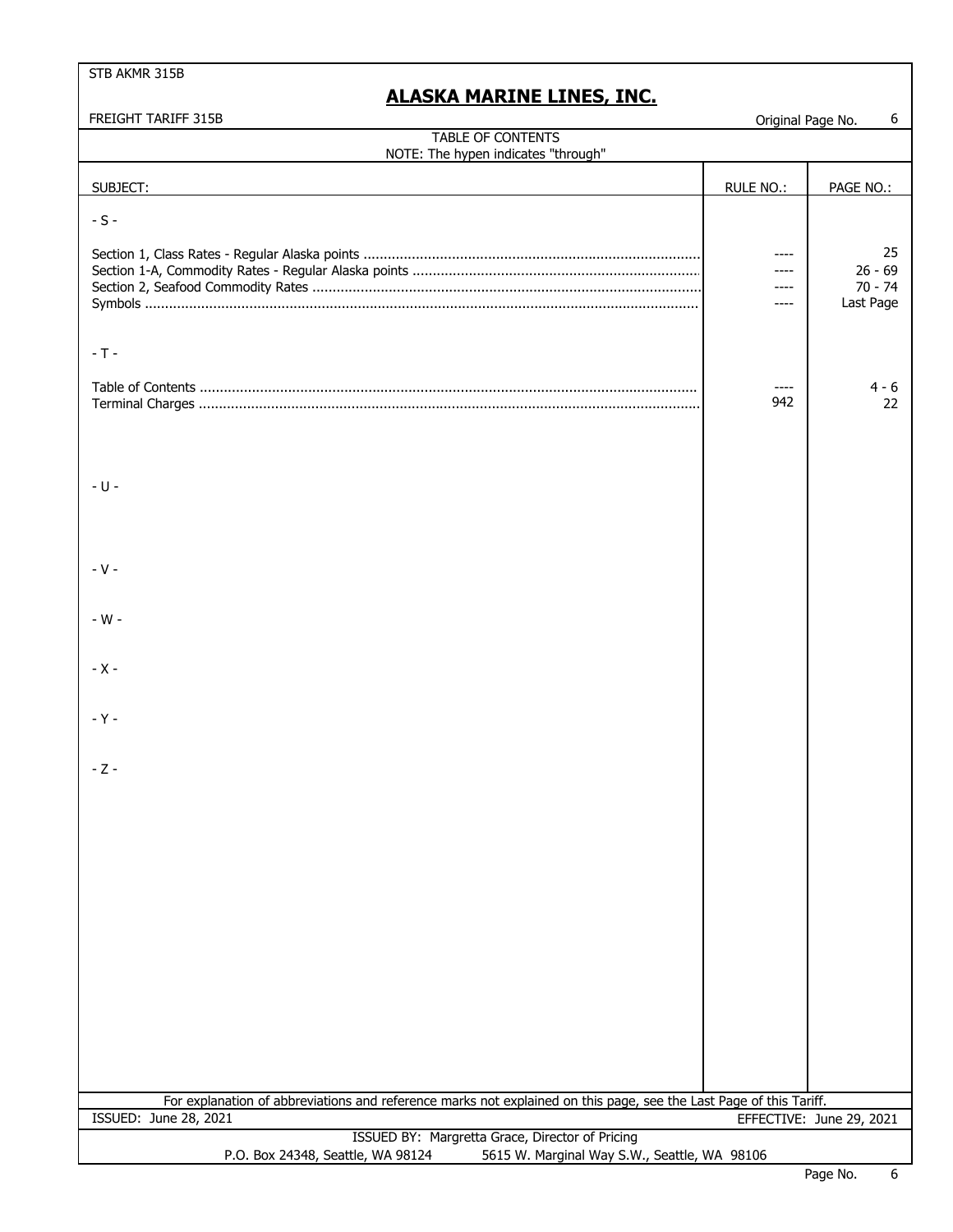| <b>FREIGHT TARIFF 315B</b>                                  |           |                                                                                                                    | $\overline{7}$<br>Original Page No. |
|-------------------------------------------------------------|-----------|--------------------------------------------------------------------------------------------------------------------|-------------------------------------|
|                                                             |           | <b>INDEX OF ARTICLES</b>                                                                                           |                                     |
|                                                             |           | for Which Commodity Rates are Named in this Tariff                                                                 |                                     |
|                                                             |           |                                                                                                                    |                                     |
| COMMODITY:                                                  | ITEM NO.: |                                                                                                                    | ITEM NO.:                           |
| - A -                                                       |           | $-B - (Cont'd)$                                                                                                    |                                     |
|                                                             |           |                                                                                                                    |                                     |
| Ale ………………………………………………………………………1500-001                     |           |                                                                                                                    |                                     |
|                                                             |           |                                                                                                                    |                                     |
|                                                             |           |                                                                                                                    |                                     |
|                                                             |           |                                                                                                                    |                                     |
|                                                             |           |                                                                                                                    |                                     |
|                                                             |           | Buckets, as described 1480-000; 1480-001; 1520-000                                                                 |                                     |
|                                                             |           | Building Construction Sections or Columns 1200-000                                                                 |                                     |
|                                                             |           | Building Materials, as described 1200-007; 1200-006; 1200-000                                                      |                                     |
| Appliances, Household, as described 1050-000                |           | Building Metalwork, as described 1200-000; 1200-009; 1480-001                                                      |                                     |
| Arches, Building, as described 1200-007; 1200-006; 1200-000 |           |                                                                                                                    |                                     |
|                                                             |           |                                                                                                                    |                                     |
|                                                             |           | Buildings or Building Sections, as described 1200-000                                                              |                                     |
|                                                             |           |                                                                                                                    | 1480-000                            |
|                                                             |           |                                                                                                                    |                                     |
|                                                             |           |                                                                                                                    |                                     |
|                                                             |           |                                                                                                                    |                                     |
| - B -                                                       |           |                                                                                                                    |                                     |
|                                                             |           |                                                                                                                    |                                     |
|                                                             |           |                                                                                                                    |                                     |
|                                                             |           |                                                                                                                    |                                     |
|                                                             |           |                                                                                                                    |                                     |
|                                                             |           | $-C -$                                                                                                             |                                     |
|                                                             |           |                                                                                                                    |                                     |
|                                                             |           |                                                                                                                    |                                     |
|                                                             |           |                                                                                                                    |                                     |
| Batteries, Electric, value for scrap only 1680-000          |           |                                                                                                                    |                                     |
|                                                             |           |                                                                                                                    |                                     |
| Beads or Spheres, Highway Marking 1580-000                  |           |                                                                                                                    |                                     |
| Beams, Wood, laminated 1200-009;1200-006                    |           |                                                                                                                    |                                     |
|                                                             |           |                                                                                                                    |                                     |
|                                                             |           | Carriers, empty, returned 1220-000;.1200-002                                                                       |                                     |
|                                                             |           |                                                                                                                    |                                     |
| Beverage Preparations, as described 1430-000                |           | Casing, Drill                                                                                                      |                                     |
|                                                             |           |                                                                                                                    |                                     |
|                                                             |           |                                                                                                                    |                                     |
|                                                             |           |                                                                                                                    |                                     |
|                                                             |           |                                                                                                                    |                                     |
|                                                             |           |                                                                                                                    |                                     |
|                                                             | 1130-000  |                                                                                                                    |                                     |
|                                                             |           |                                                                                                                    |                                     |
|                                                             |           | Chocolate or Chocolate Base Mixtures 1430-000                                                                      |                                     |
|                                                             |           |                                                                                                                    |                                     |
|                                                             |           |                                                                                                                    |                                     |
|                                                             |           |                                                                                                                    |                                     |
|                                                             |           |                                                                                                                    | Index continued on next page.       |
|                                                             |           | For explanation of abbreviations and reference marks not explained on this page, see the Last Page of this Tariff. |                                     |
| ISSUED: June 28, 2021                                       |           |                                                                                                                    | EFFECTIVE: June 29, 2021            |
|                                                             |           | ISSUED BY: Margretta Grace, Director of Pricing                                                                    |                                     |

P.O. Box 24348, Seattle, WA 98124 5615 W. Marginal Way S.W., Seattle, WA 98106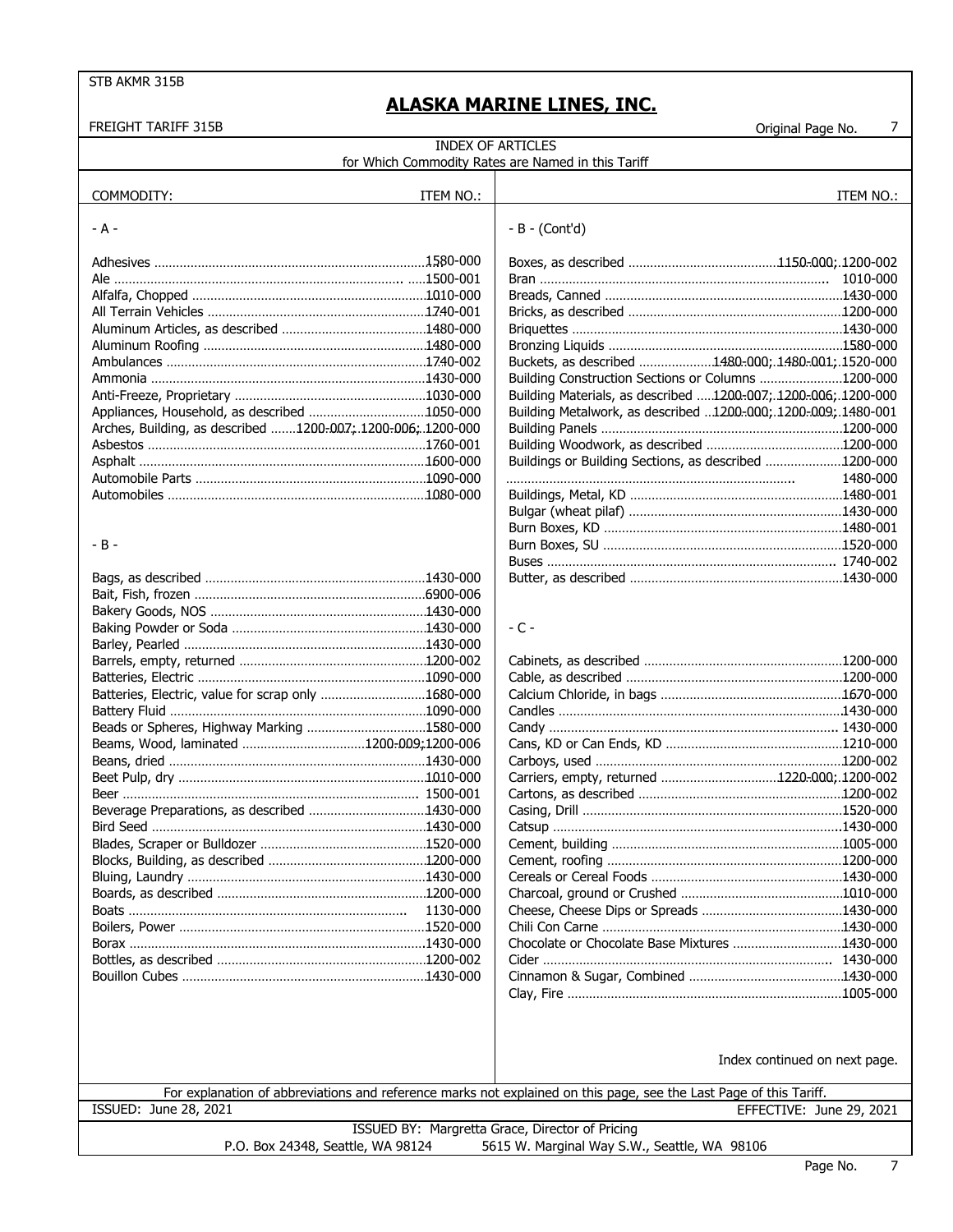| <b>FREIGHT TARIFF 315B</b>                       |                                                                                                                    |                                                    | 8<br>Original Page No.        |  |  |
|--------------------------------------------------|--------------------------------------------------------------------------------------------------------------------|----------------------------------------------------|-------------------------------|--|--|
|                                                  |                                                                                                                    | <b>INDEX OF ARTICLES</b>                           |                               |  |  |
|                                                  |                                                                                                                    | for Which Commodity Rates are Named in this Tariff |                               |  |  |
|                                                  |                                                                                                                    |                                                    |                               |  |  |
| COMMODITY:                                       | ITEM NO.:                                                                                                          |                                                    | ITEM NO.:                     |  |  |
|                                                  |                                                                                                                    |                                                    |                               |  |  |
| $-C - (Cont'd)$                                  |                                                                                                                    | $-C - (Cont'd)$                                    |                               |  |  |
|                                                  |                                                                                                                    |                                                    |                               |  |  |
|                                                  |                                                                                                                    |                                                    |                               |  |  |
|                                                  |                                                                                                                    |                                                    |                               |  |  |
|                                                  |                                                                                                                    |                                                    |                               |  |  |
|                                                  |                                                                                                                    |                                                    |                               |  |  |
|                                                  |                                                                                                                    |                                                    |                               |  |  |
|                                                  |                                                                                                                    |                                                    |                               |  |  |
|                                                  |                                                                                                                    |                                                    |                               |  |  |
|                                                  |                                                                                                                    | $-D -$                                             |                               |  |  |
|                                                  |                                                                                                                    |                                                    |                               |  |  |
|                                                  |                                                                                                                    |                                                    |                               |  |  |
|                                                  |                                                                                                                    |                                                    |                               |  |  |
|                                                  |                                                                                                                    |                                                    |                               |  |  |
|                                                  |                                                                                                                    |                                                    |                               |  |  |
|                                                  |                                                                                                                    |                                                    |                               |  |  |
|                                                  |                                                                                                                    |                                                    |                               |  |  |
|                                                  |                                                                                                                    |                                                    |                               |  |  |
|                                                  |                                                                                                                    |                                                    |                               |  |  |
|                                                  |                                                                                                                    |                                                    |                               |  |  |
|                                                  |                                                                                                                    |                                                    |                               |  |  |
| Compounds, Fabric or Water Softening 1430-000    |                                                                                                                    |                                                    |                               |  |  |
|                                                  |                                                                                                                    |                                                    |                               |  |  |
|                                                  |                                                                                                                    |                                                    |                               |  |  |
|                                                  |                                                                                                                    |                                                    |                               |  |  |
|                                                  |                                                                                                                    |                                                    |                               |  |  |
|                                                  |                                                                                                                    |                                                    |                               |  |  |
|                                                  |                                                                                                                    | Drops, Cough or Breath Fresheners 1430-000         |                               |  |  |
| Compounds, Paint Removing or Thinning 1600-000   |                                                                                                                    |                                                    |                               |  |  |
|                                                  |                                                                                                                    |                                                    |                               |  |  |
|                                                  |                                                                                                                    |                                                    |                               |  |  |
| Compounds, Rust, Soot or Stain Removing 1430-000 |                                                                                                                    |                                                    |                               |  |  |
|                                                  |                                                                                                                    |                                                    |                               |  |  |
|                                                  |                                                                                                                    |                                                    |                               |  |  |
|                                                  |                                                                                                                    | $- E-$                                             |                               |  |  |
|                                                  |                                                                                                                    |                                                    |                               |  |  |
|                                                  |                                                                                                                    |                                                    |                               |  |  |
|                                                  |                                                                                                                    |                                                    |                               |  |  |
|                                                  |                                                                                                                    |                                                    |                               |  |  |
|                                                  |                                                                                                                    |                                                    |                               |  |  |
|                                                  |                                                                                                                    |                                                    |                               |  |  |
|                                                  | 1520-000                                                                                                           |                                                    |                               |  |  |
|                                                  |                                                                                                                    |                                                    |                               |  |  |
|                                                  |                                                                                                                    |                                                    |                               |  |  |
|                                                  |                                                                                                                    |                                                    |                               |  |  |
| Coverings, Floor or Wall, as described 1200-000  |                                                                                                                    |                                                    |                               |  |  |
|                                                  |                                                                                                                    |                                                    |                               |  |  |
|                                                  |                                                                                                                    |                                                    |                               |  |  |
|                                                  |                                                                                                                    |                                                    |                               |  |  |
|                                                  |                                                                                                                    |                                                    |                               |  |  |
|                                                  |                                                                                                                    |                                                    |                               |  |  |
|                                                  |                                                                                                                    |                                                    |                               |  |  |
|                                                  |                                                                                                                    |                                                    |                               |  |  |
|                                                  |                                                                                                                    |                                                    |                               |  |  |
|                                                  |                                                                                                                    |                                                    |                               |  |  |
|                                                  |                                                                                                                    |                                                    | Index continued on next page. |  |  |
|                                                  |                                                                                                                    |                                                    |                               |  |  |
|                                                  | For explanation of abbreviations and reference marks not explained on this page, see the Last Page of this Tariff. |                                                    |                               |  |  |
| ISSUED: June 28, 2021                            |                                                                                                                    |                                                    | EFFECTIVE: June 29, 2021      |  |  |
|                                                  | ISSUED BY: Margretta Grace, Director of Pricing                                                                    |                                                    |                               |  |  |
|                                                  |                                                                                                                    |                                                    |                               |  |  |
| P.O. Box 24348, Seattle, WA 98124                |                                                                                                                    | 5615 W. Marginal Way S.W., Seattle, WA 98106       |                               |  |  |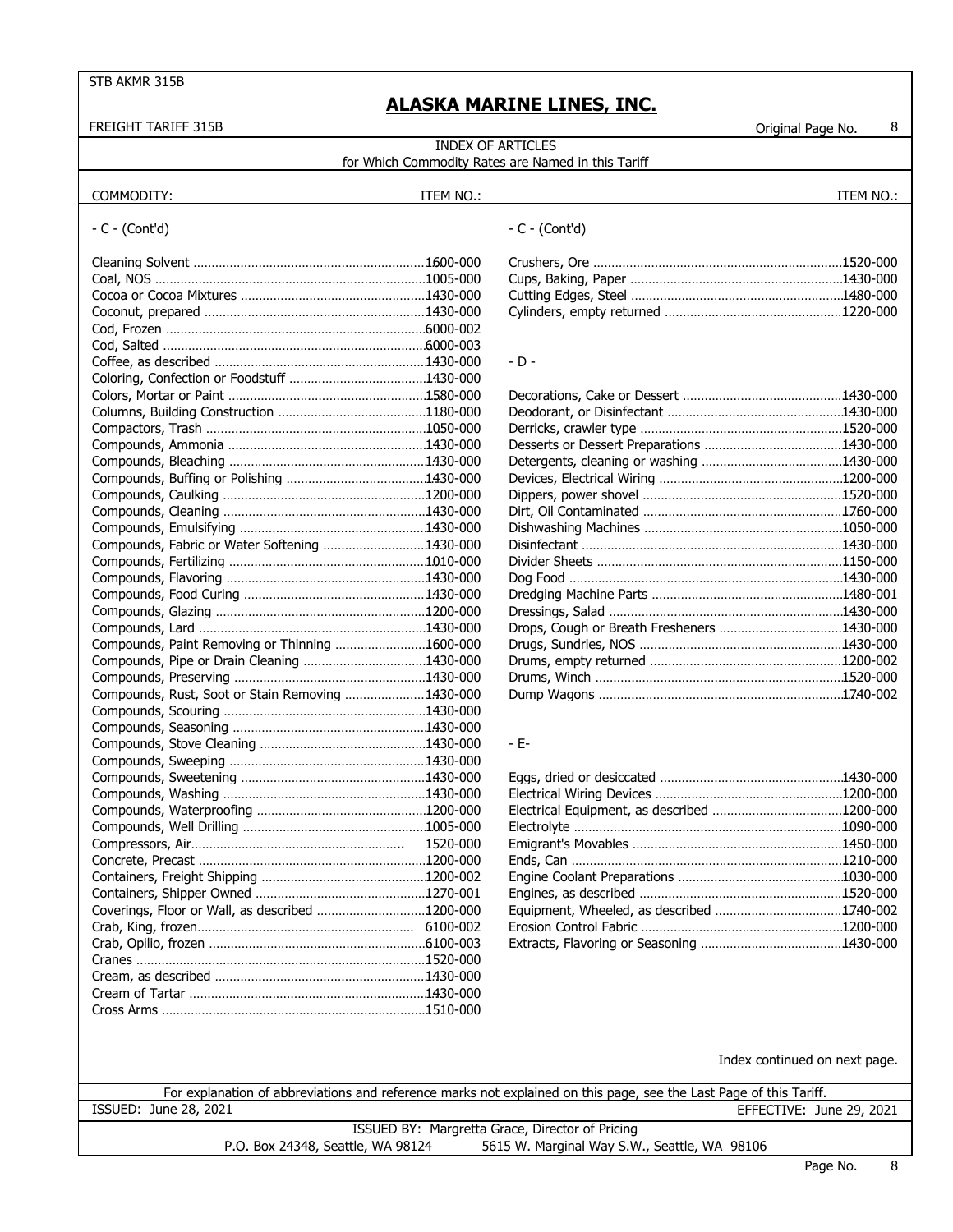| <b>FREIGHT TARIFF 315B</b>                         |           |                                                                                                                    | 9<br>Original Page No.        |
|----------------------------------------------------|-----------|--------------------------------------------------------------------------------------------------------------------|-------------------------------|
|                                                    |           | <b>INDEX OF ARTICLES</b>                                                                                           |                               |
|                                                    |           | for Which Commodity Rates are Named in this Tariff                                                                 |                               |
|                                                    |           |                                                                                                                    |                               |
| COMMODITY:                                         | ITEM NO.: |                                                                                                                    | ITEM NO.:                     |
|                                                    |           |                                                                                                                    |                               |
| - F -                                              |           | - G -                                                                                                              |                               |
|                                                    |           |                                                                                                                    |                               |
|                                                    |           |                                                                                                                    |                               |
| Feed, Animal or Poultry, as described 1010-000     |           |                                                                                                                    |                               |
|                                                    |           |                                                                                                                    |                               |
| Facing, Cove or Molding, Composition 1360-000      |           | Gas, Liquefied Petroleum, compressed 1410-000                                                                      |                               |
|                                                    |           |                                                                                                                    |                               |
|                                                    |           |                                                                                                                    |                               |
|                                                    |           | Generators or Generators and Engines, combined 1520-000                                                            |                               |
|                                                    |           |                                                                                                                    |                               |
|                                                    |           |                                                                                                                    |                               |
|                                                    |           |                                                                                                                    |                               |
|                                                    |           |                                                                                                                    |                               |
|                                                    |           |                                                                                                                    |                               |
|                                                    |           |                                                                                                                    |                               |
|                                                    |           |                                                                                                                    |                               |
|                                                    |           |                                                                                                                    |                               |
|                                                    |           |                                                                                                                    |                               |
|                                                    |           |                                                                                                                    |                               |
|                                                    |           |                                                                                                                    |                               |
|                                                    |           |                                                                                                                    |                               |
|                                                    |           |                                                                                                                    |                               |
|                                                    |           |                                                                                                                    |                               |
|                                                    |           |                                                                                                                    |                               |
|                                                    |           |                                                                                                                    |                               |
|                                                    |           | - H -                                                                                                              |                               |
|                                                    |           |                                                                                                                    |                               |
|                                                    |           |                                                                                                                    |                               |
|                                                    |           |                                                                                                                    |                               |
|                                                    |           |                                                                                                                    |                               |
|                                                    |           |                                                                                                                    |                               |
|                                                    |           |                                                                                                                    |                               |
|                                                    |           |                                                                                                                    |                               |
|                                                    |           |                                                                                                                    |                               |
|                                                    |           |                                                                                                                    |                               |
|                                                    |           |                                                                                                                    |                               |
|                                                    | 1050-000  |                                                                                                                    |                               |
|                                                    |           |                                                                                                                    |                               |
|                                                    |           |                                                                                                                    |                               |
| Fruit, Dried, Candied, Evap. or Preserved 1430-000 |           |                                                                                                                    |                               |
|                                                    |           |                                                                                                                    |                               |
|                                                    |           |                                                                                                                    |                               |
|                                                    |           |                                                                                                                    |                               |
|                                                    |           |                                                                                                                    |                               |
|                                                    |           |                                                                                                                    |                               |
|                                                    |           |                                                                                                                    |                               |
|                                                    |           |                                                                                                                    |                               |
|                                                    |           |                                                                                                                    |                               |
|                                                    |           |                                                                                                                    |                               |
|                                                    |           |                                                                                                                    |                               |
|                                                    |           |                                                                                                                    |                               |
|                                                    |           |                                                                                                                    |                               |
|                                                    |           |                                                                                                                    | Index continued on next page. |
|                                                    |           |                                                                                                                    |                               |
|                                                    |           | For explanation of abbreviations and reference marks not explained on this page, see the Last Page of this Tariff. |                               |
| <b>ISSUED: June 28, 2021</b>                       |           |                                                                                                                    | EFFECTIVE: June 29, 2021      |
|                                                    |           | ISSUED BY: Margretta Grace, Director of Pricing                                                                    |                               |

SUED BY: Margretta Grace, Director of Pricing P.O. Box 24348, Seattle, WA 98124 5615 W. Marginal Way S.W., Seattle, WA 98106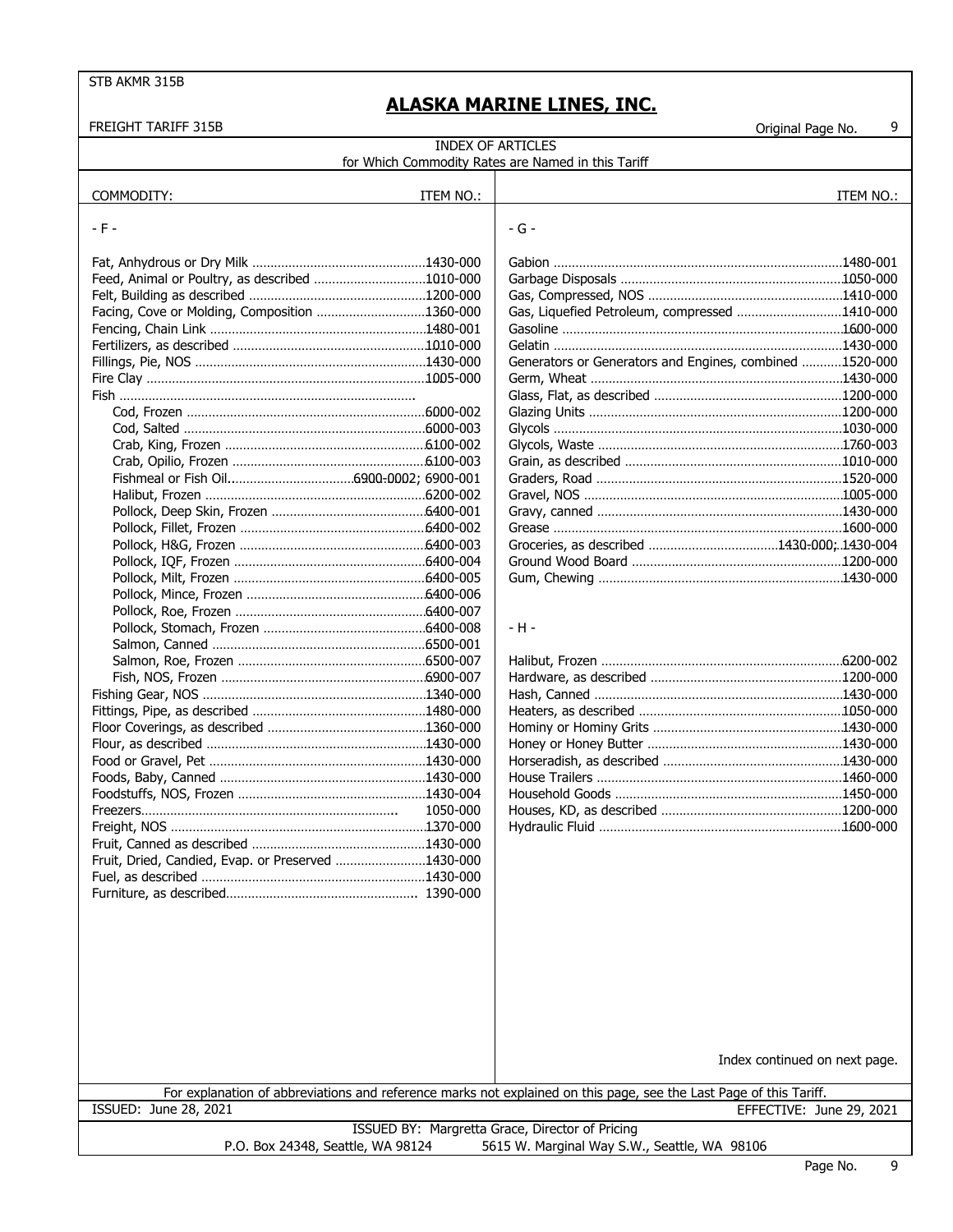| FREIGHT TARIFF 315B                                 | 10<br>Original Page No.                                                                                            |
|-----------------------------------------------------|--------------------------------------------------------------------------------------------------------------------|
|                                                     | <b>INDEX OF ARTICLES</b>                                                                                           |
|                                                     | for Which Commodity Rates are Named in this Tariff                                                                 |
|                                                     |                                                                                                                    |
| COMMODITY:<br>ITEM NO.:                             | ITEM NO.:                                                                                                          |
|                                                     |                                                                                                                    |
| - I -                                               | - M -                                                                                                              |
|                                                     |                                                                                                                    |
| Iron Articles, as described 1480-000;1480-001       | Machinery or Machinery Parts, old for salvage only 1520-000                                                        |
|                                                     |                                                                                                                    |
|                                                     |                                                                                                                    |
|                                                     |                                                                                                                    |
| - J -                                               | Machines or Machinery, as described 1520-000                                                                       |
|                                                     |                                                                                                                    |
|                                                     |                                                                                                                    |
| Joists, Building,                                   | Machines, Laundry, Washing, Drying or Washing &                                                                    |
| as described 1200-009; 1200-006; 1200-000; 1200-007 |                                                                                                                    |
|                                                     |                                                                                                                    |
|                                                     |                                                                                                                    |
|                                                     |                                                                                                                    |
| - K -                                               |                                                                                                                    |
|                                                     |                                                                                                                    |
|                                                     |                                                                                                                    |
|                                                     |                                                                                                                    |
|                                                     |                                                                                                                    |
|                                                     |                                                                                                                    |
|                                                     |                                                                                                                    |
| - L -                                               |                                                                                                                    |
|                                                     |                                                                                                                    |
|                                                     |                                                                                                                    |
|                                                     |                                                                                                                    |
|                                                     |                                                                                                                    |
|                                                     |                                                                                                                    |
|                                                     |                                                                                                                    |
|                                                     |                                                                                                                    |
|                                                     |                                                                                                                    |
|                                                     |                                                                                                                    |
|                                                     |                                                                                                                    |
|                                                     |                                                                                                                    |
|                                                     |                                                                                                                    |
|                                                     |                                                                                                                    |
|                                                     |                                                                                                                    |
|                                                     |                                                                                                                    |
|                                                     |                                                                                                                    |
|                                                     |                                                                                                                    |
|                                                     | $- N -$                                                                                                            |
|                                                     |                                                                                                                    |
|                                                     |                                                                                                                    |
|                                                     |                                                                                                                    |
|                                                     |                                                                                                                    |
|                                                     |                                                                                                                    |
|                                                     |                                                                                                                    |
|                                                     |                                                                                                                    |
|                                                     |                                                                                                                    |
|                                                     | Index continued on next page.                                                                                      |
|                                                     |                                                                                                                    |
|                                                     | For explanation of abbreviations and reference marks not explained on this page, see the Last Page of this Tariff. |
| ISSUED: June 28, 2021                               | EFFECTIVE: June 29, 2021                                                                                           |
| P.O. Box 24348, Seattle, WA 98124                   | ISSUED BY: Margretta Grace, Director of Pricing<br>5615 W. Marginal Way S.W., Seattle, WA 98106                    |
|                                                     |                                                                                                                    |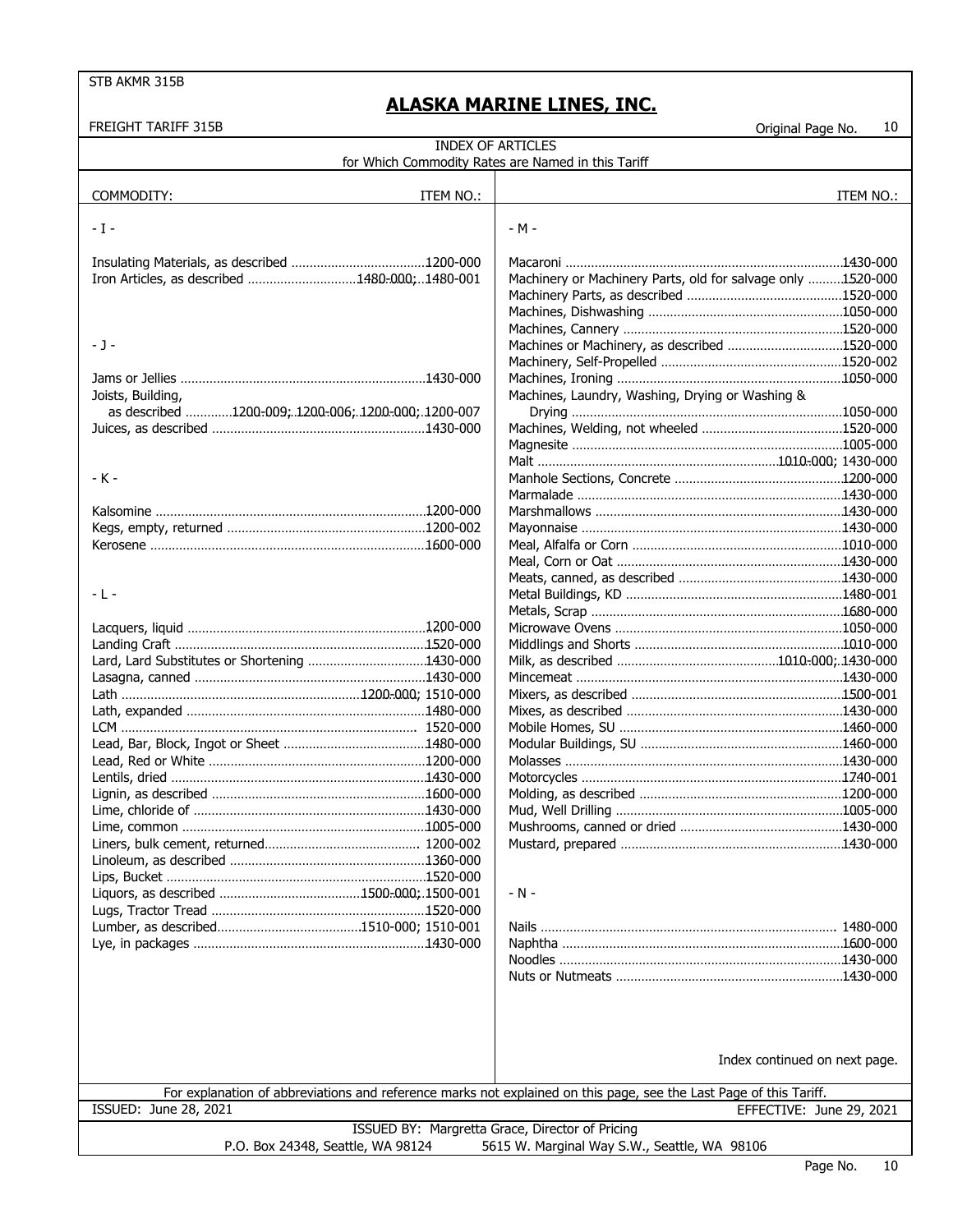| FREIGHT TARIFF 315B                                  |           |                                                                                                                    | Original Page No.             | 11        |
|------------------------------------------------------|-----------|--------------------------------------------------------------------------------------------------------------------|-------------------------------|-----------|
|                                                      |           | <b>INDEX OF ARTICLES</b>                                                                                           |                               |           |
|                                                      |           | for Which Commodity Rates are Named in this Tariff                                                                 |                               |           |
|                                                      |           |                                                                                                                    |                               |           |
| COMMODITY:                                           | ITEM NO.: |                                                                                                                    |                               | ITEM NO.: |
|                                                      |           |                                                                                                                    |                               |           |
| - 0 -                                                |           | $- P - (Cont'd)$                                                                                                   |                               |           |
|                                                      |           |                                                                                                                    |                               |           |
|                                                      |           |                                                                                                                    |                               |           |
|                                                      |           |                                                                                                                    |                               |           |
|                                                      |           |                                                                                                                    |                               |           |
|                                                      |           |                                                                                                                    |                               |           |
|                                                      |           |                                                                                                                    |                               |           |
|                                                      |           |                                                                                                                    |                               |           |
|                                                      |           |                                                                                                                    |                               |           |
|                                                      |           |                                                                                                                    |                               |           |
|                                                      |           |                                                                                                                    |                               |           |
|                                                      |           |                                                                                                                    |                               |           |
|                                                      |           |                                                                                                                    |                               |           |
|                                                      |           |                                                                                                                    |                               |           |
|                                                      |           |                                                                                                                    |                               |           |
|                                                      |           |                                                                                                                    |                               |           |
|                                                      |           |                                                                                                                    |                               |           |
|                                                      |           |                                                                                                                    |                               |           |
| $- P -$                                              |           |                                                                                                                    |                               |           |
|                                                      |           |                                                                                                                    |                               |           |
| Packing Materials for Household Goods  1578-000      |           |                                                                                                                    |                               |           |
|                                                      |           |                                                                                                                    |                               |           |
|                                                      |           |                                                                                                                    |                               |           |
| Paper Napkins, Towels, Plates, Cups, Dishes 1430-000 |           |                                                                                                                    |                               |           |
|                                                      |           |                                                                                                                    |                               |           |
|                                                      |           |                                                                                                                    |                               |           |
|                                                      |           |                                                                                                                    |                               |           |
|                                                      |           |                                                                                                                    |                               |           |
|                                                      |           | $-Q -$                                                                                                             |                               |           |
|                                                      |           |                                                                                                                    |                               |           |
|                                                      |           |                                                                                                                    |                               |           |
|                                                      |           | $-R -$                                                                                                             |                               |           |
|                                                      |           |                                                                                                                    |                               |           |
|                                                      |           |                                                                                                                    |                               |           |
|                                                      |           |                                                                                                                    |                               |           |
|                                                      |           |                                                                                                                    |                               |           |
|                                                      |           |                                                                                                                    |                               |           |
|                                                      |           |                                                                                                                    |                               |           |
|                                                      | 1610-000  |                                                                                                                    |                               |           |
|                                                      |           |                                                                                                                    |                               |           |
|                                                      |           |                                                                                                                    |                               |           |
|                                                      |           |                                                                                                                    |                               |           |
|                                                      |           |                                                                                                                    |                               |           |
|                                                      |           |                                                                                                                    |                               |           |
|                                                      |           | Roofing Materials, as described 1200-000; .1480-000                                                                |                               |           |
|                                                      |           |                                                                                                                    |                               |           |
|                                                      |           |                                                                                                                    |                               |           |
|                                                      |           |                                                                                                                    |                               |           |
|                                                      |           |                                                                                                                    |                               |           |
|                                                      |           |                                                                                                                    |                               |           |
|                                                      |           |                                                                                                                    | Index continued on next page. |           |
|                                                      |           |                                                                                                                    |                               |           |
|                                                      |           | For explanation of abbreviations and reference marks not explained on this page, see the Last Page of this Tariff. |                               |           |
| ISSUED: June 28, 2021                                |           |                                                                                                                    | EFFECTIVE: June 29, 2021      |           |
|                                                      |           | ISSUED BY: Margretta Grace, Director of Pricing                                                                    |                               |           |
| P.O. Box 24348, Seattle, WA 98124                    |           | 5615 W. Marginal Way S.W., Seattle, WA 98106                                                                       |                               |           |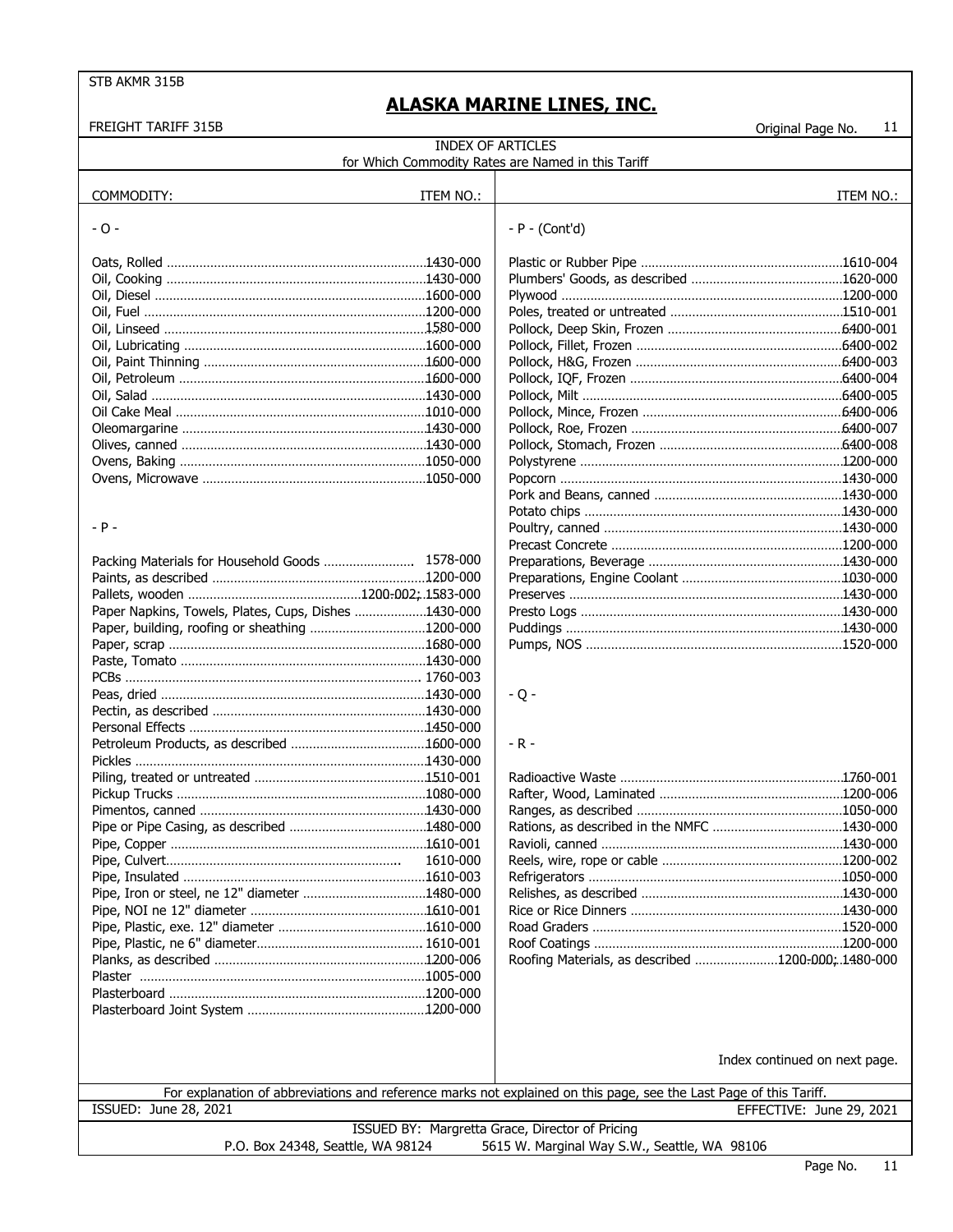| <b>FREIGHT TARIFF 315B</b>                                |           |                                                                                                                    | 12<br>Original Page No.       |
|-----------------------------------------------------------|-----------|--------------------------------------------------------------------------------------------------------------------|-------------------------------|
|                                                           |           | <b>INDEX OF ARTICLES</b>                                                                                           |                               |
|                                                           |           | for Which Commodity Rates are Named in this Tariff                                                                 |                               |
|                                                           |           |                                                                                                                    |                               |
| COMMODITY:                                                | ITEM NO.: |                                                                                                                    | ITEM NO.:                     |
|                                                           |           |                                                                                                                    |                               |
| - S -                                                     |           | $-T -$                                                                                                             |                               |
|                                                           |           |                                                                                                                    |                               |
|                                                           |           |                                                                                                                    |                               |
|                                                           |           |                                                                                                                    |                               |
|                                                           |           |                                                                                                                    |                               |
|                                                           |           |                                                                                                                    |                               |
|                                                           |           | Tanks, SU, wooden, metal or fiberglass 1690-000                                                                    |                               |
| Salt, as described 1010-000; 1430-000; 1670-000, 1670-001 |           |                                                                                                                    |                               |
| Sand ……………………………………………………………………… 1005-000                 |           |                                                                                                                    |                               |
|                                                           |           |                                                                                                                    |                               |
|                                                           |           |                                                                                                                    |                               |
|                                                           |           |                                                                                                                    |                               |
|                                                           |           |                                                                                                                    |                               |
|                                                           |           |                                                                                                                    |                               |
|                                                           |           |                                                                                                                    |                               |
|                                                           |           |                                                                                                                    |                               |
|                                                           |           |                                                                                                                    |                               |
|                                                           |           |                                                                                                                    |                               |
|                                                           |           |                                                                                                                    |                               |
| Sheets or Shrouds, paper or pulpboard 1150-000            |           |                                                                                                                    |                               |
|                                                           |           | Tractor Attachments, as described 1480-000; 1520-000                                                               |                               |
|                                                           |           |                                                                                                                    |                               |
| Shingles, asbestos, asphalt or composition 1200-000       |           |                                                                                                                    |                               |
|                                                           |           |                                                                                                                    |                               |
|                                                           |           |                                                                                                                    |                               |
| Siding Materials, as described 1200-000; 1480-000         |           |                                                                                                                    |                               |
|                                                           |           |                                                                                                                    |                               |
|                                                           |           |                                                                                                                    |                               |
|                                                           |           |                                                                                                                    |                               |
|                                                           |           |                                                                                                                    |                               |
|                                                           |           |                                                                                                                    |                               |
|                                                           |           | Trusses, building, as described 1200-000; 1200-007                                                                 |                               |
|                                                           |           |                                                                                                                    |                               |
|                                                           |           |                                                                                                                    |                               |
|                                                           |           |                                                                                                                    |                               |
|                                                           |           |                                                                                                                    |                               |
|                                                           | 1430-000  |                                                                                                                    |                               |
|                                                           |           | - U -                                                                                                              |                               |
|                                                           |           |                                                                                                                    |                               |
| Steel Articles, as described 1480-000; 1480-001           |           |                                                                                                                    |                               |
|                                                           |           |                                                                                                                    |                               |
|                                                           | 1500-001  |                                                                                                                    |                               |
|                                                           |           |                                                                                                                    |                               |
|                                                           |           |                                                                                                                    |                               |
|                                                           |           |                                                                                                                    |                               |
|                                                           |           |                                                                                                                    |                               |
|                                                           |           |                                                                                                                    |                               |
|                                                           |           |                                                                                                                    |                               |
|                                                           |           |                                                                                                                    |                               |
|                                                           |           |                                                                                                                    | Index continued on next page. |
|                                                           |           |                                                                                                                    |                               |
|                                                           |           | For explanation of abbreviations and reference marks not explained on this page, see the Last Page of this Tariff. |                               |
| ISSUED: June 28, 2021                                     |           |                                                                                                                    | EFFECTIVE: June 29, 2021      |
|                                                           |           | ISSUED BY: Margretta Grace, Director of Pricing                                                                    |                               |
| P.O. Box 24348, Seattle, WA 98124                         |           | 5615 W. Marginal Way S.W., Seattle, WA 98106                                                                       |                               |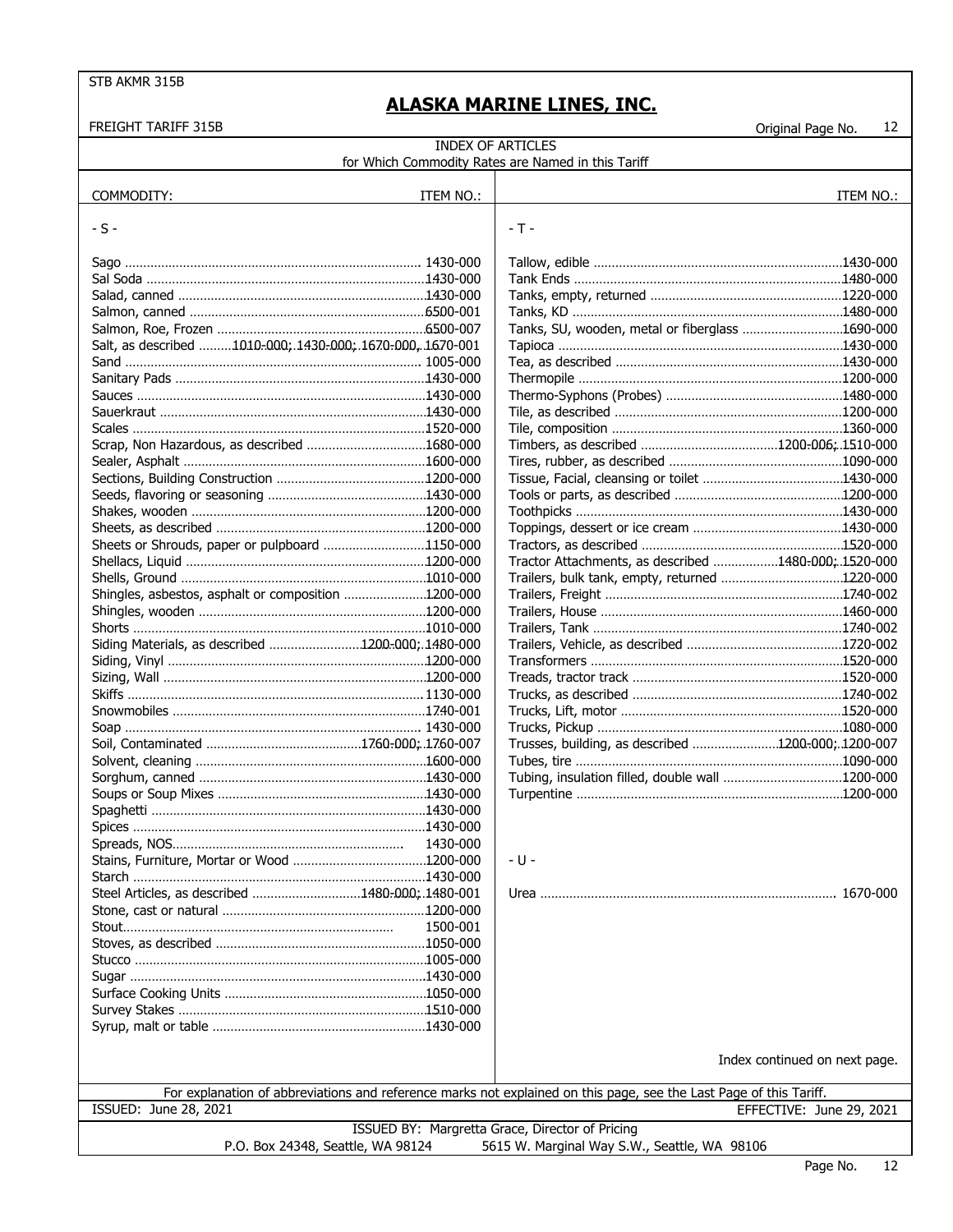| <b>FREIGHT TARIFF 315B</b>                                                                                         |                                                    | Original Page No.        | 13 |
|--------------------------------------------------------------------------------------------------------------------|----------------------------------------------------|--------------------------|----|
|                                                                                                                    | <b>INDEX OF ARTICLES</b>                           |                          |    |
|                                                                                                                    | for Which Commodity Rates are Named in this Tariff |                          |    |
|                                                                                                                    |                                                    |                          |    |
| COMMODITY:<br>ITEM NO.:                                                                                            |                                                    | ITEM NO.:                |    |
|                                                                                                                    |                                                    |                          |    |
| $-V -$                                                                                                             | $-X -$                                             |                          |    |
|                                                                                                                    |                                                    |                          |    |
|                                                                                                                    |                                                    |                          |    |
|                                                                                                                    | $-Y -$                                             |                          |    |
| Vats, SU, wooden, metal or fiberglass 1690-000                                                                     |                                                    |                          |    |
|                                                                                                                    | Yeast                                              | 1430-000                 |    |
| Vehicles, Viz.: snowmobiles or all terrain vehicles 1740-001                                                       |                                                    |                          |    |
|                                                                                                                    |                                                    |                          |    |
|                                                                                                                    |                                                    |                          |    |
|                                                                                                                    |                                                    |                          |    |
|                                                                                                                    |                                                    |                          |    |
|                                                                                                                    |                                                    |                          |    |
|                                                                                                                    |                                                    |                          |    |
| - W -                                                                                                              | $-Z -$                                             |                          |    |
|                                                                                                                    |                                                    |                          |    |
| Wall Coverings or Samples, as described 1200-000                                                                   |                                                    |                          |    |
|                                                                                                                    |                                                    |                          |    |
| Waste, Contaminated Soil 1760-000; 1760-007                                                                        |                                                    |                          |    |
|                                                                                                                    |                                                    |                          |    |
|                                                                                                                    |                                                    |                          |    |
|                                                                                                                    |                                                    |                          |    |
|                                                                                                                    |                                                    |                          |    |
|                                                                                                                    |                                                    |                          |    |
|                                                                                                                    |                                                    |                          |    |
|                                                                                                                    |                                                    |                          |    |
|                                                                                                                    |                                                    |                          |    |
|                                                                                                                    |                                                    |                          |    |
|                                                                                                                    |                                                    |                          |    |
|                                                                                                                    |                                                    |                          |    |
|                                                                                                                    |                                                    |                          |    |
|                                                                                                                    |                                                    |                          |    |
|                                                                                                                    |                                                    |                          |    |
|                                                                                                                    |                                                    |                          |    |
|                                                                                                                    |                                                    |                          |    |
|                                                                                                                    |                                                    |                          |    |
|                                                                                                                    |                                                    |                          |    |
|                                                                                                                    |                                                    |                          |    |
|                                                                                                                    |                                                    |                          |    |
|                                                                                                                    |                                                    |                          |    |
|                                                                                                                    |                                                    |                          |    |
|                                                                                                                    |                                                    |                          |    |
|                                                                                                                    |                                                    |                          |    |
|                                                                                                                    |                                                    |                          |    |
|                                                                                                                    |                                                    |                          |    |
|                                                                                                                    |                                                    |                          |    |
|                                                                                                                    |                                                    |                          |    |
|                                                                                                                    |                                                    |                          |    |
|                                                                                                                    |                                                    |                          |    |
|                                                                                                                    |                                                    |                          |    |
|                                                                                                                    |                                                    |                          |    |
|                                                                                                                    |                                                    |                          |    |
|                                                                                                                    |                                                    |                          |    |
|                                                                                                                    |                                                    |                          |    |
|                                                                                                                    |                                                    |                          |    |
|                                                                                                                    |                                                    |                          |    |
|                                                                                                                    |                                                    |                          |    |
| For explanation of abbreviations and reference marks not explained on this page, see the Last Page of this Tariff. |                                                    |                          |    |
| <b>ISSUED: June 28, 2021</b>                                                                                       |                                                    | EFFECTIVE: June 29, 2021 |    |
|                                                                                                                    | ISSUED BY: Margretta Grace, Director of Pricing    |                          |    |
| P.O. Box 24348, Seattle, WA 98124                                                                                  | 5615 W. Marginal Way S.W., Seattle, WA 98106       |                          |    |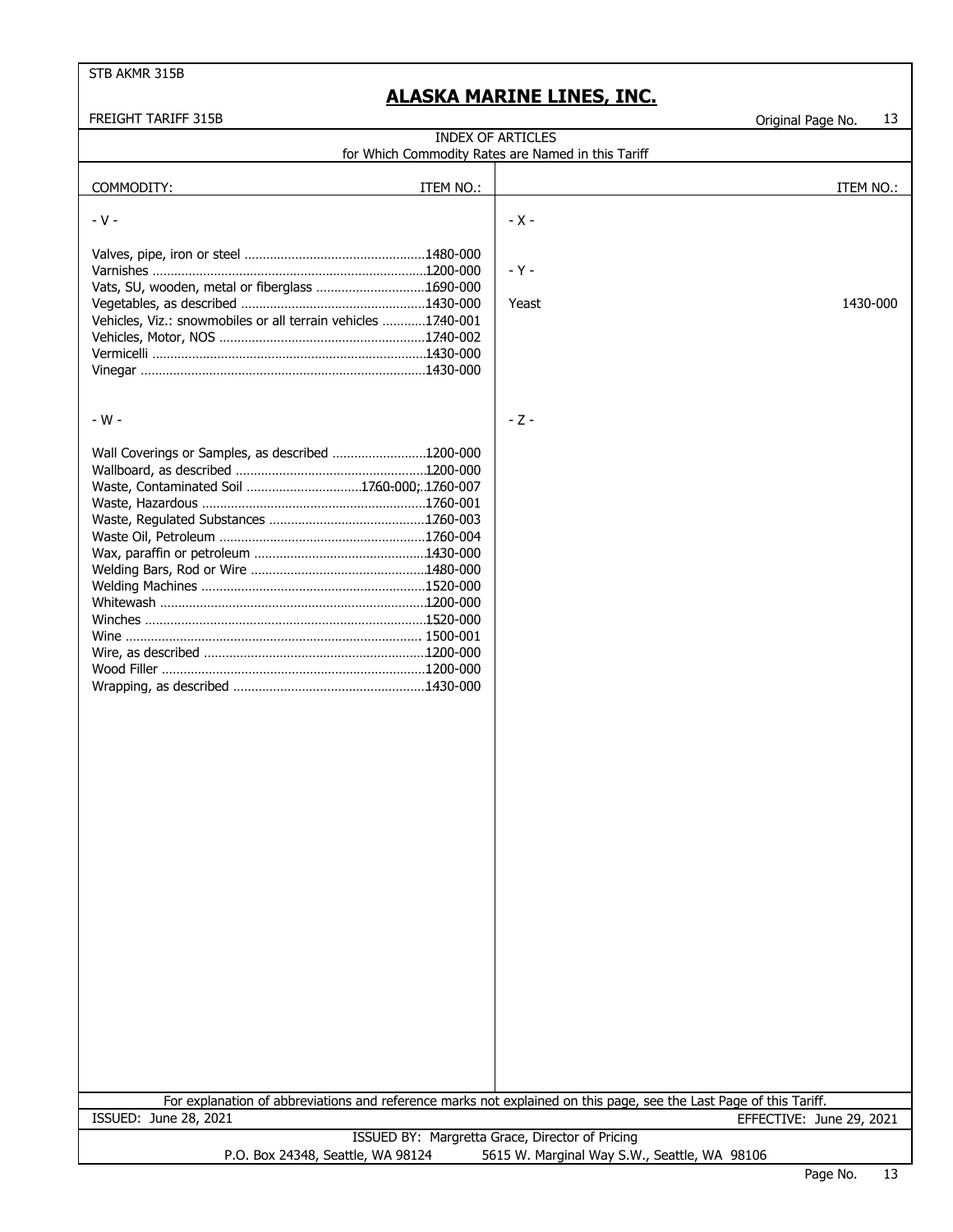## **ALASKA MARINE LINES, INC.**

## FREIGHT TARIFF 315B COMPANY CONTROLLER TO A SUMPLE THE SERIES OF STREEGHT TARIFF 315B

RULE

100

### RULES AND REGULATIONS

### GOVERNING PUBLICATIONS:

This Tariff is governed, except as otherwise provided herein, by the following publications, including supplements thereto or subsequent re-issues thereof except as otherwise stated to the contrary in this tariff. Carrier shall have the option of excepting out of rules set forth in STB NMF 100-AB, either in whole or in part. In the event a rule is set forth herein addressing the same topic and utilizing the same rule number as STB NMF 100-AB, the NMF rule shall be deemed deleted in its entirety.

- 1. National Motor Freight Classification, STB NMF 100-AB Series, Issuing Officer.
- 2. Alaska Marine Lines, Inc. Governing Rules Tariff, STB AKMR 100, series, David G. Curtis, Agent.

For explanation of abbreviations and reference marks not explained on this page, see the Last Page of this Tariff. ISSUED: June 28, 2021 EFFECTIVE: June 29, 2021

|                                   | ISSUED BY: Margretta Grace, Director of Pricing |
|-----------------------------------|-------------------------------------------------|
| P.O. Box 24348, Seattle, WA 98124 | 5615 W. Marginal Way S.W., Seattle, WA 98106    |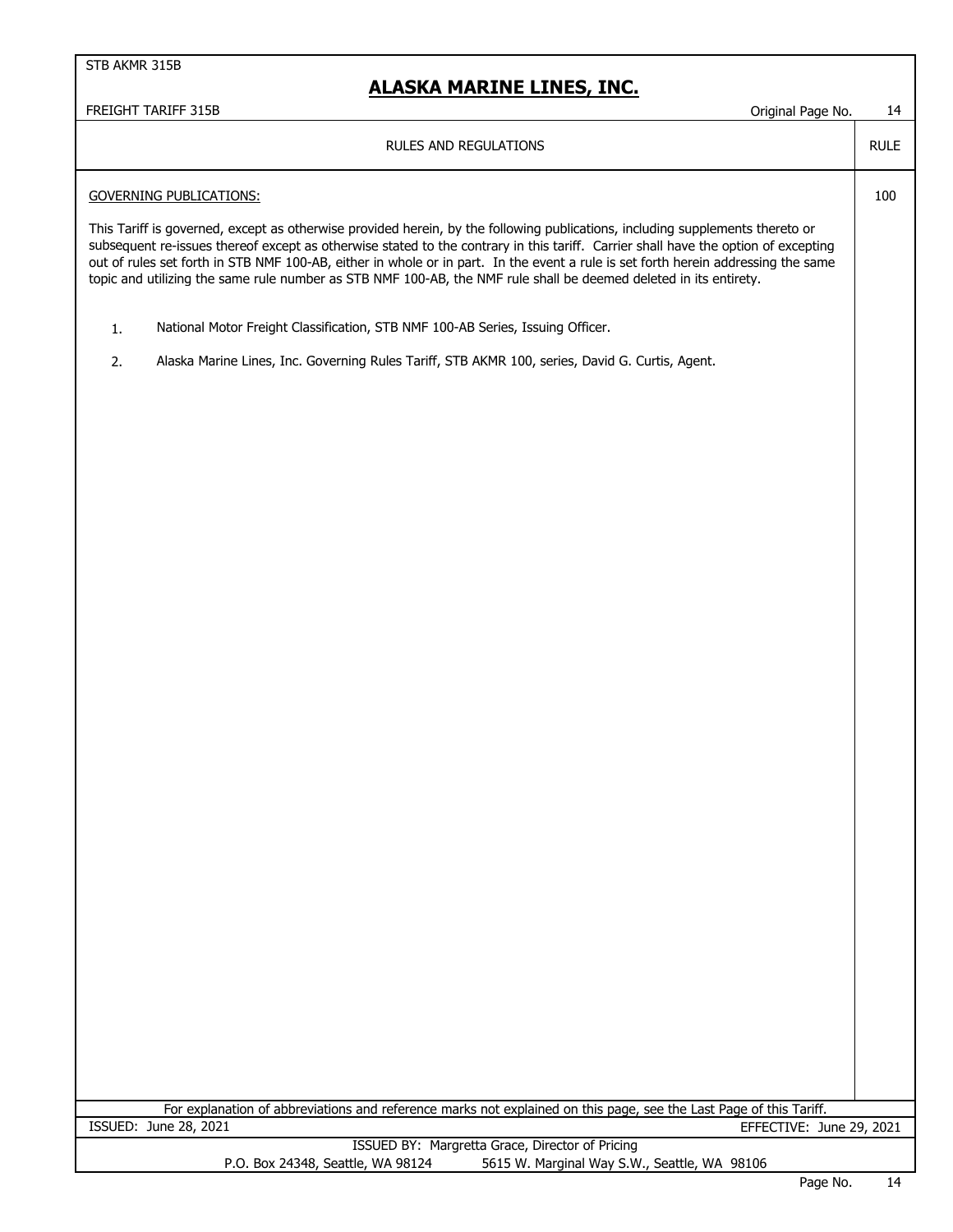|                 | FREIGHT TARIFF 315B<br>Original Page No.                                                                                                                                                                                                                                                                                                                                                                                                                                                                                                                                                                                                                                                             | 15          |
|-----------------|------------------------------------------------------------------------------------------------------------------------------------------------------------------------------------------------------------------------------------------------------------------------------------------------------------------------------------------------------------------------------------------------------------------------------------------------------------------------------------------------------------------------------------------------------------------------------------------------------------------------------------------------------------------------------------------------------|-------------|
|                 | <b>RULES AND REGULATIONS</b>                                                                                                                                                                                                                                                                                                                                                                                                                                                                                                                                                                                                                                                                         | <b>RULE</b> |
|                 | <b>APPLICATION OF RATES:</b>                                                                                                                                                                                                                                                                                                                                                                                                                                                                                                                                                                                                                                                                         | 160         |
| <b>GENERAL:</b> |                                                                                                                                                                                                                                                                                                                                                                                                                                                                                                                                                                                                                                                                                                      |             |
|                 | In conjunction with AKMR 100, series, Rule 160, the following conditions will apply.                                                                                                                                                                                                                                                                                                                                                                                                                                                                                                                                                                                                                 |             |
| А.              | Unless otherwise specified, the Volume Minimum rate level stated in individual rate items applies only to that item.<br>When volume rates are named in individual items, the volume rates will apply to cargo tendered from one Port,<br>for one Voyage, to one Destination, to one Consignee and billed to one Billing party.                                                                                                                                                                                                                                                                                                                                                                       |             |
| В.              | Unless otherwise specified in the commodity item, rates shall apply as follows: LCL rates are per one hundred pounds.<br>Container or platform load rates with a named minimum weight are per one hundred pounds. Container or platform<br>rates without a named minimum weight are applied per container or platform, subject to the maximum weight named<br>in Rule 568, paragraph IV of this tariff. Unless otherwise specified, container rates apply per container or platform.                                                                                                                                                                                                                 |             |
| C.              | SOUTHBOUND APPLICATION OF RATES: Unless otherwise specified in individual rate items, the Southbound rate will<br>be 80% of the rate for Northbound container load and Break Bulk Volume shipments, LCL Southbound rates will be<br>the same as Northbound rates to the applicable port subject to the minimum charge provisions of Item 610.<br>(Multiply the applicable rate by .80. Fraction of cent less than 1/2 cent will be dropped. Fraction 1/2 cent and<br>greater will be increased to the next higher whole cent.                                                                                                                                                                        |             |
| D.              | INTERPORT APPLICATION OF RATES: Unless otherwise specified, shipments moving between ports in Alaska named<br>in this tariff will be rated on a case by case basis.                                                                                                                                                                                                                                                                                                                                                                                                                                                                                                                                  |             |
| Ε.              | IRREGULAR POINTS - Freight to/from ports named as Irregular Points on Page 2 will be taken to the destination at<br>the discretion of the Carrier, depending on sufficient quantity of freight regardless if freight has already been<br>received by Carrier. If any of freight received is deemed insufficient to make a direct call, Carrier will attempt to<br>re-route cargo to a destination customer requests. However, Carrier reserves the right to discharge cargo at the<br>nearest available port of call. If cargo is re-routed due to Carrier's decision, freight will be re-rated to new port of<br>discharge. Reconsignment/Diversion charge per Rule 820, Tariff 100 will be waived. |             |
|                 |                                                                                                                                                                                                                                                                                                                                                                                                                                                                                                                                                                                                                                                                                                      |             |
|                 | For explanation of abbreviations and reference marks not explained on this page, see the Last Page of this Tariff.<br>ISSUED: June 28, 2021<br>EFFECTIVE: June 29, 2021                                                                                                                                                                                                                                                                                                                                                                                                                                                                                                                              |             |
|                 | ISSUED BY: Margretta Grace, Director of Pricing<br>P.O. Box 24348, Seattle, WA 98124<br>5615 W. Marginal Way S.W., Seattle, WA 98106                                                                                                                                                                                                                                                                                                                                                                                                                                                                                                                                                                 |             |
|                 |                                                                                                                                                                                                                                                                                                                                                                                                                                                                                                                                                                                                                                                                                                      |             |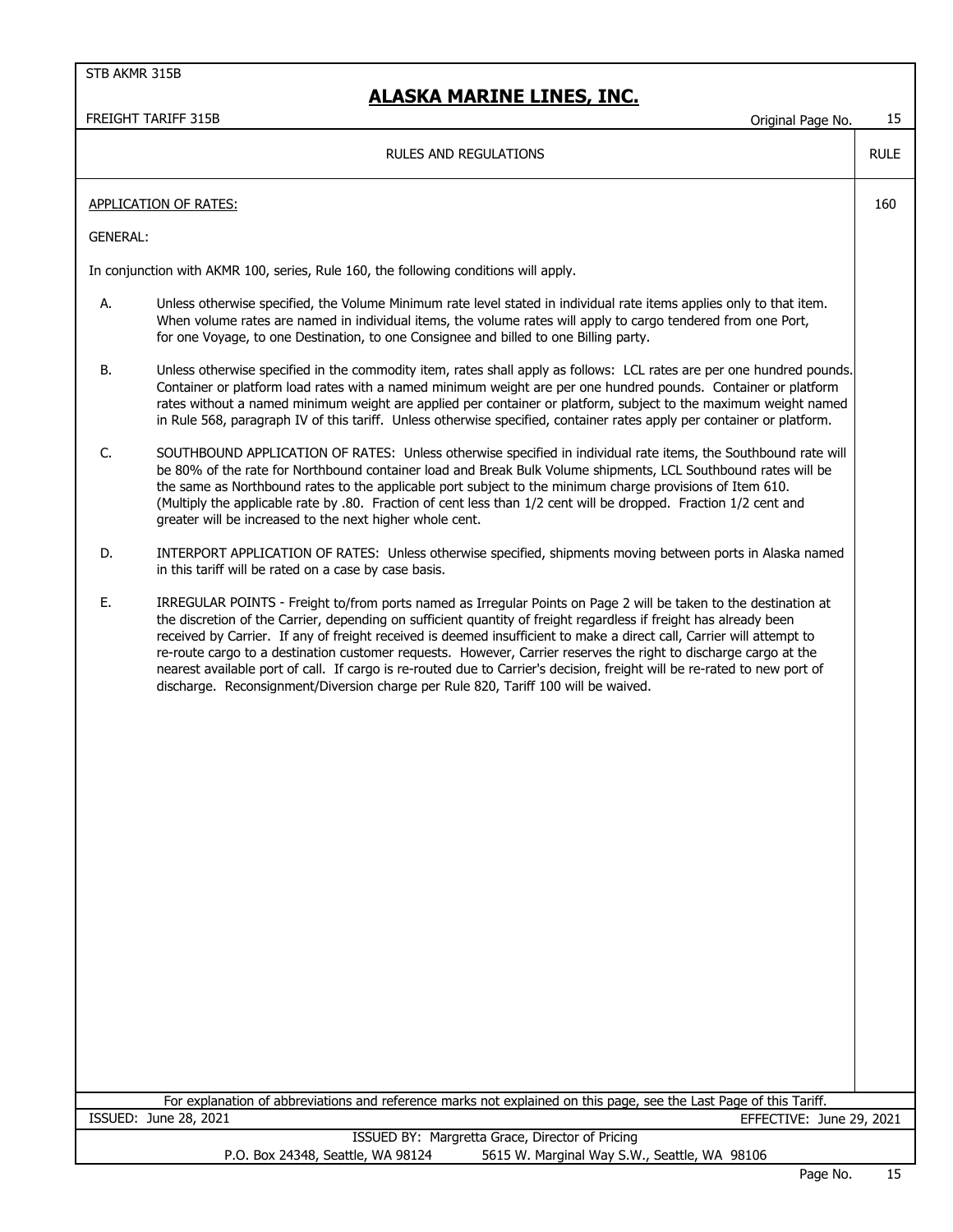# **ALASKA MARINE LINES, INC.**

FREIGHT TARIFF 315B Criginal Page No. 16

RULES AND REGULATIONS

RULE

This page left blank for further expansion.

EFFECTIVE: June 29, 2021 For explanation of abbreviations and reference marks not explained on this page, see the Last Page of this Tariff. ISSUED: June 28, 2021

|                                   | ISSUED BY: Margretta Grace, Director of Pricing |
|-----------------------------------|-------------------------------------------------|
| P.O. Box 24348, Seattle, WA 98124 | 5615 W. Marginal Way S.W., Seattle, WA 98106    |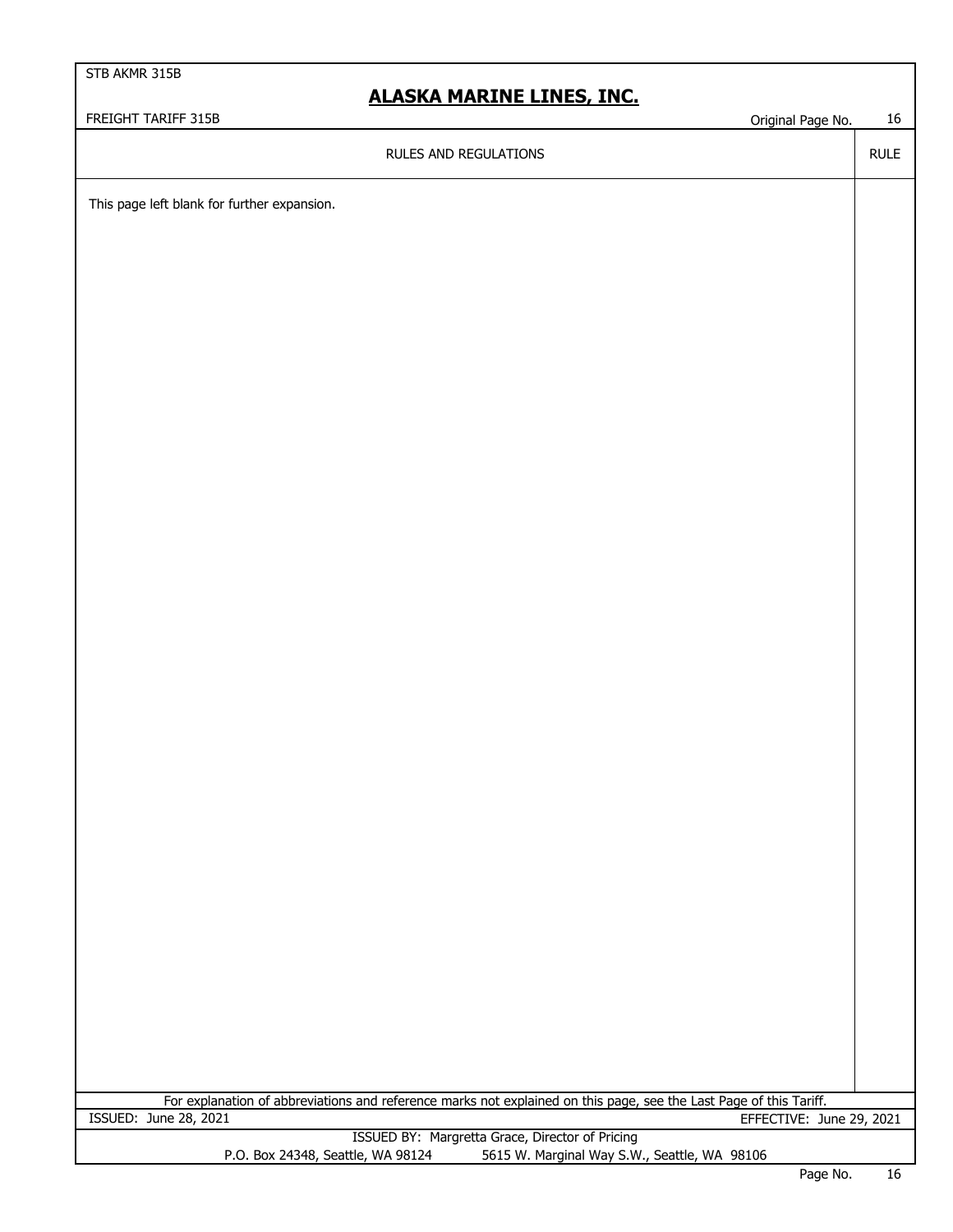STB AKMR 315B

 $\overline{\phantom{a}}$ 

| <u>ALASKA MARINE LINES, INC.</u>         |                                                                                                                                                                                                                                                                     |                   |  |
|------------------------------------------|---------------------------------------------------------------------------------------------------------------------------------------------------------------------------------------------------------------------------------------------------------------------|-------------------|--|
| FREIGHT TARIFF 315B                      | 1st Revised Page No.<br><b>RULES AND REGULATIONS:</b>                                                                                                                                                                                                               | 17<br><b>RULE</b> |  |
|                                          |                                                                                                                                                                                                                                                                     |                   |  |
|                                          | APPLICATION OF ARBITRARY CHARGES (PLACEMENT SERVICE):                                                                                                                                                                                                               | 342               |  |
| or from Carrier's Seattle terminal.      | Except as otherwise noted, rates include delivery or pick up at business locations for full container or platform loads at Dutch<br>Harbor, Alaska and within 10 miles of Carrier's terminal at Kodiak, Alaska. Rates do not include pick up or delivery service to |                   |  |
| per 20', 24', or 40' piece of equipment: | If Carrier is request to provide trucking services, which are not part of an ocean freight service, the following charges shall apply                                                                                                                               |                   |  |
| Dutch Harbor  Zone 1                     | \$424.00<br>Zone 2<br>\$482.00                                                                                                                                                                                                                                      |                   |  |
| <b>DESCRIPTION OF ZONES:</b>             |                                                                                                                                                                                                                                                                     |                   |  |
| <b>Dutch Harbor:</b>                     |                                                                                                                                                                                                                                                                     |                   |  |
| Zone 1:                                  | Includes points and places within Captains Bay.                                                                                                                                                                                                                     |                   |  |
| Zone 2:                                  | Includes points and places outside the Captains Bay area.                                                                                                                                                                                                           |                   |  |
|                                          | NOTE 1. On overdimension cargo, apply provisions of Tariff STB AKMR 100, series, Item 568.                                                                                                                                                                          |                   |  |
|                                          |                                                                                                                                                                                                                                                                     |                   |  |
|                                          | NOTE 2. Trucking services may be provided to points not specified in this rule on a case-by-case basis; rates will be provided<br>at the time the service is requested.                                                                                             |                   |  |
|                                          |                                                                                                                                                                                                                                                                     |                   |  |
|                                          |                                                                                                                                                                                                                                                                     |                   |  |
|                                          |                                                                                                                                                                                                                                                                     |                   |  |
|                                          |                                                                                                                                                                                                                                                                     |                   |  |
|                                          |                                                                                                                                                                                                                                                                     |                   |  |
|                                          |                                                                                                                                                                                                                                                                     |                   |  |
|                                          |                                                                                                                                                                                                                                                                     |                   |  |
|                                          |                                                                                                                                                                                                                                                                     |                   |  |
|                                          |                                                                                                                                                                                                                                                                     |                   |  |
|                                          |                                                                                                                                                                                                                                                                     |                   |  |
|                                          |                                                                                                                                                                                                                                                                     |                   |  |
|                                          |                                                                                                                                                                                                                                                                     |                   |  |
|                                          |                                                                                                                                                                                                                                                                     |                   |  |
|                                          |                                                                                                                                                                                                                                                                     |                   |  |
|                                          |                                                                                                                                                                                                                                                                     |                   |  |
|                                          |                                                                                                                                                                                                                                                                     |                   |  |
|                                          |                                                                                                                                                                                                                                                                     |                   |  |
|                                          |                                                                                                                                                                                                                                                                     |                   |  |
|                                          |                                                                                                                                                                                                                                                                     |                   |  |
| <b>TCR 4617</b>                          |                                                                                                                                                                                                                                                                     |                   |  |
|                                          | For explanation of abbreviations and reference marks not explained on this page, see the Last Page of this Tariff.                                                                                                                                                  |                   |  |
| ISSUED: December 15, 2021                | EFFECTIVE: December 16, 2021<br>ISSUED BY: Margretta Grace, Director of Pricing                                                                                                                                                                                     |                   |  |
|                                          | P.O. Box 24348, Seattle, WA 98124<br>5615 W. Marginal Way S.W., Seattle, WA 98106                                                                                                                                                                                   |                   |  |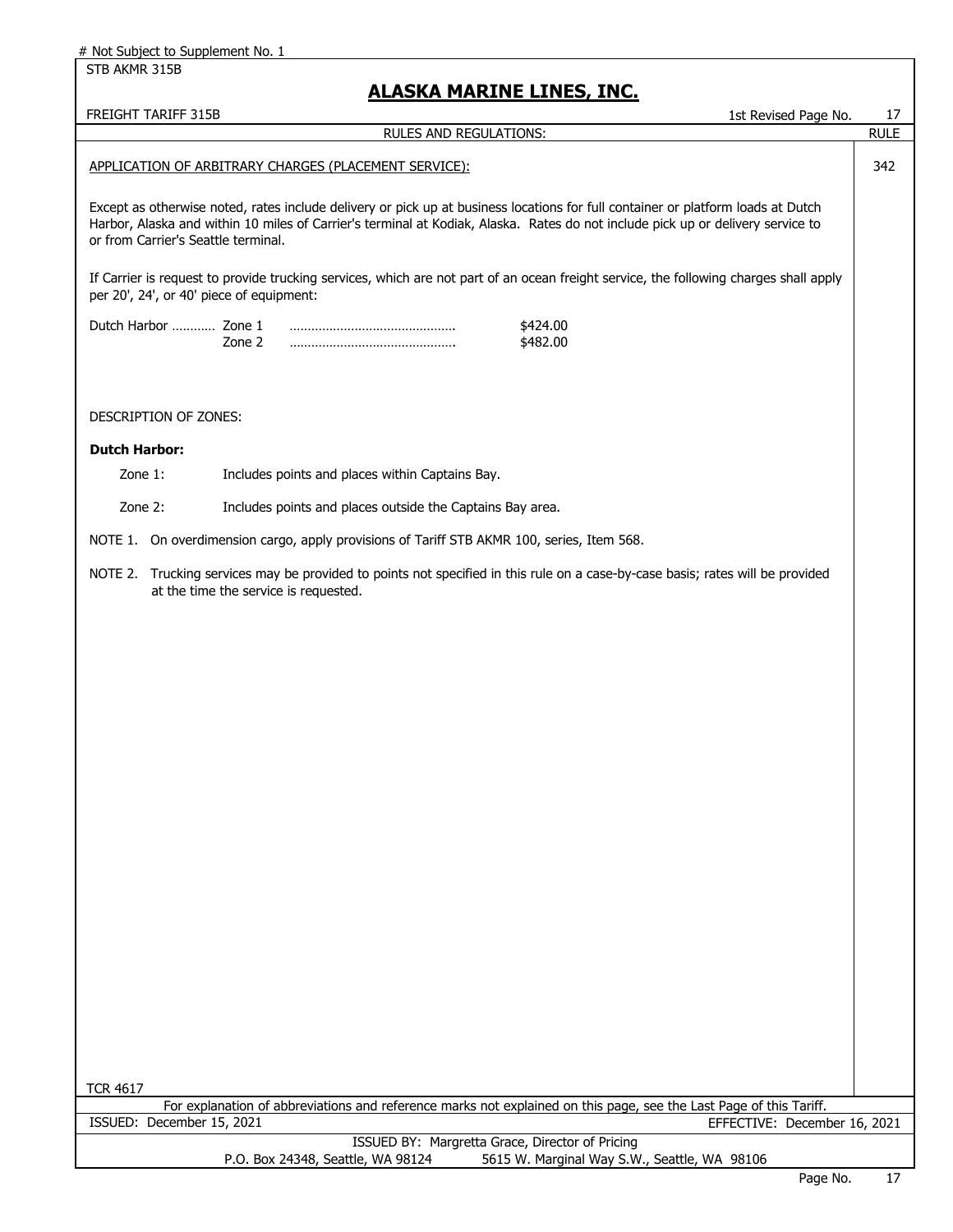## **ALASKA MARINE LINES, INC.**

FREIGHT TARIFF 315B 5th Revised Page No. 5th Revised Page No. 5th Revised Page No. 5th Revised Page No. 5th Revised Page No. 5th Revised Page No. 5th Revised Page No. 5th Revised Page No. 5th Revised Page No. 5th Revised P

|                         | JUI NCVISCU FAYC IVU.                                                                                                                                                                                                                                                                                           |             |
|-------------------------|-----------------------------------------------------------------------------------------------------------------------------------------------------------------------------------------------------------------------------------------------------------------------------------------------------------------|-------------|
|                         | RULES AND REGULATIONS                                                                                                                                                                                                                                                                                           | <b>RULE</b> |
|                         | ARBITRARY FUEL SURCHARGE, APPLICATION OF:                                                                                                                                                                                                                                                                       | 345         |
|                         | Except as specifically indicated in individual rate items and exceptions noted herein, all shipments are subject to an Arbitrary<br>Fuel Surcharge as specified below:                                                                                                                                          |             |
|                         | Rates for the following Rule and Commodity Items are increased as per (1) and (2) below:                                                                                                                                                                                                                        |             |
|                         | Rule 568 - Over-Dimension Charges<br>Commodity Rates in Sections 1, 1-A, and 2<br>Rule 610 - Minimum Charge                                                                                                                                                                                                     |             |
| rate by $\bullet$ 1.29. | All shipments moving between Seattle, Washington and points referenced in this tariff at rates and/or charges set forth in the<br>rates and rules listed above will be subject to a fuel related increase of • twenty-nine (29%) percent. Multiply the applicable                                               |             |
| percentage.             | First determine the amount of charges that would otherwise apply, including any applicable rate increases, other than those<br>charges for services specified under EXCEPTIONS, then, increase the amount of charges so determined by the appropriate                                                           |             |
| NOTE 1.                 | For rates in cents, fractions will be as follows: Fractions of less than $1/2$ cent will be dropped and fractions of $1/2$<br>cent or more will be rounded to the next whole cent.                                                                                                                              |             |
|                         | For rates in dollars, fractions of dollars will be rounded as follows: Less that .50 will be dropped and .50 or more<br>will be rounded to the next whole dollar.                                                                                                                                               |             |
| NOTE 2.                 | Where the rate or charge is published in dollars and cents, apply the equivalent in cents.                                                                                                                                                                                                                      |             |
| NOTE 3.                 | Rates made for the addition or deduction of arbitraries will be as follows: Where a through rate for line-haul<br>transportation is made by the addition or the deduction of an arbitrary the addition or deduction of such arbitrary<br>shall be made first before applying the provisions of this Supplement. |             |
| NOTE 4.                 | Where a through rate is made by combining two or more factors, each is increased spearately under the provisions<br>of this item and the applicable through rate is the total of the combined factors.                                                                                                          |             |
| NOTE 5.                 | References to Tariffs, Items, Notes, Rules, etc will be as follows: Where reference is made in this Supplement to<br>Tariffs, Items, Notes, Rules, etc., it is understood that such reference is continuous and includes Supplements to or<br>successive issues of such Items, Notes, Rules, etc.               |             |
|                         | EXCEPTIONS: The provisions of this Fuel Surcharge will not apply to rates set forth in the following items:                                                                                                                                                                                                     |             |
|                         | A. STB AKMR 100, series, or 315, series, Item Numbers:<br>340, 341, 460, 480, 500, 501, 540 Paragraph (D), 563, 740, 750, 751, 820, 848, 850, 891, 900, 910,<br>911, 942, 959, 982, 987 and 990.                                                                                                                |             |
|                         | B. Accessorial charges specifically named in individual rate items that are noted as exceptions to items<br>listed in paragraph A above.                                                                                                                                                                        |             |
|                         |                                                                                                                                                                                                                                                                                                                 |             |
|                         |                                                                                                                                                                                                                                                                                                                 |             |
|                         |                                                                                                                                                                                                                                                                                                                 |             |
|                         |                                                                                                                                                                                                                                                                                                                 |             |
|                         |                                                                                                                                                                                                                                                                                                                 |             |
|                         |                                                                                                                                                                                                                                                                                                                 |             |
|                         |                                                                                                                                                                                                                                                                                                                 |             |
|                         |                                                                                                                                                                                                                                                                                                                 |             |
|                         |                                                                                                                                                                                                                                                                                                                 |             |
| <b>TCR 4631</b>         |                                                                                                                                                                                                                                                                                                                 |             |
|                         | For explanation of abbreviations and reference marks not explained on this page, see the Last Page of this Tariff.                                                                                                                                                                                              |             |
|                         | ISSUED: May 24, 2022<br>EFFECTIVE: June 19, 2022                                                                                                                                                                                                                                                                |             |
|                         | ISSUED BY: Margretta Grace, Director of Pricing<br>5615 W. Marginal Way S.W., Seattle, WA 98106<br>P.O. Box 24348, Seattle, WA 98124                                                                                                                                                                            |             |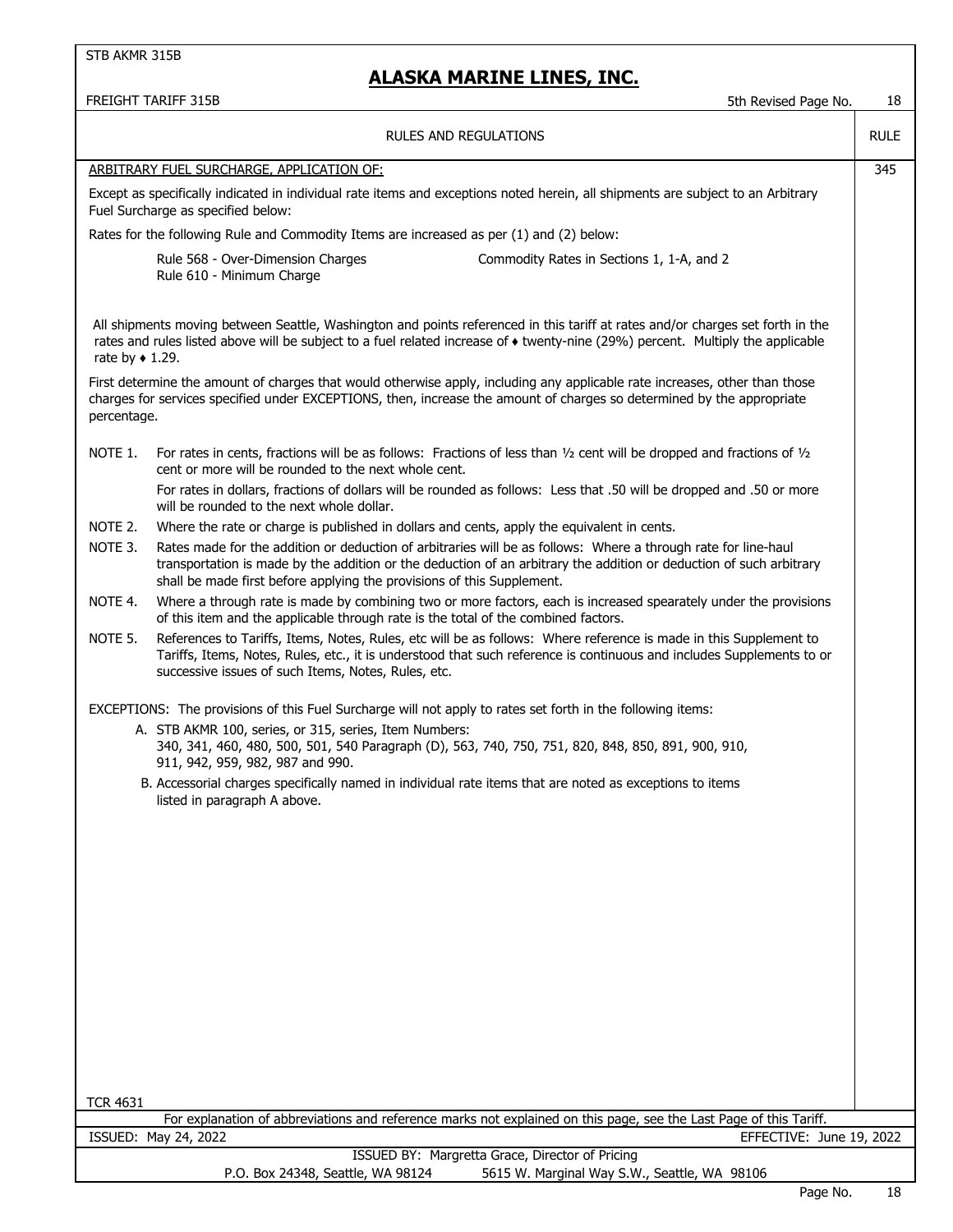STB AKMR 315B

FREIGHT TARIFF 315B

## **ALASKA MARINE LINES, INC.**

| 1st Revised Page No. |  |  | 19 |
|----------------------|--|--|----|
|----------------------|--|--|----|

RULE

## CARRIERS OR CONTAINERS, EMPTY, RETURNED: 406

Rates named in Items making reference to this Rule will apply only on empty carriers or containers which were originally used when filled, in the transportation of commodities on the Carrier's vessels, and are being returned to the Consignor of the original filled carrier or container.

### DEMURRAGE: 501

In conjunction with Carrier's Tariff STB AKMR 100, Rule 501, the following demurrage provisions shall apply at locations in Alaska:

A. ALASKA DEMURRAGE: Carrier's containers and platforms must be empty and returned to Carrier within 30 calendar days (including Saturdays, Sundays and holidays) of delivery. This allowance applies to container and platform equipment only. Chassis must be returned to Carrer within 48 hours of delivery. Demurrage charges for detained equipment will be charged as specified below, or as otherwise contractually agreed and shall accrue continuously until the equipment is returned. Following initial delivery of the equipment, the Consignee and Bill-To-Party shall be jointly and severally liable and responsible for maintaining the possession and condition of the equipment until returned to Carrier.

| 20' / 24' Equipment: | \$7.00 per day per piece of equipment  |
|----------------------|----------------------------------------|
| 40' Equipment:       | \$10.00 per day per piece of equipment |

For demurrage charges applicable at Carrier's Seattle terminal, refer to STB AKMR 100, series, Rule 501 (Demurrage).

For explanation of abbreviations and reference marks not explained on this page, see the Last Page of this Tariff. ISSUED: December 15, 2021 EFFECTIVE: December 16, 2021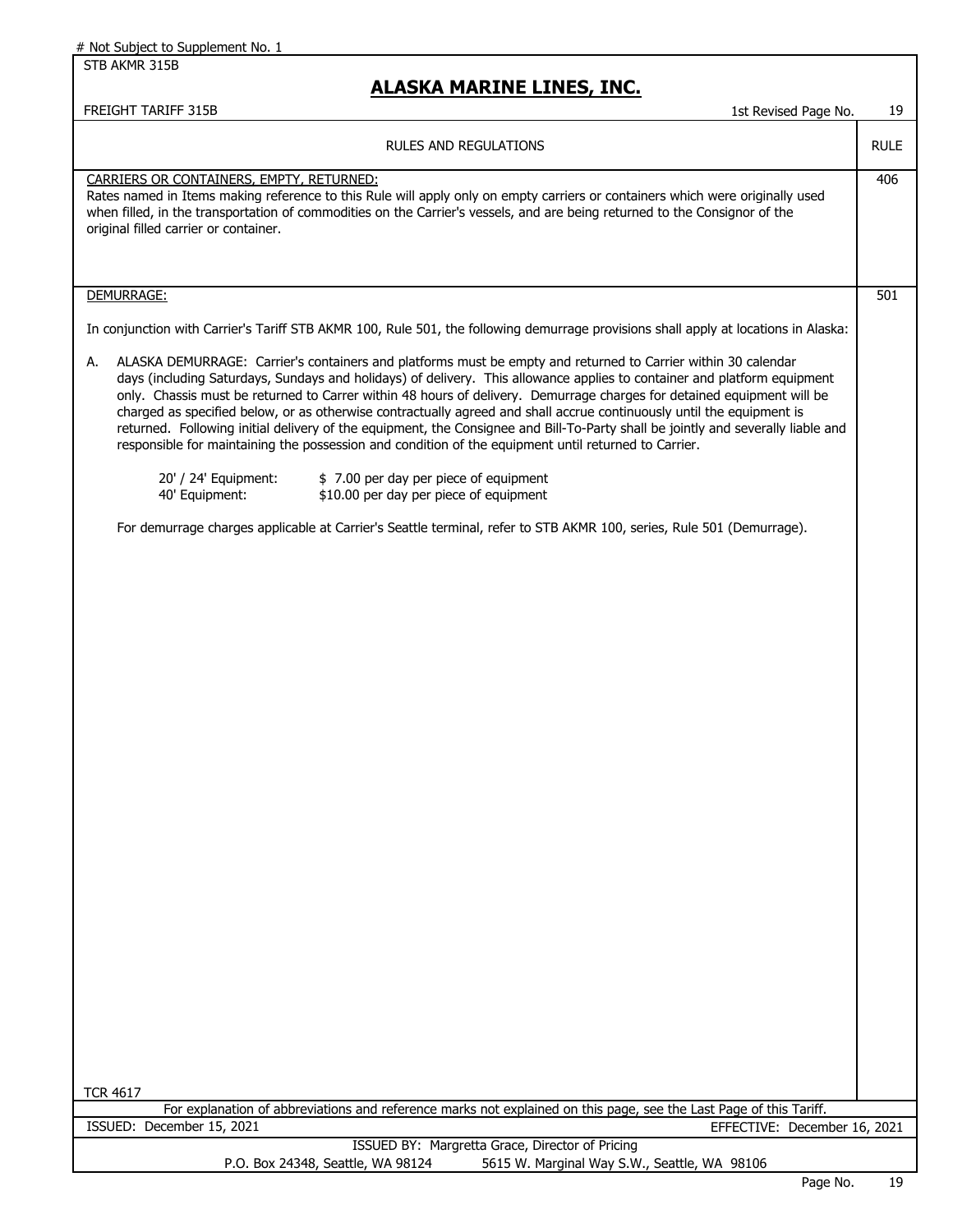#### STB AKMR 315B

## **ALASKA MARINE LINES, INC.**

FREIGHT TARIFF 315B 1st Revised Page No. 20

RULE

568

### RULES AND REGULATIONS

#### OVER DIMENSIONAL FREIGHT

#### I. OVERWEIGHT:

In conjunction with AKMR 100, series, Rule 568, and except as otherwise noted, single pieces or packages exceeding 56,000 lbs per piece or per container or platform load are subject to the Class or Commodity rates shown herein plus a charge per 100 pounds as specified below on the excess weight to cover the extra cost of handling heavy pieces aboard the vessel.

|              | Northbound | Southbound |
|--------------|------------|------------|
| Dutch Harbor | \$7.89/cwt | \$6.66/cwt |
| Kodiak       | \$5.74/cwt | \$4.84/cwt |

| ,<br>ı<br>ו ה |  |
|---------------|--|
|---------------|--|

For explanation of abbreviations and reference marks not explained on this page, see the Last Page of this Tariff. ISSUED: December 15, 2021 EFFECTIVE: December 16, 2021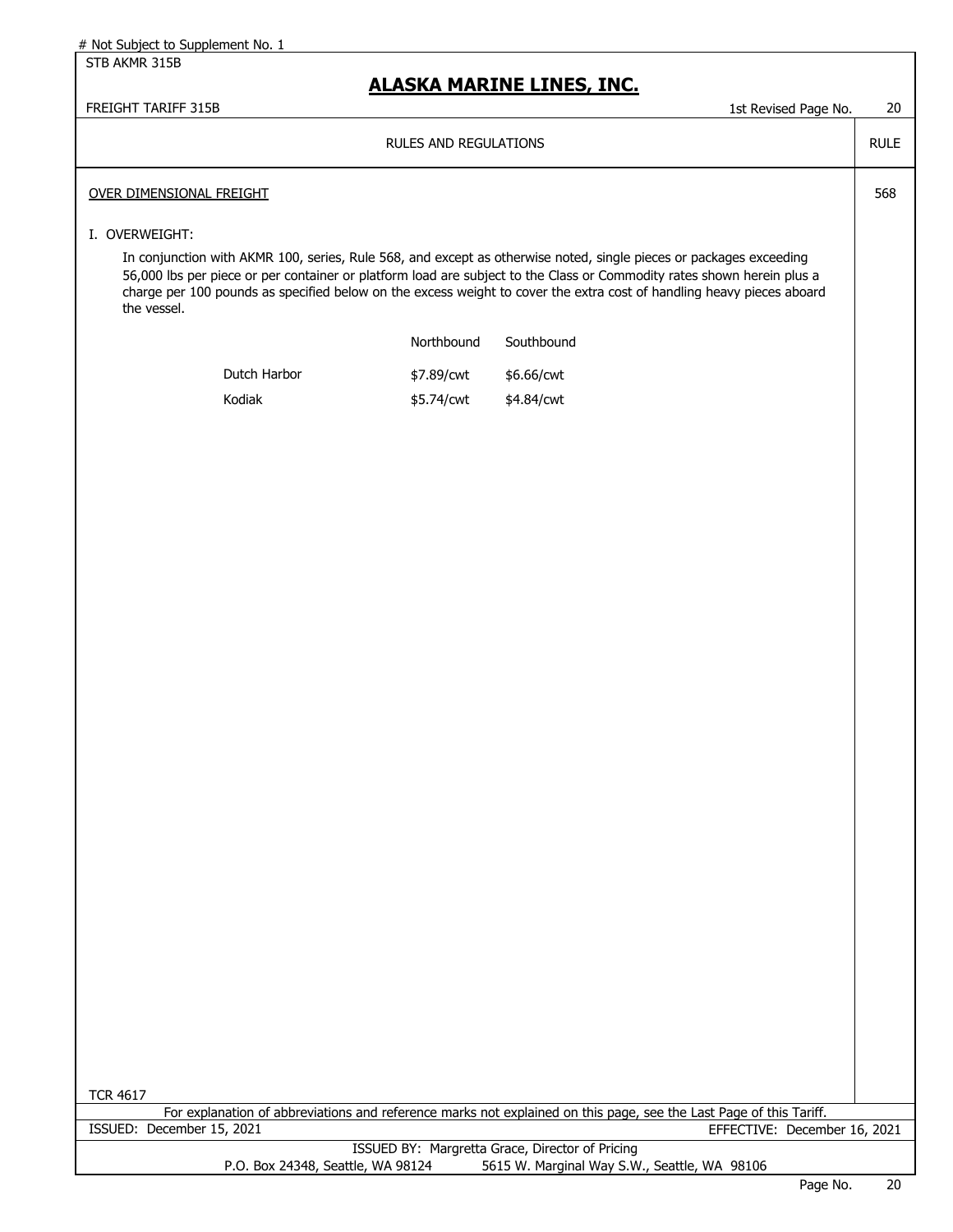## **ALASKA MARINE LINES, INC.**

#### FREIGHT TARIFF 315B 15t Revised Page No. 21

RULE

574

610

RULES AND REGULATIONS

#### **LIABILITY**

In conjunction with AKMR 100, series, Rule 574, the following provision shall apply:

### INTER-PORT CARGO LIABILITY

Due to the nature of inter-port shipments, where the standard cargo receive and release inspection process is not feasible and cargo may be deposited in advance of receipt by Carrier or delivered without a secure terminal environment and without Consignee present to take receipt of cargo, Carrier's liability shall be reduced from that described in Carrier's Governing Rules Tariff AKMR 100, series, Rule No 574. In the event that cargo is transported by Carrier between ports named in this tariff without a detailed inspection report, signed by a representative of the Carrier and the Shipper/Consignee, Carrier shall not be liable for damage claims against the transported goods unless Carrier accepts responsibility for said damage. Notwithstanding Carrier's acceptance of responsibility, in no event shall Carrier's liability exceed that described in Carrier's Governing Rules Tariff AKMR 100, series, Rule No 574.

#### MINIMUM CHARGE

The minimum charge for any single shipment, as defined in AKMR 100, series, Rule 110, will be:

| <b>ISHIPMENT MOVING UNDER RATES IN</b> |            | <b>Irregular</b> |  |
|----------------------------------------|------------|------------------|--|
|                                        | <b>DTH</b> | Points           |  |
| Non-Temperature Control Cargo          | \$192.00   | \$368,00         |  |

### **EXCEPTION** : See Rule 540 EXPLOSIVES and OTHER DANGEROUS ARTICLES

 When a shipment contains two (2) or more articles which are prohibited by the DOT and U.S. Coast Guard regulations from being loaded or stored together, each part lot in the shipment will be considered a separate shipment even though tendered on a single bill of lading. The above LCL Minimum Charge shall apply for each segregated part lot. Articles not requiring such segregation may be included with any one of the separately considered shipments.

TCR 4617

For explanation of abbreviations and reference marks not explained on this page, see the Last Page of this Tariff. ISSUED: December 15, 2021 EFFECTIVE: December 16, 2021

|                                   | ISSUED BY: Margretta Grace, Director of Pricing |
|-----------------------------------|-------------------------------------------------|
| P.O. Box 24348, Seattle, WA 98124 | 5615 W. Marginal Way S.W., Seattle, WA 98106    |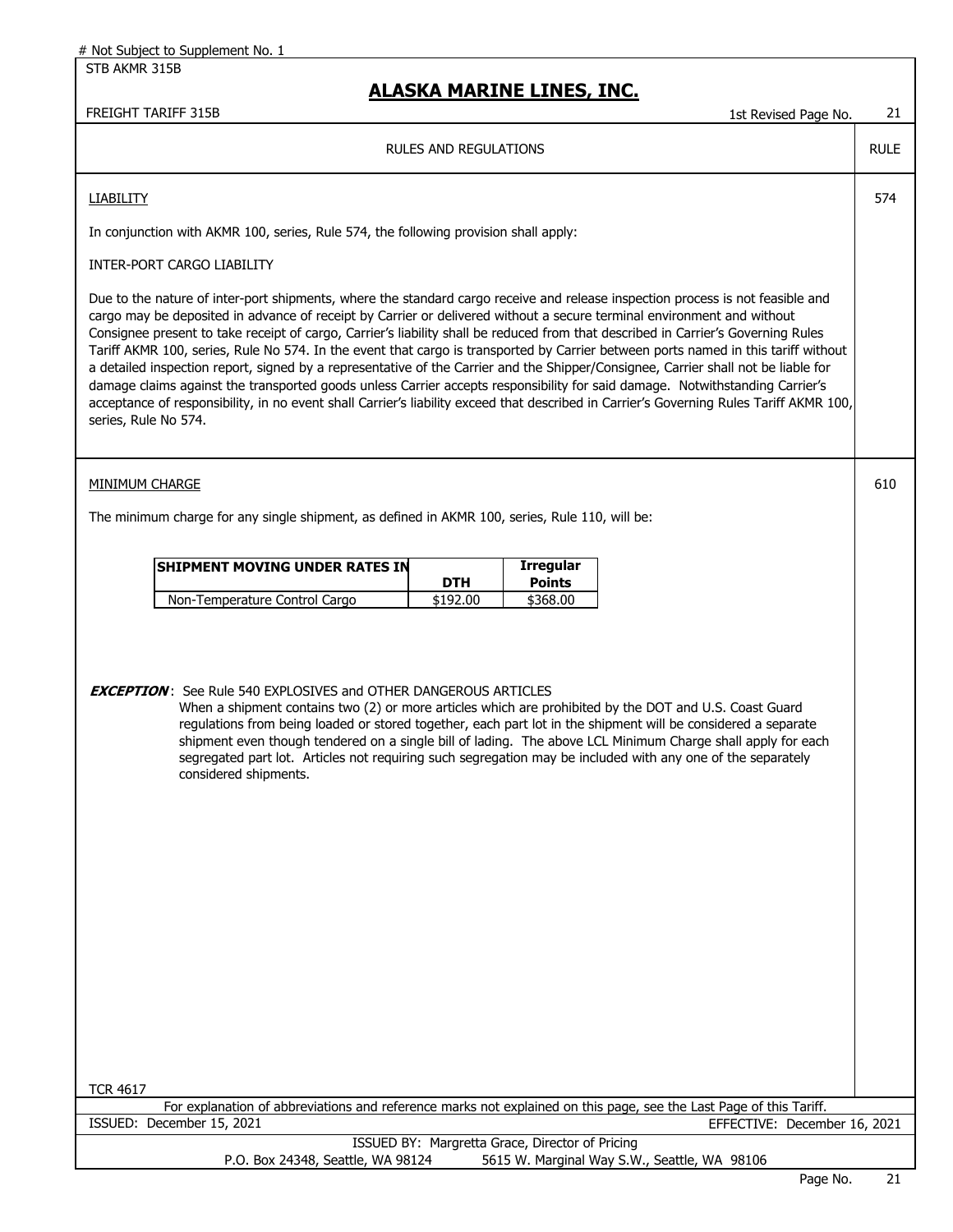|                 | FREIGHT TARIFF 315B      |                                                                                                                           |                                                 | 1st Revised Page No.                            | 22          |
|-----------------|--------------------------|---------------------------------------------------------------------------------------------------------------------------|-------------------------------------------------|-------------------------------------------------|-------------|
|                 |                          | <b>RULES AND REGULATIONS</b>                                                                                              |                                                 |                                                 | <b>RULE</b> |
|                 | <b>TERMINAL CHARGES:</b> |                                                                                                                           |                                                 |                                                 |             |
|                 |                          | When cargo(s) are transported to, from or between ports named in this tariff, rates are subject to the following charges: |                                                 |                                                 | 942         |
| 1.              |                          | <b>Marine Assessment Charge:</b>                                                                                          |                                                 |                                                 |             |
|                 | charges:                 | All rates in this tariff where the port of load or discharge is Dutch Harbor, AK shall be subject to the following        |                                                 |                                                 |             |
|                 | LCL:                     | Rate:<br>Min. charge per shipment:<br>Max. charge per shipment:                                                           | Northbound<br>\$0.63/cwt<br>\$10.40<br>\$104.00 | Southbound<br>\$0.63/cwt<br>\$10.40<br>\$104.00 |             |
|                 |                          | Full Load: Rate per container or platform:                                                                                | \$104.00                                        | \$104.00                                        |             |
|                 |                          | Vehicles: Rate per vehicle:                                                                                               | \$35.00                                         | \$35.00                                         |             |
| 2.              |                          | <b>Terminal Handling Charge:</b>                                                                                          |                                                 |                                                 |             |
|                 |                          | All rates in this tariff shall be subject to a terminal handling charge as specified below.                               |                                                 |                                                 |             |
|                 | Dutch Harbor, AK         |                                                                                                                           | Northbound                                      | Southbound                                      |             |
|                 | LCL:                     | Rate:<br>Min. charge per shipment:<br>Max. charge per shipment:                                                           | \$2.36/cwt<br>\$19.00<br>\$350.00               | \$2.11/cwt<br>\$18.00<br>\$311.00               |             |
|                 |                          | Full Load: Rate per container or platform:                                                                                | \$350.00                                        | \$311.00                                        |             |
|                 |                          | Vehicles: Rate per vehicle                                                                                                | \$100.00                                        | \$65.00                                         |             |
|                 | Kodiak, AK               |                                                                                                                           |                                                 |                                                 |             |
|                 |                          | Full Load: Rate per container or platform:                                                                                | \$380.00                                        | \$341.00                                        |             |
|                 |                          | Vehicles: Rate per vehicle                                                                                                | \$100.00                                        | \$65.00                                         |             |
|                 |                          |                                                                                                                           |                                                 |                                                 |             |
|                 |                          |                                                                                                                           |                                                 |                                                 |             |
|                 |                          |                                                                                                                           |                                                 |                                                 |             |
|                 |                          |                                                                                                                           |                                                 |                                                 |             |
|                 |                          |                                                                                                                           |                                                 |                                                 |             |
|                 |                          |                                                                                                                           |                                                 |                                                 |             |
|                 |                          |                                                                                                                           |                                                 |                                                 |             |
|                 |                          |                                                                                                                           |                                                 |                                                 |             |
| <b>TCR 4610</b> |                          | For explanation of abbreviations and reference marks not explained on this page, see the Last Page of this Tariff.        |                                                 |                                                 |             |
|                 | ISSUED: October 6, 2021  |                                                                                                                           |                                                 | EFFECTIVE: October 7, 2021                      |             |
|                 |                          | ISSUED BY: Margretta Grace, Director of Pricing<br>P.O. Box 24348, Seattle, WA 98124                                      |                                                 | 5615 W. Marginal Way S.W., Seattle, WA 98106    |             |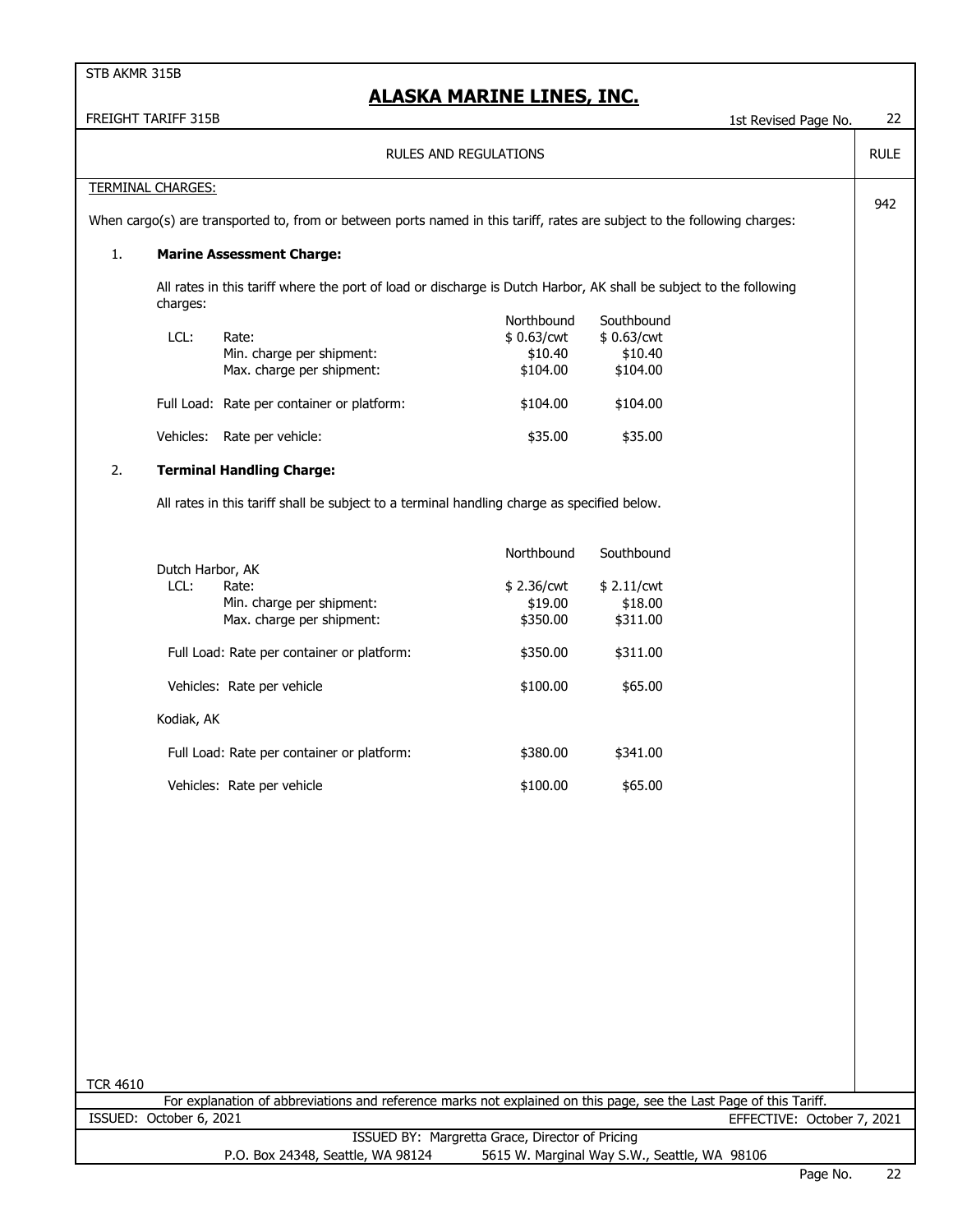# **ALASKA MARINE LINES, INC.**

## RULES AND REGULATIONS

FREIGHT TARIFF 315B CONTROLLER CONTROLLER CONTROLLER CONTROLLER CONTROLLER CONTROLLER CONTROLLER CONTROLLER CONTROLLER CONTROLLER CONTROLLER CONTROLLER CONTROLLER CONTROLLER CONTROLLER CONTROLLER CONTROLLER CONTROLLER CONT

RULE

This page left blank for further expansion.

| For explanation of abbreviations and reference marks not explained on this page, see the Last Page of this Tariff. |                          |
|--------------------------------------------------------------------------------------------------------------------|--------------------------|
| ISSUED: June 28, 2021                                                                                              | EFFECTIVE: June 29, 2021 |

|                                   | ISSUED BY: Margretta Grace, Director of Pricing |
|-----------------------------------|-------------------------------------------------|
| P.O. Box 24348, Seattle, WA 98124 | 5615 W. Marginal Way S.W., Seattle, WA 98106    |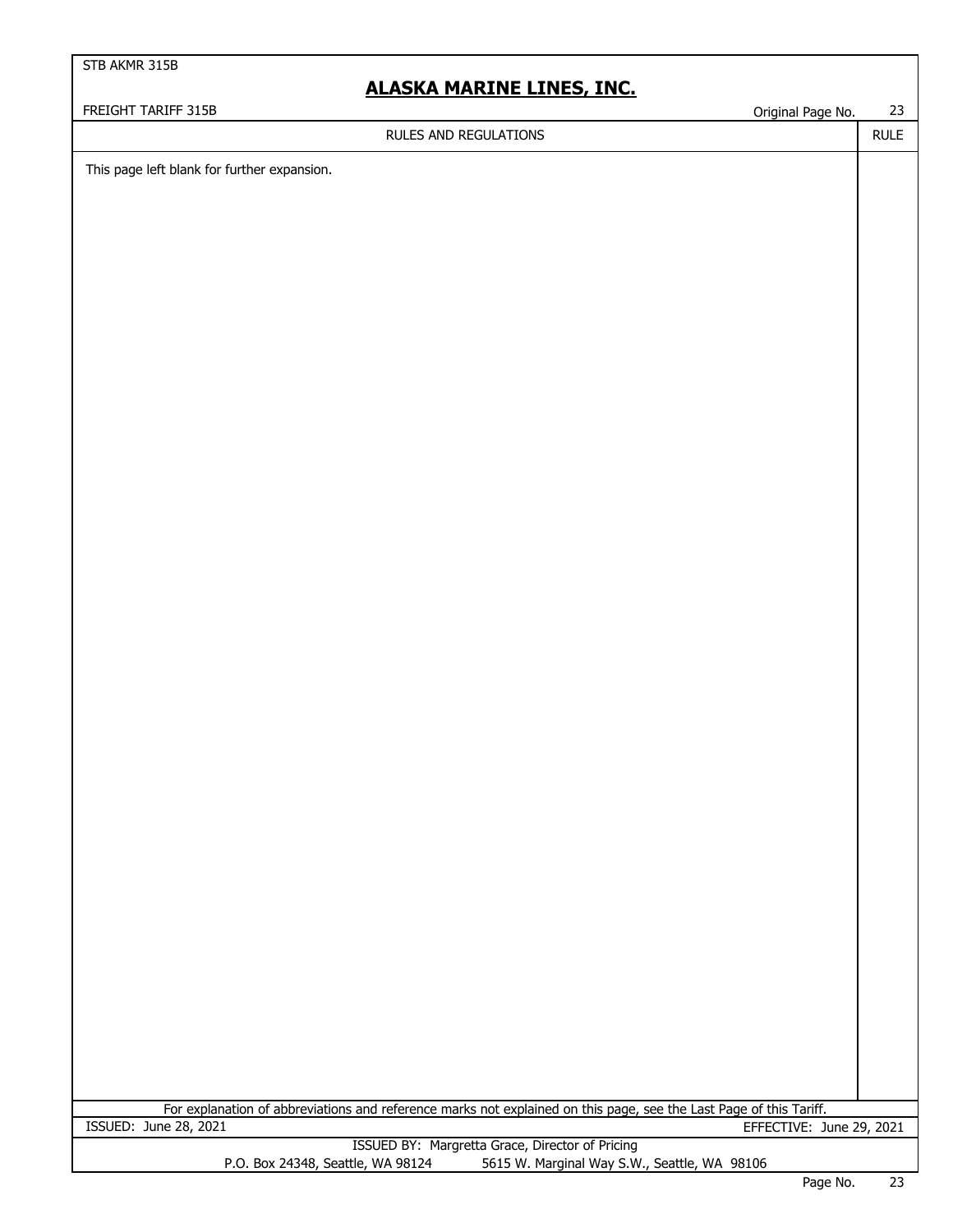FREIGHT TARIFF 315B COMPANY CONTROLLER TO A SUMMER AND THE SERIES OF STREEGHT TARIFF 315B

# SECTION 1

# CLASS RATES

# FROM

# SEATTLE, WASHINGTON

TO

# REGULAR POINTS IN ALASKA (SEE PAGE 2)

Class rates will apply when specific commodity rates are not named in Section 1-A.

ISSUED: June 28, 2021 EFFECTIVE: June 29, 2021 For explanation of abbreviations and reference marks not explained on this page, see the Last Page of this Tariff.

ISSUED BY: Margretta Grace, Director of Pricing P.O. Box 24348, Seattle, WA 98124 5615 W. Marginal Way S.W., Seattle, WA 98106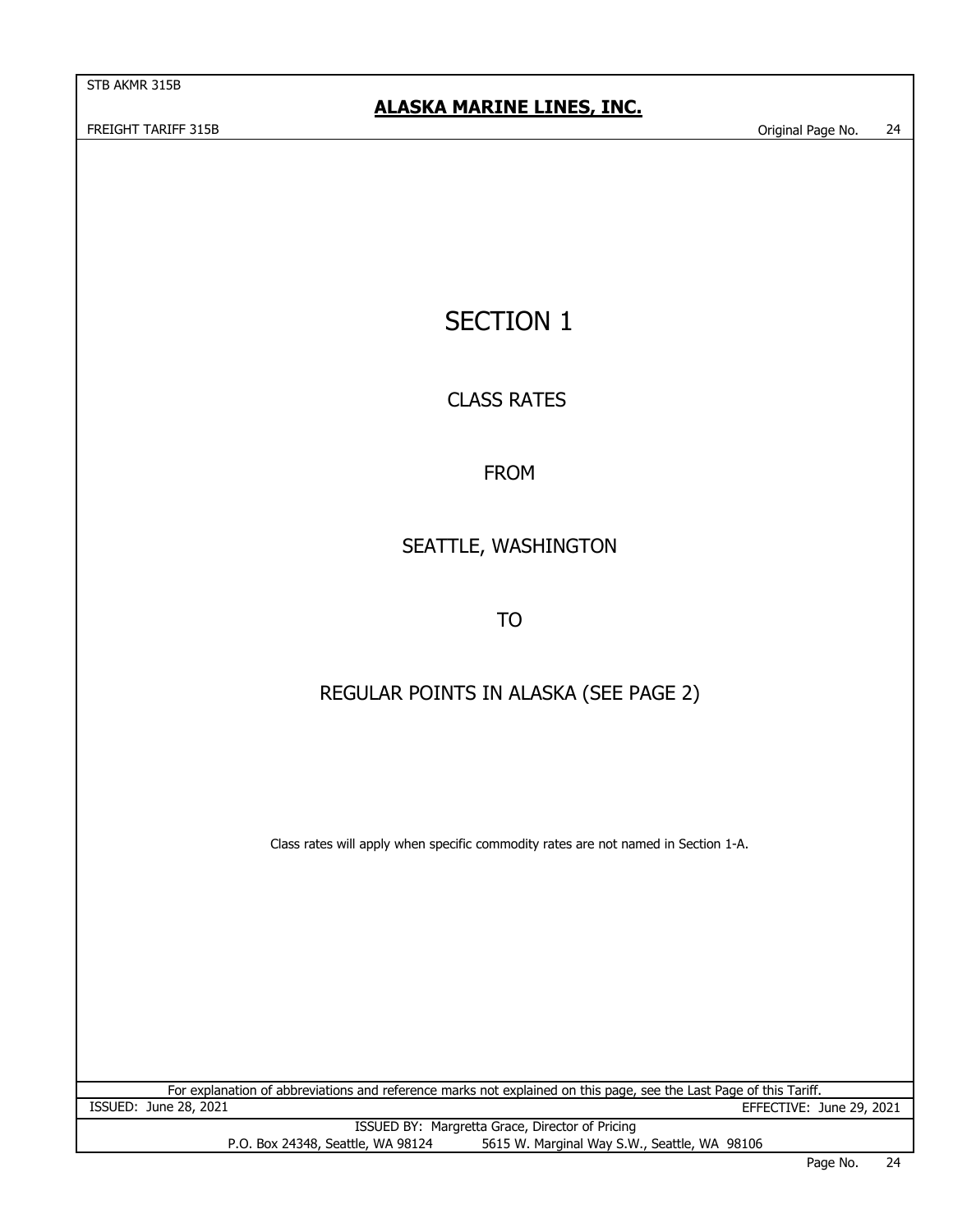STB AKMR 315B

# **ALASKA MARINE LINES, INC.**

| FREIGHT TARIFF 315B |                                                                                                                                                                         |                                                                                                                    |                                              | 1st Revised Page No.         | 25       |
|---------------------|-------------------------------------------------------------------------------------------------------------------------------------------------------------------------|--------------------------------------------------------------------------------------------------------------------|----------------------------------------------|------------------------------|----------|
|                     |                                                                                                                                                                         | SECTION 1 - COMMODITY RATES:                                                                                       |                                              |                              |          |
|                     |                                                                                                                                                                         |                                                                                                                    | FROM SEATTLE, WA                             |                              |          |
| <b>NMFC RATING</b>  |                                                                                                                                                                         |                                                                                                                    | TO REGULAR POINTS, VIZ.                      |                              | ITEM     |
|                     |                                                                                                                                                                         |                                                                                                                    | <b>DTH</b>                                   | <b>KOD</b>                   | NO.:     |
| CLASS:              | 100                                                                                                                                                                     | <b>LCL</b>                                                                                                         | \$61.87                                      | $---$                        | 1002-000 |
|                     |                                                                                                                                                                         | 5,000<br>10,000                                                                                                    | \$70.22<br>\$62.53                           | ----<br>$---$                |          |
|                     | 92.5                                                                                                                                                                    | <b>LCL</b>                                                                                                         | \$61.87                                      | $---$                        |          |
|                     |                                                                                                                                                                         | 5,000                                                                                                              | \$70.22                                      | $---$                        |          |
|                     |                                                                                                                                                                         | 10,000                                                                                                             | \$62.53                                      | $---$                        |          |
|                     | 85                                                                                                                                                                      | <b>LCL</b>                                                                                                         | \$70.22                                      | ----                         |          |
|                     |                                                                                                                                                                         | 5,000                                                                                                              | \$66.47                                      | ----                         |          |
|                     |                                                                                                                                                                         | 10,000                                                                                                             | \$58.83                                      | $--- -$                      |          |
|                     | 77.5                                                                                                                                                                    | <b>LCL</b>                                                                                                         | \$70.22                                      | ----                         |          |
|                     |                                                                                                                                                                         | 5,000                                                                                                              | \$66.47                                      | ----                         |          |
|                     |                                                                                                                                                                         | 10,000                                                                                                             | \$58.83                                      | $--- -$                      |          |
|                     | 65-70                                                                                                                                                                   | <b>LCL</b>                                                                                                         | \$66.47<br>\$62.84                           | $\qquad \qquad - - -$        |          |
|                     |                                                                                                                                                                         | 5,000<br>10,000                                                                                                    | \$55.21                                      | $---$<br>$--- -$             |          |
|                     | 55-60                                                                                                                                                                   | <b>LCL</b>                                                                                                         | \$62.84                                      | ----                         |          |
|                     |                                                                                                                                                                         | 5,000                                                                                                              | \$59.13                                      | ----                         |          |
|                     |                                                                                                                                                                         | 10,000                                                                                                             | \$51.39                                      | $--- -$                      |          |
|                     | 50                                                                                                                                                                      | <b>LCL</b>                                                                                                         | \$59.11                                      | $---$                        |          |
|                     |                                                                                                                                                                         | 5,000                                                                                                              | \$55.44                                      | ----                         |          |
|                     |                                                                                                                                                                         | 10,000                                                                                                             | \$47.83                                      | $---$                        |          |
|                     | Class 110  110%<br>Class 125  125%<br>Class 150  150%<br>Class 175  175%<br>Class 200  200%<br>Class 250  250%<br>Class 300  300%<br>Class 400  400%<br>Class 500  500% |                                                                                                                    |                                              |                              |          |
| <b>TCR 4617</b>     |                                                                                                                                                                         | For explanation of abbreviations and reference marks not explained on this page, see the Last Page of this Tariff. |                                              |                              |          |
|                     | ISSUED: December 15, 2021                                                                                                                                               |                                                                                                                    |                                              | EFFECTIVE: December 16, 2021 |          |
|                     |                                                                                                                                                                         | ISSUED BY: Margretta Grace, Director of Pricing                                                                    |                                              |                              |          |
|                     | P.O. Box 24348, Seattle, WA 98124                                                                                                                                       |                                                                                                                    | 5615 W. Marginal Way S.W., Seattle, WA 98106 |                              |          |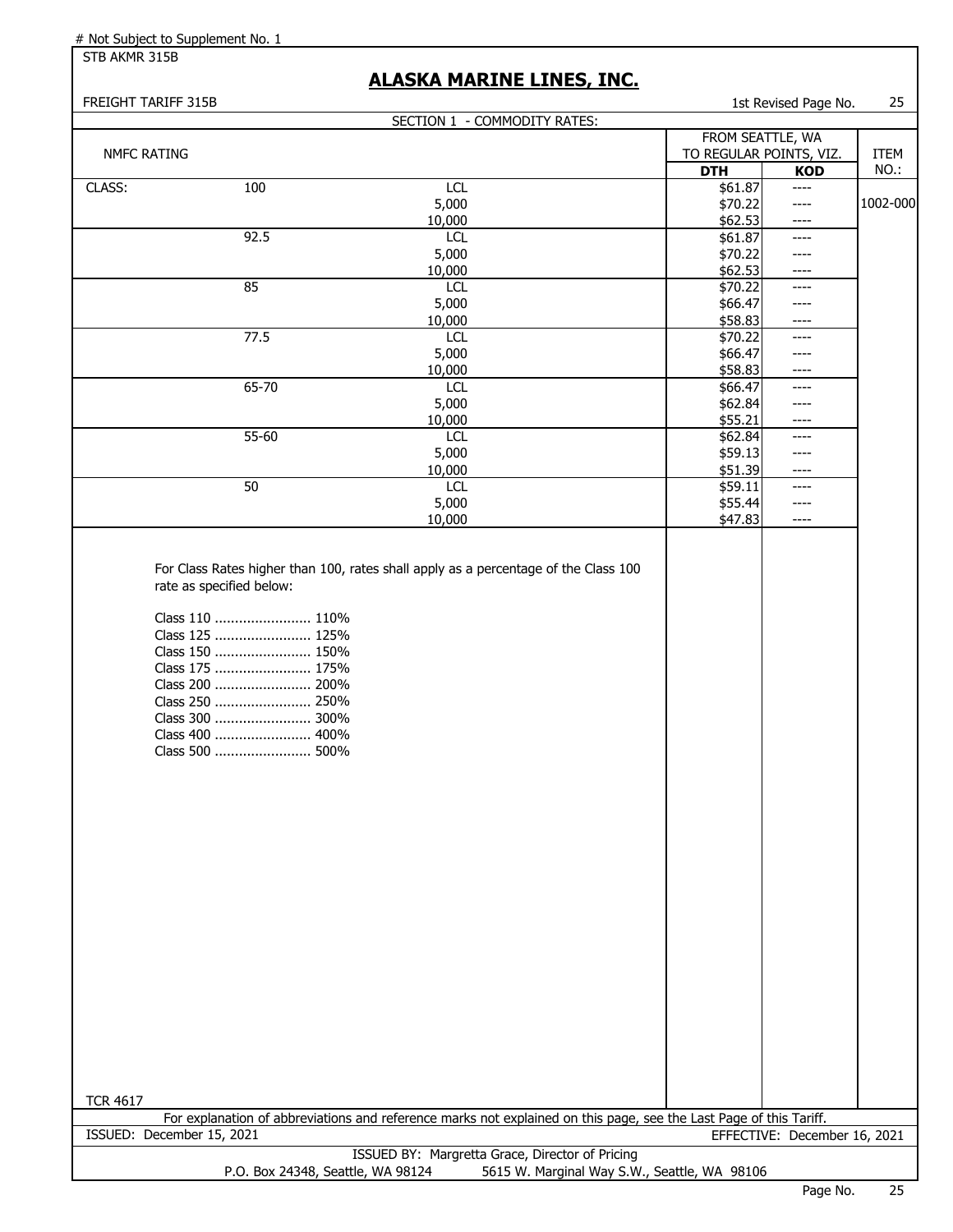FREIGHT TARIFF 315B Original Page No. 26

# SECTION 1-A

# COMMODITY RATES

# BETWEEN

# SEATTLE, WASHINGTON

# AND

# REGULAR POINTS IN ALASKA (SEE PAGE 2)

Class rates named in Section 1 will apply when specific commodity rates are not named in this Section.

ISSUED: June 28, 2021 EFFECTIVE: June 29, 2021 For explanation of abbreviations and reference marks not explained on this page, see the Last Page of this Tariff.

ISSUED BY: Margretta Grace, Director of Pricing P.O. Box 24348, Seattle, WA 98124 5615 W. Marginal Way S.W., Seattle, WA 98106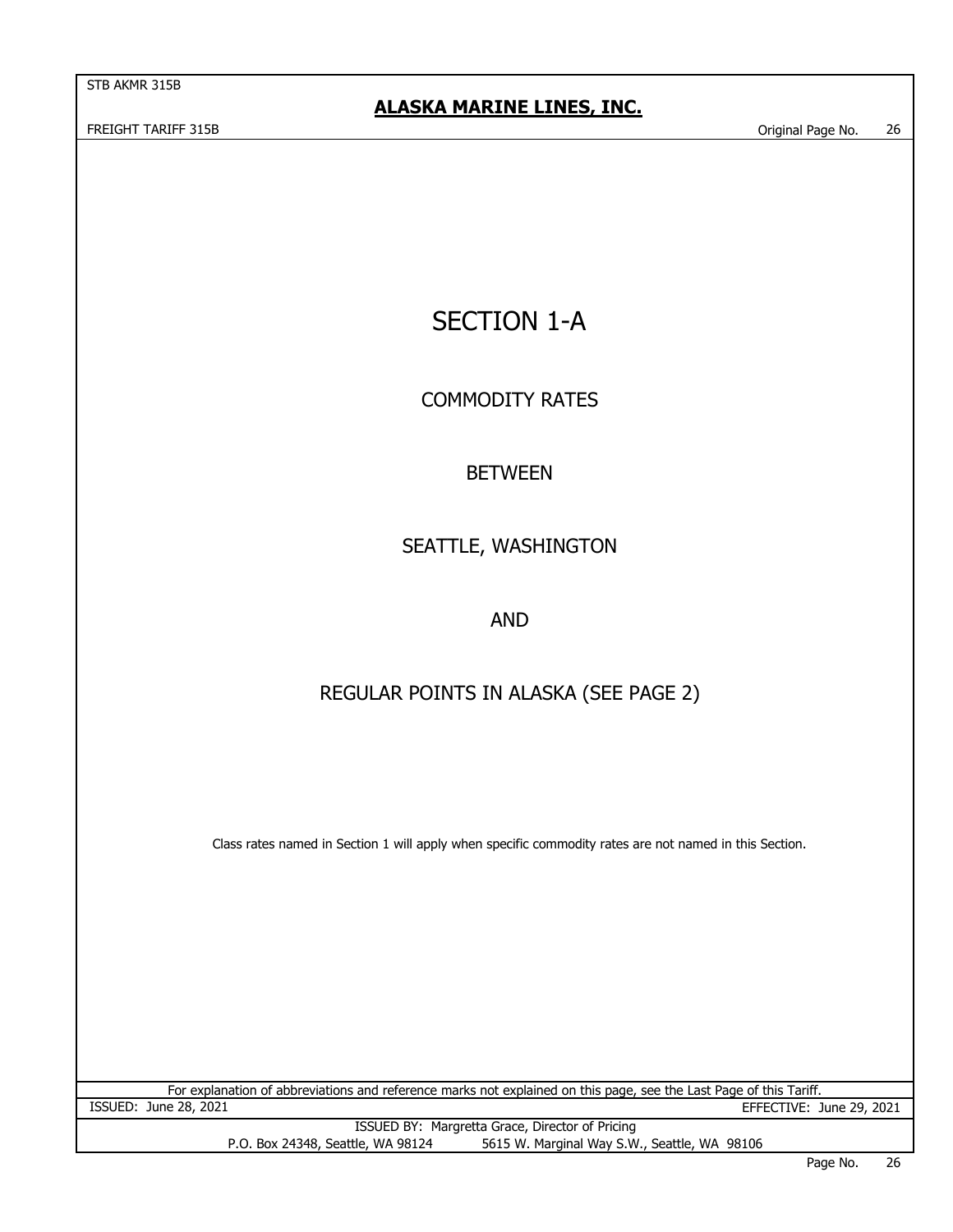STB AKMR 315B

# **ALASKA MARINE LINES, INC.**

FREIGHT TARIFF 315B 1st Revised Page No. 27

### SECTION 1-A - COMMODITY RATES:

| COMMODITIES:                                                                                                                                                                                                                    | FROM SEATTLE, WA                                  | TO REGULAR POINTS, VIZ.                        | ITEM     |
|---------------------------------------------------------------------------------------------------------------------------------------------------------------------------------------------------------------------------------|---------------------------------------------------|------------------------------------------------|----------|
|                                                                                                                                                                                                                                 | <b>DTH</b>                                        | KOD                                            | NO.:     |
| AGGREGATE MATERIALS, CEMENT & RELATED ARTICLES, Viz.: CEMENT, Building; COAL, NOS;<br>GRAVEL, NOS; LIME, common (quick, slaked or hydrated); MUD or COMPOUNDS, well-drilling;<br>PLASTER; SAND; STUCCO; MAGNESITE and FIRE CLAY |                                                   |                                                | 1005-000 |
|                                                                                                                                                                                                                                 | \$26.59<br>\$5,078.00<br>\$6,166.00<br>\$7,254.00 | ----<br>\$4,724.00<br>\$5,735.00<br>\$6,748.00 |          |

|--|

| . |                                   |                                                                                                                    |
|---|-----------------------------------|--------------------------------------------------------------------------------------------------------------------|
|   |                                   | For explanation of abbreviations and reference marks not explained on this page, see the Last Page of this Tariff. |
|   | ISSUED: December 15, 2021         | EFFECTIVE: December 16, 2021                                                                                       |
|   |                                   | ISSUED BY: Margretta Grace, Director of Pricing                                                                    |
|   | P.O. Box 24348, Seattle, WA 98124 | 5615 W. Marginal Way S.W., Seattle, WA 98106                                                                       |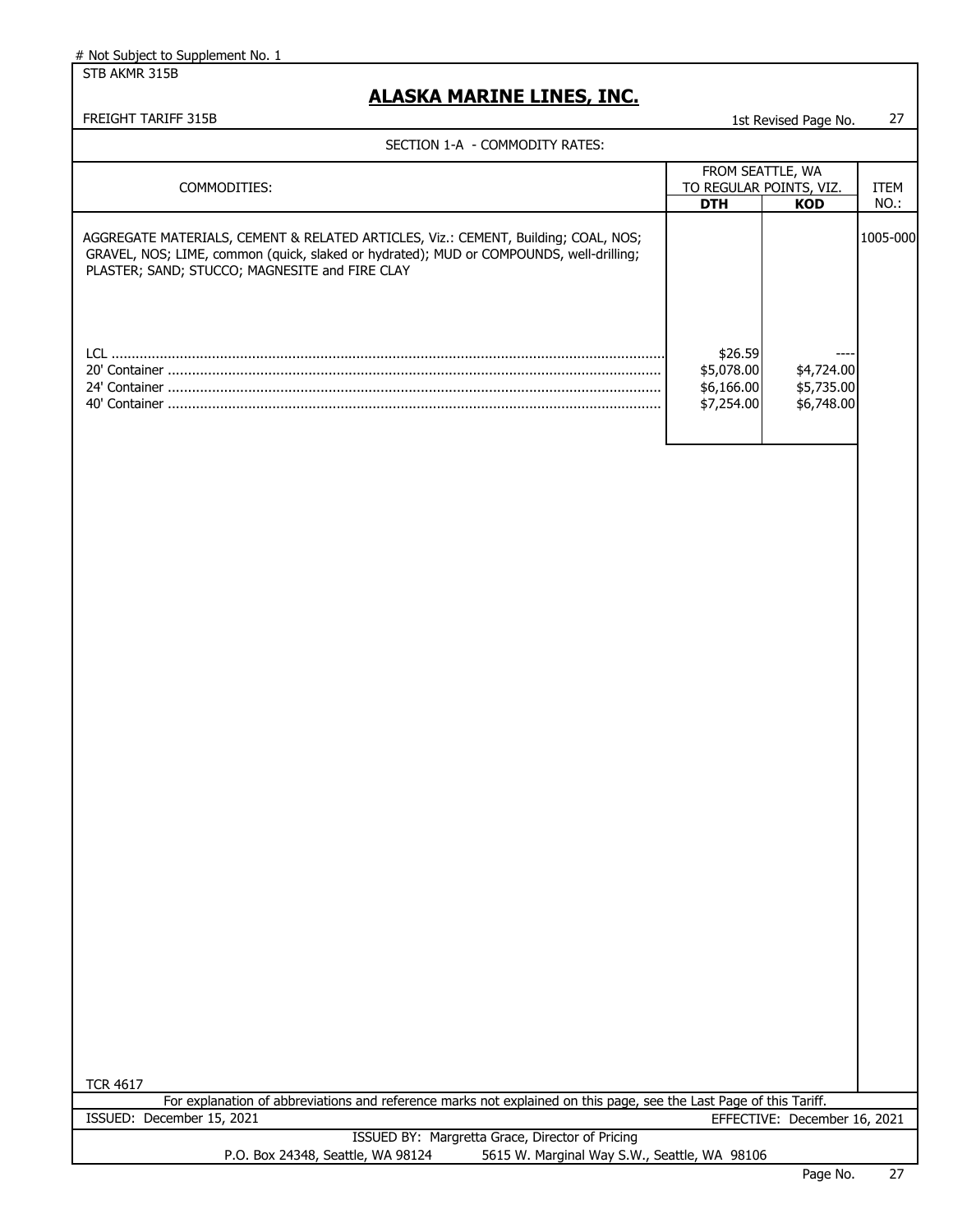STB AKMR 315B

# **ALASKA MARINE LINES, INC.**

## FREIGHT TARIFF 315B 1st Revised Page No. 28

|  | SECTION 1-A  - COMMODITY RATES: |
|--|---------------------------------|
|--|---------------------------------|

| SECTION 1-A - COMMODITY RATES:                                                                                                                                                                                                                       |                                                                                                                                                                                                       |                                                                 |                                                      |              |
|------------------------------------------------------------------------------------------------------------------------------------------------------------------------------------------------------------------------------------------------------|-------------------------------------------------------------------------------------------------------------------------------------------------------------------------------------------------------|-----------------------------------------------------------------|------------------------------------------------------|--------------|
| COMMODITIES:                                                                                                                                                                                                                                         |                                                                                                                                                                                                       | FROM SEATTLE, WA<br>TO REGULAR POINTS, VIZ.<br><b>DTH</b>       | KOD                                                  | ITEM<br>NO.: |
| AGRICULTURAL COMPOUNDS and SUPPLIES, FEED and OTHER ARTICLES, NOI, as described<br>below:                                                                                                                                                            |                                                                                                                                                                                                       | \$46.58<br>\$4,058.00<br>\$4,929.00<br>\$5,798.00<br>\$7,364.00 | \$4,004.00<br>\$4,861.00<br>\$5,719.00<br>\$7,263.00 | 1010-000     |
| Alfalfa, chopped<br>Beet Pulp, dry<br>Blackstrap Molasses Meal, dry<br>Bran, dry<br>Charcoal, ground or crushed<br>Feed, Animal, NOS, or Poultry, dry or ground<br>Fertilizer or Fertilizing Compounds, NOS, dry<br>Grain, Whole, Cracked or Crushed | Malt, dry<br>Meal, Alfalfa or Clover<br>Middlings or Shorts<br>Milk, Buttermilk or Whey, animal or poultry feed, dry<br>Oil Cake Meal<br>Salt, livestock, medicated<br>Shells, oyster or clam, ground |                                                                 |                                                      |              |
| ANTI-FREEZE, proprietary or ENGINE COOLANT PREPARATIONS (made from denatured alcohol,<br>methanol, ethylene glycol, dipropylene glycol, diethylene glycol or hexylene glycol, with or<br>without inhibitor) in packages.                             |                                                                                                                                                                                                       | \$34.57<br>\$4,742.00<br>\$5,709.00<br>\$6,773.00               | \$4,680.00<br>\$5,627.00<br>\$6,685.00               | 1030-000     |
| For Southbound shipments of used Anti-Freeze & Engine Coolant Preparations, see item 1760-004.<br>NOTE 1.<br><b>TCR 4617</b><br>For explanation of abbreviations and reference marks not explained on this page, see the Last Page of this Tariff.   |                                                                                                                                                                                                       |                                                                 |                                                      |              |
| ISSUED: December 15, 2021                                                                                                                                                                                                                            |                                                                                                                                                                                                       |                                                                 | EFFECTIVE: December 16, 2021                         |              |
| ISSUED BY: Margretta Grace, Vice President of Pricing<br>P.O. Box 24348, Seattle, WA 98124                                                                                                                                                           | 5615 W. Marginal Way S.W., Seattle, WA 98106                                                                                                                                                          |                                                                 |                                                      |              |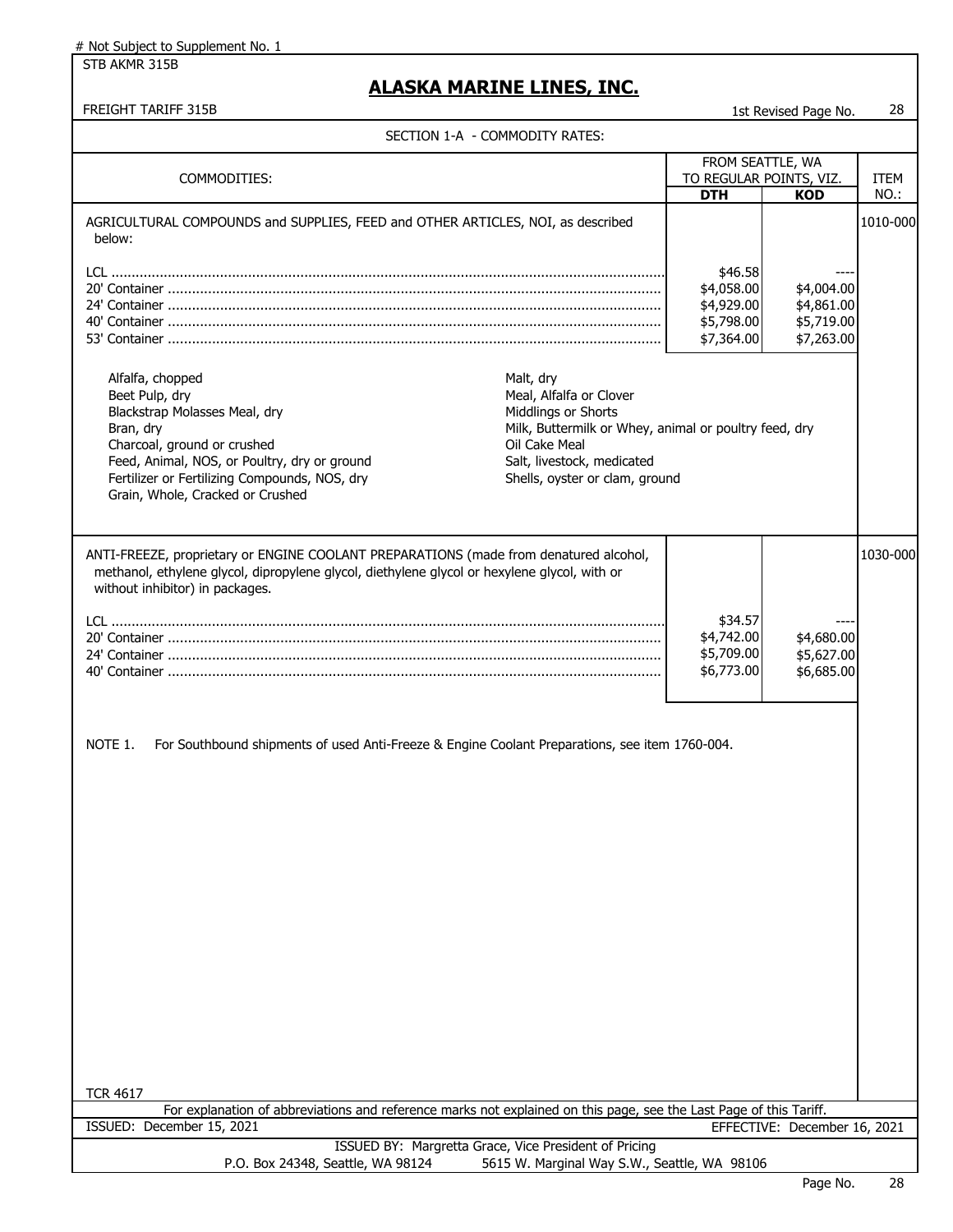STB AKMR 315B

# **ALASKA MARINE LINES, INC.**

## FREIGHT TARIFF 315B 15t Revised Page No. 29

#### SECTION 1-A - COMMODITY RATES:

| ISt Revised Pade No. |  |  |
|----------------------|--|--|
|                      |  |  |

| SECTION 1-A - COMMODITY RATES:                                                                                                        |                          |                              |          |
|---------------------------------------------------------------------------------------------------------------------------------------|--------------------------|------------------------------|----------|
|                                                                                                                                       | FROM SEATTLE, WA         |                              |          |
| COMMODITIES:                                                                                                                          | TO REGULAR POINTS, VIZ.  |                              | ITEM     |
|                                                                                                                                       | <b>DTH</b>               | <b>KOD</b>                   | NO.:     |
| APPLIANCES, ELECTRONICS, (Household)                                                                                                  | \$138.28                 |                              | 1050-000 |
|                                                                                                                                       | \$4,309.00               | \$4,431.00                   |          |
|                                                                                                                                       | \$5,233.00<br>\$6,156.00 | \$5,380.00<br>\$6,330.00     |          |
|                                                                                                                                       | \$7,818.00               | \$8,038.00                   |          |
|                                                                                                                                       |                          |                              |          |
| <b>TCR 4617</b><br>For explanation of abbreviations and reference marks not explained on this page, see the Last Page of this Tariff. |                          |                              |          |
| ISSUED: December 15, 2021                                                                                                             |                          | EFFECTIVE: December 16, 2021 |          |
| ISSUED BY: Margretta Grace, Director of Pricing                                                                                       |                          |                              |          |
| P.O. Box 24348, Seattle, WA 98124<br>5615 W. Marginal Way S.W., Seattle, WA 98106                                                     |                          |                              |          |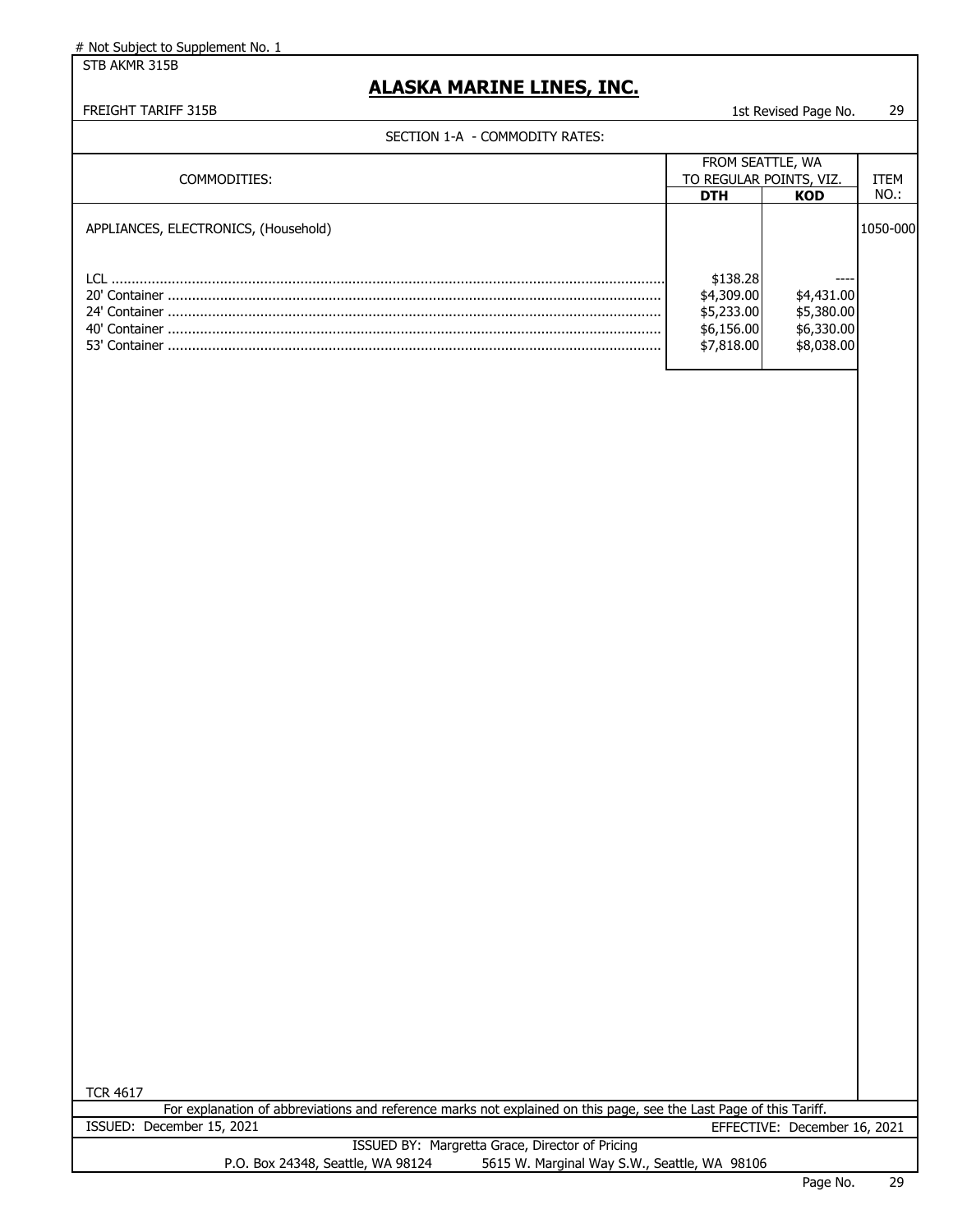STB AKMR 315B

# **ALASKA MARINE LINES, INC.**

| FREIGHT TARIFF 315B 1st Revised Page No. 30

| SECTION 1-A - COMMODITY RATES:                                                                                                                                                                                   |                                                                                                                                                                                                             |                                                           |                          |              |
|------------------------------------------------------------------------------------------------------------------------------------------------------------------------------------------------------------------|-------------------------------------------------------------------------------------------------------------------------------------------------------------------------------------------------------------|-----------------------------------------------------------|--------------------------|--------------|
|                                                                                                                                                                                                                  | COMMODITIES:                                                                                                                                                                                                | FROM SEATTLE, WA<br>TO REGULAR POINTS, VIZ.<br><b>DTH</b> | <b>KOD</b>               | ITEM<br>NO.: |
|                                                                                                                                                                                                                  | AUTOMOBILES, PICKUP TRUCKS, NOS.<br>(Rates in dollars per auto.)                                                                                                                                            |                                                           |                          | 1080-000     |
| <b>Northbound</b>                                                                                                                                                                                                |                                                                                                                                                                                                             |                                                           |                          |              |
|                                                                                                                                                                                                                  |                                                                                                                                                                                                             | \$3,513.00<br>\$4,730.00                                  | \$2,844.00<br>\$3,793.00 |              |
| <b>Southbound</b>                                                                                                                                                                                                |                                                                                                                                                                                                             |                                                           |                          |              |
|                                                                                                                                                                                                                  |                                                                                                                                                                                                             | \$2,423.00<br>\$4,709.00                                  | \$2,042.00<br>\$2,554.00 |              |
| NOTE 1.                                                                                                                                                                                                          | Rates are in dollars and cents per vehicle.                                                                                                                                                                 |                                                           |                          |              |
| NOTE 2.                                                                                                                                                                                                          | All shipments must be prepaid in full, unless credit has been established, in writing, with the Carrier.                                                                                                    |                                                           |                          |              |
| NOTE 3.                                                                                                                                                                                                          | The following articles may NOT be shipped under the provisions of this Item: Hazardous Materials, Items of<br>Extraordinary Value, Goods shipped for sale or speculation, or Firearms.                      |                                                           |                          |              |
| NOTE 4.                                                                                                                                                                                                          | If through no fault of the Carrier, the vehicle is inoperable, a charge will be assessed for loading and off-loading as<br>specified in tariff STB AKMR 100, series, Rule 987.                              |                                                           |                          |              |
| NOTE 5.                                                                                                                                                                                                          | Vehicles received containing more than 1/4 tank of fuel will be assessed a charge for fuel tank drainage in addition to<br>all other freight charges as specified in tariff STB AKMR 100, series, Rule 987. |                                                           |                          |              |
| NOTE 6.<br>Carrier has the option to load vehicles to closed containers, platforms, or loose to barge. Carrier will not be liable for<br>any damage due to weather, Viz.: water, ice, salt, wind or acts of God. |                                                                                                                                                                                                             |                                                           |                          |              |
| NOTE 7.<br>Autos may not exceed the Gross Vehicle Weight Rating (GVWR) as specified by the manufacturer. For complete auto<br>loading specifications, see STB AKMR 100, series, Rule 355.                        |                                                                                                                                                                                                             |                                                           |                          |              |
| NOTE 8.                                                                                                                                                                                                          | Rates apply between Carrier's terminals only.                                                                                                                                                               |                                                           |                          |              |
|                                                                                                                                                                                                                  |                                                                                                                                                                                                             |                                                           |                          |              |
|                                                                                                                                                                                                                  |                                                                                                                                                                                                             |                                                           |                          |              |
|                                                                                                                                                                                                                  |                                                                                                                                                                                                             |                                                           |                          |              |
|                                                                                                                                                                                                                  |                                                                                                                                                                                                             |                                                           |                          |              |
|                                                                                                                                                                                                                  |                                                                                                                                                                                                             |                                                           |                          |              |
|                                                                                                                                                                                                                  |                                                                                                                                                                                                             |                                                           |                          |              |
|                                                                                                                                                                                                                  |                                                                                                                                                                                                             |                                                           |                          |              |
| <b>TCR 4617</b>                                                                                                                                                                                                  |                                                                                                                                                                                                             |                                                           |                          |              |
| For explanation of abbreviations and reference marks not explained on this page, see the Last Page of this Tariff.                                                                                               |                                                                                                                                                                                                             |                                                           |                          |              |
| ISSUED: December 15, 2021<br>EFFECTIVE: December 16, 2021                                                                                                                                                        |                                                                                                                                                                                                             |                                                           |                          |              |
|                                                                                                                                                                                                                  | ISSUED BY: Margretta Grace, Director of Pricing<br>P.O. Box 24348, Seattle, WA 98124<br>5615 W. Marginal Way S.W., Seattle, WA 98106                                                                        |                                                           |                          |              |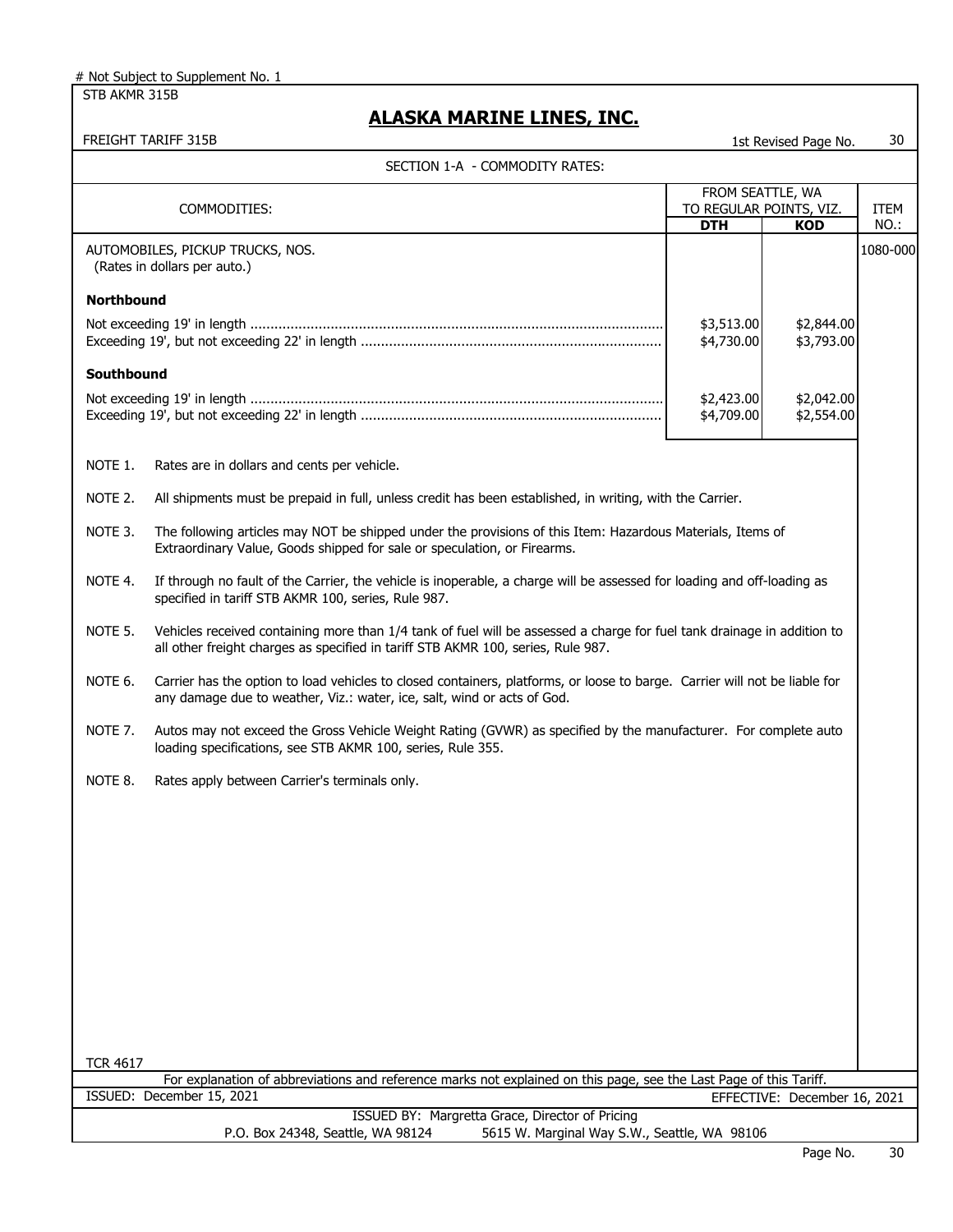STB AKMR 315B

| SECTION 1-A - COMMODITY RATES:<br>FROM SEATTLE, WA<br>TO REGULAR POINTS, VIZ.<br>COMMODITIES:<br><b>ITEM</b><br>NO.:<br><b>DTH</b><br><b>KOD</b><br>AUTOMOBILE PARTS, NOS (other than ENGINES) as described under heading Automobile Parts<br>group in the NMFC. (1); BATTERIES, electric, including necessary quantity of electrolyte or<br>corrosive battery fluid to equip the batteries, either in the same or separate boxes;<br>ELECTROLYTE or CORROSIVE BATTERY FLUID, in boxes; TIRES, rubber pneumatic or solid;<br>RUBBER TIRE boots, flaps, patches, tubes (not inflated), reliners, shoes, treads.<br>\$73.46<br>\$4,256.00<br>\$4,201.00<br>\$5,168.00<br>\$5,100.00<br>\$6,080.00<br>\$6,001.00<br>\$7,722.00<br>\$7,622.00<br>(1) LCL rates apply to Automobile Parts as described in the NMFC under Heading Automobile Parts Group rated Class 100 or<br>lower.<br>BAIT, Frozen<br>6900-006<br>\$22.99<br>\$18.02<br><b>TCR 4617</b><br>For explanation of abbreviations and reference marks not explained on this page, see the Last Page of this Tariff.<br>ISSUED: December 15, 2021<br>EFFECTIVE: December 16, 2021<br>ISSUED BY: Margretta Grace, Director of Pricing | FREIGHT TARIFF 315B | 1st Revised Page No. | 31       |
|--------------------------------------------------------------------------------------------------------------------------------------------------------------------------------------------------------------------------------------------------------------------------------------------------------------------------------------------------------------------------------------------------------------------------------------------------------------------------------------------------------------------------------------------------------------------------------------------------------------------------------------------------------------------------------------------------------------------------------------------------------------------------------------------------------------------------------------------------------------------------------------------------------------------------------------------------------------------------------------------------------------------------------------------------------------------------------------------------------------------------------------------------------------------------------------------|---------------------|----------------------|----------|
|                                                                                                                                                                                                                                                                                                                                                                                                                                                                                                                                                                                                                                                                                                                                                                                                                                                                                                                                                                                                                                                                                                                                                                                            |                     |                      |          |
|                                                                                                                                                                                                                                                                                                                                                                                                                                                                                                                                                                                                                                                                                                                                                                                                                                                                                                                                                                                                                                                                                                                                                                                            |                     |                      |          |
|                                                                                                                                                                                                                                                                                                                                                                                                                                                                                                                                                                                                                                                                                                                                                                                                                                                                                                                                                                                                                                                                                                                                                                                            |                     |                      | 1090-000 |
|                                                                                                                                                                                                                                                                                                                                                                                                                                                                                                                                                                                                                                                                                                                                                                                                                                                                                                                                                                                                                                                                                                                                                                                            |                     |                      |          |
|                                                                                                                                                                                                                                                                                                                                                                                                                                                                                                                                                                                                                                                                                                                                                                                                                                                                                                                                                                                                                                                                                                                                                                                            |                     |                      |          |
|                                                                                                                                                                                                                                                                                                                                                                                                                                                                                                                                                                                                                                                                                                                                                                                                                                                                                                                                                                                                                                                                                                                                                                                            |                     |                      |          |
|                                                                                                                                                                                                                                                                                                                                                                                                                                                                                                                                                                                                                                                                                                                                                                                                                                                                                                                                                                                                                                                                                                                                                                                            |                     |                      |          |
|                                                                                                                                                                                                                                                                                                                                                                                                                                                                                                                                                                                                                                                                                                                                                                                                                                                                                                                                                                                                                                                                                                                                                                                            |                     |                      |          |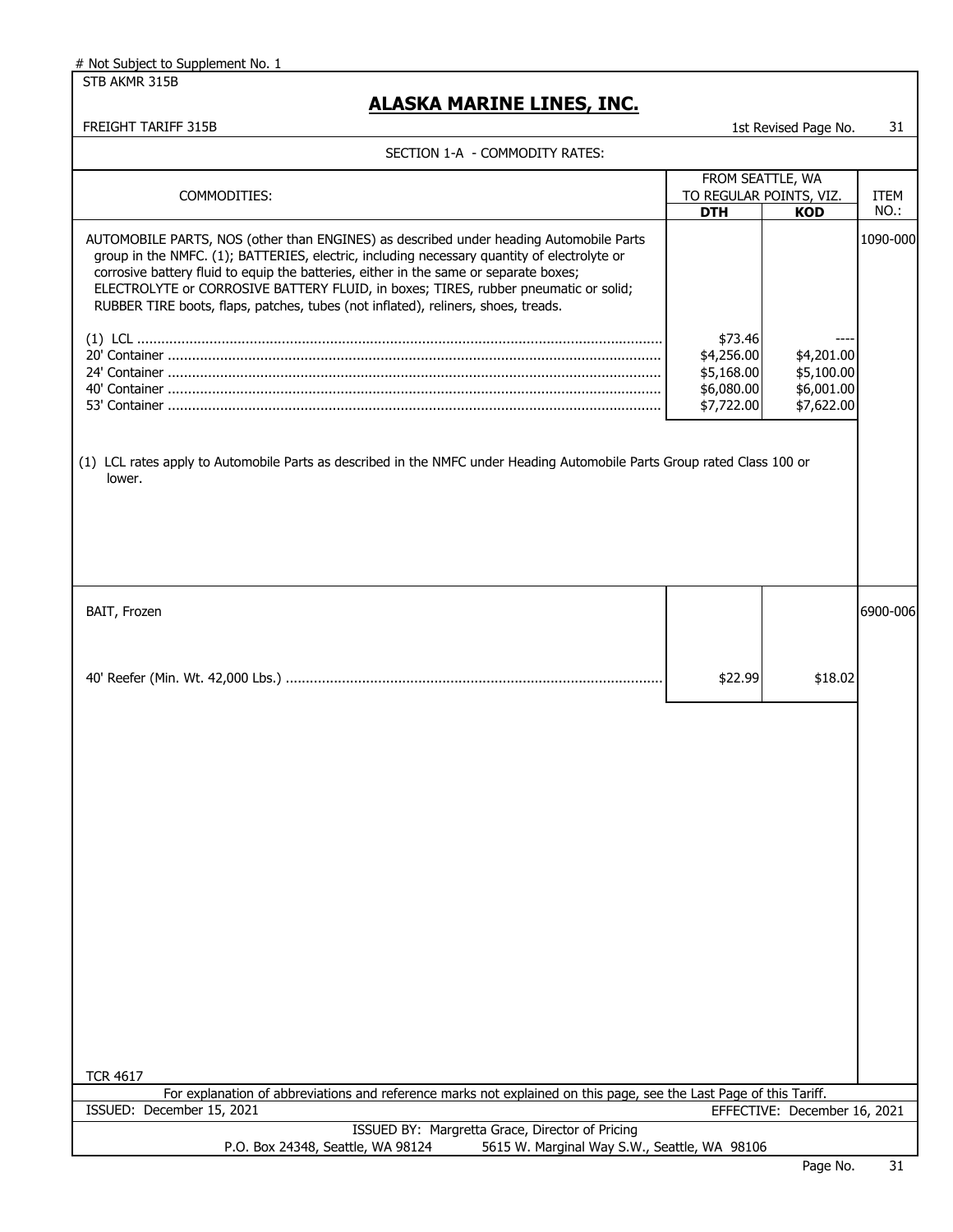STB AKMR 315B

## **ALASKA MARINE LINES, INC.**

FREIGHT TARIFF 315B 2nd Revised Page No. 32

#### SECTION 1-A - COMMODITY RATES:

|                 | COMMODITIES:                                                                                                                                                                                                                                                                                         | FROM SEATTLE, WA<br>TO REGULAR POINTS, VIZ. |                                                 | <b>ITEM</b> |
|-----------------|------------------------------------------------------------------------------------------------------------------------------------------------------------------------------------------------------------------------------------------------------------------------------------------------------|---------------------------------------------|-------------------------------------------------|-------------|
|                 |                                                                                                                                                                                                                                                                                                      | <b>DTH</b>                                  | <b>KOD</b>                                      | NO.:        |
| (See Notes 1-6) | BOATS and SKIFFS, SU nested or not nested; not exceeding 14' in width.                                                                                                                                                                                                                               |                                             |                                                 | 1130-000    |
| Northbound:     |                                                                                                                                                                                                                                                                                                      | ----<br>\$36.94                             | \$25.78<br>\$26.27<br>\$31.07<br>\$31.07<br>--- |             |
| Southbound:     |                                                                                                                                                                                                                                                                                                      | $---$<br>\$29.20                            | \$23.20<br>\$23.64<br>\$27.96<br>\$27.96        |             |
| NOTE 1.         | Unless otherwise specified, rates are in dollars and cents per square foot per boat based on maximum dimensions<br>including any projections, including attached motors and masts. Boats loaded on trailers shall be measured based on<br>the overall length and width of the boat and trailer unit. |                                             |                                                 |             |
| NOTE 2.         | Shipper must furnish necessary skids, cradles, chocks, crates or other devices necessary to ensure safe handling.<br>If Shipper cannot furnish the required device(s), Carrier can refer the Shipper or Shipper's agent to a third party for<br>the construction and/or purchase of such devices.    |                                             |                                                 |             |
| NOTE 3.         | Boat lift charges at Dutch Harbor will be assessed at \$904.00 for boats between 28' - 32' in length; charges for boats<br>exceeding 32' in length will be negotiated on a case by case basis. Rates include lifting/discharging boats from the                                                      |                                             |                                                 |             |

- exceeding 32' in length will be negotiated on a case by case basis. Rates include lifting/discharging boats from the water at Carrier's terminal in Seattle, WA. For all other ports, Shipper must make boat lift arrangements directly with the applicable port authority.
- NOTE 4. Boats must have masts dismounted and securely fastened to deck.

NOTE 5. Not subject to Rule 568, Over Dimension.

- NOTE 6. Personal effects loaded in boats will be accepted; however, Carrier accepts no liability for such goods. Factory installed equipment will be considered part of the basic boat and will not be subject to this liability waiver.
- NOTE 7. Rates apply between Carrier's terminals only.

| <b>TCR 4617</b>                                                                                                    |  |  |  |
|--------------------------------------------------------------------------------------------------------------------|--|--|--|
| For explanation of abbreviations and reference marks not explained on this page, see the Last Page of this Tariff. |  |  |  |
| EFFECTIVE: December 16, 2021<br>ISSUED: December 15, 2021                                                          |  |  |  |
| ISSUED BY: Margretta Grace, Director of Pricing                                                                    |  |  |  |
| 5615 W. Marginal Way S.W., Seattle, WA 98106<br>P.O. Box 24348, Seattle, WA 98124                                  |  |  |  |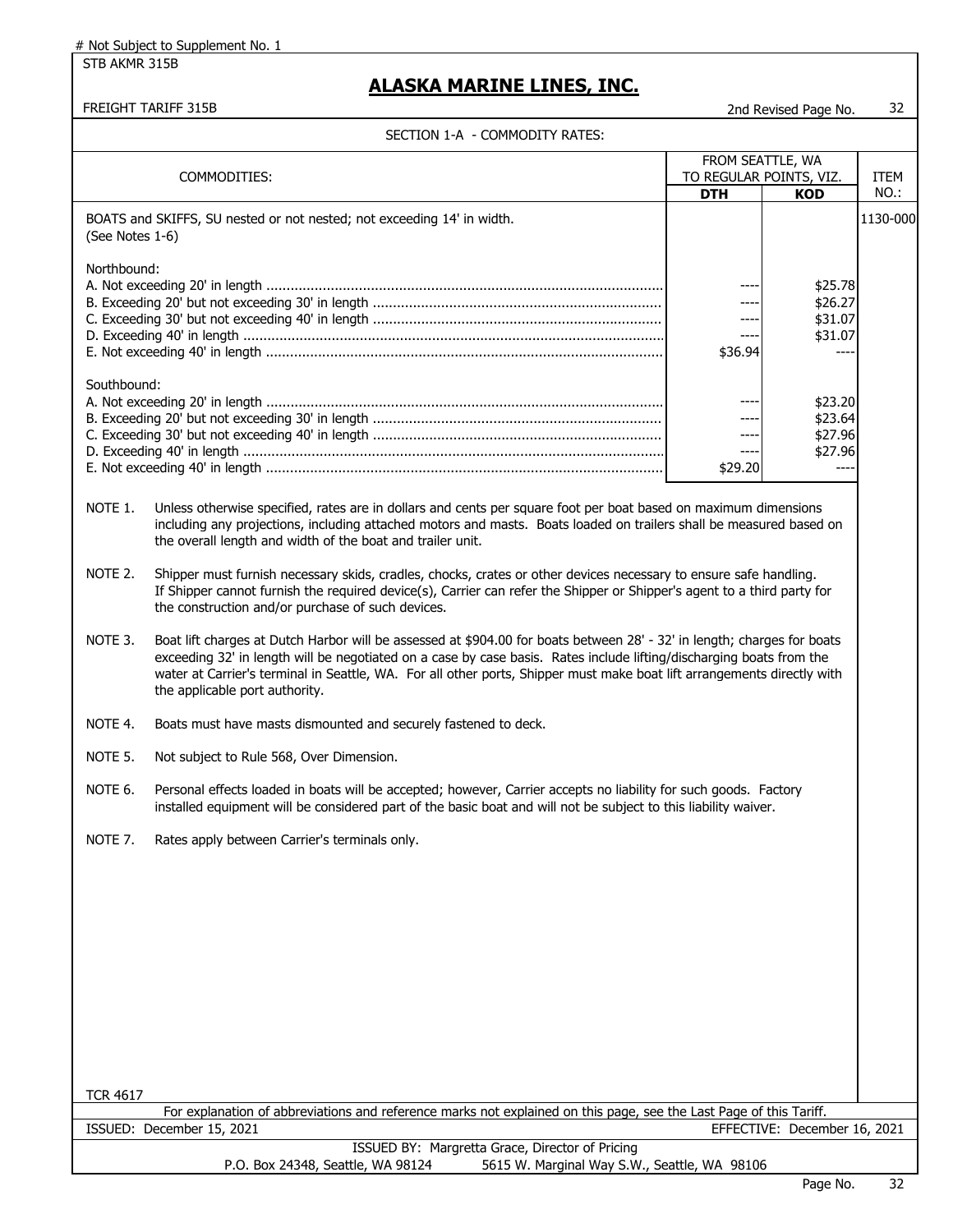STB AKMR 315B

# **ALASKA MARINE LINES, INC.**

# FREIGHT TARIFF 315B 1st Revised Page No. 33

| SECTION 1-A - COMMODITY RATES:                                                                                                        |                                                                 |                                                      |             |
|---------------------------------------------------------------------------------------------------------------------------------------|-----------------------------------------------------------------|------------------------------------------------------|-------------|
|                                                                                                                                       | FROM SEATTLE, WA                                                |                                                      |             |
| COMMODITIES:                                                                                                                          |                                                                 | TO REGULAR POINTS, VIZ.                              | <b>ITEM</b> |
|                                                                                                                                       | <b>DTH</b>                                                      | <b>KOD</b>                                           | NO.:        |
| BOXES, FIBERBOARD, POLY, LINERS, SHEETS                                                                                               | \$68.03<br>\$4,009.00<br>\$4,868.00<br>\$5,727.00<br>\$7,274.00 | \$3,989.00<br>\$4,843.00<br>\$5,697.00<br>\$7,236.00 | 1150-000    |
|                                                                                                                                       |                                                                 |                                                      |             |
| <b>TCR 4617</b><br>For explanation of abbreviations and reference marks not explained on this page, see the Last Page of this Tariff. |                                                                 |                                                      |             |
| ISSUED: December 15, 2021                                                                                                             |                                                                 | EFFECTIVE: December 16, 2021                         |             |
| ISSUED BY: Margretta Grace, Director of Pricing<br>P.O. Box 24348, Seattle, WA 98124<br>5615 W. Marginal Way S.W., Seattle, WA 98106  |                                                                 |                                                      |             |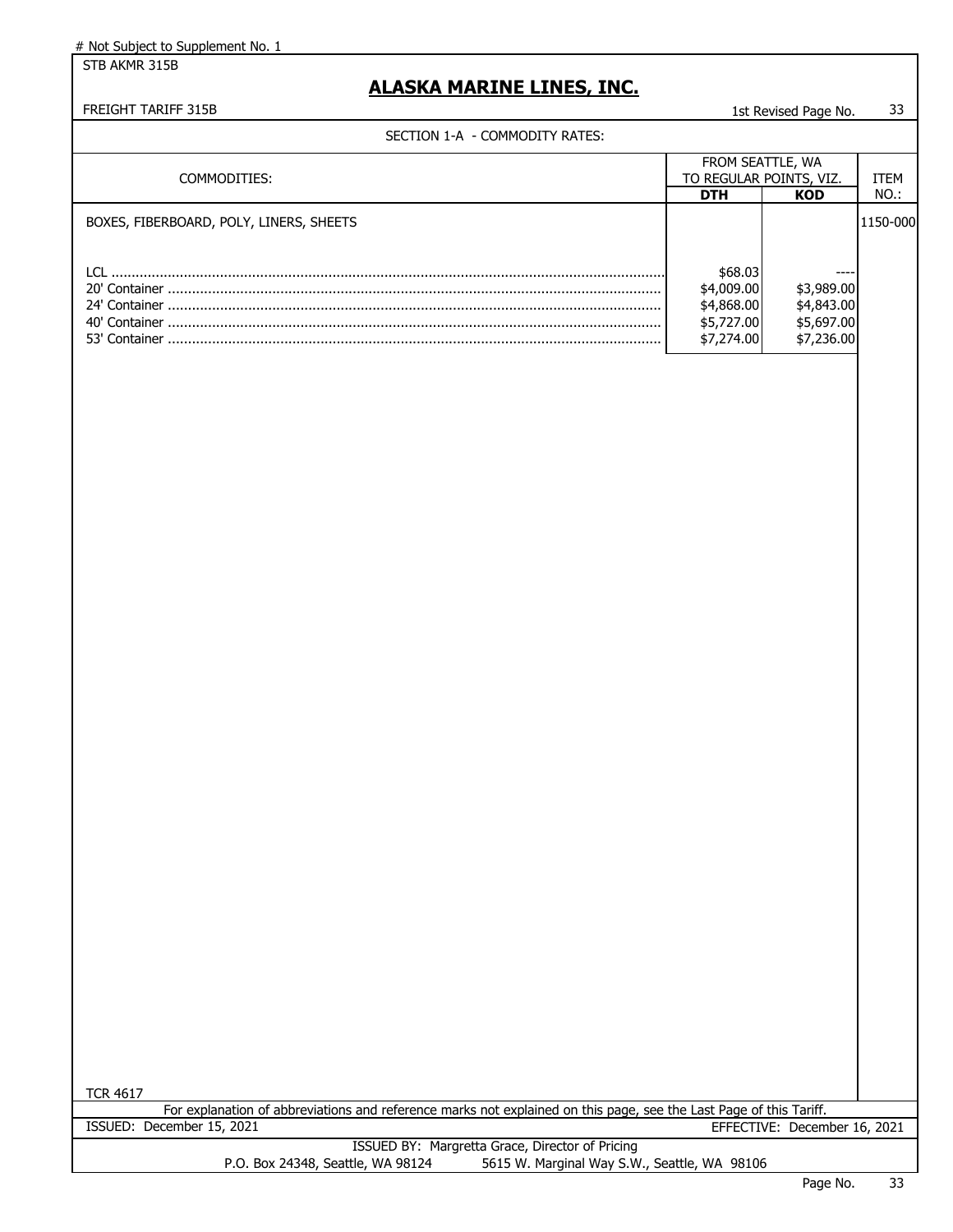STB AKMR 315B

### **ALASKA MARINE LINES, INC.**

#### FREIGHT TARIFF 315B 1st Revised Page No. 34

### SECTION 1-A - COMMODITY RATES:

|                                                                                                                                                                                                                                                                                                                                                                                                                  | FROM SEATTLE, WA                                                              |                                                                    |                     |
|------------------------------------------------------------------------------------------------------------------------------------------------------------------------------------------------------------------------------------------------------------------------------------------------------------------------------------------------------------------------------------------------------------------|-------------------------------------------------------------------------------|--------------------------------------------------------------------|---------------------|
| COMMODITIES:                                                                                                                                                                                                                                                                                                                                                                                                     | TO REGULAR POINTS, VIZ.                                                       |                                                                    | <b>ITEM</b>         |
|                                                                                                                                                                                                                                                                                                                                                                                                                  |                                                                               |                                                                    |                     |
| BUILDING MATERIALS, VIZ; and OTHER RELATED COMMODITIES, NOS<br>Rates WILL NOT apply when there is a more specific commodity item in this tariff that names CL rates.<br>NOTE 1.<br>NOTE 2.<br>Full load rates also apply on accompanying freight not having a more specific item named in this tariff, providing<br>weight of such accompanying freight does not exceed 10% of the total weight of the shipment. | <b>DTH</b><br>\$71.51<br>\$4,433.00<br>\$5,382.00<br>\$6,333.00<br>\$8,043.00 | <b>KOD</b><br>\$4,377.00<br>\$5,315.00<br>\$6,254.00<br>\$7,942.00 | $NO.$ :<br>1200-000 |

TCR 4617

|                           | For explanation of abbreviations and reference marks not explained on this page, see the Last Page of this Tariff. |                              |
|---------------------------|--------------------------------------------------------------------------------------------------------------------|------------------------------|
| ISSUED: December 15, 2021 |                                                                                                                    | EFFECTIVE: December 16, 2021 |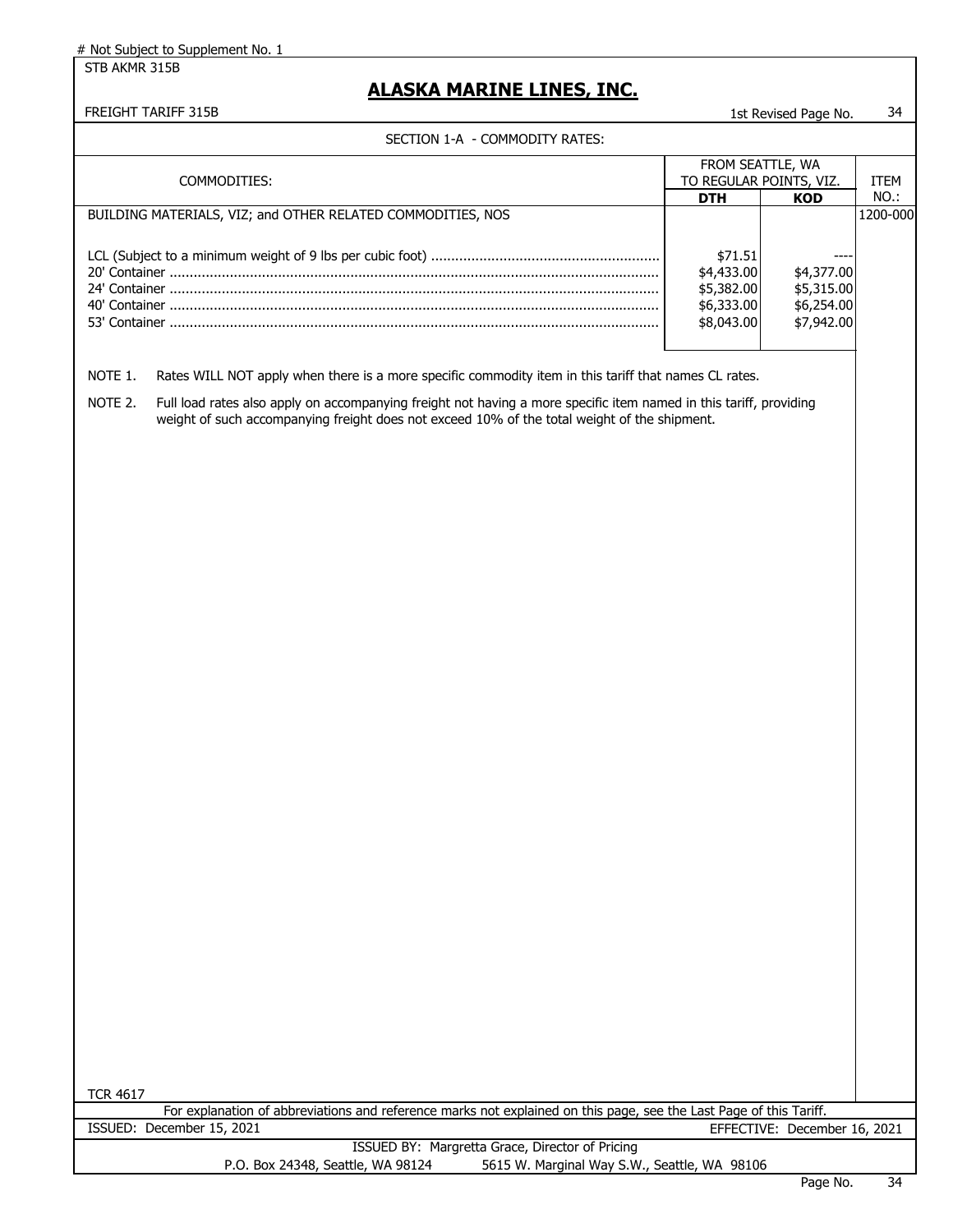STB AKMR 315B

| <u>ALASKA MAKINE LINES, INC.</u>                                                                                                                                                                                                                                                                                                                                                                                   |            |                              |          |
|--------------------------------------------------------------------------------------------------------------------------------------------------------------------------------------------------------------------------------------------------------------------------------------------------------------------------------------------------------------------------------------------------------------------|------------|------------------------------|----------|
| FREIGHT TARIFF 315B                                                                                                                                                                                                                                                                                                                                                                                                |            | 1st Revised Page No.         | 35       |
| SECTION 1-A - COMMODITY RATES:                                                                                                                                                                                                                                                                                                                                                                                     |            |                              |          |
|                                                                                                                                                                                                                                                                                                                                                                                                                    |            | FROM SEATTLE, WA             |          |
| COMMODITIES:                                                                                                                                                                                                                                                                                                                                                                                                       |            | TO REGULAR POINTS, VIZ.      | ITEM     |
|                                                                                                                                                                                                                                                                                                                                                                                                                    | <b>DTH</b> | <b>KOD</b>                   | NO.:     |
| BUILDING MATERIALS, Wood, Laminated, NOS, Viz.: Rafters; Arches; Beams; Joists; Timbers<br>or Planks, structural or roof, in straight lengths                                                                                                                                                                                                                                                                      |            |                              | 1200-006 |
|                                                                                                                                                                                                                                                                                                                                                                                                                    | \$42.93    |                              |          |
|                                                                                                                                                                                                                                                                                                                                                                                                                    | \$14.22    | \$12.80                      |          |
|                                                                                                                                                                                                                                                                                                                                                                                                                    | \$14.14    | \$12.72                      |          |
|                                                                                                                                                                                                                                                                                                                                                                                                                    | \$13.56    | \$12.20                      |          |
|                                                                                                                                                                                                                                                                                                                                                                                                                    |            |                              |          |
| Like items should be bundled into units not exceeding 8' in width and 8' in height with a minimum of 31/2" dunnage<br>NOTE 1.<br>for LCL and 51/2" dunnage for CL loads banded to the unit, spaced approximately every 6 feet.                                                                                                                                                                                     |            |                              |          |
| BUILDING MATERIALS, Wood, Laminated, NOS, Viz.: Rafters; Arches; Beams; Joists; Timbers<br>or Planks, structural or roof, Curved or Arched                                                                                                                                                                                                                                                                         |            |                              | 1200-009 |
|                                                                                                                                                                                                                                                                                                                                                                                                                    | \$53.67    |                              |          |
|                                                                                                                                                                                                                                                                                                                                                                                                                    | \$17.78    | \$16.00                      |          |
|                                                                                                                                                                                                                                                                                                                                                                                                                    | \$17.67    | \$15.90                      |          |
|                                                                                                                                                                                                                                                                                                                                                                                                                    | \$16.95    | \$15.25                      |          |
| NOTE 1.<br>Like items should be bundled into units not exceeding 8' in width and 8' in height with a minimum of 31/2" dunnage<br>for LCL and 51/2" dunnage for CL loads banded to the unit, spaced approximately every 6 feet.<br>NOTE 2.<br>Shipments of curved beams and arches must be crated or skidded for forklift handling and arrangements must be<br>made with the Carrier prior to delivery to the dock. |            |                              |          |
| <b>TCR 4617</b><br>For explanation of abbreviations and reference marks not explained on this page, see the Last Page of this Tariff.                                                                                                                                                                                                                                                                              |            |                              |          |
| ISSUED: December 15, 2021                                                                                                                                                                                                                                                                                                                                                                                          |            | EFFECTIVE: December 16, 2021 |          |

|                                   | ISSUED BY: Margretta Grace, Director of Pricing |  |
|-----------------------------------|-------------------------------------------------|--|
| P.O. Box 24348, Seattle, WA 98124 | 5615 W. Marginal Way S.W., Seattle, WA 98106    |  |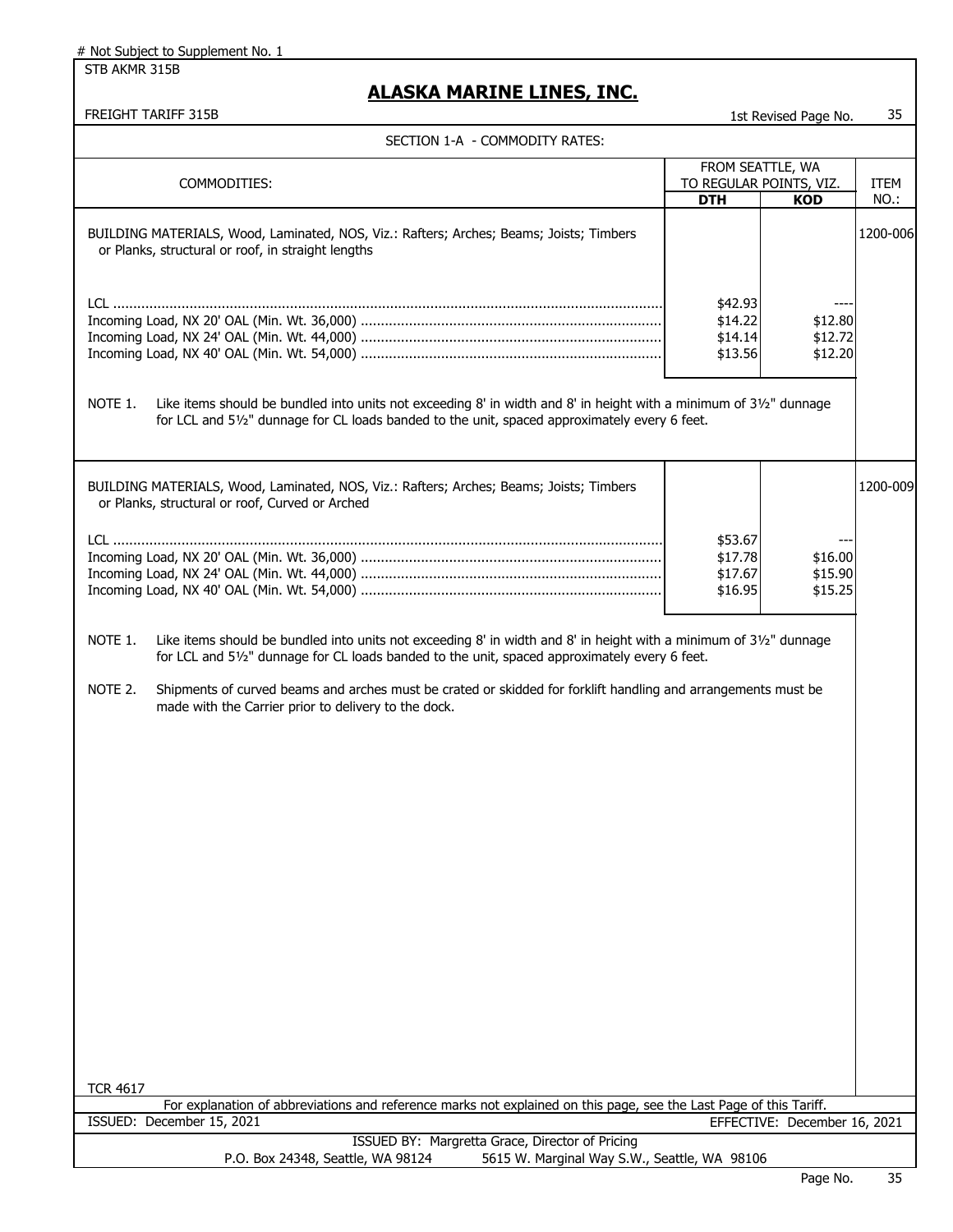STB AKMR 315B

| <b>FREIGHT TARIFF 315B</b> | Page No.<br>Ist Revised | 36 |
|----------------------------|-------------------------|----|
|                            |                         |    |

| SECTION 1-A - COMMODITY RATES:                                                                                                                                                                                         |                                       |                              |                     |
|------------------------------------------------------------------------------------------------------------------------------------------------------------------------------------------------------------------------|---------------------------------------|------------------------------|---------------------|
|                                                                                                                                                                                                                        |                                       | FROM SEATTLE, WA             |                     |
| COMMODITIES:                                                                                                                                                                                                           | TO REGULAR POINTS, VIZ.<br><b>DTH</b> | <b>KOD</b>                   | <b>ITEM</b><br>NO.: |
| BUILDING MATERIALS, Viz.: TRUSSES, JOISTS, Open Web, Wood, or Iron or Steel combined<br>with Wood.                                                                                                                     |                                       |                              | 1200-007            |
|                                                                                                                                                                                                                        | \$8.97<br>\$5.35                      | \$4.98                       |                     |
| NOTE 1.<br>Rates are in cents per cubic foot.<br>Rates in this item apply to freight received at Carrier's terminal break bulk. Refer to Item 1200-000 for application of<br>NOTE 2.<br>Shipper loaded platform rates. |                                       |                              |                     |
| CANS, KD or CAN ENDS, Metal                                                                                                                                                                                            | \$4,395.00                            | \$4,089.00                   | 1210-000            |
| <b>TCR 4617</b>                                                                                                                                                                                                        |                                       |                              |                     |
| For explanation of abbreviations and reference marks not explained on this page, see the Last Page of this Tariff.<br>ISSUED: December 15, 2021                                                                        |                                       | EFFECTIVE: December 16, 2021 |                     |
| ISSUED BY: Margretta Grace, Director of Pricing<br>P.O. Box 24348, Seattle, WA 98124<br>5615 W. Marginal Way S.W., Seattle, WA 98106                                                                                   |                                       |                              |                     |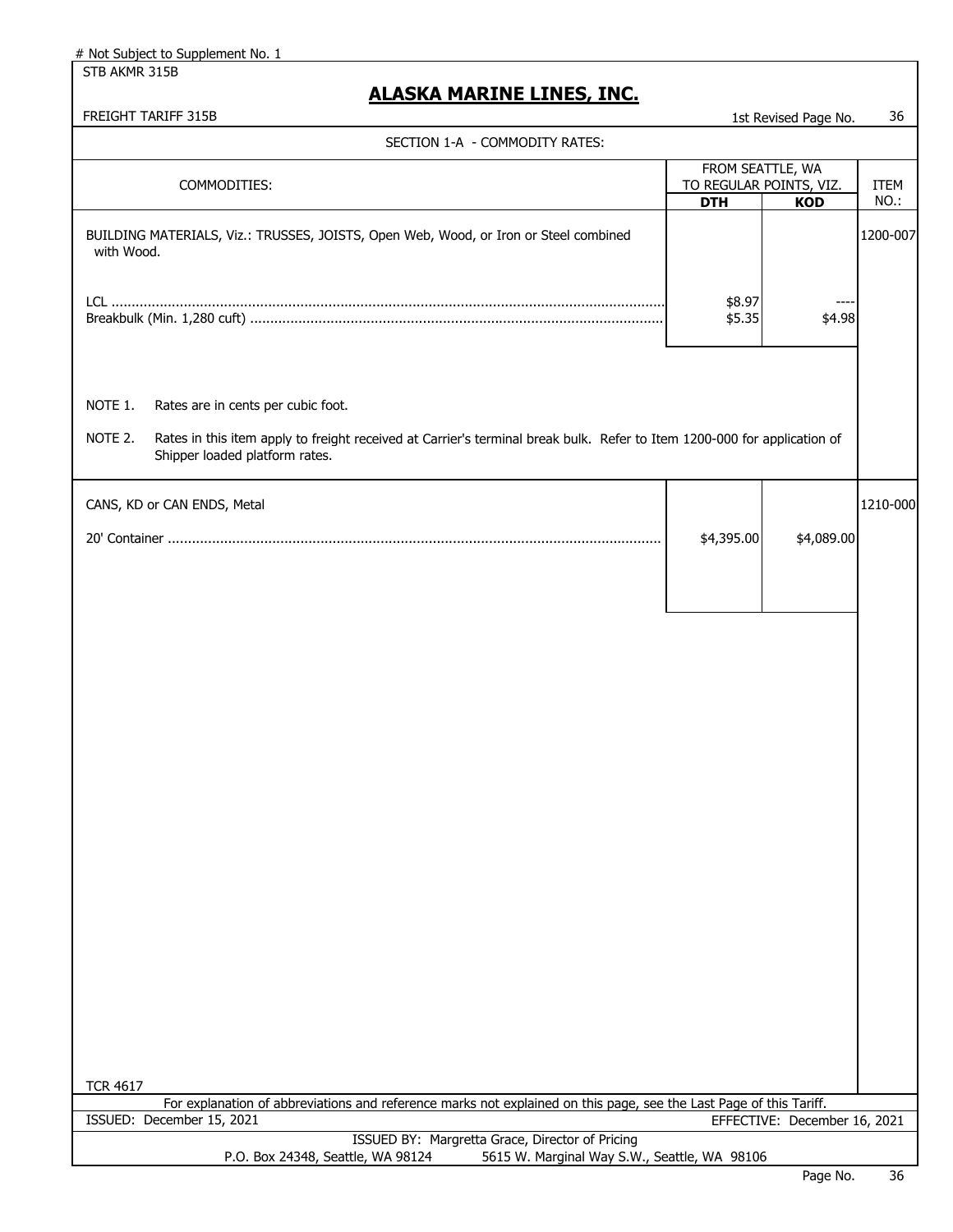STB AKMR 315B

### **ALASKA MARINE LINES, INC.**

| SECTION 1-A  - COMMODITY RATES: |  |
|---------------------------------|--|
|---------------------------------|--|

| SECTION I-A - COMMODITY RATES:                                                                                                                                                                                                                                                                                                                                                                                                           |                         |                              |                 |
|------------------------------------------------------------------------------------------------------------------------------------------------------------------------------------------------------------------------------------------------------------------------------------------------------------------------------------------------------------------------------------------------------------------------------------------|-------------------------|------------------------------|-----------------|
|                                                                                                                                                                                                                                                                                                                                                                                                                                          | FROM SEATTLE, WA        |                              |                 |
| COMMODITIES:                                                                                                                                                                                                                                                                                                                                                                                                                             | TO REGULAR POINTS, VIZ. |                              | <b>ITEM</b>     |
|                                                                                                                                                                                                                                                                                                                                                                                                                                          | <b>DTH</b>              | <b>KOD</b>                   | NO.:            |
| CARRIERS, empty, returned, VIZ.: Cylinders or Tanks (compressed gas), iron or steel, including<br>bulk tank trailers. (Subject to Rule 406 - Carriers, Empty Returned)<br>Applies Southbound only.<br>NOTE 1.                                                                                                                                                                                                                            | \$55.76<br>\$2,709.00   | \$2,463.00                   | 1220-000<br>(S) |
| CARRIERS, empty, returned, Viz.: Barrels; Bottles, glass, used, in cartons; Boxes or cartons,<br>used fiberboard, paper or pulpboard, KD flat, in bundles; Carboys, used, projecting necks<br>protected by metal or wooden hoods; Containers, freight shipping, designed for mechanical<br>handling; Drums, Kegs, Liners, bulk cement crib; Pallets, NOS; Reels, wire rope or cable.<br>(Subject to Rule 406 - Carriers, Empty Returned) |                         |                              | 1220-002<br>(S) |
|                                                                                                                                                                                                                                                                                                                                                                                                                                          | \$68.72                 |                              |                 |
|                                                                                                                                                                                                                                                                                                                                                                                                                                          | \$2,605.00              | \$2,368.00                   |                 |
| NOTE 1.<br>Applies Southbound only.                                                                                                                                                                                                                                                                                                                                                                                                      |                         |                              |                 |
|                                                                                                                                                                                                                                                                                                                                                                                                                                          |                         |                              |                 |
| <b>TCR 4617</b>                                                                                                                                                                                                                                                                                                                                                                                                                          |                         |                              |                 |
| For explanation of abbreviations and reference marks not explained on this page, see the Last Page of this Tariff.                                                                                                                                                                                                                                                                                                                       |                         |                              |                 |
| ISSUED: December 15, 2021                                                                                                                                                                                                                                                                                                                                                                                                                |                         | EFFECTIVE: December 16, 2021 |                 |
| ISSUED BY: Margretta Grace, Director of Pricing<br>P.O. Box 24348, Seattle, WA 98124<br>5615 W. Marginal Way S.W., Seattle, WA 98106                                                                                                                                                                                                                                                                                                     |                         |                              |                 |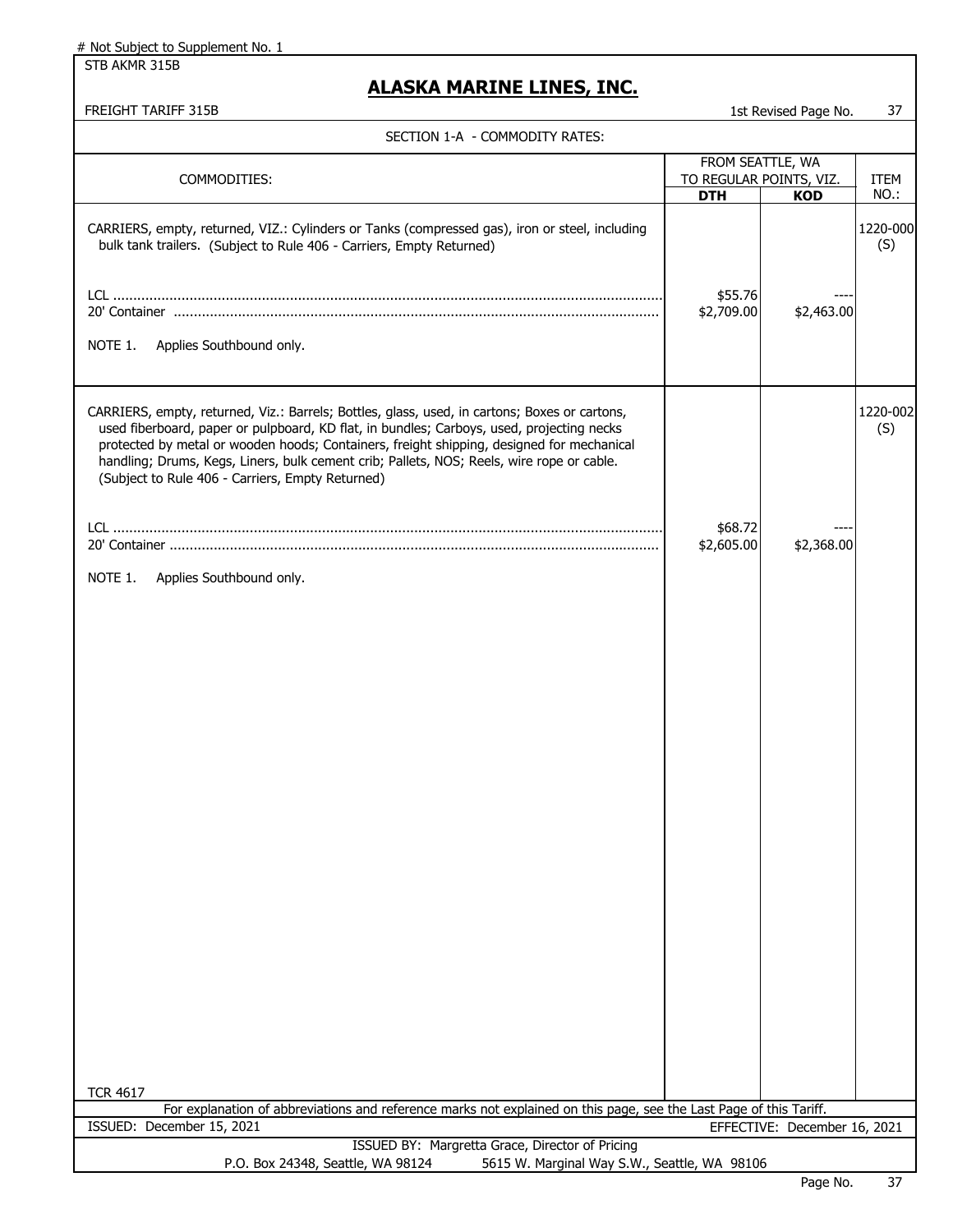STB AKMR 315B

| FREIGHT TARIFF 315B                                                                                                                                                                                                                                                                                                                                                                                                                                                                                                                                                                                                                                                                                                                                                                                                                                                                        |                                                           | 1st Revised Page No.         | 38           |
|--------------------------------------------------------------------------------------------------------------------------------------------------------------------------------------------------------------------------------------------------------------------------------------------------------------------------------------------------------------------------------------------------------------------------------------------------------------------------------------------------------------------------------------------------------------------------------------------------------------------------------------------------------------------------------------------------------------------------------------------------------------------------------------------------------------------------------------------------------------------------------------------|-----------------------------------------------------------|------------------------------|--------------|
| SECTION 1-A - COMMODITY RATES:                                                                                                                                                                                                                                                                                                                                                                                                                                                                                                                                                                                                                                                                                                                                                                                                                                                             |                                                           |                              |              |
| COMMODITIES:                                                                                                                                                                                                                                                                                                                                                                                                                                                                                                                                                                                                                                                                                                                                                                                                                                                                               | FROM SEATTLE, WA<br>TO REGULAR POINTS, VIZ.<br><b>DTH</b> | <b>KOD</b>                   | ITEM<br>NO.: |
| CONTAINERS, SHIPPER OWNED, Viz.: Freight, SU, not to exceed 8' wide, empty.                                                                                                                                                                                                                                                                                                                                                                                                                                                                                                                                                                                                                                                                                                                                                                                                                |                                                           |                              | 1270-001     |
| <b>Containers With Fork Pockets</b>                                                                                                                                                                                                                                                                                                                                                                                                                                                                                                                                                                                                                                                                                                                                                                                                                                                        | \$2,635.00<br>\$3,765.00                                  | \$2,291.00<br>\$3,273.00     |              |
| <b>Containers Without Fork Pockets</b>                                                                                                                                                                                                                                                                                                                                                                                                                                                                                                                                                                                                                                                                                                                                                                                                                                                     | \$3,163.00<br>\$4,518.00                                  | \$2,749.00<br>\$3,928.00     |              |
| NOTE 1.<br>Rates apply from Carrier's Seattle dock to Carrier's dock at named point only.<br>NOTE 2.<br>Containers must be wind and water tight, structurally sound, and compatible with Carrier's operations<br>NOTE 3.<br>Rates do not apply to wheeled trailers. Refer to Item 1740-002, Vehicles.<br>NOTE 4.<br>Rates do not apply to modified containers or containers incompatible with Carrier's operations. Refer to Item<br>1460-000 Houses, Modular Units, House Trailers, SU.<br>Transportation of equipment moving subject to this item, whether empty or loaded, shall be at the sole discretion and<br>NOTE 5.<br>convenience of the Carrier. Neither reservation of vessel space nor acceptance of equipment is a guarantee that it will<br>move on a specific sailing.<br>NOTE 6.<br>Rates subject to AKMR 100, Rule 884 (Shipper Furnished Equipment).<br><b>TCR 4617</b> |                                                           |                              |              |
| For explanation of abbreviations and reference marks not explained on this page, see the Last Page of this Tariff.                                                                                                                                                                                                                                                                                                                                                                                                                                                                                                                                                                                                                                                                                                                                                                         |                                                           |                              |              |
| ISSUED: December 15, 2021                                                                                                                                                                                                                                                                                                                                                                                                                                                                                                                                                                                                                                                                                                                                                                                                                                                                  |                                                           | EFFECTIVE: December 16, 2021 |              |
| ISSUED BY: Margretta Grace, Director of Pricing<br>5615 W. Marginal Way S.W., Seattle, WA 98106<br>P.O. Box 24348, Seattle, WA 98124                                                                                                                                                                                                                                                                                                                                                                                                                                                                                                                                                                                                                                                                                                                                                       |                                                           |                              |              |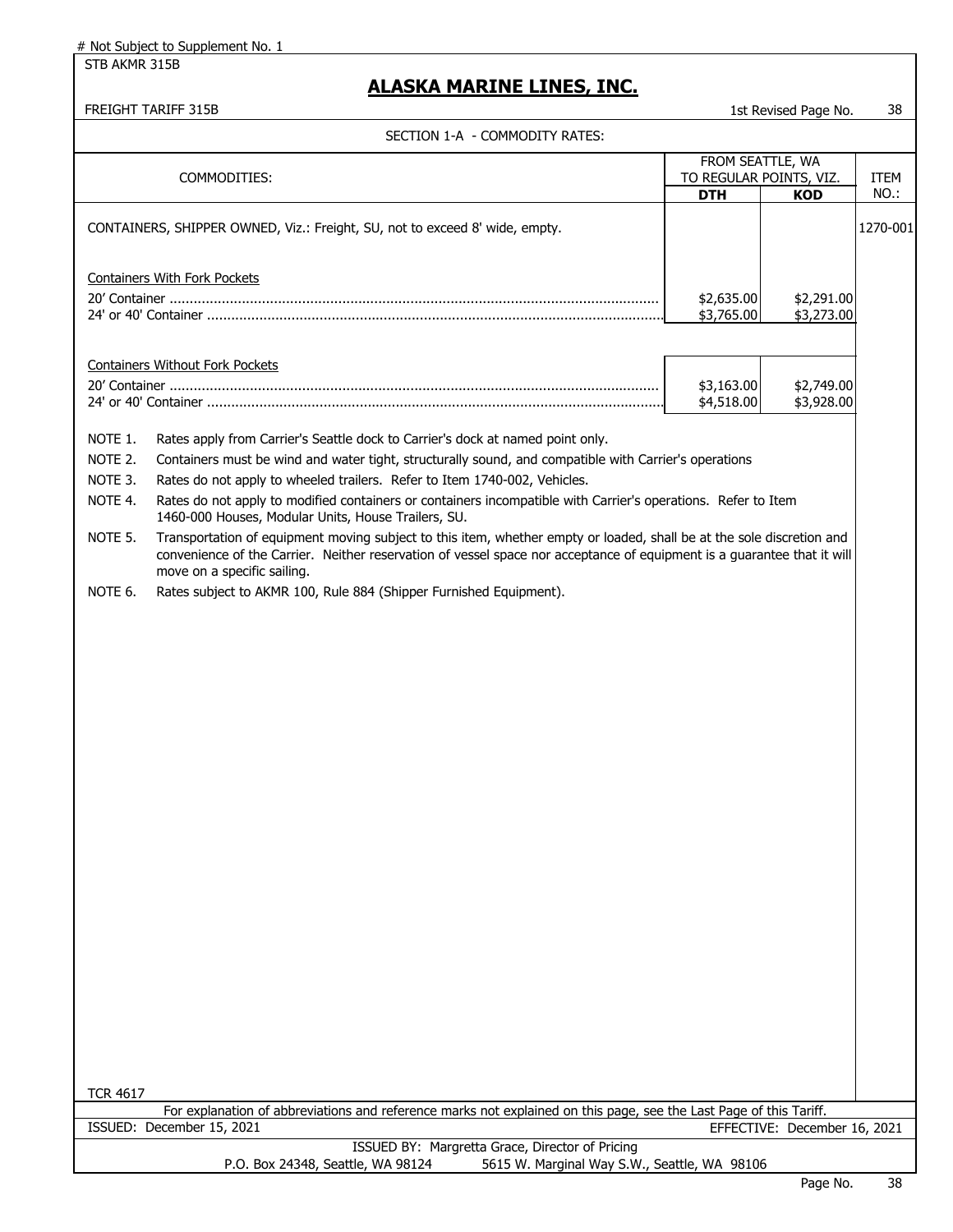STB AKMR 315B

### **ALASKA MARINE LINES, INC.**

FREIGHT TARIFF 315B 1st Revised Page No. 39

|                                                                        | SECTION 1-A - COMMODITY RATES:                                                                                                                                                                                                                                                                                                                                                                                                                                                                                                                                                                 |                          |                              |          |
|------------------------------------------------------------------------|------------------------------------------------------------------------------------------------------------------------------------------------------------------------------------------------------------------------------------------------------------------------------------------------------------------------------------------------------------------------------------------------------------------------------------------------------------------------------------------------------------------------------------------------------------------------------------------------|--------------------------|------------------------------|----------|
|                                                                        |                                                                                                                                                                                                                                                                                                                                                                                                                                                                                                                                                                                                | FROM SEATTLE, WA         |                              |          |
|                                                                        | COMMODITIES:                                                                                                                                                                                                                                                                                                                                                                                                                                                                                                                                                                                   | TO REGULAR POINTS, VIZ.  |                              | ITEM     |
|                                                                        |                                                                                                                                                                                                                                                                                                                                                                                                                                                                                                                                                                                                | <b>DTH</b>               | <b>KOD</b>                   | NO.:     |
| FISHING GEAR, NOS                                                      |                                                                                                                                                                                                                                                                                                                                                                                                                                                                                                                                                                                                |                          |                              | 1340-000 |
| <b>NORTHBOUND:</b>                                                     |                                                                                                                                                                                                                                                                                                                                                                                                                                                                                                                                                                                                |                          |                              |          |
|                                                                        |                                                                                                                                                                                                                                                                                                                                                                                                                                                                                                                                                                                                | \$72.59                  |                              |          |
|                                                                        |                                                                                                                                                                                                                                                                                                                                                                                                                                                                                                                                                                                                | \$7.65                   |                              |          |
|                                                                        |                                                                                                                                                                                                                                                                                                                                                                                                                                                                                                                                                                                                | \$5,215.00               | \$5,148.00                   |          |
|                                                                        |                                                                                                                                                                                                                                                                                                                                                                                                                                                                                                                                                                                                | \$6,332.00               | \$6,248.00                   |          |
|                                                                        |                                                                                                                                                                                                                                                                                                                                                                                                                                                                                                                                                                                                | \$7,452.00<br>\$9,462.00 | \$7,354.00<br>\$9,341.00     |          |
|                                                                        |                                                                                                                                                                                                                                                                                                                                                                                                                                                                                                                                                                                                |                          |                              |          |
| NOTE 1.<br>NOTE 2.<br>NOTE 3.<br>NOTE 4.<br>NOTE 5.<br><b>TCR 4617</b> | Shipper must itemize contents and weight of lading. Rate applies to mixed containerloads of miscellaneous fishing<br>supplies and are not intended for straight containerload shipments of seafood processing plant supplies.<br>Shipment must be pre-booked and reference made to Item 1340-000.<br>Rates WILL NOT apply on shipping platforms.<br>Shipments must be prepaid.<br>When Carrier is requested to provide access to containers so that Shipper may load/unload at Carrier's Seattle<br>Terminal, a charge will be assessed as specified in tariff STB AKMR 100, series, Rule 562. |                          |                              |          |
|                                                                        | For explanation of abbreviations and reference marks not explained on this page, see the Last Page of this Tariff.                                                                                                                                                                                                                                                                                                                                                                                                                                                                             |                          |                              |          |
|                                                                        | ISSUED: December 15, 2021<br>ICCUED DV: Morgrotto Cross, Director of Drigin                                                                                                                                                                                                                                                                                                                                                                                                                                                                                                                    |                          | EFFECTIVE: December 16, 2021 |          |

ISSUED BY: Margretta Grace, Director of Pricing P.O. Box 24348, Seattle, WA 98124 5615 W. Marginal Way S.W., Seattle, WA 98106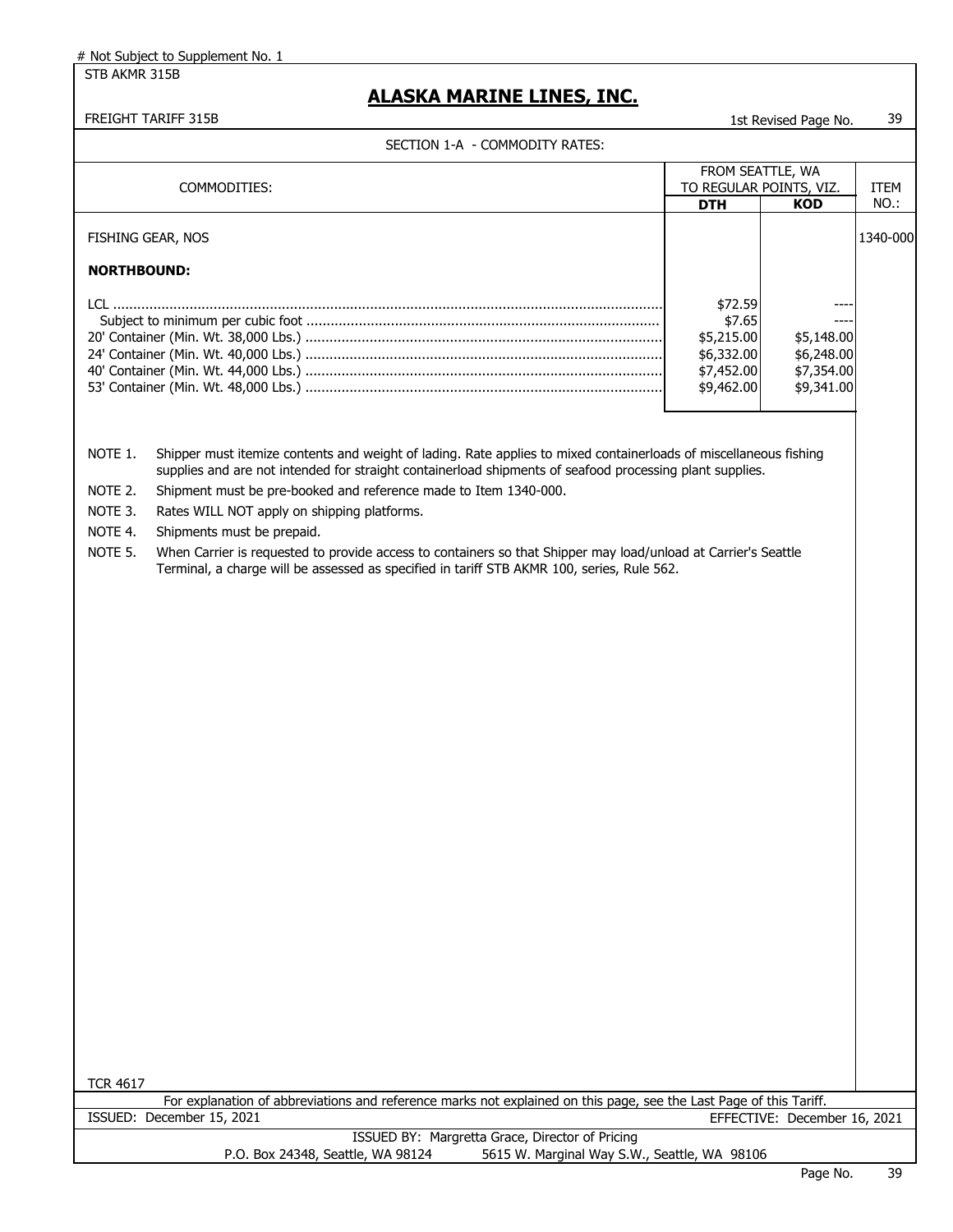STB AKMR 315B

### **ALASKA MARINE LINES, INC.**

| SECTION 1-A - COMMODITY RATES:                                                                                     |                          |                              |          |
|--------------------------------------------------------------------------------------------------------------------|--------------------------|------------------------------|----------|
|                                                                                                                    | FROM SEATTLE, WA         |                              |          |
| COMMODITIES:                                                                                                       |                          | TO REGULAR POINTS, VIZ.      | ITEM     |
|                                                                                                                    | <b>DTH</b>               | <b>KOD</b>                   | NO.:     |
| FLOORING, CARPET                                                                                                   |                          |                              | 1360-000 |
|                                                                                                                    |                          |                              |          |
|                                                                                                                    | \$4,559.00               | \$4,505.00                   |          |
|                                                                                                                    | \$5,537.00               | \$5,470.00                   |          |
|                                                                                                                    | \$6,514.00<br>\$8,273.00 | \$6,435.00<br>\$8,172.00     |          |
|                                                                                                                    |                          |                              |          |
|                                                                                                                    |                          |                              |          |
|                                                                                                                    |                          |                              |          |
|                                                                                                                    |                          |                              |          |
|                                                                                                                    |                          |                              |          |
|                                                                                                                    |                          |                              |          |
|                                                                                                                    |                          |                              |          |
|                                                                                                                    |                          |                              |          |
|                                                                                                                    |                          |                              |          |
|                                                                                                                    |                          |                              |          |
|                                                                                                                    |                          |                              |          |
|                                                                                                                    |                          |                              |          |
|                                                                                                                    |                          |                              |          |
|                                                                                                                    |                          |                              |          |
|                                                                                                                    |                          |                              |          |
|                                                                                                                    |                          |                              |          |
|                                                                                                                    |                          |                              |          |
|                                                                                                                    |                          |                              |          |
|                                                                                                                    |                          |                              |          |
|                                                                                                                    |                          |                              |          |
|                                                                                                                    |                          |                              |          |
|                                                                                                                    |                          |                              |          |
|                                                                                                                    |                          |                              |          |
|                                                                                                                    |                          |                              |          |
|                                                                                                                    |                          |                              |          |
|                                                                                                                    |                          |                              |          |
|                                                                                                                    |                          |                              |          |
|                                                                                                                    |                          |                              |          |
|                                                                                                                    |                          |                              |          |
|                                                                                                                    |                          |                              |          |
|                                                                                                                    |                          |                              |          |
|                                                                                                                    |                          |                              |          |
|                                                                                                                    |                          |                              |          |
|                                                                                                                    |                          |                              |          |
|                                                                                                                    |                          |                              |          |
|                                                                                                                    |                          |                              |          |
| <b>TCR 4617</b>                                                                                                    |                          |                              |          |
| For explanation of abbreviations and reference marks not explained on this page, see the Last Page of this Tariff. |                          |                              |          |
| ISSUED: December 15, 2021                                                                                          |                          | EFFECTIVE: December 16, 2021 |          |
| ISSUED BY: Margretta Grace, Vice President of Pricing                                                              |                          |                              |          |
| P.O. Box 24348, Seattle, WA 98124<br>5615 W. Marginal Way S.W., Seattle, WA 98106                                  |                          |                              |          |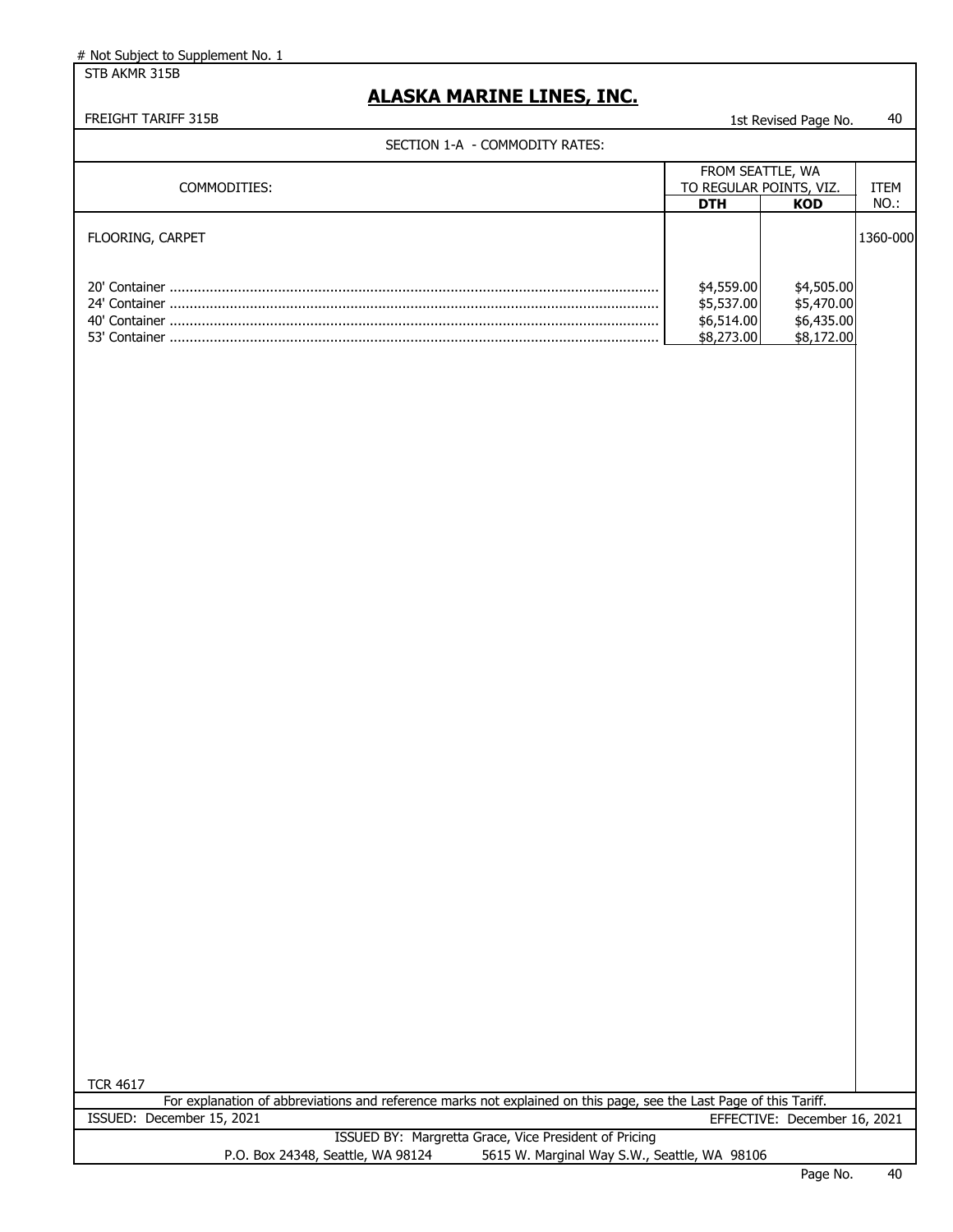STB AKMR 315B # Not Subject to Supplement No. 1

### **ALASKA MARINE LINES, INC.**

| COMMODITIES:<br>FREIGHT, NOS                                                                                                                                                      | FROM SEATTLE, WA<br>TO REGULAR POINTS, VIZ.<br><b>DTH</b> |                              |          |
|-----------------------------------------------------------------------------------------------------------------------------------------------------------------------------------|-----------------------------------------------------------|------------------------------|----------|
|                                                                                                                                                                                   |                                                           |                              | ITEM     |
|                                                                                                                                                                                   |                                                           | <b>KOD</b>                   | NO.:     |
|                                                                                                                                                                                   |                                                           |                              |          |
|                                                                                                                                                                                   |                                                           |                              | 1370-000 |
|                                                                                                                                                                                   | \$11,083.00                                               | \$9,975.00                   |          |
|                                                                                                                                                                                   | \$13,458.00                                               | \$12,112.00                  |          |
|                                                                                                                                                                                   | \$15,833.00                                               | \$14,250.00                  |          |
|                                                                                                                                                                                   | \$20,108.00                                               | \$18,098.00                  |          |
| NOTE 1.<br>Rates named in this Item will not apply on commodities in bulk, commodities which will injure or contaminate rest of<br>the lading or freight requiring refrigeration. |                                                           |                              |          |
| NOTE 2.<br>Shipper must itemize contents and weight of lading.                                                                                                                    |                                                           |                              |          |
| NOTE 3.<br>Shipments must be pre-booked and reference made to Item 1370-000.                                                                                                      |                                                           |                              |          |
|                                                                                                                                                                                   |                                                           |                              |          |
|                                                                                                                                                                                   |                                                           |                              |          |
|                                                                                                                                                                                   |                                                           |                              |          |
|                                                                                                                                                                                   |                                                           |                              |          |
|                                                                                                                                                                                   |                                                           |                              |          |
|                                                                                                                                                                                   |                                                           |                              |          |
|                                                                                                                                                                                   |                                                           |                              |          |
|                                                                                                                                                                                   |                                                           |                              |          |
|                                                                                                                                                                                   |                                                           |                              |          |
|                                                                                                                                                                                   |                                                           |                              |          |
|                                                                                                                                                                                   |                                                           |                              |          |
|                                                                                                                                                                                   |                                                           |                              |          |
|                                                                                                                                                                                   |                                                           |                              |          |
|                                                                                                                                                                                   |                                                           |                              |          |
|                                                                                                                                                                                   |                                                           |                              |          |
|                                                                                                                                                                                   |                                                           |                              |          |
|                                                                                                                                                                                   |                                                           |                              |          |
|                                                                                                                                                                                   |                                                           |                              |          |
|                                                                                                                                                                                   |                                                           |                              |          |
|                                                                                                                                                                                   |                                                           |                              |          |
|                                                                                                                                                                                   |                                                           |                              |          |
|                                                                                                                                                                                   |                                                           |                              |          |
|                                                                                                                                                                                   |                                                           |                              |          |
|                                                                                                                                                                                   |                                                           |                              |          |
|                                                                                                                                                                                   |                                                           |                              |          |
| <b>TCR 4617</b>                                                                                                                                                                   |                                                           |                              |          |
| For explanation of abbreviations and reference marks not explained on this page, see the Last Page of this Tariff.                                                                |                                                           |                              |          |
| ISSUED: December 15, 2021<br>ISSUED BY: Margretta Grace, Director of Pricing                                                                                                      |                                                           | EFFECTIVE: December 16, 2021 |          |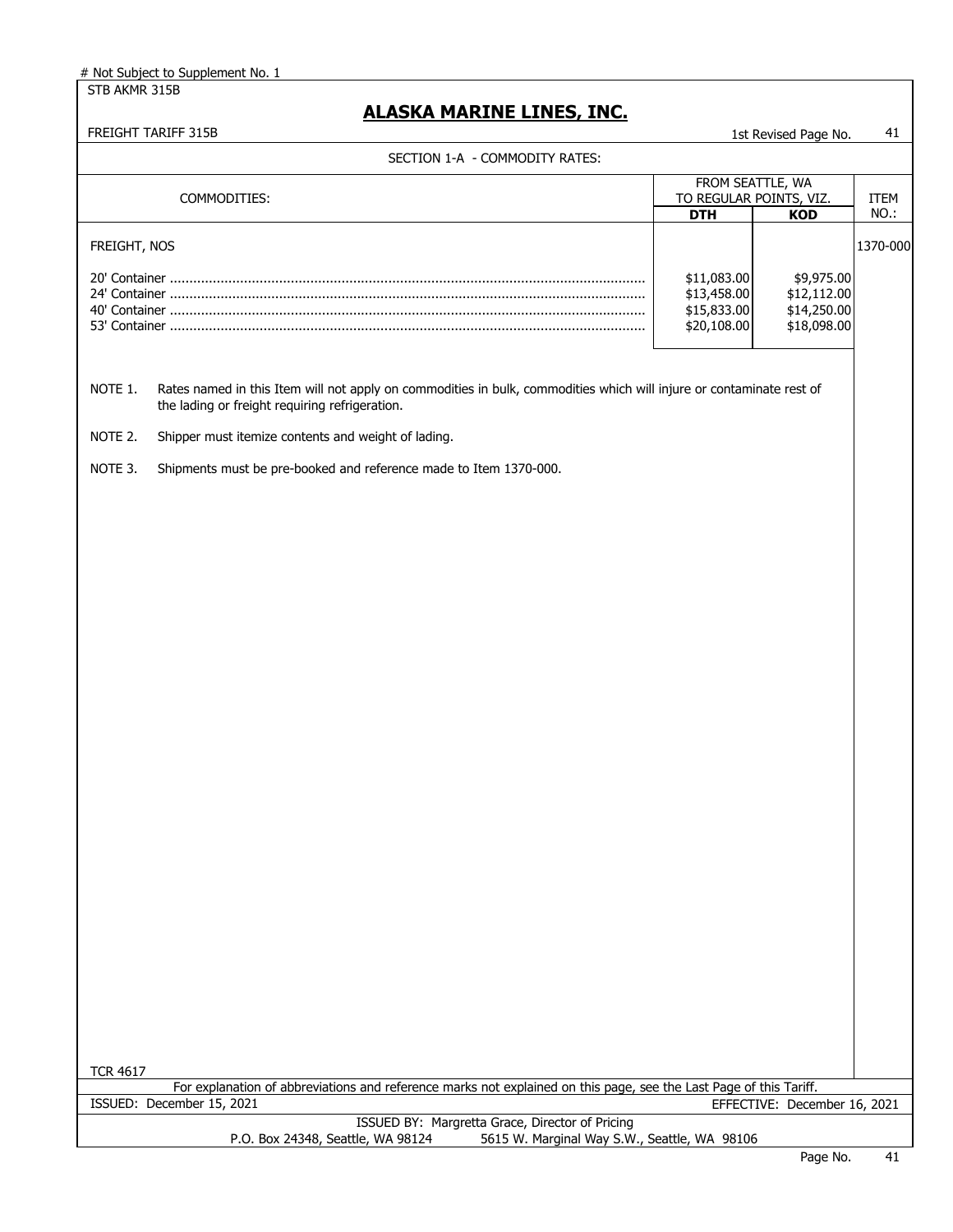STB AKMR 315B

| FREIGHT TARIFF 315B                                                                                                                             |                                                           | 1st Revised Page No.                                 | 42           |
|-------------------------------------------------------------------------------------------------------------------------------------------------|-----------------------------------------------------------|------------------------------------------------------|--------------|
| SECTION 1-A - COMMODITY RATES:                                                                                                                  |                                                           |                                                      |              |
| COMMODITIES:                                                                                                                                    | FROM SEATTLE, WA<br>TO REGULAR POINTS, VIZ.<br><b>DTH</b> | <b>KOD</b>                                           | ITEM<br>NO.: |
| FURNITURE, as described under heading of "Furniture Group" in the NMFC, KD or SU                                                                |                                                           |                                                      | 1390-000     |
|                                                                                                                                                 | \$4,294.00<br>\$5,215.00<br>\$6,135.00<br>\$7,792.00      | \$4,416.00<br>\$5,362.00<br>\$6,309.00<br>\$8,012.00 |              |
|                                                                                                                                                 |                                                           |                                                      |              |
|                                                                                                                                                 |                                                           |                                                      |              |
|                                                                                                                                                 |                                                           |                                                      |              |
|                                                                                                                                                 |                                                           |                                                      |              |
|                                                                                                                                                 |                                                           |                                                      |              |
|                                                                                                                                                 |                                                           |                                                      |              |
|                                                                                                                                                 |                                                           |                                                      |              |
|                                                                                                                                                 |                                                           |                                                      |              |
|                                                                                                                                                 |                                                           |                                                      |              |
|                                                                                                                                                 |                                                           |                                                      |              |
| <b>TCR 4617</b>                                                                                                                                 |                                                           |                                                      |              |
| For explanation of abbreviations and reference marks not explained on this page, see the Last Page of this Tariff.<br>ISSUED: December 15, 2021 |                                                           | EFFECTIVE: December 16, 2021                         |              |
| ISSUED BY: Margretta Grace, Director of Pricing<br>5615 W. Marginal Way S.W., Seattle, WA 98106<br>P.O. Box 24348, Seattle, WA 98124            |                                                           |                                                      |              |
|                                                                                                                                                 |                                                           | Page No.                                             | 42           |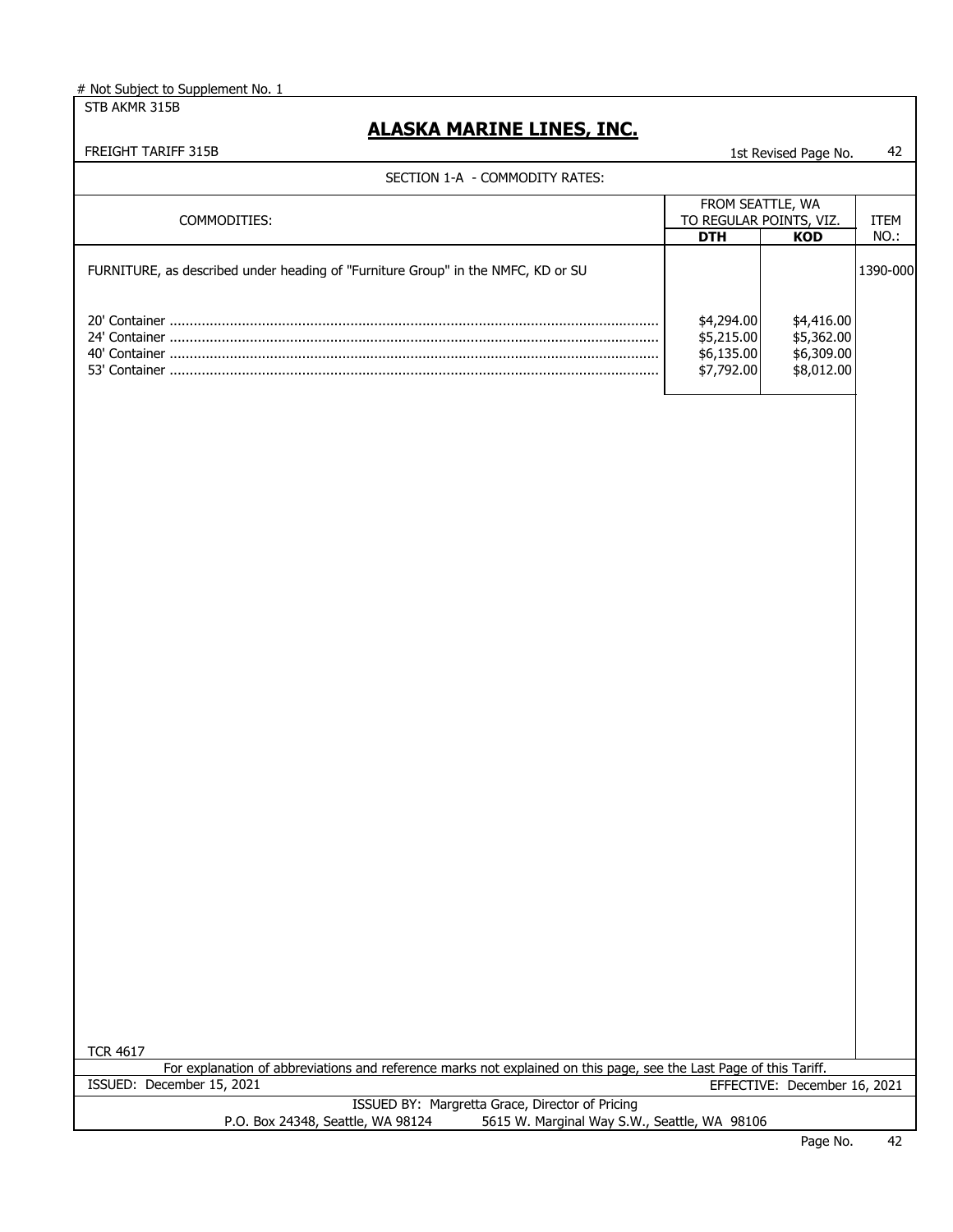STB AKMR 315B

### **ALASKA MARINE LINES, INC.**

| ECTION 1-A  - COMMODITY RATES: |  |
|--------------------------------|--|
|                                |  |

|                                          | SECTION 1-A - COMMODITY RATES:                                                                                                                                                                                                                                                                                 |                        |                                       |                     |
|------------------------------------------|----------------------------------------------------------------------------------------------------------------------------------------------------------------------------------------------------------------------------------------------------------------------------------------------------------------|------------------------|---------------------------------------|---------------------|
|                                          |                                                                                                                                                                                                                                                                                                                |                        | FROM SEATTLE, WA                      |                     |
|                                          | COMMODITIES:                                                                                                                                                                                                                                                                                                   | <b>DTH</b>             | TO REGULAR POINTS, VIZ.<br><b>KOD</b> | <b>ITEM</b><br>NO.: |
|                                          |                                                                                                                                                                                                                                                                                                                |                        |                                       |                     |
|                                          | GAS, Liquefied Petroleum, compressed, in steel cylinders                                                                                                                                                                                                                                                       |                        |                                       | 1410-001            |
|                                          |                                                                                                                                                                                                                                                                                                                |                        |                                       |                     |
|                                          |                                                                                                                                                                                                                                                                                                                |                        |                                       |                     |
|                                          |                                                                                                                                                                                                                                                                                                                | \$103.22<br>\$5,674.00 | \$5,604.00                            |                     |
|                                          |                                                                                                                                                                                                                                                                                                                | \$6,891.00             | \$6,804.00                            |                     |
|                                          |                                                                                                                                                                                                                                                                                                                | \$8,106.00             | \$8,005.00                            |                     |
|                                          |                                                                                                                                                                                                                                                                                                                |                        |                                       |                     |
| NOTE 1.                                  | See Rule 610 Minimum Charge and Rule 545, Hazardous Cargo, Receipt of. When a shipment contains two (2) or<br>more articles which are prohibited by the DOT and U.S. Coast Guard regulations from being loaded or stored                                                                                       |                        |                                       |                     |
|                                          | together, each part lot in the shipment will be considered a separate shipment even though tendered on a single bill<br>of lading.                                                                                                                                                                             |                        |                                       |                     |
| NOTE 2.                                  | See Item 1220-000 for rates for Southbound empty return cylinders.                                                                                                                                                                                                                                             |                        |                                       |                     |
|                                          | GAS, Liquefied Petroleum, compressed, in bulk tanks                                                                                                                                                                                                                                                            |                        |                                       | 1410-000            |
|                                          |                                                                                                                                                                                                                                                                                                                |                        |                                       |                     |
|                                          |                                                                                                                                                                                                                                                                                                                | \$1.88                 |                                       |                     |
|                                          |                                                                                                                                                                                                                                                                                                                | \$1.52                 | \$1.49                                |                     |
|                                          |                                                                                                                                                                                                                                                                                                                | \$1.41                 | \$1.39                                |                     |
|                                          |                                                                                                                                                                                                                                                                                                                | \$1.28                 | \$1.26                                |                     |
| NOTE 2.<br>NOTE 3.<br>NOTE 4.<br>NOTE 5. | Rates are in dollars and cents per gallon.<br>Rates apply to tanks provided by Shipper or Consignee only.<br><b>EXCEPTION:</b> Rule 959 (Transfer of Lading). LCL Rates include transfer of loaded tanks to Carrier's platforms.<br>See Item 1220-001 for rates for Southbound empty return Bulk Export Tanks. |                        |                                       |                     |
| <b>TCR 4617</b>                          |                                                                                                                                                                                                                                                                                                                |                        |                                       |                     |
|                                          | For explanation of abbreviations and reference marks not explained on this page, see the Last Page of this Tariff.<br>ISSUED: December 15, 2021                                                                                                                                                                |                        | EFFECTIVE: December 16, 2021          |                     |
|                                          | ISSUED BY: Margretta Grace, Director of Pricing                                                                                                                                                                                                                                                                |                        |                                       |                     |
|                                          | P.O. Box 24348, Seattle, WA 98124<br>5615 W. Marginal Way S.W., Seattle, WA 98106                                                                                                                                                                                                                              |                        |                                       |                     |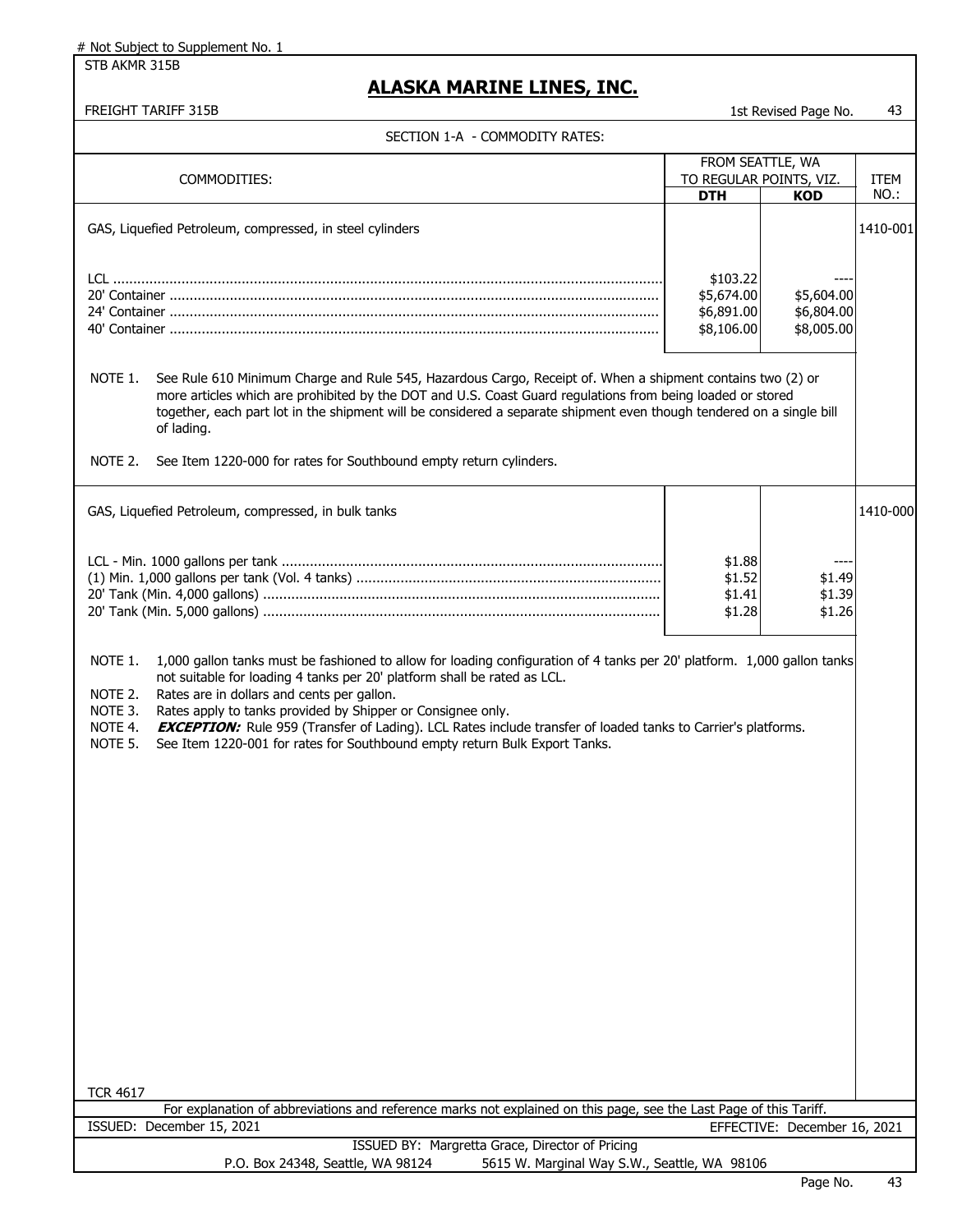STB AKMR 315B

### **ALASKA MARINE LINES, INC.**

#### FREIGHT TARIFF 315B 2nd Revised Page No. 44

|  |  |  | - |  |  |
|--|--|--|---|--|--|
|  |  |  |   |  |  |
|  |  |  |   |  |  |
|  |  |  |   |  |  |
|  |  |  |   |  |  |
|  |  |  |   |  |  |
|  |  |  |   |  |  |

| SECTION I-A - COMMODITI RATES.                                                                                                                                                                                                                                                                                                                             |                         |                              |             |
|------------------------------------------------------------------------------------------------------------------------------------------------------------------------------------------------------------------------------------------------------------------------------------------------------------------------------------------------------------|-------------------------|------------------------------|-------------|
|                                                                                                                                                                                                                                                                                                                                                            | FROM SEATTLE, WA        |                              |             |
| COMMODITIES:                                                                                                                                                                                                                                                                                                                                               | TO REGULAR POINTS, VIZ. |                              | <b>ITEM</b> |
|                                                                                                                                                                                                                                                                                                                                                            | <b>DTH</b>              | <b>KOD</b>                   | NO.:        |
|                                                                                                                                                                                                                                                                                                                                                            |                         |                              | 1430-000    |
| GROCERIES, Viz.: as described below in this Item.                                                                                                                                                                                                                                                                                                          |                         |                              |             |
|                                                                                                                                                                                                                                                                                                                                                            | \$49.09                 |                              |             |
|                                                                                                                                                                                                                                                                                                                                                            | \$4,235.00              | \$4,181.00                   |             |
|                                                                                                                                                                                                                                                                                                                                                            | \$5,144.00              | \$5,076.00                   |             |
|                                                                                                                                                                                                                                                                                                                                                            | \$6,051.00              | \$5,972.00                   |             |
|                                                                                                                                                                                                                                                                                                                                                            | \$7,684.00              | \$7,584.00                   |             |
|                                                                                                                                                                                                                                                                                                                                                            |                         |                              |             |
|                                                                                                                                                                                                                                                                                                                                                            |                         |                              |             |
| NOTE 1.<br>Rates named herein will not apply on Commodities named in the NMFC but not described herein (except for Item<br>1050-000, Appliances and Item 1470-000 Insulating Materials) provided the weight of such Commodities loaded in<br>each container does not exceed 10% (ten percent) of the total weight of the articles listed in Item 1430-000. |                         |                              |             |
|                                                                                                                                                                                                                                                                                                                                                            |                         |                              |             |
|                                                                                                                                                                                                                                                                                                                                                            |                         |                              |             |
|                                                                                                                                                                                                                                                                                                                                                            |                         |                              |             |
|                                                                                                                                                                                                                                                                                                                                                            |                         |                              |             |
| <b>TCR 4617</b>                                                                                                                                                                                                                                                                                                                                            |                         |                              |             |
| For explanation of abbreviations and reference marks not explained on this page, see the Last Page of this Tariff.                                                                                                                                                                                                                                         |                         |                              |             |
| ISSUED: December 15, 2021                                                                                                                                                                                                                                                                                                                                  |                         | EFFECTIVE: December 16, 2021 |             |
| ISSUED BY: Margretta Grace, Director of Pricing                                                                                                                                                                                                                                                                                                            |                         |                              |             |
| 5615 W. Marginal Way S.W., Seattle, WA 98106<br>P.O. Box 24348, Seattle, WA 98124                                                                                                                                                                                                                                                                          |                         |                              |             |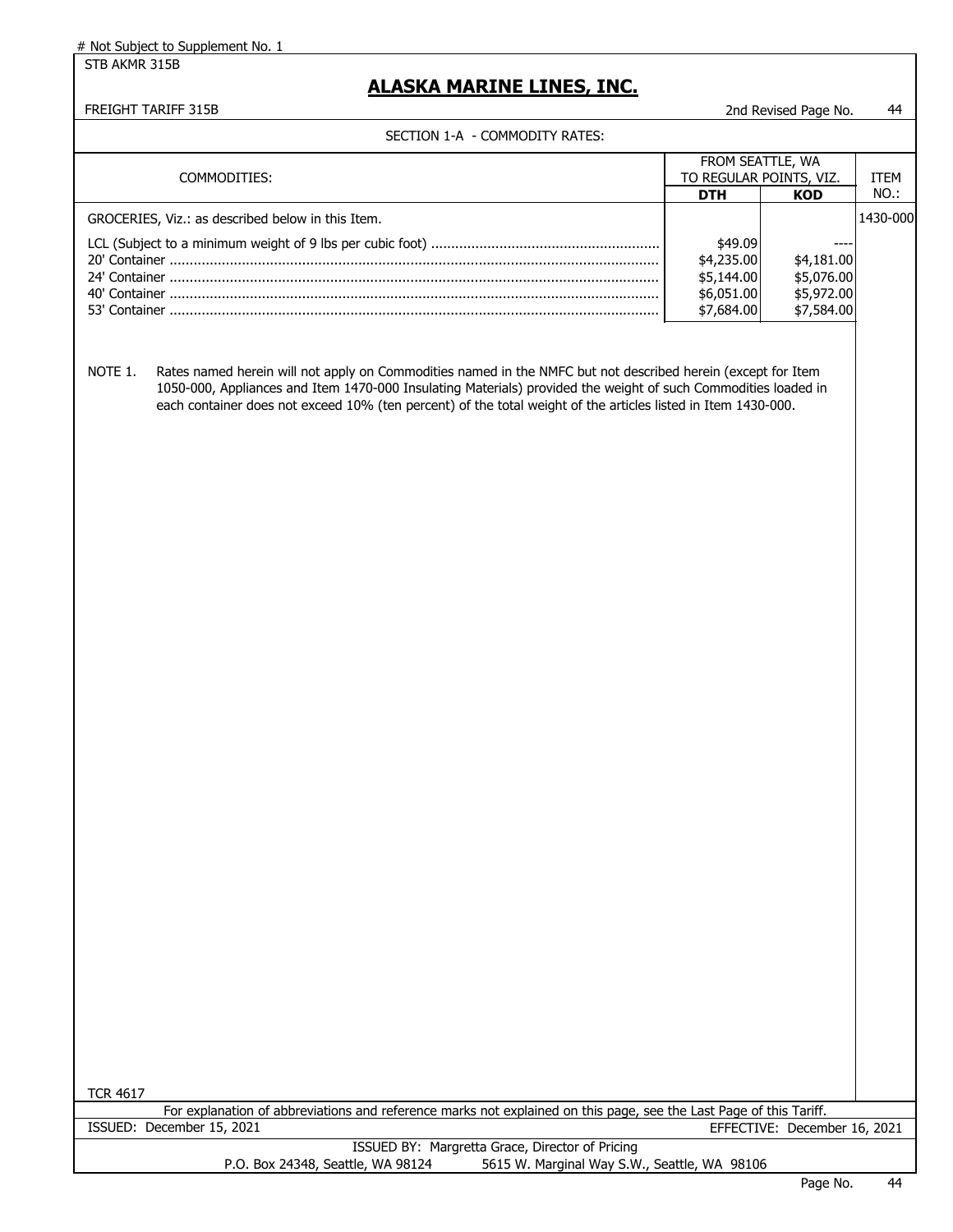STB AKMR 315B

| FREIGHT TARIFF 315B                                                                                                                                  |                                       | 1st Revised Page No.         | 45           |
|------------------------------------------------------------------------------------------------------------------------------------------------------|---------------------------------------|------------------------------|--------------|
| SECTION 1-A - COMMODITY RATES:                                                                                                                       |                                       |                              |              |
|                                                                                                                                                      | FROM SEATTLE, WA                      |                              |              |
| COMMODITIES:                                                                                                                                         | TO REGULAR POINTS, VIZ.<br><b>DTH</b> | <b>KOD</b>                   | ITEM<br>NO.: |
| GROCERIES, NOS, Frozen.                                                                                                                              |                                       |                              | 1430-004     |
|                                                                                                                                                      |                                       |                              |              |
|                                                                                                                                                      | \$12,288.00                           | \$12,128.00                  |              |
| NOTE 1.<br>Rates include refrigerator service of zero degrees Fahrenheit or less. Bill of Lading must be annotated that such<br>service is required. |                                       |                              |              |
| NOTE 2.<br>Shipments subject to this Item must be pre-booked.                                                                                        |                                       |                              |              |
|                                                                                                                                                      |                                       |                              |              |
|                                                                                                                                                      |                                       |                              |              |
|                                                                                                                                                      |                                       |                              |              |
|                                                                                                                                                      |                                       |                              |              |
|                                                                                                                                                      |                                       |                              |              |
|                                                                                                                                                      |                                       |                              |              |
|                                                                                                                                                      |                                       |                              |              |
|                                                                                                                                                      |                                       |                              |              |
|                                                                                                                                                      |                                       |                              |              |
|                                                                                                                                                      |                                       |                              |              |
|                                                                                                                                                      |                                       |                              |              |
|                                                                                                                                                      |                                       |                              |              |
|                                                                                                                                                      |                                       |                              |              |
|                                                                                                                                                      |                                       |                              |              |
|                                                                                                                                                      |                                       |                              |              |
|                                                                                                                                                      |                                       |                              |              |
|                                                                                                                                                      |                                       |                              |              |
|                                                                                                                                                      |                                       |                              |              |
|                                                                                                                                                      |                                       |                              |              |
|                                                                                                                                                      |                                       |                              |              |
|                                                                                                                                                      |                                       |                              |              |
|                                                                                                                                                      |                                       |                              |              |
|                                                                                                                                                      |                                       |                              |              |
|                                                                                                                                                      |                                       |                              |              |
|                                                                                                                                                      |                                       |                              |              |
|                                                                                                                                                      |                                       |                              |              |
| <b>TCR 4617</b>                                                                                                                                      |                                       |                              |              |
| For explanation of abbreviations and reference marks not explained on this page, see the Last Page of this Tariff.<br>ISSUED: December 15, 2021      |                                       | EFFECTIVE: December 16, 2021 |              |
| ISSUED BY: Margretta Grace, Director of Pricing                                                                                                      |                                       |                              |              |
| P.O. Box 24348, Seattle, WA 98124<br>5615 W. Marginal Way S.W., Seattle, WA 98106                                                                    |                                       |                              |              |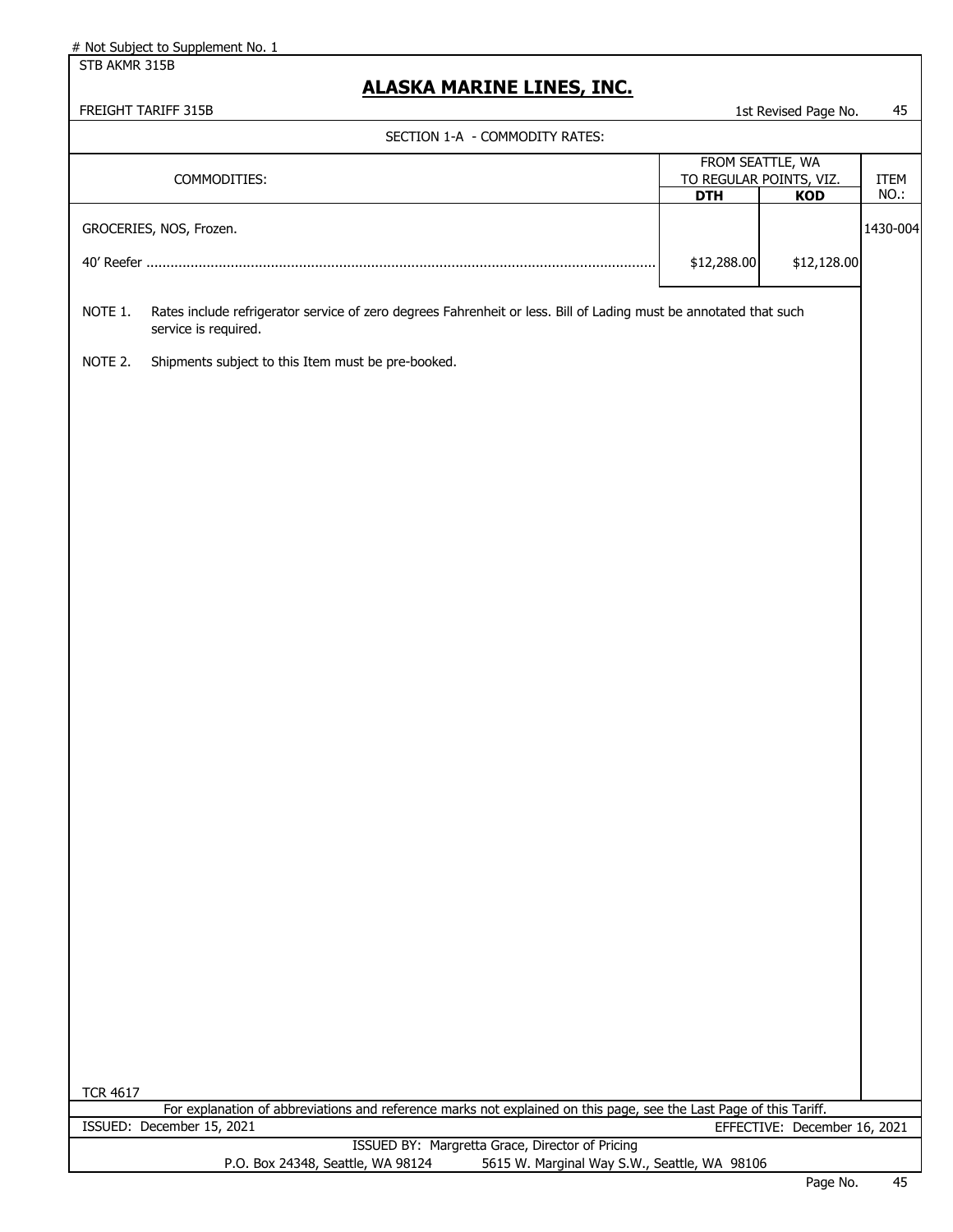STB AKMR 315B

### **ALASKA MARINE LINES, INC.**

FREIGHT TARIFF 315B **2nd Revised Page No.** 46

#### SECTION 1-A - COMMODITY RATES:

|                                 | SECTION I-A - COMMODITY RATES:                                                                                                                                                                                                                                |                                                                                                                                      |                                                                                                              |                  |
|---------------------------------|---------------------------------------------------------------------------------------------------------------------------------------------------------------------------------------------------------------------------------------------------------------|--------------------------------------------------------------------------------------------------------------------------------------|--------------------------------------------------------------------------------------------------------------|------------------|
|                                 |                                                                                                                                                                                                                                                               | FROM SEATTLE, WA                                                                                                                     |                                                                                                              |                  |
|                                 | COMMODITIES:                                                                                                                                                                                                                                                  | TO REGULAR POINTS, VIZ.                                                                                                              |                                                                                                              | <b>ITEM</b>      |
|                                 | HOUSEHOLD and PERSONAL EFFECTS, EMIGRANT'S MOVABLES, as described in Rule 515, used<br>(Second Hand), not for sale or speculation, the value of which is declared by the shipper, on<br>the bill of lading at point of origin, not to exceed \$.10 per pound. | <b>DTH</b>                                                                                                                           | <b>KOD</b>                                                                                                   | NO.:<br>1450-000 |
| <b>NORTHBOUND</b><br>SOUTHBOUND |                                                                                                                                                                                                                                                               | \$109.46<br>\$4,162.00<br>\$5,053.00<br>\$5,945.00<br>\$7,550.00<br>\$109.46<br>\$3,433.00<br>\$4,169.00<br>\$4,905.00<br>\$6,229.00 | \$3,977.00<br>\$4,829.00<br>\$5,681.00<br>\$7,215.00<br>\$2,424.00<br>\$2,944.00<br>\$3,463.00<br>\$4,397.00 |                  |
| NOTE 1.                         | LCL shipments will be accepted subject to the package requirements stated in STB AKMR 100, series, Rule 560.                                                                                                                                                  |                                                                                                                                      |                                                                                                              |                  |
| NOTE 2.                         | Containerload rates apply to shipper load, consignee unloads containers only. Carrier will not load nor unload<br>containerloads moving under this Item.                                                                                                      |                                                                                                                                      |                                                                                                              |                  |
| NOTE 3.                         | Shipments must be prepaid, in full, prior to movement, unless credit has been established, in writing with the Carrier.                                                                                                                                       |                                                                                                                                      |                                                                                                              |                  |
| NOTE 4.                         | Rates apply between Carrier's terminals only.                                                                                                                                                                                                                 |                                                                                                                                      |                                                                                                              |                  |
| NOTE 5.                         | When Carrier is requested to provide access to containers so that Shipper may load/unload at Carrier's Seattle<br>Terminal, a charge will be assessed as specified in tariff STB AKMR 100, series, Rule 562.                                                  |                                                                                                                                      |                                                                                                              |                  |
|                                 |                                                                                                                                                                                                                                                               |                                                                                                                                      |                                                                                                              |                  |
|                                 |                                                                                                                                                                                                                                                               |                                                                                                                                      |                                                                                                              |                  |
|                                 |                                                                                                                                                                                                                                                               |                                                                                                                                      |                                                                                                              |                  |
|                                 |                                                                                                                                                                                                                                                               |                                                                                                                                      |                                                                                                              |                  |
|                                 |                                                                                                                                                                                                                                                               |                                                                                                                                      |                                                                                                              |                  |

TCR 4617

For explanation of abbreviations and reference marks not explained on this page, see the Last Page of this Tariff. EFFECTIVE: December 16, 2021 ISSUED: December 15, 2021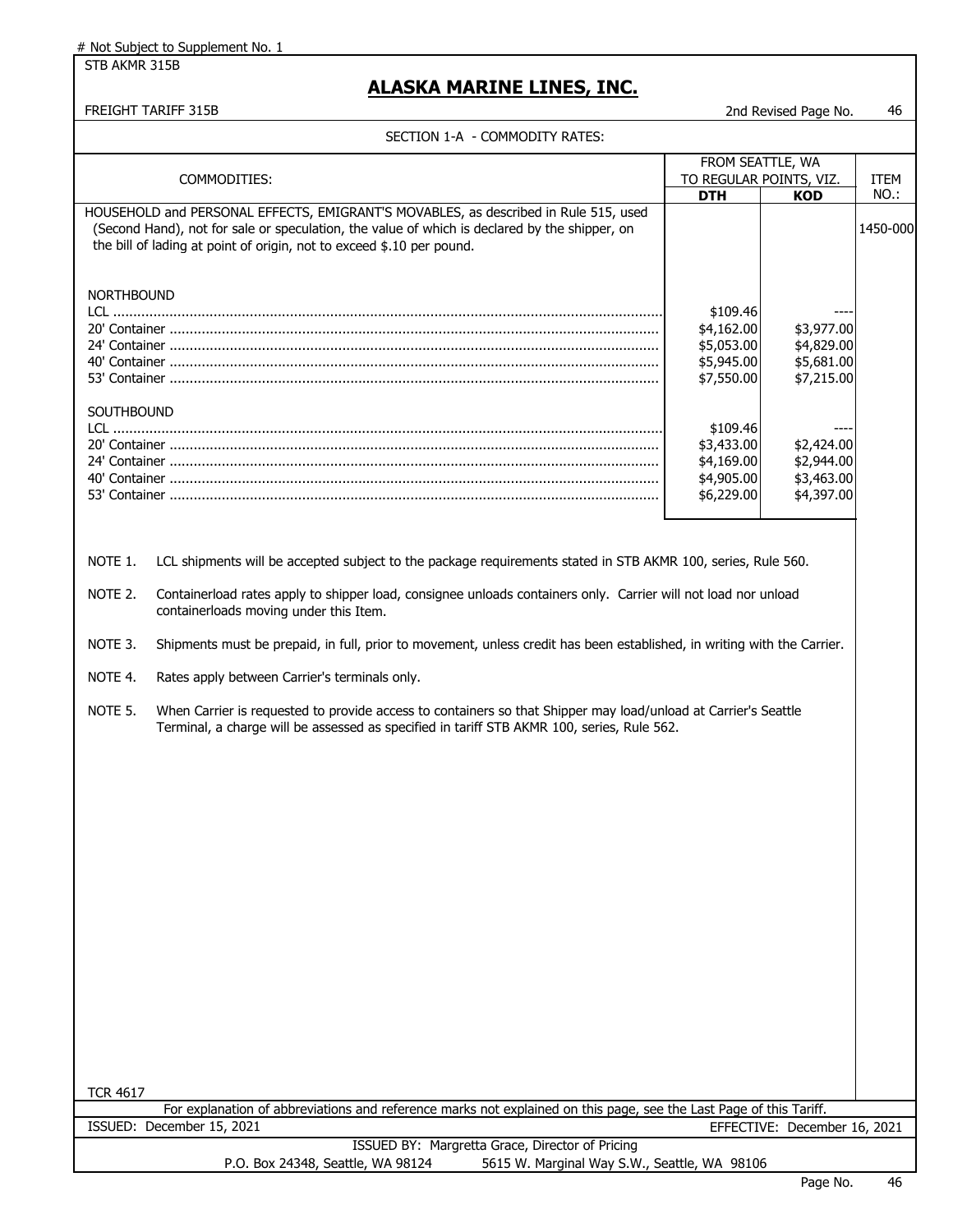STB AKMR 315B

## **ALASKA MARINE LINES, INC.**

FREIGHT TARIFF 315B 1st Revised Page No. 47

|                 |                                                                                                                                                                                                                                                                                                       | FROM SEATTLE, WA        |                              |          |
|-----------------|-------------------------------------------------------------------------------------------------------------------------------------------------------------------------------------------------------------------------------------------------------------------------------------------------------|-------------------------|------------------------------|----------|
|                 | COMMODITIES:                                                                                                                                                                                                                                                                                          | TO REGULAR POINTS, VIZ. |                              | ITEM     |
|                 |                                                                                                                                                                                                                                                                                                       | <b>DTH</b>              | <b>KOD</b>                   | NO.:     |
|                 | HOUSES, BUILDINGS OR MODULARS, HOUSE TRAILERS, MOBILE HOMES, SU or in SU sections,<br>portable or fabricated (with or without wheels and towing connection permanently attached).<br>Rates in cents per square foot of area occupied.<br>Trailer, SU not exceeding 70'L or 14'W or 15'H or 25,000 lbs |                         |                              | 1460-000 |
|                 |                                                                                                                                                                                                                                                                                                       | \$31.61                 | \$30.10                      |          |
|                 | Trailer, SU not exceeding 70'L or 14'W or 15'H or 25,000 lbs and/or                                                                                                                                                                                                                                   | \$34.76                 | \$33.11                      |          |
| NOTE 1.         | Vehicles containing other than factory installed or permanently mounted equipment will not be accepted.                                                                                                                                                                                               |                         |                              |          |
| NOTE 2.         | Freight charges must be paid prior to loading units to vessels.                                                                                                                                                                                                                                       |                         |                              |          |
| NOTE 3.         | The square feet of area occupied shall be determined by measuring the width at the widest point (including eaves)<br>and by measuring the length at the longest point (including eaves and towing tongue).                                                                                            |                         |                              |          |
| NOTE 4.         | EXCEPTION TO RULE 568 (Over-Dimension). Provisions of Rule 568, Paragraphs I and II shall not apply. Cargo<br>exceeding 12' in height shall be subject to the provisions of Rule 568, Paragraph III (Over-Height).                                                                                    |                         |                              |          |
| NOTE 5.         | <b>EXCEPTION TO RULE 574.</b> Carrier will not be liable for mechanical, frame or structural deficiencies, unless through<br>negligence of the Carrier. Carrier will not be liable for damage to frame or structure caused by overload of contents<br>loaded inside the trailer.                      |                         |                              |          |
|                 | The Carrier reserves the right to purchase damaged trailer at a price not to exceed the market value at time of<br>acceptance in lieu of repairing said Item. The value will be determined by current market price at port of loading.                                                                |                         |                              |          |
|                 | The Carrier's liability is limited to the economic loss on damaged trailer, to the difference of the market value after the<br>damage or cost of repair, whichever is lower.                                                                                                                          |                         |                              |          |
|                 | Units received with plastic covered outside walls will not be accepted unless openings are securely covered with<br>plywood or similar substantial material. Carrier will not be responsible for damage caused by wind.                                                                               |                         |                              |          |
| NOTE 6.         | Cargo exceeding 14' wide will be evaluated on a case-by-case basis.                                                                                                                                                                                                                                   |                         |                              |          |
|                 |                                                                                                                                                                                                                                                                                                       |                         |                              |          |
|                 |                                                                                                                                                                                                                                                                                                       |                         |                              |          |
|                 |                                                                                                                                                                                                                                                                                                       |                         |                              |          |
|                 |                                                                                                                                                                                                                                                                                                       |                         |                              |          |
| <b>TCR 4617</b> | For explanation of abbreviations and reference marks not explained on this page, see the Last Page of this Tariff.                                                                                                                                                                                    |                         |                              |          |
|                 | ISSUED: December 15, 2021                                                                                                                                                                                                                                                                             |                         | EFFECTIVE: December 16, 2021 |          |
|                 | ISSUED BY: Margretta Grace, Director of Pricing                                                                                                                                                                                                                                                       |                         |                              |          |
|                 | P.O. Box 24348, Seattle, WA 98124<br>5615 W. Marginal Way S.W., Seattle, WA 98106                                                                                                                                                                                                                     |                         |                              |          |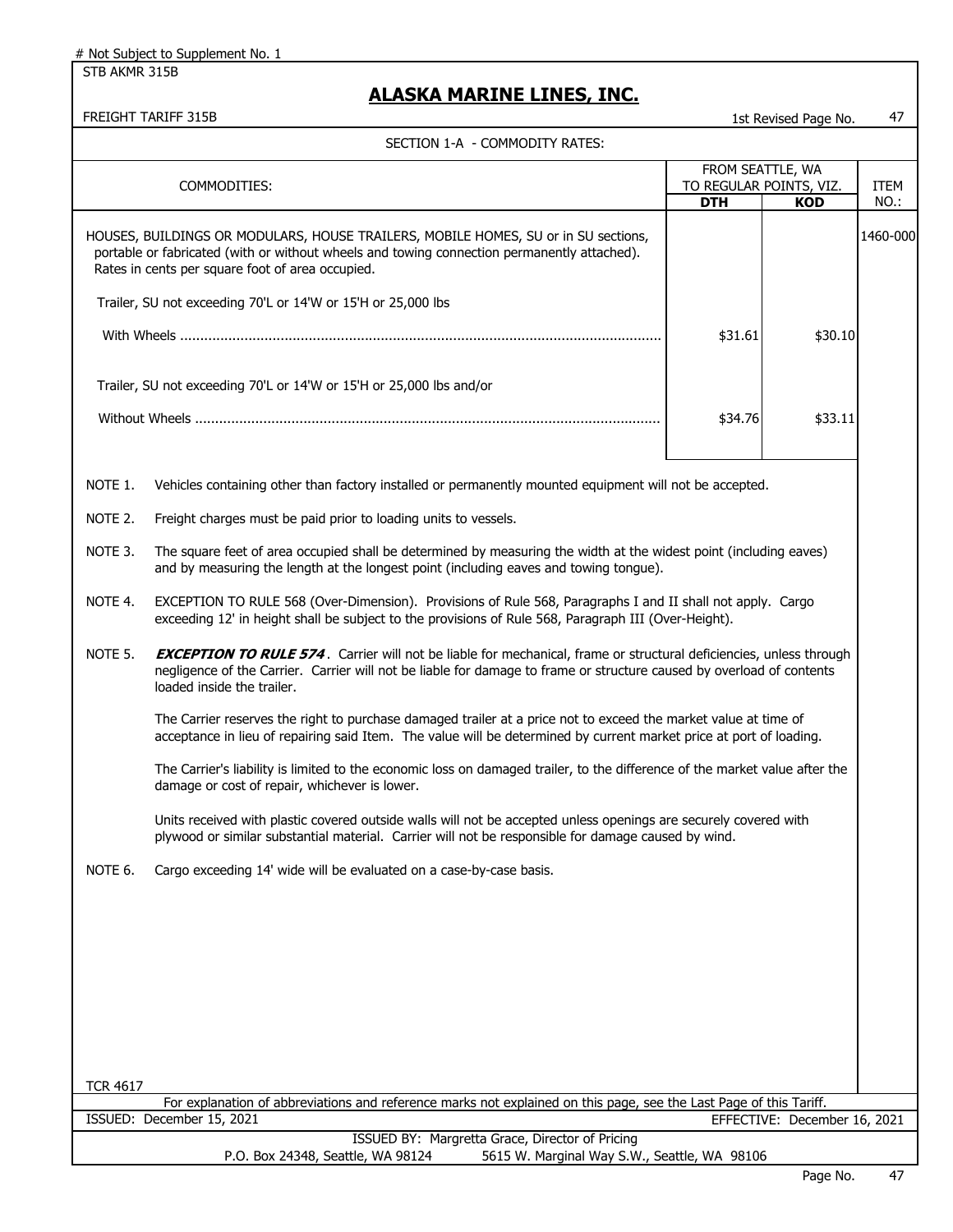STB AKMR 315B

### **ALASKA MARINE LINES, INC.**

|  | SECTION 1-A  - COMMODITY RATES: |
|--|---------------------------------|
|--|---------------------------------|

|                                                                                                                                                                                                                                                                                                                           | JLCIION I-A - COPINODITI INATLJ.                                                                                                                                                                                                                                                                                                                                                                                                                                       |                         |                              |             |
|---------------------------------------------------------------------------------------------------------------------------------------------------------------------------------------------------------------------------------------------------------------------------------------------------------------------------|------------------------------------------------------------------------------------------------------------------------------------------------------------------------------------------------------------------------------------------------------------------------------------------------------------------------------------------------------------------------------------------------------------------------------------------------------------------------|-------------------------|------------------------------|-------------|
|                                                                                                                                                                                                                                                                                                                           |                                                                                                                                                                                                                                                                                                                                                                                                                                                                        | FROM SEATTLE, WA        |                              |             |
| COMMODITIES:                                                                                                                                                                                                                                                                                                              |                                                                                                                                                                                                                                                                                                                                                                                                                                                                        | TO REGULAR POINTS, VIZ. |                              | <b>ITEM</b> |
|                                                                                                                                                                                                                                                                                                                           |                                                                                                                                                                                                                                                                                                                                                                                                                                                                        | <b>DTH</b>              | <b>KOD</b>                   | NO.:        |
| IRON OR STEEL ARTICLES and ALUMINUM ARTICLES, as described under the heading of Iron<br>and Steel Articles or Aluminum in the NMFC, rated LCL Class 60 or lower, and OTHER<br>ARTICLES, VIZ.:                                                                                                                             |                                                                                                                                                                                                                                                                                                                                                                                                                                                                        |                         |                              | 1480-000    |
|                                                                                                                                                                                                                                                                                                                           |                                                                                                                                                                                                                                                                                                                                                                                                                                                                        | \$40.89<br>\$22.59      |                              |             |
|                                                                                                                                                                                                                                                                                                                           |                                                                                                                                                                                                                                                                                                                                                                                                                                                                        | \$13.55                 | \$12.19                      |             |
|                                                                                                                                                                                                                                                                                                                           |                                                                                                                                                                                                                                                                                                                                                                                                                                                                        | \$13.46                 | \$12.11                      |             |
|                                                                                                                                                                                                                                                                                                                           |                                                                                                                                                                                                                                                                                                                                                                                                                                                                        | \$12.91                 | \$11.62                      |             |
|                                                                                                                                                                                                                                                                                                                           |                                                                                                                                                                                                                                                                                                                                                                                                                                                                        |                         |                              |             |
| Cutting Edges, grader or scraper, steel<br>Fittings, pipe or cast or wrought, n/e 24" inside<br>diameter<br>Lath, expanded<br>Lead, bar, block or ingot, also Sheet Lead in<br>packages<br><b>Nails</b><br>Pipe or Pipe Casting, cast or wrought, n/e 24" in<br>diameter<br>Pipe, Iron or Steel, n/e 12" outside diameter | Roofing or Siding, Aluminum, not combined<br>with other materials as described in NMFC<br>Item 170370 Sub 3<br>Roofing, steel, as described in NMFC Item 170215<br><b>Tank Ends</b><br>Tanks, KD<br>Thermo-Syphons (Probes), (See Rule Hazardous Cargo,<br>Receipt of)<br>Tractor Attachments, cast, Viz. Idlers; Links;<br>Pins; Rollers; Shoes; Tread; Springs; Equalizer<br>Valves, Pipe, Iron or Steel<br>Welding Bars, Rods or Wire, including Welding electrodes |                         |                              |             |
| <b>TCR 4617</b>                                                                                                                                                                                                                                                                                                           |                                                                                                                                                                                                                                                                                                                                                                                                                                                                        |                         |                              |             |
| For explanation of abbreviations and reference marks not explained on this page, see the Last Page of this Tariff.                                                                                                                                                                                                        |                                                                                                                                                                                                                                                                                                                                                                                                                                                                        |                         |                              |             |
| ISSUED: December 15, 2021                                                                                                                                                                                                                                                                                                 |                                                                                                                                                                                                                                                                                                                                                                                                                                                                        |                         | EFFECTIVE: December 16, 2021 |             |
|                                                                                                                                                                                                                                                                                                                           | ISSUED BY: Margretta Grace, Director of Pricing                                                                                                                                                                                                                                                                                                                                                                                                                        |                         |                              |             |
| P.O. Box 24348, Seattle, WA 98124                                                                                                                                                                                                                                                                                         | 5615 W. Marginal Way S.W., Seattle, WA 98106                                                                                                                                                                                                                                                                                                                                                                                                                           |                         |                              |             |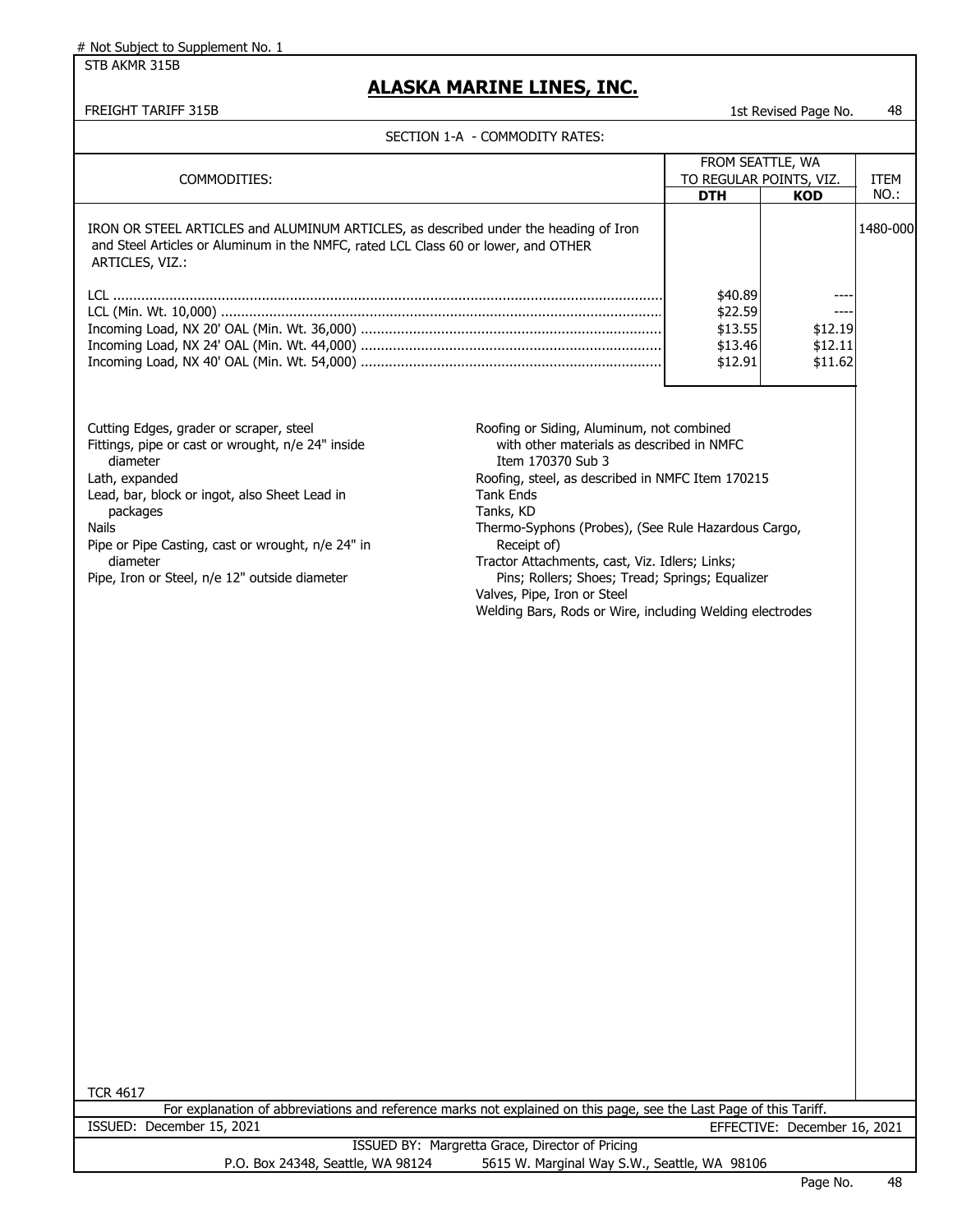STB AKMR 315B

### **ALASKA MARINE LINES, INC.**

#### FREIGHT TARIFF 315B 1st Revised Page No. 49

|                                                                                                                                                                                                                      | FROM SEATTLE, WA                                    |                                        |             |
|----------------------------------------------------------------------------------------------------------------------------------------------------------------------------------------------------------------------|-----------------------------------------------------|----------------------------------------|-------------|
| COMMODITIES:                                                                                                                                                                                                         | TO REGULAR POINTS, VIZ.                             |                                        | <b>ITEM</b> |
|                                                                                                                                                                                                                      | <b>DTH</b>                                          | <b>KOD</b>                             | NO.:        |
| IRON and STEEL ARTICLES as described under the heading of Iron and Steel Articles in the<br>NMFC, rated Class 65 through Class 85 and OTHER ARTICLES, Viz.:                                                          |                                                     |                                        | 1480-001    |
|                                                                                                                                                                                                                      | \$49.07<br>\$23.94<br>\$14.36<br>\$14.27<br>\$13.69 | $---$<br>\$12.92<br>\$12.84<br>\$12.32 |             |
| Buckets, Conveying, Dredging, Dumping, or Hoisting<br>Buildings, Metal, KD<br>Burn Boxes, KD<br>Dredging Machinery parts, rollers, screens, etc.<br>Fencing, chain link<br>Gabions, KD (Large Cage)<br>Siding, Vinyl |                                                     |                                        |             |
| <b>TCR 4617</b>                                                                                                                                                                                                      |                                                     |                                        |             |
| For explanation of abbreviations and reference marks not explained on this page, see the Last Page of this Tariff.                                                                                                   |                                                     |                                        |             |
|                                                                                                                                                                                                                      |                                                     |                                        |             |
| ISSUED: December 15, 2021                                                                                                                                                                                            |                                                     | EFFECTIVE: December 16, 2021           |             |
| ISSUED BY: Margretta Grace, Director of Pricing<br>5615 W. Marginal Way S.W., Seattle, WA 98106<br>P.O. Box 24348, Seattle, WA 98124                                                                                 |                                                     |                                        |             |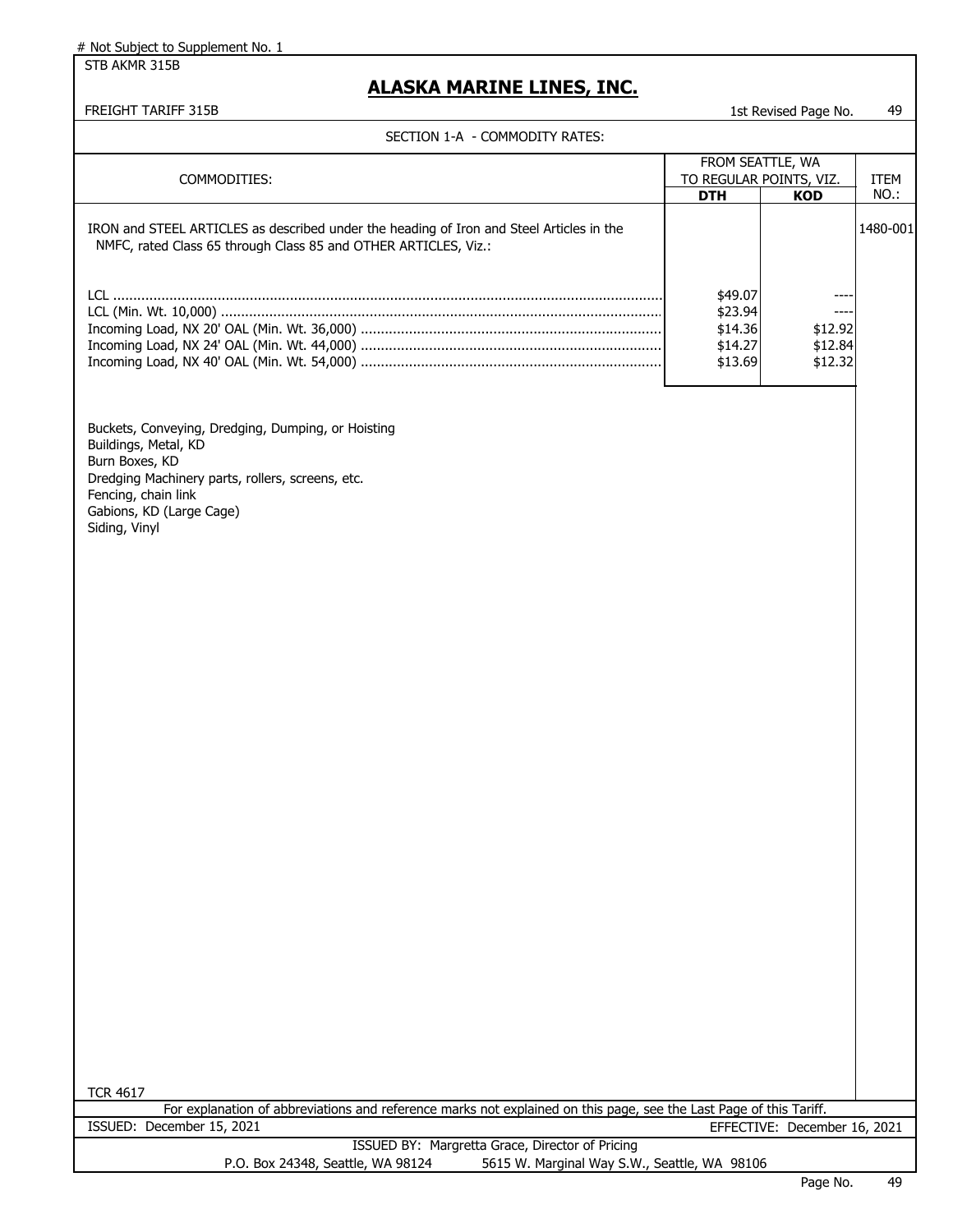STB AKMR 315B

### **ALASKA MARINE LINES, INC.**

#### FREIGHT TARIFF 315B 1st Revised Page No. 50

| FROM SEATTLE, WA<br>COMMODITIES:<br>TO REGULAR POINTS, VIZ.<br><b>ITEM</b><br>NO.:<br><b>DTH</b><br><b>KOD</b><br>LIQUORS, Viz.: Alcoholic, NOS: Cartons and boxes must be sealed.<br>1500-000<br>\$44.99<br>\$5,231.00<br>\$5,166.00<br>\$6,352.00<br>\$6,273.00<br>\$7,380.00<br>\$7,473.00<br>\$9,373.00<br>\$9,490.00<br>LIQUORS, Viz.: Ale; Beer; Stout; Wine; Boxes and cartons must be sealed. MIXERS, Dry or<br>1500-001<br>Liquid, other than beverages, designed as a base for alcoholic mixed drinks.<br>\$38.88<br>\$5,231.00<br>\$5,166.00<br>\$6,273.00<br>\$6,352.00<br>\$7,380.00<br>\$7,473.00<br>\$9,490.00<br>\$9,373.00 | SECTION 1-A - COMMODITY RATES: |  |  |  |  |  |
|---------------------------------------------------------------------------------------------------------------------------------------------------------------------------------------------------------------------------------------------------------------------------------------------------------------------------------------------------------------------------------------------------------------------------------------------------------------------------------------------------------------------------------------------------------------------------------------------------------------------------------------------|--------------------------------|--|--|--|--|--|
|                                                                                                                                                                                                                                                                                                                                                                                                                                                                                                                                                                                                                                             |                                |  |  |  |  |  |
|                                                                                                                                                                                                                                                                                                                                                                                                                                                                                                                                                                                                                                             |                                |  |  |  |  |  |
|                                                                                                                                                                                                                                                                                                                                                                                                                                                                                                                                                                                                                                             |                                |  |  |  |  |  |
|                                                                                                                                                                                                                                                                                                                                                                                                                                                                                                                                                                                                                                             |                                |  |  |  |  |  |
|                                                                                                                                                                                                                                                                                                                                                                                                                                                                                                                                                                                                                                             |                                |  |  |  |  |  |
|                                                                                                                                                                                                                                                                                                                                                                                                                                                                                                                                                                                                                                             |                                |  |  |  |  |  |
|                                                                                                                                                                                                                                                                                                                                                                                                                                                                                                                                                                                                                                             |                                |  |  |  |  |  |
|                                                                                                                                                                                                                                                                                                                                                                                                                                                                                                                                                                                                                                             |                                |  |  |  |  |  |
|                                                                                                                                                                                                                                                                                                                                                                                                                                                                                                                                                                                                                                             |                                |  |  |  |  |  |

TCR 4617

For explanation of abbreviations and reference marks not explained on this page, see the Last Page of this Tariff. ISSUED: December 15, 2021 EFFECTIVE: December 16, 2021

| ISSUED BY: Margretta Grace, Director of Pricing |                                              |  |  |  |
|-------------------------------------------------|----------------------------------------------|--|--|--|
| P.O. Box 24348, Seattle, WA 98124               | 5615 W. Marginal Way S.W., Seattle, WA 98106 |  |  |  |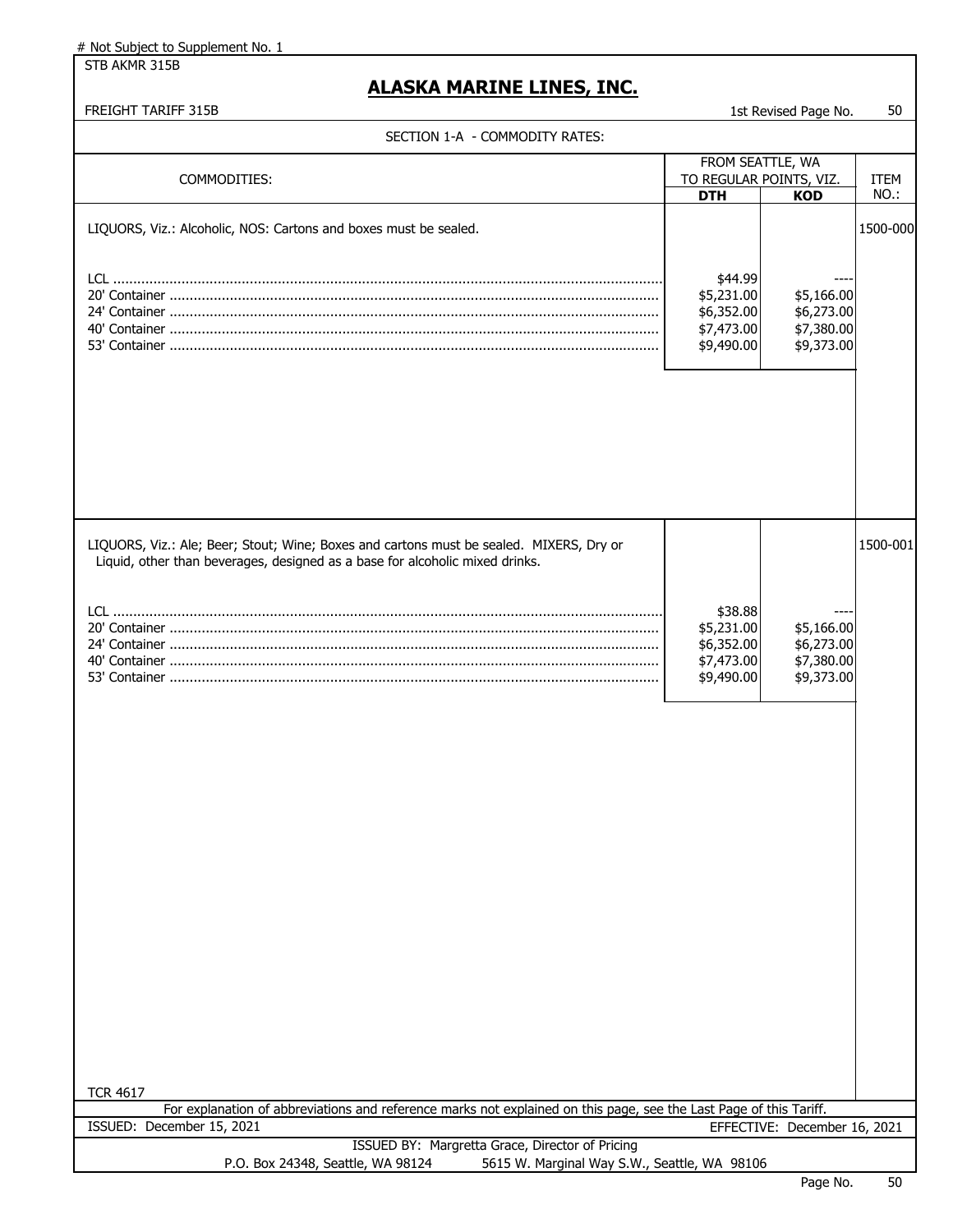STB AKMR 315B

### **ALASKA MARINE LINES, INC.**

| SECTION 1-A - COMMODITY RATES:                                                                                                                                                                                                                                                                                 |                                                           |                                        |              |
|----------------------------------------------------------------------------------------------------------------------------------------------------------------------------------------------------------------------------------------------------------------------------------------------------------------|-----------------------------------------------------------|----------------------------------------|--------------|
| COMMODITIES:                                                                                                                                                                                                                                                                                                   | FROM SEATTLE, WA<br>TO REGULAR POINTS, VIZ.<br><b>DTH</b> | <b>KOD</b>                             | ITEM<br>NO.: |
| LUMBER, Soft, Rough or Surfaced, NOS; Cross Arms, Ties; Lath; Survey Stakes; Beams or<br>Timbers, laminated or built up wood, in the rough, straight or dimensions NX 24'                                                                                                                                      | \$41.71<br>\$13.82<br>\$13.74<br>\$13.18                  | $---$<br>\$12.44<br>\$12.37<br>\$11.86 | 1510-000     |
| NOTE 1.<br>Rates in this item apply to freight received at Carrier's terminal break bulk. Refer to item 1200-000 for application<br>of shipper loaded platform rates.<br><b>TCR 4617</b><br>For explanation of abbreviations and reference marks not explained on this page, see the Last Page of this Tariff. |                                                           |                                        |              |
| ISSUED: December 15, 2021                                                                                                                                                                                                                                                                                      |                                                           | EFFECTIVE: December 16, 2021           |              |
| ISSUED BY: Margretta Grace, Director of Pricing<br>P.O. Box 24348, Seattle, WA 98124<br>5615 W. Marginal Way S.W., Seattle, WA 98106                                                                                                                                                                           |                                                           |                                        |              |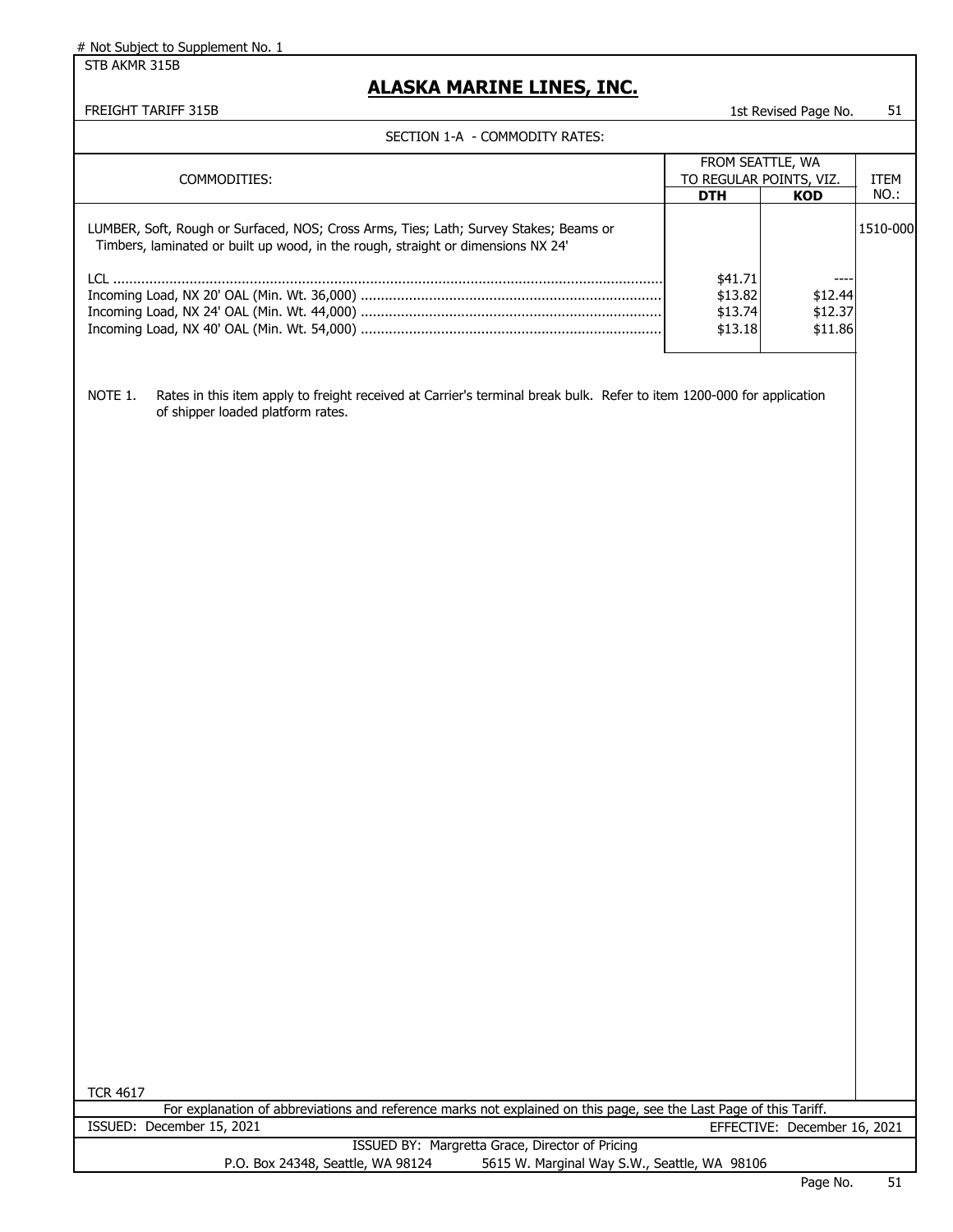STB AKMR 315B

### **ALASKA MARINE LINES, INC.**

#### FREIGHT TARIFF 315B 1st Revised Page No. 52

|                       | FROM SEATTLE, WA<br>TO REGULAR POINTS, VIZ.<br>COMMODITIES:                                                                                                                                                                                                            |                                          |                                          | <b>ITEM</b> |
|-----------------------|------------------------------------------------------------------------------------------------------------------------------------------------------------------------------------------------------------------------------------------------------------------------|------------------------------------------|------------------------------------------|-------------|
|                       |                                                                                                                                                                                                                                                                        | <b>DTH</b>                               | <b>KOD</b>                               | NO.:        |
|                       | LUMBER, Viz.: Poles and piling, treated or untreated                                                                                                                                                                                                                   |                                          |                                          | 1510-001    |
| <b>SECTION I: LCL</b> |                                                                                                                                                                                                                                                                        | \$42.75                                  |                                          |             |
|                       | SECTION II: VOLUME (1 - 2) (Volume Min. Wt. 30,000)                                                                                                                                                                                                                    | \$27.49<br>\$33.19<br>\$41.19<br>\$54.91 | \$27.12<br>\$32.73<br>\$40.64<br>\$54.17 |             |
| NOTE 1.               | <b>EXCEPTION:</b> Rule 959 (Transfer of Lading). Rate includes transfer of lading when cargo is received in unitized<br>bundles suitable for direct transfer to Carrier's equipment.                                                                                   |                                          |                                          |             |
| NOTE 2.               | Volume rates in Section II are NOT subject to Rule 568, Paragraph I (Over-length). EXCEPTION: Shipments over<br>80' in length will take rates in paragraph E above plus over-length charges in Rule 568.                                                               |                                          |                                          |             |
| NOTE 3.               | Volume shipments must show number of poles or piling in each length group together with gross weight of each<br>length of piling. Total gross weight of the entire shipment, of all sizes shipped will be used to determine the rate<br>basis for each length shipped. |                                          |                                          |             |
|                       |                                                                                                                                                                                                                                                                        |                                          |                                          |             |
|                       |                                                                                                                                                                                                                                                                        |                                          |                                          |             |
|                       |                                                                                                                                                                                                                                                                        |                                          |                                          |             |
|                       |                                                                                                                                                                                                                                                                        |                                          |                                          |             |
|                       |                                                                                                                                                                                                                                                                        |                                          |                                          |             |
|                       |                                                                                                                                                                                                                                                                        |                                          |                                          |             |
|                       |                                                                                                                                                                                                                                                                        |                                          |                                          |             |
|                       |                                                                                                                                                                                                                                                                        |                                          |                                          |             |
|                       |                                                                                                                                                                                                                                                                        |                                          |                                          |             |
| <b>TCR 4617</b>       |                                                                                                                                                                                                                                                                        |                                          |                                          |             |
|                       | For explanation of abbreviations and reference marks not explained on this page, see the Last Page of this Tariff.<br>ISSUED: December 15, 2021                                                                                                                        |                                          |                                          |             |
|                       | ISSUED BY: Margretta Grace, Director of Pricing                                                                                                                                                                                                                        |                                          | EFFECTIVE: December 16, 2021             |             |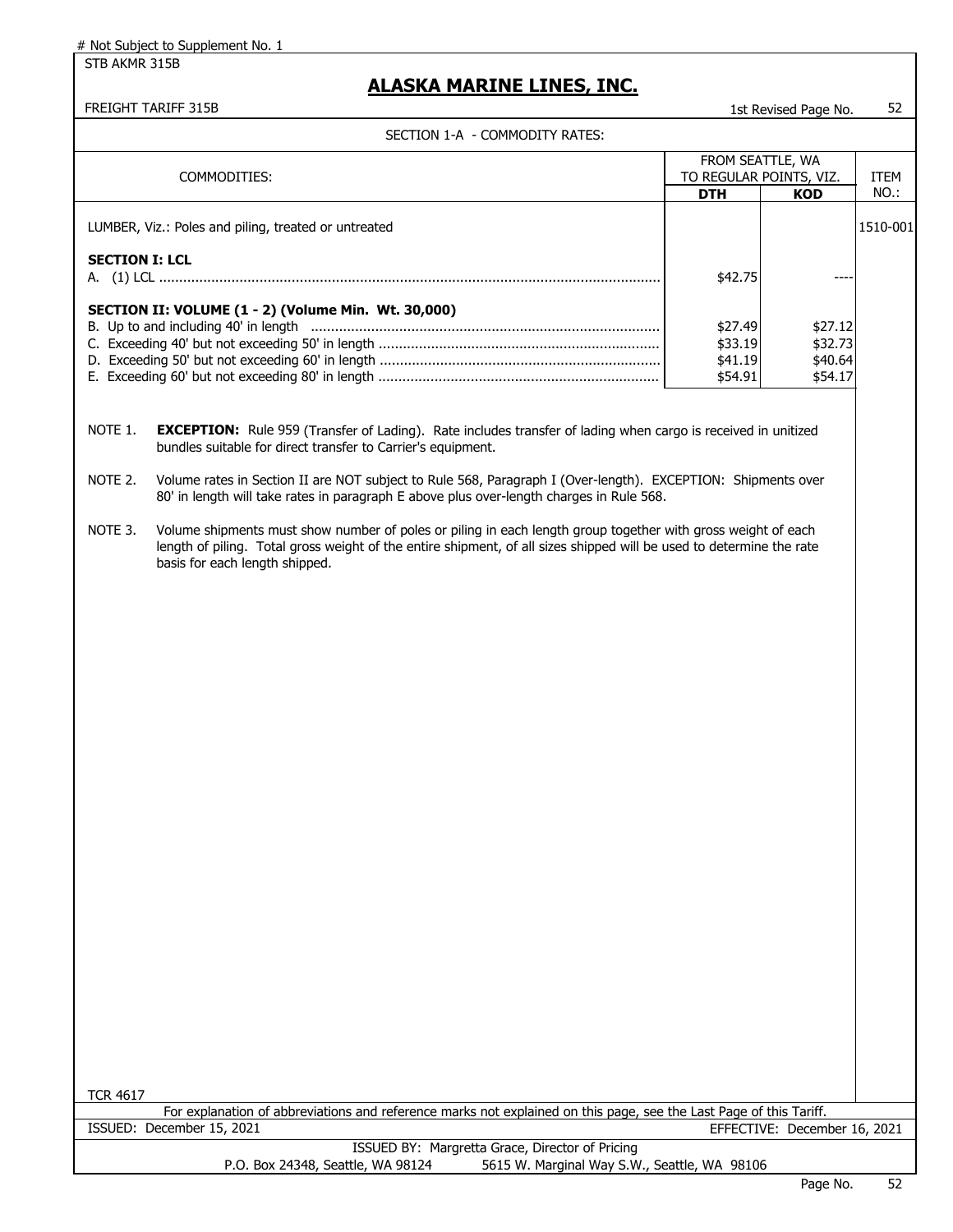STB AKMR 315B

### **ALASKA MARINE LINES, INC.**

### SECTION 1-A - COMMODITY RATES:

| SECTION 1-A - COMMODITY RATES:                                                                                                                                      |                                                      |                                                      |             |
|---------------------------------------------------------------------------------------------------------------------------------------------------------------------|------------------------------------------------------|------------------------------------------------------|-------------|
|                                                                                                                                                                     |                                                      | FROM SEATTLE, WA                                     |             |
|                                                                                                                                                                     |                                                      |                                                      |             |
| COMMODITIES:                                                                                                                                                        | TO REGULAR POINTS, VIZ.                              |                                                      | <b>ITEM</b> |
|                                                                                                                                                                     | <b>DTH</b>                                           | <b>KOD</b>                                           | NO.:        |
| MACHINERY and OTHER ARTICLES, Not Self-Propelled, as described below:<br>(See Notes 1 through 7)                                                                    |                                                      |                                                      | 1520-000    |
|                                                                                                                                                                     | \$41.89<br>\$32.87                                   |                                                      |             |
| Per Single Piece: (Rates per square foot)                                                                                                                           | \$32.87<br>\$34.20<br>\$37.01<br>\$42.55             | \$31.88<br>\$33.17<br>\$35.90<br>\$41.29             |             |
| Per Shipper Load & Count Container or Platform:                                                                                                                     | \$4,648.00<br>\$5,645.00<br>\$6,640.00<br>\$8,434.00 | \$4,593.00<br>\$5,577.00<br>\$6,561.00<br>\$8,333.00 |             |
| Single pieces of machinery or loaded equipment exceeding 50,000 pounds are considered deck stow cargo and will<br>NOTE 1.<br>be considered on a case-by-case basis. |                                                      | Item Continued on Next Page.                         |             |
| <b>TCR 4617</b><br>For explanation of abbreviations and reference marks not explained on this page, see the Last Page of this Tariff.                               |                                                      |                                                      |             |
| ISSUED: December 15, 2021                                                                                                                                           |                                                      |                                                      |             |
|                                                                                                                                                                     |                                                      | EFFECTIVE: December 16, 2021                         |             |
| ISSUED BY: Margretta Grace, Director of Pricing<br>5615 W. Marginal Way S.W., Seattle, WA 98106<br>P.O. Box 24348, Seattle, WA 98124                                |                                                      |                                                      |             |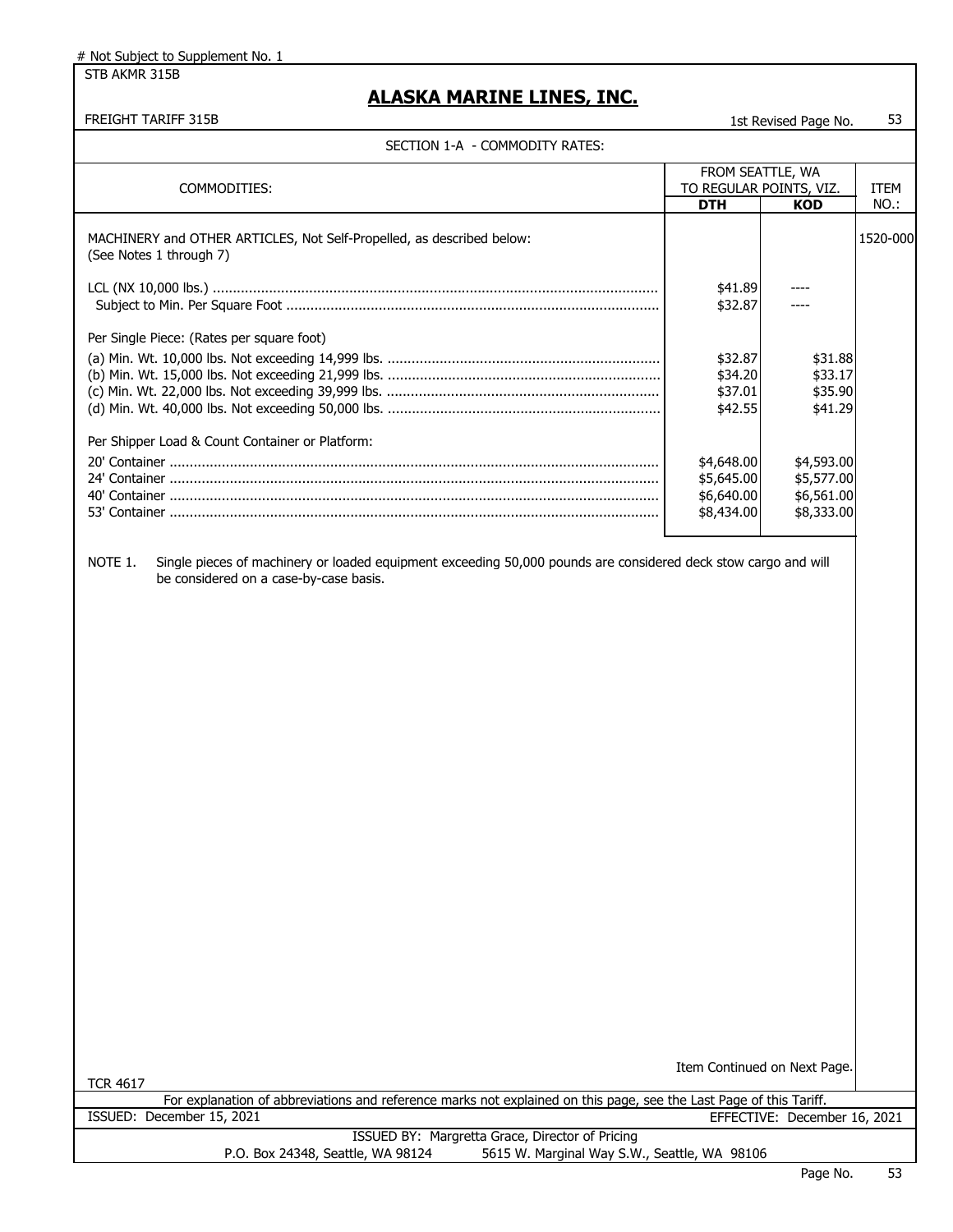STB AKMR 315B

### **ALASKA MARINE LINES, INC.**

FREIGHT TARIFF 315B 1st Revised Page No. 54

| SECTION I-A - COMMODITY RATES:                                                                                            |                         |                              |          |
|---------------------------------------------------------------------------------------------------------------------------|-------------------------|------------------------------|----------|
|                                                                                                                           |                         | FROM SEATTLE, WA             |          |
| COMMODITIES:                                                                                                              | TO REGULAR POINTS, VIZ. |                              | ITEM     |
|                                                                                                                           | <b>DTH</b>              | <b>KOD</b>                   | NO.:     |
|                                                                                                                           |                         |                              |          |
|                                                                                                                           |                         |                              |          |
| MACHINERY, SELF-PROPELLED or RORO                                                                                         |                         |                              | 1520-002 |
| (See Notes 1 through 8)                                                                                                   |                         |                              |          |
|                                                                                                                           |                         |                              |          |
|                                                                                                                           | \$41.89                 |                              |          |
|                                                                                                                           | \$32.87                 |                              |          |
|                                                                                                                           |                         |                              |          |
| Per Single Piece: (Rates per square foot)                                                                                 |                         |                              |          |
|                                                                                                                           |                         |                              |          |
|                                                                                                                           | \$32.87                 | \$31.88                      |          |
|                                                                                                                           | \$34.20                 | \$33.17                      |          |
|                                                                                                                           | \$37.01                 | \$35.90                      |          |
|                                                                                                                           | \$42.55                 | \$41.29                      |          |
|                                                                                                                           |                         |                              |          |
| Per Shipper Load & Count Container or Platform:                                                                           |                         |                              |          |
|                                                                                                                           | \$55.94                 | \$55.21                      |          |
|                                                                                                                           |                         |                              |          |
|                                                                                                                           | \$37.32                 | \$36.84                      |          |
|                                                                                                                           | \$30.76                 | \$30.36                      |          |
|                                                                                                                           | \$27.98                 | \$27.61                      |          |
|                                                                                                                           |                         |                              |          |
|                                                                                                                           |                         |                              |          |
| Single pieces of machinery or loaded equipment exceeding 50,000 pounds are considered deck stow cargo and will<br>NOTE 1. |                         |                              |          |
| be considered on a case-by-case basis.                                                                                    |                         |                              |          |
|                                                                                                                           |                         |                              |          |
|                                                                                                                           |                         |                              |          |
| NOTE 2.<br>Rates apply between Carrier's terminals only.                                                                  |                         |                              |          |
|                                                                                                                           |                         |                              |          |
|                                                                                                                           |                         |                              |          |
|                                                                                                                           |                         |                              |          |
|                                                                                                                           |                         |                              |          |
|                                                                                                                           |                         |                              |          |
|                                                                                                                           |                         |                              |          |
|                                                                                                                           |                         |                              |          |
|                                                                                                                           |                         |                              |          |
|                                                                                                                           |                         |                              |          |
|                                                                                                                           |                         |                              |          |
|                                                                                                                           |                         |                              |          |
|                                                                                                                           |                         |                              |          |
|                                                                                                                           |                         |                              |          |
|                                                                                                                           |                         |                              |          |
|                                                                                                                           |                         |                              |          |
|                                                                                                                           |                         |                              |          |
|                                                                                                                           |                         |                              |          |
|                                                                                                                           |                         |                              |          |
|                                                                                                                           |                         |                              |          |
|                                                                                                                           |                         |                              |          |
|                                                                                                                           |                         |                              |          |
|                                                                                                                           |                         |                              |          |
|                                                                                                                           |                         |                              |          |
|                                                                                                                           |                         |                              |          |
|                                                                                                                           |                         |                              |          |
|                                                                                                                           |                         |                              |          |
|                                                                                                                           |                         |                              |          |
|                                                                                                                           |                         |                              |          |
|                                                                                                                           |                         |                              |          |
|                                                                                                                           |                         |                              |          |
|                                                                                                                           |                         |                              |          |
|                                                                                                                           |                         |                              |          |
|                                                                                                                           |                         |                              |          |
|                                                                                                                           |                         |                              |          |
|                                                                                                                           |                         |                              |          |
| <b>TCR 4617</b>                                                                                                           |                         |                              |          |
| For explanation of abbreviations and reference marks not explained on this page, see the Last Page of this Tariff.        |                         |                              |          |
| ISSUED: December 15, 2021                                                                                                 |                         | EFFECTIVE: December 16, 2021 |          |
| <b>ICCUED BV: Margrotta Craco, Director of Driging</b>                                                                    |                         |                              |          |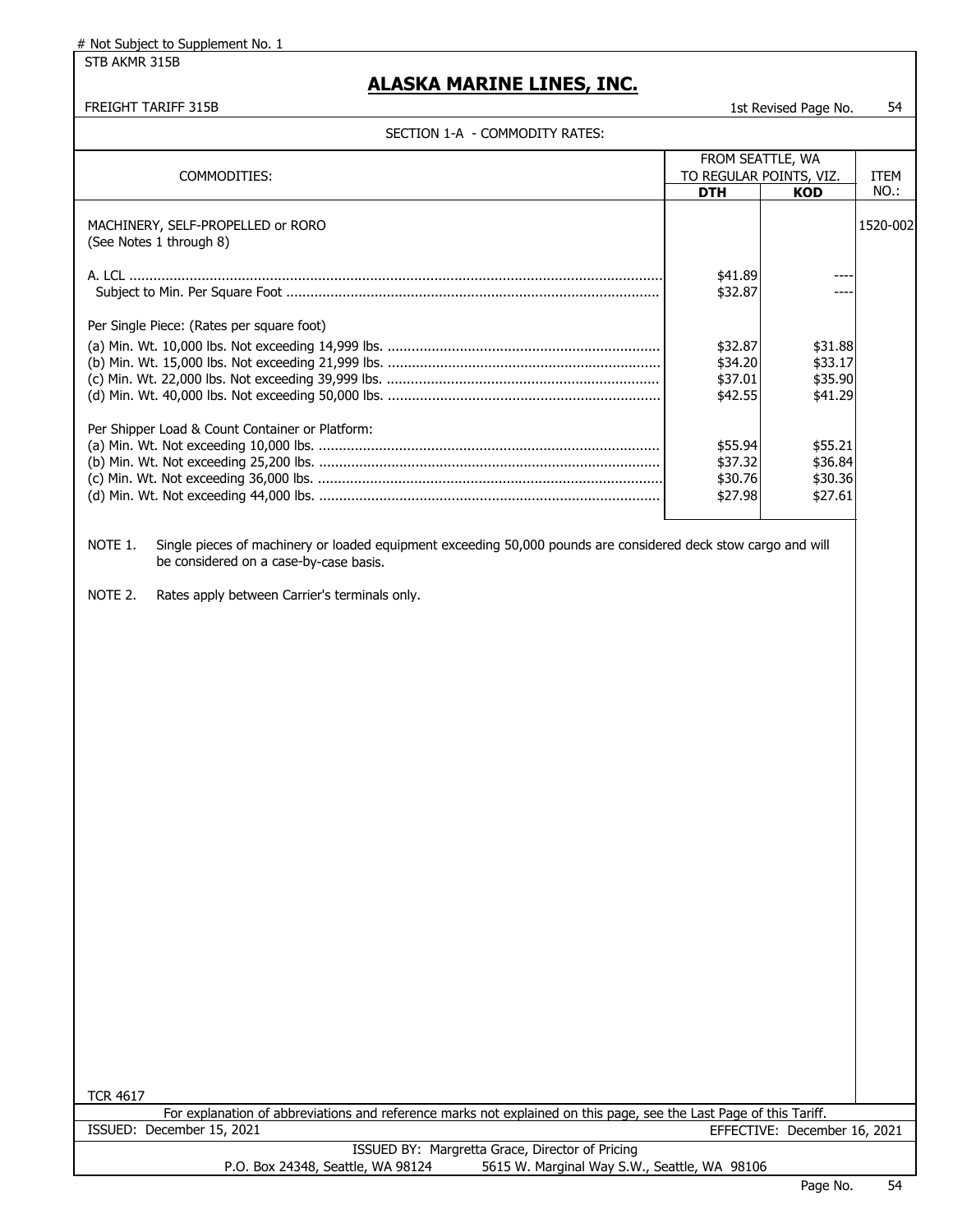STB AKMR 315B

### **ALASKA MARINE LINES, INC.**

| SECTION 1-A - COMMODITY RATES:                                                                                                                                     |                                                                 |                                                      |                     |
|--------------------------------------------------------------------------------------------------------------------------------------------------------------------|-----------------------------------------------------------------|------------------------------------------------------|---------------------|
| COMMODITIES:                                                                                                                                                       | FROM SEATTLE, WA<br>TO REGULAR POINTS, VIZ.<br><b>DTH</b>       | <b>KOD</b>                                           | <b>ITEM</b><br>NO.: |
| MACHINERY, Viz: Seafood Processing<br>(See Notes 1 through 7)                                                                                                      | \$99.22<br>\$4,542.00<br>\$5,515.00<br>\$6,489.00<br>\$8,241.00 | \$5,200.00<br>\$6,314.00<br>\$7,429.00<br>\$9,434.00 | 1520-000            |
| PACKING MATERIALS for Household Goods                                                                                                                              |                                                                 | \$4,151.00<br>\$5,040.00<br>\$5,930.00<br>\$7,530.00 | 1578-000            |
|                                                                                                                                                                    |                                                                 |                                                      |                     |
|                                                                                                                                                                    |                                                                 |                                                      |                     |
| <b>TCR 4617</b><br>For explanation of abbreviations and reference marks not explained on this page, see the Last Page of this Tariff.<br>ISSUED: December 15, 2021 |                                                                 | EFFECTIVE: December 16, 2021                         |                     |
| ISSUED BY: Margretta Grace, Director of Pricing<br>P.O. Box 24348, Seattle, WA 98124<br>5615 W. Marginal Way S.W., Seattle, WA 98106                               |                                                                 |                                                      |                     |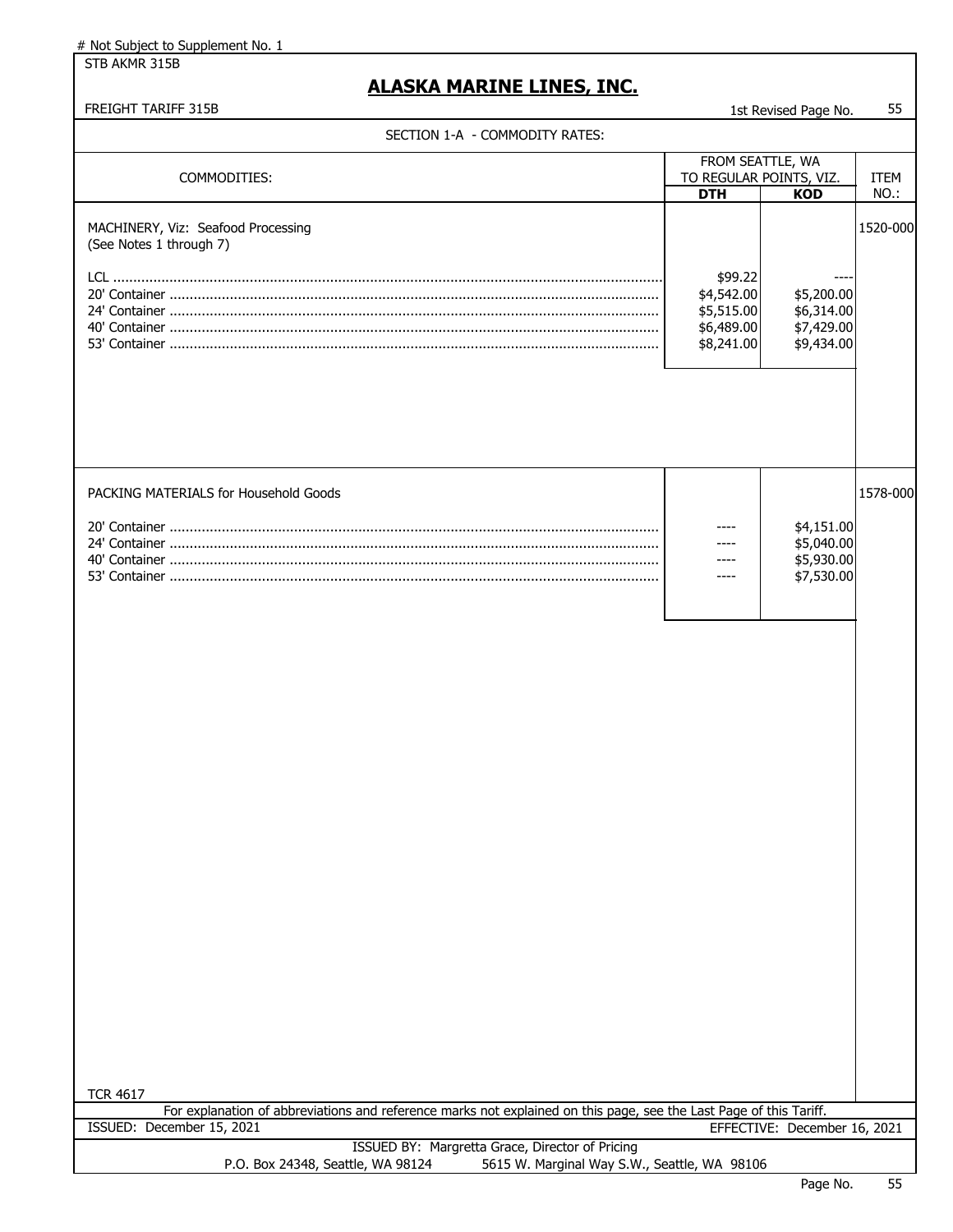STB AKMR 315B

### **ALASKA MARINE LINES, INC.**

#### FREIGHT TARIFF 315B 1st Revised Page No. 56

| - * * * * * * *<br><b>COLLIDO TELLIDI</b>                                                                          |                                             |                              |              |
|--------------------------------------------------------------------------------------------------------------------|---------------------------------------------|------------------------------|--------------|
|                                                                                                                    | FROM SEATTLE, WA<br>TO REGULAR POINTS, VIZ. |                              |              |
| COMMODITIES:                                                                                                       | <b>DTH</b>                                  | <b>KOD</b>                   | ITEM<br>NO.: |
|                                                                                                                    |                                             |                              |              |
| PALLETS, Wooden, SU                                                                                                |                                             |                              | 1583-000     |
|                                                                                                                    |                                             |                              |              |
|                                                                                                                    |                                             |                              |              |
|                                                                                                                    | \$3,064.00                                  | \$4,016.00                   |              |
|                                                                                                                    | \$3,721.00                                  | \$4,876.00                   |              |
|                                                                                                                    | \$4,376.00                                  | \$5,737.00                   |              |
|                                                                                                                    | \$3,471.00                                  | \$4,549.00                   |              |
|                                                                                                                    | \$5,558.00                                  | \$7,286.00                   |              |
|                                                                                                                    |                                             |                              |              |
|                                                                                                                    |                                             |                              |              |
|                                                                                                                    |                                             |                              |              |
|                                                                                                                    |                                             |                              |              |
|                                                                                                                    |                                             |                              |              |
|                                                                                                                    |                                             |                              |              |
|                                                                                                                    |                                             |                              |              |
|                                                                                                                    |                                             |                              |              |
|                                                                                                                    |                                             |                              |              |
|                                                                                                                    |                                             |                              |              |
|                                                                                                                    |                                             |                              |              |
|                                                                                                                    |                                             |                              |              |
|                                                                                                                    |                                             |                              |              |
|                                                                                                                    |                                             |                              |              |
|                                                                                                                    |                                             |                              |              |
|                                                                                                                    |                                             |                              |              |
|                                                                                                                    |                                             |                              |              |
|                                                                                                                    |                                             |                              |              |
|                                                                                                                    |                                             |                              |              |
|                                                                                                                    |                                             |                              |              |
|                                                                                                                    |                                             |                              |              |
|                                                                                                                    |                                             |                              |              |
|                                                                                                                    |                                             |                              |              |
|                                                                                                                    |                                             |                              |              |
|                                                                                                                    |                                             |                              |              |
|                                                                                                                    |                                             |                              |              |
|                                                                                                                    |                                             |                              |              |
|                                                                                                                    |                                             |                              |              |
|                                                                                                                    |                                             |                              |              |
|                                                                                                                    |                                             |                              |              |
|                                                                                                                    |                                             |                              |              |
|                                                                                                                    |                                             |                              |              |
|                                                                                                                    |                                             |                              |              |
|                                                                                                                    |                                             |                              |              |
|                                                                                                                    |                                             |                              |              |
|                                                                                                                    |                                             |                              |              |
|                                                                                                                    |                                             |                              |              |
|                                                                                                                    |                                             |                              |              |
|                                                                                                                    |                                             |                              |              |
|                                                                                                                    |                                             |                              |              |
|                                                                                                                    |                                             |                              |              |
|                                                                                                                    |                                             |                              |              |
| <b>TCR 4617</b>                                                                                                    |                                             |                              |              |
| For explanation of abbreviations and reference marks not explained on this page, see the Last Page of this Tariff. |                                             |                              |              |
| ISSUED: December 15, 2021                                                                                          |                                             | EFFECTIVE: December 16, 2021 |              |
| ISSUED BY: Margretta Grace, Director of Pricing                                                                    |                                             |                              |              |
| 5615 W. Marginal Way S.W., Seattle, WA 98106<br>P.O. Box 24348, Seattle, WA 98124                                  |                                             |                              |              |
|                                                                                                                    |                                             | Page No                      | 56           |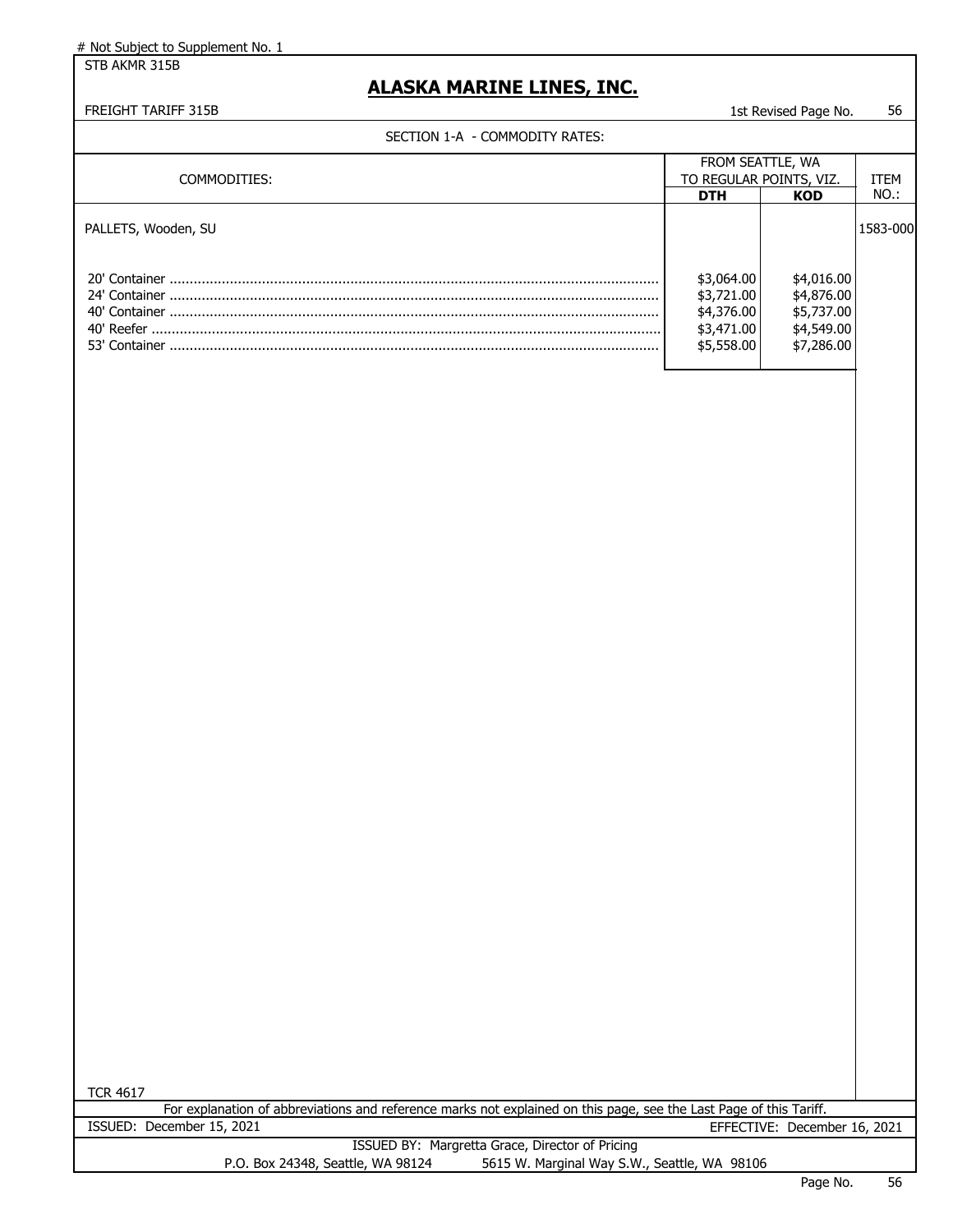STB AKMR 315B

| FREIGHT TARIFF 315B                                                                                                                                                                                                                                                                                                                                                                                       |                                                                 | 1st Revised Page No.                                 | 57                  |
|-----------------------------------------------------------------------------------------------------------------------------------------------------------------------------------------------------------------------------------------------------------------------------------------------------------------------------------------------------------------------------------------------------------|-----------------------------------------------------------------|------------------------------------------------------|---------------------|
| SECTION 1-A - COMMODITY RATES:                                                                                                                                                                                                                                                                                                                                                                            |                                                                 |                                                      |                     |
| COMMODITIES:                                                                                                                                                                                                                                                                                                                                                                                              | FROM SEATTLE, WA<br>TO REGULAR POINTS, VIZ.<br><b>DTH</b>       | <b>KOD</b>                                           | <b>ITEM</b><br>NO.: |
| PETROLEUM PETROLEUM PRODUCTS, and OIL, Viz.: Asphalt; Diesel oil; Fuel oil; Gasoline;<br>Grease; Hydraulic fluid; Kerosene; Lubricating oil; Naphtha and analogous inflammable oil,<br>NOS; Paint thinning oil; CLEANING SOLVENT, NOS, in packages, Lignin, in packages, in drums<br>or shipping tanks. SEALER, Asphalt.                                                                                  |                                                                 |                                                      | 1600-000            |
|                                                                                                                                                                                                                                                                                                                                                                                                           | \$39.77<br>\$5,053.00<br>\$6,136.00<br>\$7,219.00<br>\$9,168.00 | \$4,991.00<br>\$6,060.00<br>\$7,130.00<br>\$9,055.00 |                     |
| NOTE 1.<br>For Southbound shipments of used or Waste Oil & Petroleum Products, see Item 1760-004.                                                                                                                                                                                                                                                                                                         |                                                                 |                                                      |                     |
|                                                                                                                                                                                                                                                                                                                                                                                                           |                                                                 |                                                      |                     |
| PIPE, Viz.: Culvert, Iron & Steel, or Aluminum, corrugated                                                                                                                                                                                                                                                                                                                                                |                                                                 |                                                      | 1610-000            |
|                                                                                                                                                                                                                                                                                                                                                                                                           | \$7.43<br>\$4.16                                                | \$3.86                                               |                     |
| NOTE 1.<br>Rates are in cents per cubic foot.                                                                                                                                                                                                                                                                                                                                                             |                                                                 |                                                      |                     |
| NOTE 2.<br>When items described herein are shipped in Shipper loaded mixed container or platform loaded with items in Item<br>1200-000, refer to Item 1200-000 for rate application.                                                                                                                                                                                                                      |                                                                 |                                                      |                     |
| Pipe must be banded into units or lifts for forklift handling, using steel banding not exceeding 20' long by 8' wide by<br>NOTE 3.<br>8' high securely steel banded with at least 5 1/2" dunnage for forklift handling. Bundles not exceeding 4' in width,<br>which are to be shipped as LCL cargo, may utilize wood dunnage 3 1/2" high. Dunnage of 4" x 4" wood material is<br>required between layers. |                                                                 |                                                      |                     |
| NOTE 4.<br><b>EXCEPTION:</b> Rule 959 (Transfer of Lading). Rates include transfer of lading when cargo is received unitized in<br>bundles suitable for direct transfer to Carrier's equipment.                                                                                                                                                                                                           |                                                                 |                                                      |                     |
|                                                                                                                                                                                                                                                                                                                                                                                                           |                                                                 |                                                      |                     |
|                                                                                                                                                                                                                                                                                                                                                                                                           |                                                                 |                                                      |                     |
|                                                                                                                                                                                                                                                                                                                                                                                                           |                                                                 |                                                      |                     |
| <b>TCR 4617</b>                                                                                                                                                                                                                                                                                                                                                                                           |                                                                 |                                                      |                     |
| For explanation of abbreviations and reference marks not explained on this page, see the Last Page of this Tariff.                                                                                                                                                                                                                                                                                        |                                                                 |                                                      |                     |
| ISSUED: December 15, 2021                                                                                                                                                                                                                                                                                                                                                                                 |                                                                 | EFFECTIVE: December 16, 2021                         |                     |
| ISSUED BY: Margretta Grace, Director of Pricing<br>P.O. Box 24348, Seattle, WA 98124<br>5615 W. Marginal Way S.W., Seattle, WA 98106                                                                                                                                                                                                                                                                      |                                                                 |                                                      |                     |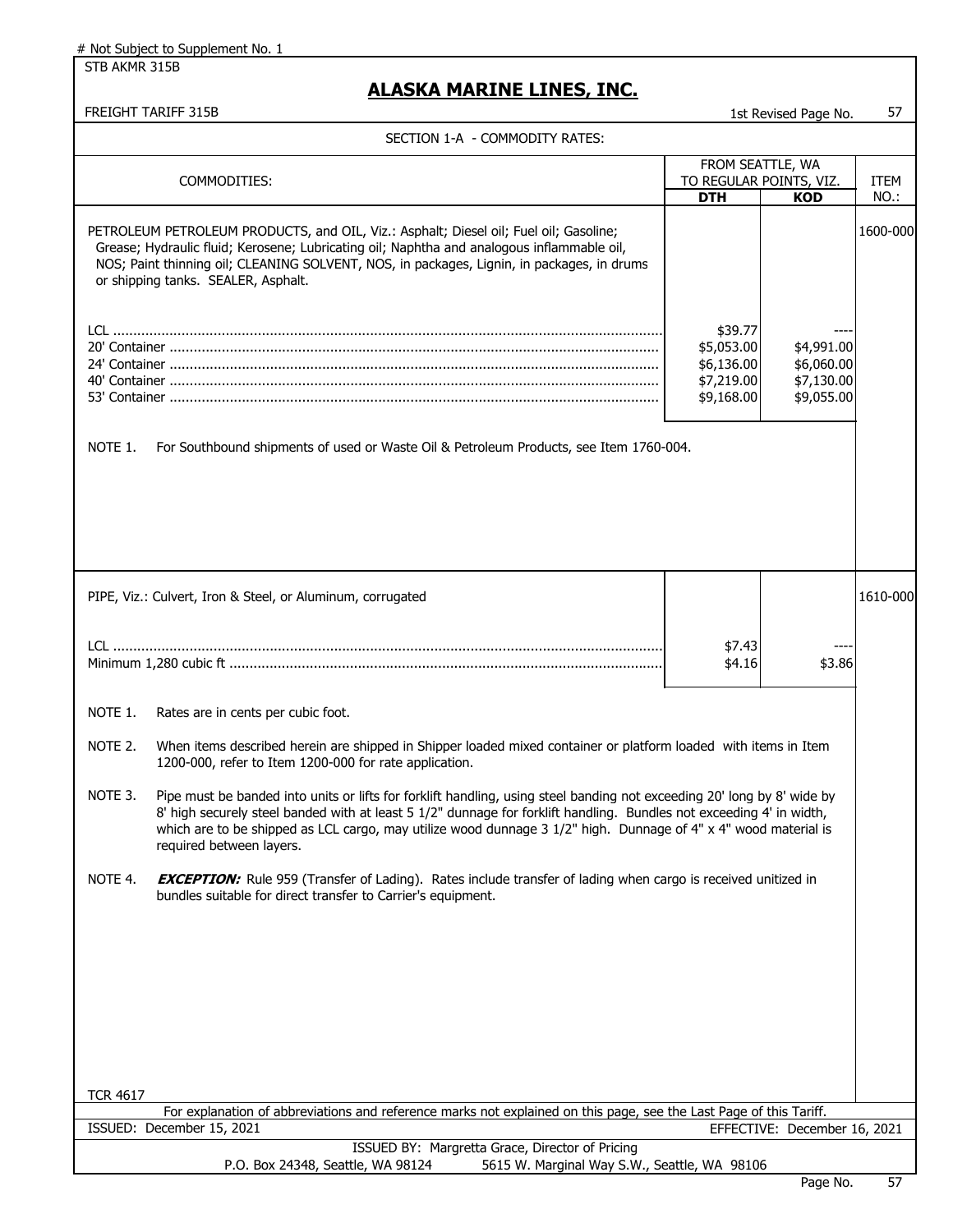STB AKMR 315B

### **ALASKA MARINE LINES, INC.**

|  | SECTION 1-A  - COMMODITY RATES: |  |
|--|---------------------------------|--|
|--|---------------------------------|--|

| SECTION 1-A - COMMODITY RATES:                                                                                                                  |                                                     |                                       |             |
|-------------------------------------------------------------------------------------------------------------------------------------------------|-----------------------------------------------------|---------------------------------------|-------------|
|                                                                                                                                                 |                                                     | FROM SEATTLE, WA                      |             |
| COMMODITIES:                                                                                                                                    |                                                     | TO REGULAR POINTS, VIZ.               | <b>ITEM</b> |
|                                                                                                                                                 | <b>DTH</b>                                          | <b>KOD</b>                            | NO.:        |
| PIPE, Iron or Steel or Copper; Conduit; Well Casing<br>Not exceeding 12" outside diameter, bundled                                              | \$42.12<br>\$23.26<br>\$13.96<br>\$13.86<br>\$13.30 | ----<br>\$12.56<br>\$12.47<br>\$11.98 | 1610-001    |
| PIPE, Insulated; insulation filled double wall construction in Carrier approved bundles,<br>with or without couplings                           | \$112.06<br>\$57.75<br>\$52.63                      | \$51.97<br>\$47.36                    | 1610-003    |
|                                                                                                                                                 | \$37.20                                             | \$33.48                               |             |
| <b>TCR 4617</b>                                                                                                                                 |                                                     |                                       |             |
| For explanation of abbreviations and reference marks not explained on this page, see the Last Page of this Tariff.<br>ISSUED: December 15, 2021 |                                                     | EFFECTIVE: December 16, 2021          |             |
| ISSUED BY: Margretta Grace, Director of Pricing                                                                                                 |                                                     |                                       |             |
| P.O. Box 24348, Seattle, WA 98124<br>5615 W. Marginal Way S.W., Seattle, WA 98106                                                               |                                                     |                                       |             |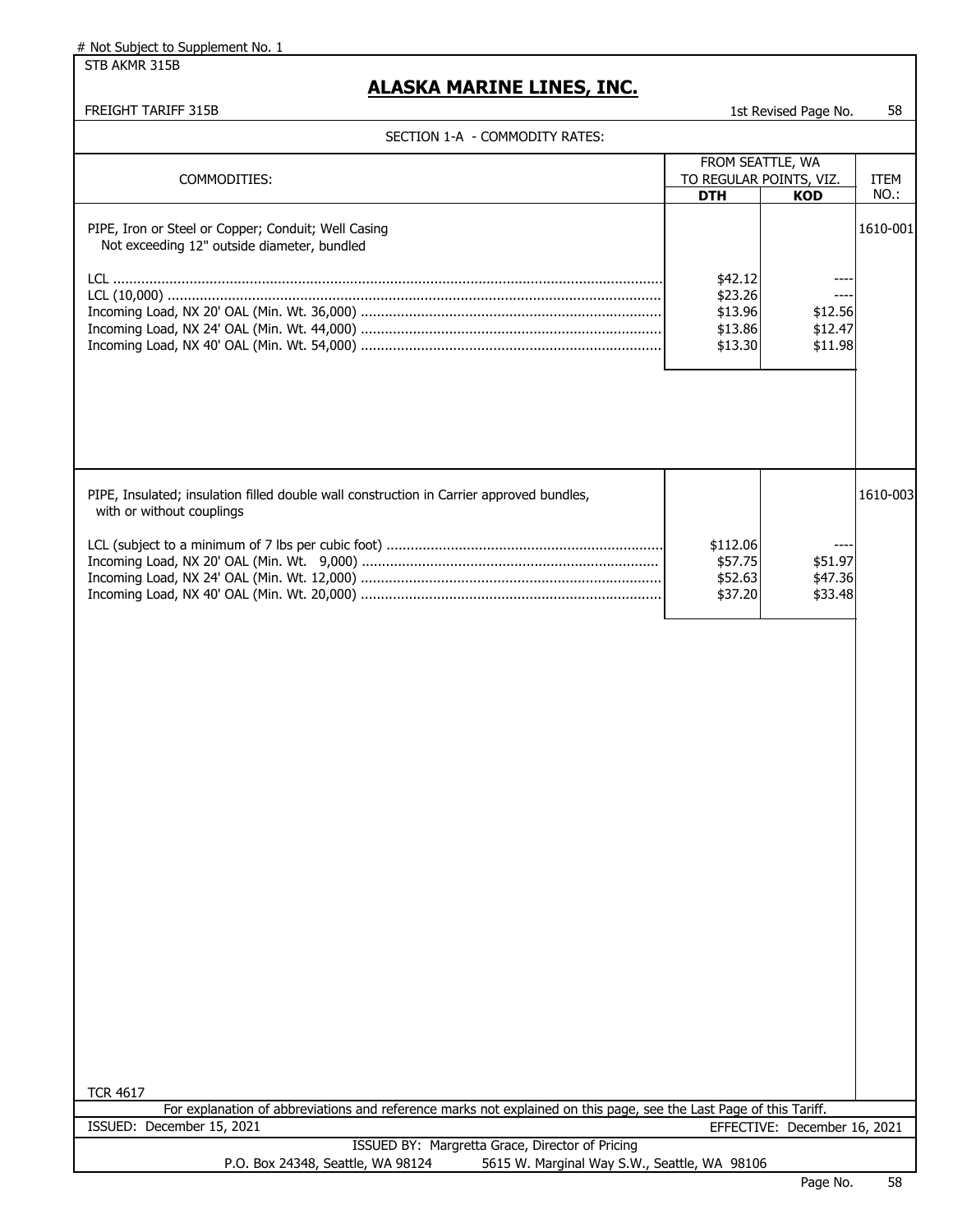STB AKMR 315B

### **ALASKA MARINE LINES, INC.**

|  | SECTION 1-A  - COMMODITY RATES: |  |
|--|---------------------------------|--|
|--|---------------------------------|--|

| SECTION 1-A - COMMODITY RATES:                                                                                                        |                          |                              |          |
|---------------------------------------------------------------------------------------------------------------------------------------|--------------------------|------------------------------|----------|
|                                                                                                                                       | FROM SEATTLE, WA         |                              |          |
| COMMODITIES:                                                                                                                          | TO REGULAR POINTS, VIZ.  |                              | ITEM     |
|                                                                                                                                       | <b>DTH</b>               | <b>KOD</b>                   | NO.:     |
| PIPE, Plastic or Rubber, Conduit; Pipe Fittings, NOI, in straight lengths or coils, nested or not<br>nested                           |                          |                              | 1610-004 |
|                                                                                                                                       | \$39.08                  |                              |          |
|                                                                                                                                       | \$13.91                  | \$12.89                      |          |
|                                                                                                                                       | \$13.82                  | \$12.85                      |          |
|                                                                                                                                       | \$13.24                  | \$12.31                      |          |
|                                                                                                                                       |                          |                              |          |
| <b>TCR 4617</b>                                                                                                                       |                          |                              |          |
| PLUMBERS GOODS                                                                                                                        |                          |                              | 1620-000 |
|                                                                                                                                       | \$71.51                  |                              |          |
|                                                                                                                                       | \$4,466.00<br>\$5,422.00 | \$4,402.00<br>\$5,344.00     |          |
|                                                                                                                                       | \$6,380.00               | \$6,287.00                   |          |
|                                                                                                                                       | \$8,102.00               | \$7,984.00                   |          |
|                                                                                                                                       |                          |                              |          |
|                                                                                                                                       |                          |                              |          |
|                                                                                                                                       |                          |                              |          |
|                                                                                                                                       |                          |                              |          |
|                                                                                                                                       |                          |                              |          |
|                                                                                                                                       |                          |                              |          |
|                                                                                                                                       |                          |                              |          |
|                                                                                                                                       |                          |                              |          |
|                                                                                                                                       |                          |                              |          |
|                                                                                                                                       |                          |                              |          |
|                                                                                                                                       |                          |                              |          |
|                                                                                                                                       |                          |                              |          |
|                                                                                                                                       |                          |                              |          |
|                                                                                                                                       |                          |                              |          |
|                                                                                                                                       |                          |                              |          |
|                                                                                                                                       |                          |                              |          |
|                                                                                                                                       |                          |                              |          |
|                                                                                                                                       |                          |                              |          |
|                                                                                                                                       |                          |                              |          |
|                                                                                                                                       |                          |                              |          |
|                                                                                                                                       |                          |                              |          |
|                                                                                                                                       |                          |                              |          |
| <b>TCR 4617</b><br>For explanation of abbreviations and reference marks not explained on this page, see the Last Page of this Tariff. |                          |                              |          |
| ISSUED: December 15, 2021                                                                                                             |                          | EFFECTIVE: December 16, 2021 |          |
| ISSUED BY: Margretta Grace, Director of Pricing                                                                                       |                          |                              |          |
| P.O. Box 24348, Seattle, WA 98124<br>5615 W. Marginal Way S.W., Seattle, WA 98106                                                     |                          |                              |          |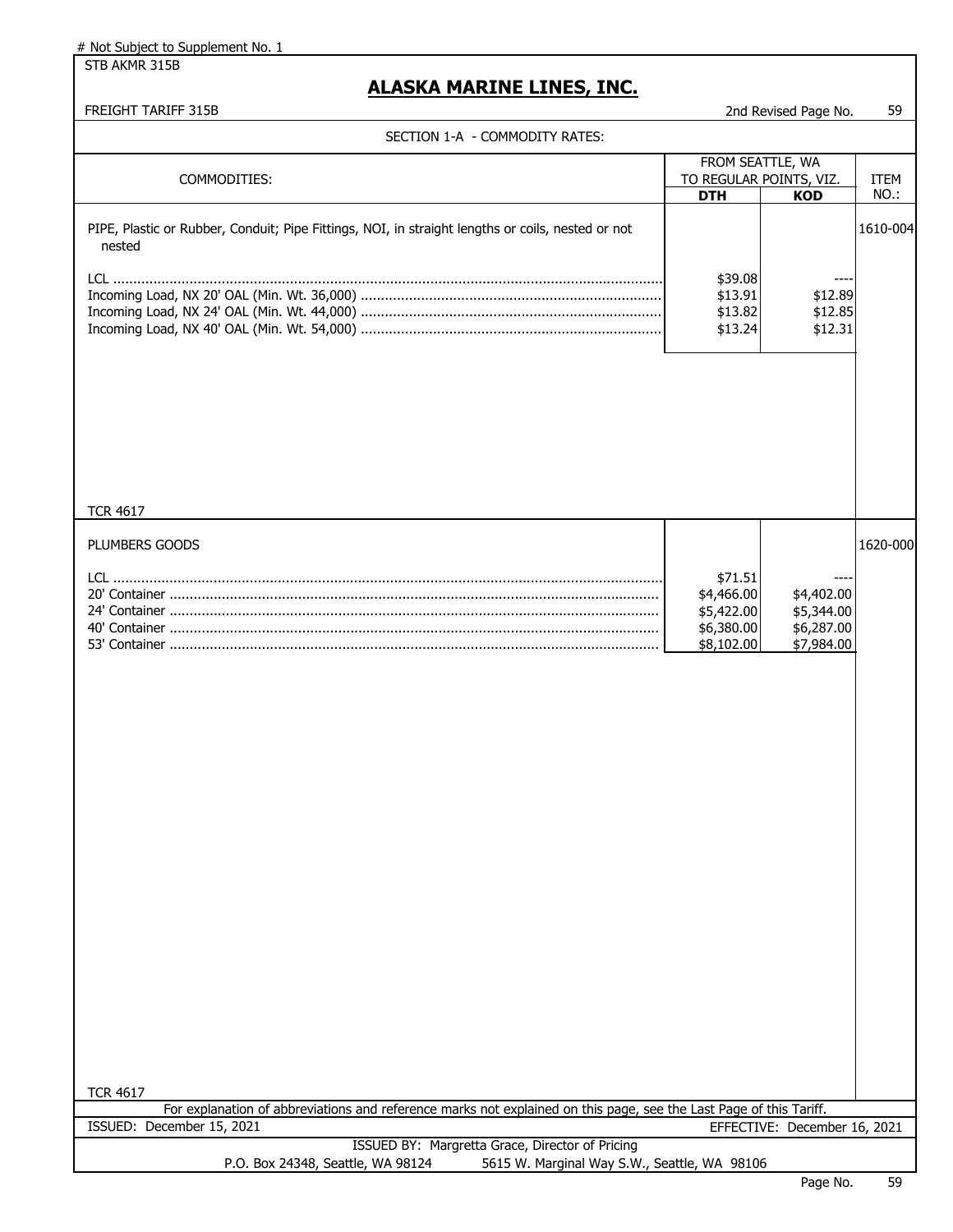STB AKMR 315B

### **ALASKA MARINE LINES, INC.**

|  | ECTION 1-A  - COMMODITY RATES: |  |
|--|--------------------------------|--|
|--|--------------------------------|--|

| SECTION 1-A - COMMODITY RATES:                                                                                                                  |                                                                 |                                                      |             |
|-------------------------------------------------------------------------------------------------------------------------------------------------|-----------------------------------------------------------------|------------------------------------------------------|-------------|
|                                                                                                                                                 | FROM SEATTLE, WA                                                |                                                      |             |
| COMMODITIES:                                                                                                                                    | TO REGULAR POINTS, VIZ.                                         |                                                      | <b>ITEM</b> |
|                                                                                                                                                 | <b>DTH</b>                                                      | <b>KOD</b>                                           | NO.:        |
| SALT, Common, in sacks or barrels, not including Table Salt; CALCIUM CHLORIDE, in bags; UREA                                                    | \$36.04                                                         |                                                      | 1670-000    |
|                                                                                                                                                 | \$4,025.00<br>\$4,887.00<br>\$5,750.00<br>\$7,301.00            | \$3,658.00<br>\$4,443.00<br>\$5,227.00<br>\$6,637.00 |             |
|                                                                                                                                                 |                                                                 |                                                      |             |
| SALT, SURIMI ADDITIVES, for seafood processing                                                                                                  |                                                                 |                                                      | 1670-001    |
|                                                                                                                                                 | \$29.51<br>\$3,035.00<br>\$3,686.00<br>\$4,337.00<br>\$5,508.00 | \$3,108.00<br>\$3,773.00<br>\$4,439.00<br>\$5,638.00 |             |
|                                                                                                                                                 |                                                                 |                                                      |             |
|                                                                                                                                                 |                                                                 |                                                      |             |
|                                                                                                                                                 |                                                                 |                                                      |             |
|                                                                                                                                                 |                                                                 |                                                      |             |
|                                                                                                                                                 |                                                                 |                                                      |             |
| <b>TCR 4617</b>                                                                                                                                 |                                                                 |                                                      |             |
| For explanation of abbreviations and reference marks not explained on this page, see the Last Page of this Tariff.<br>ISSUED: December 15, 2021 |                                                                 |                                                      |             |
|                                                                                                                                                 |                                                                 | EFFECTIVE: December 16, 2021                         |             |
| ISSUED BY: Margretta Grace, Director of Pricing<br>5615 W. Marginal Way S.W., Seattle, WA 98106<br>P.O. Box 24348, Seattle, WA 98124            |                                                                 |                                                      |             |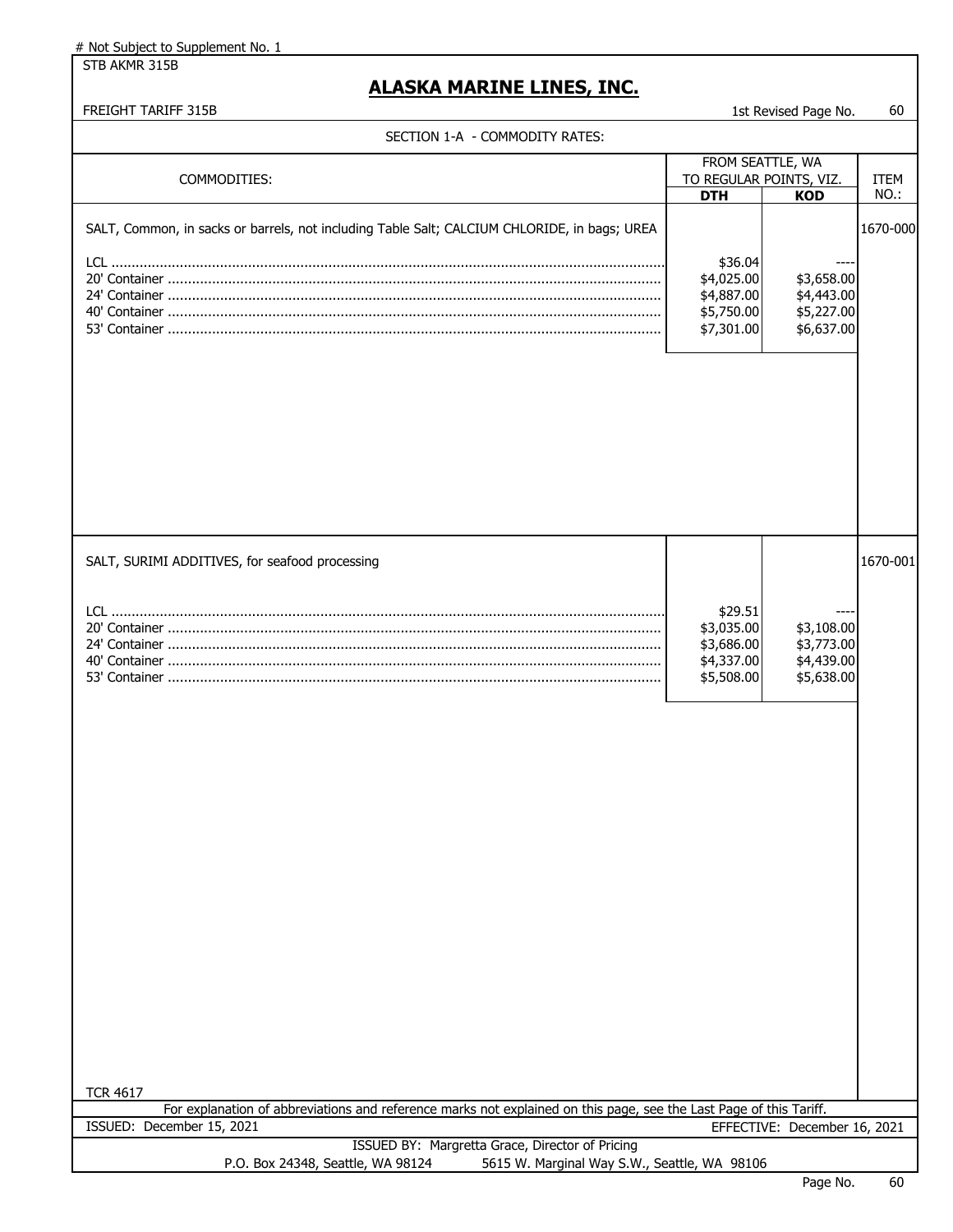STB AKMR 315B

### **ALASKA MARINE LINES, INC.**

|  | SECTION 1-A  - COMMODITY RATES: |  |
|--|---------------------------------|--|
|--|---------------------------------|--|

|                 | SELIIUN I-A - LUMMUULII KAIES.                                                                                                                                                                                                                                                                                                                                      |                         |                              |                 |
|-----------------|---------------------------------------------------------------------------------------------------------------------------------------------------------------------------------------------------------------------------------------------------------------------------------------------------------------------------------------------------------------------|-------------------------|------------------------------|-----------------|
|                 |                                                                                                                                                                                                                                                                                                                                                                     | FROM SEATTLE, WA        |                              |                 |
|                 | COMMODITIES:                                                                                                                                                                                                                                                                                                                                                        | TO REGULAR POINTS, VIZ. |                              | ITEM            |
|                 |                                                                                                                                                                                                                                                                                                                                                                     | <b>DTH</b>              | <b>KOD</b>                   | NO.:            |
| recycling.      | SCRAP, Viz: METALS, Viz: Aluminum, Antimony, Brass, Bronze, Copper, Iron, Lead, Magnesium,<br>Nickel, Steel, Tin or Zinc. Also, alloys of metal named (See Note 1). BATTERIES, electric, old,<br>spent, having value for remelting of lead plates, in pkgs; Auto Cores, PAPER, cardboard, for                                                                       |                         |                              | 1680-000<br>(S) |
|                 |                                                                                                                                                                                                                                                                                                                                                                     |                         |                              |                 |
|                 |                                                                                                                                                                                                                                                                                                                                                                     | \$2,865.00              | \$2,387.00                   |                 |
| NOTE 1.         | Rates apply only on scrap or waste pieces or articles made of metals named or alloys thereof, bent, broken, crushed,<br>mutilated, used, worn out or otherwise unfit for use, having value for remelting purposes only and on dross, residues<br>or skimmings of metals named or alloys, thereof. Scrap metals may not contain contaminated or hazardous materials. |                         |                              |                 |
| NOTE 2.         | Container must be cleaned and free from contamination before being returned to Carrier. If Consignee fails to do so,<br>the cost of this service will be assessed in addition to all other applicable rates and charges.                                                                                                                                            |                         |                              |                 |
| NOTE 3.         | Applies Southbound only.                                                                                                                                                                                                                                                                                                                                            |                         |                              |                 |
|                 |                                                                                                                                                                                                                                                                                                                                                                     |                         |                              |                 |
|                 |                                                                                                                                                                                                                                                                                                                                                                     |                         |                              |                 |
|                 |                                                                                                                                                                                                                                                                                                                                                                     |                         |                              |                 |
|                 |                                                                                                                                                                                                                                                                                                                                                                     |                         |                              |                 |
|                 |                                                                                                                                                                                                                                                                                                                                                                     |                         |                              |                 |
|                 |                                                                                                                                                                                                                                                                                                                                                                     |                         |                              |                 |
|                 |                                                                                                                                                                                                                                                                                                                                                                     |                         |                              |                 |
|                 |                                                                                                                                                                                                                                                                                                                                                                     |                         |                              |                 |
|                 |                                                                                                                                                                                                                                                                                                                                                                     |                         |                              |                 |
|                 |                                                                                                                                                                                                                                                                                                                                                                     |                         |                              |                 |
|                 |                                                                                                                                                                                                                                                                                                                                                                     |                         |                              |                 |
|                 |                                                                                                                                                                                                                                                                                                                                                                     |                         |                              |                 |
|                 |                                                                                                                                                                                                                                                                                                                                                                     |                         |                              |                 |
|                 |                                                                                                                                                                                                                                                                                                                                                                     |                         |                              |                 |
|                 |                                                                                                                                                                                                                                                                                                                                                                     |                         |                              |                 |
|                 |                                                                                                                                                                                                                                                                                                                                                                     |                         |                              |                 |
|                 |                                                                                                                                                                                                                                                                                                                                                                     |                         |                              |                 |
|                 |                                                                                                                                                                                                                                                                                                                                                                     |                         |                              |                 |
|                 |                                                                                                                                                                                                                                                                                                                                                                     |                         |                              |                 |
|                 |                                                                                                                                                                                                                                                                                                                                                                     |                         |                              |                 |
|                 |                                                                                                                                                                                                                                                                                                                                                                     |                         |                              |                 |
| <b>TCR 4617</b> |                                                                                                                                                                                                                                                                                                                                                                     |                         |                              |                 |
|                 | For explanation of abbreviations and reference marks not explained on this page, see the Last Page of this Tariff.                                                                                                                                                                                                                                                  |                         |                              |                 |
|                 | ISSUED: December 15, 2021                                                                                                                                                                                                                                                                                                                                           |                         | EFFECTIVE: December 16, 2021 |                 |
|                 | ISSUED BY: Margretta Grace, Director of Pricing<br>5615 W. Marginal Way S.W., Seattle, WA 98106<br>P.O. Box 24348, Seattle, WA 98124                                                                                                                                                                                                                                |                         |                              |                 |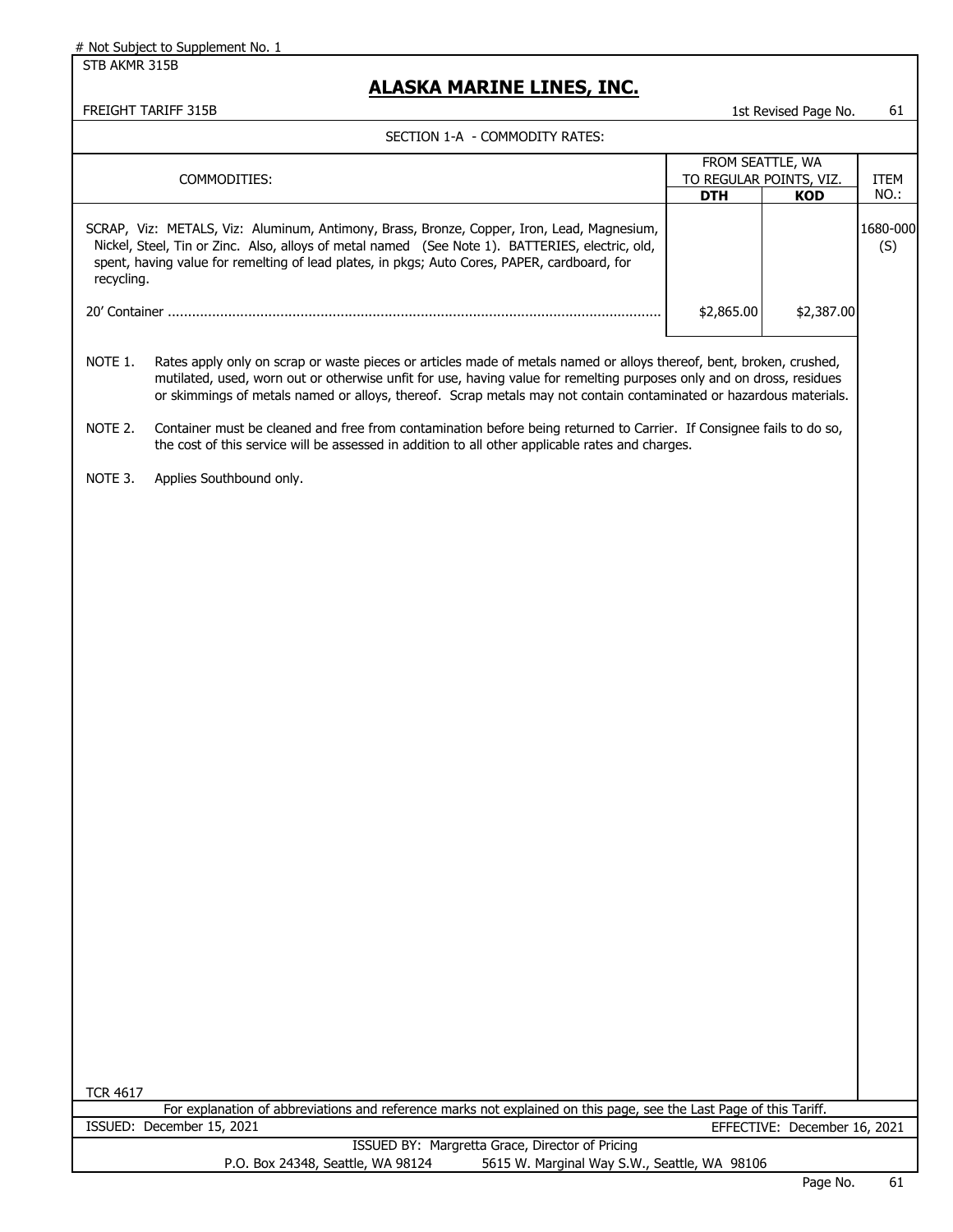STB AKMR 315B

## **ALASKA MARINE LINES, INC.**

|  | SECTION 1-A  - COMMODITY RATES: |  |
|--|---------------------------------|--|
|--|---------------------------------|--|

| SECTION 1-A - COMMODITY RATES:                                                                                                                           |                         |                              |             |
|----------------------------------------------------------------------------------------------------------------------------------------------------------|-------------------------|------------------------------|-------------|
|                                                                                                                                                          | FROM SEATTLE, WA        |                              |             |
| COMMODITIES:                                                                                                                                             | TO REGULAR POINTS, VIZ. |                              | <b>ITEM</b> |
|                                                                                                                                                          | <b>DTH</b>              | <b>KOD</b>                   | NO.:        |
| TANKS or VATS, SU With or Without Wheels, Viz: wooden, metal, fiberglass, plastic, concrete<br>or a combination of any of the above, as described below: |                         |                              | 1690-000    |
|                                                                                                                                                          | \$7.71<br>\$3.86        | ----<br>\$3.59               |             |
| NOTE 1.<br>Rates in cents per cubic foot.                                                                                                                |                         |                              |             |
| NOTE 2.<br>When tanks or vats are nested two or more per nest, charges will be based on the outside tank dimensions.                                     |                         |                              |             |
|                                                                                                                                                          |                         |                              |             |
| <b>TCR 4617</b>                                                                                                                                          |                         |                              |             |
| For explanation of abbreviations and reference marks not explained on this page, see the Last Page of this Tariff.                                       |                         |                              |             |
| ISSUED: December 15, 2021                                                                                                                                |                         | EFFECTIVE: December 16, 2021 |             |
| ISSUED BY: Margretta Grace, Director of Pricing                                                                                                          |                         |                              |             |
| P.O. Box 24348, Seattle, WA 98124<br>5615 W. Marginal Way S.W., Seattle, WA 98106                                                                        |                         |                              |             |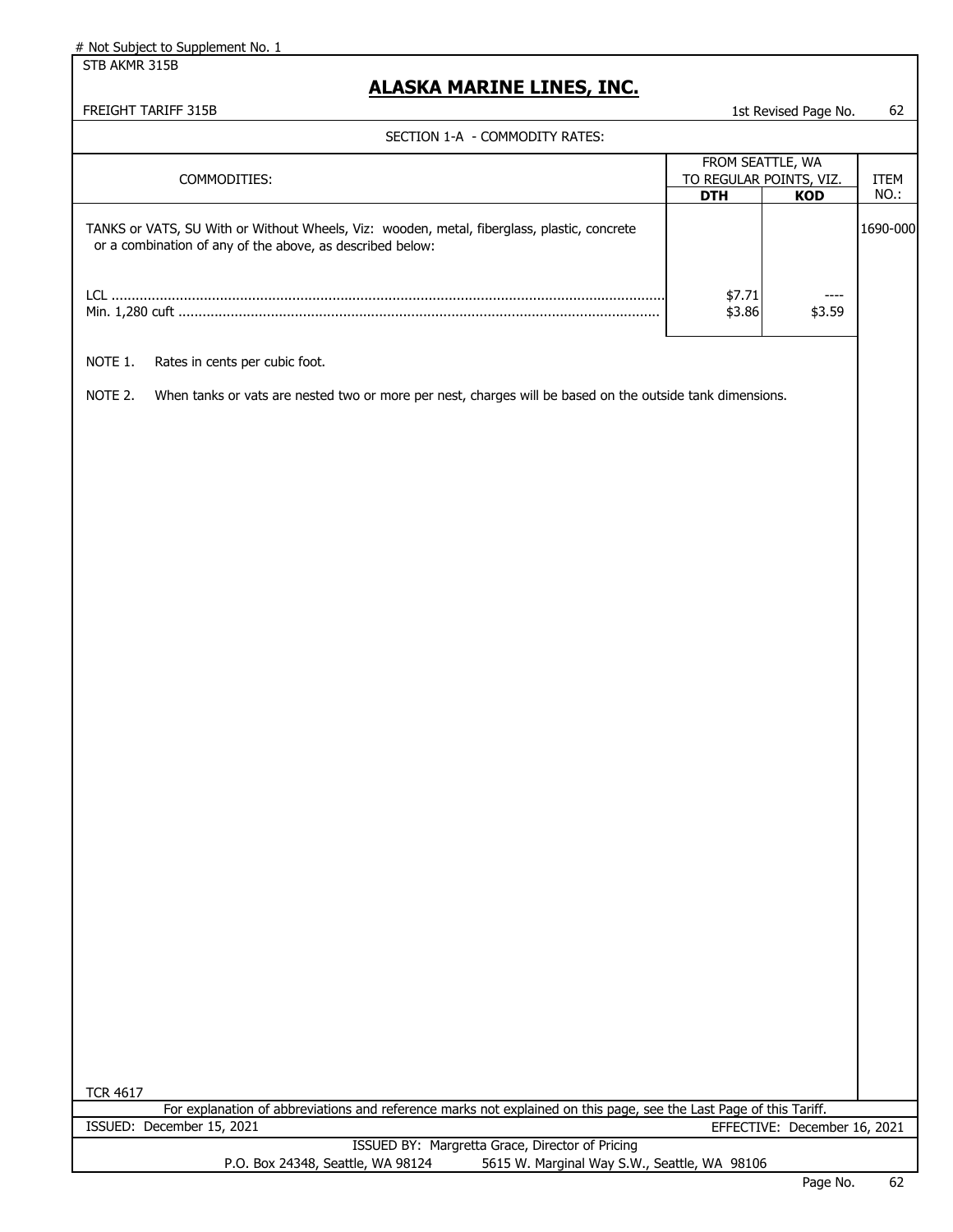STB AKMR 315B

### **ALASKA MARINE LINES, INC.**

|                 |                                                                                                                                                           |                         | Luction Lugo Hui             |             |
|-----------------|-----------------------------------------------------------------------------------------------------------------------------------------------------------|-------------------------|------------------------------|-------------|
|                 | SECTION 1-A - COMMODITY RATES:                                                                                                                            |                         |                              |             |
|                 |                                                                                                                                                           |                         | FROM SEATTLE, WA             |             |
|                 | COMMODITIES:                                                                                                                                              | TO REGULAR POINTS, VIZ. |                              | <b>ITEM</b> |
|                 |                                                                                                                                                           | <b>DTH</b>              | <b>KOD</b>                   | NO.:        |
|                 | TRAILERS, VEHICLE, SU, empty, intended for transportation of the following: MOTOR<br>VEHICLES, snow or ice, NOS; MOTORCYCLES; ALL TERRAIN VEHICLES; BOATS |                         |                              | 1720-005    |
|                 |                                                                                                                                                           | \$166.00                | \$135.00                     |             |
| NOTE 1.         | Refer to Item 1370-000 for application of full container or platform load rates.                                                                          |                         |                              |             |
| NOTE 2.         | STB AKMR 100, series, Rule 568 (Over-dimension Freight), Paragraph A (1) - Over-Length does not apply.                                                    |                         |                              |             |
| NOTE 3.         | Rates apply between Carrier's terminals only.                                                                                                             |                         |                              |             |
|                 |                                                                                                                                                           |                         |                              |             |
|                 | VEHICLES, Motor, Viz.: snow or ice, NOS, with or without skis, runners or windshields attached<br>or detached; and MOTORCYCLES. ALL TERRAIN VEHICLES.     |                         |                              | 1740-001    |
|                 |                                                                                                                                                           | \$185.00                |                              |             |
| NOTE 1.         | Uncrated vehicles are subject to a 20% surcharge to cover the additional handling costs associated with the units.                                        |                         |                              |             |
| NOTE 2.         | Except where units have been obviously modified, LCL units shall be rated based on the manufacturer's specified<br>dimensions.                            |                         |                              |             |
| NOTE 3.         | Rates apply between Carrier's terminals only.                                                                                                             |                         |                              |             |
|                 |                                                                                                                                                           |                         |                              |             |
|                 |                                                                                                                                                           |                         |                              |             |
|                 |                                                                                                                                                           |                         |                              |             |
|                 |                                                                                                                                                           |                         |                              |             |
|                 |                                                                                                                                                           |                         |                              |             |
|                 |                                                                                                                                                           |                         |                              |             |
|                 |                                                                                                                                                           |                         |                              |             |
|                 |                                                                                                                                                           |                         |                              |             |
|                 |                                                                                                                                                           |                         |                              |             |
|                 |                                                                                                                                                           |                         |                              |             |
| <b>TCR 4617</b> |                                                                                                                                                           |                         |                              |             |
|                 | For explanation of abbreviations and reference marks not explained on this page, see the Last Page of this Tariff.                                        |                         |                              |             |
|                 | ISSUED: December 15, 2021                                                                                                                                 |                         | EFFECTIVE: December 16, 2021 |             |
|                 | ISSUED BY: Margretta Grace, Director of Pricing<br>P.O. Box 24348, Seattle, WA 98124<br>5615 W. Marginal Way S.W., Seattle, WA 98106                      |                         |                              |             |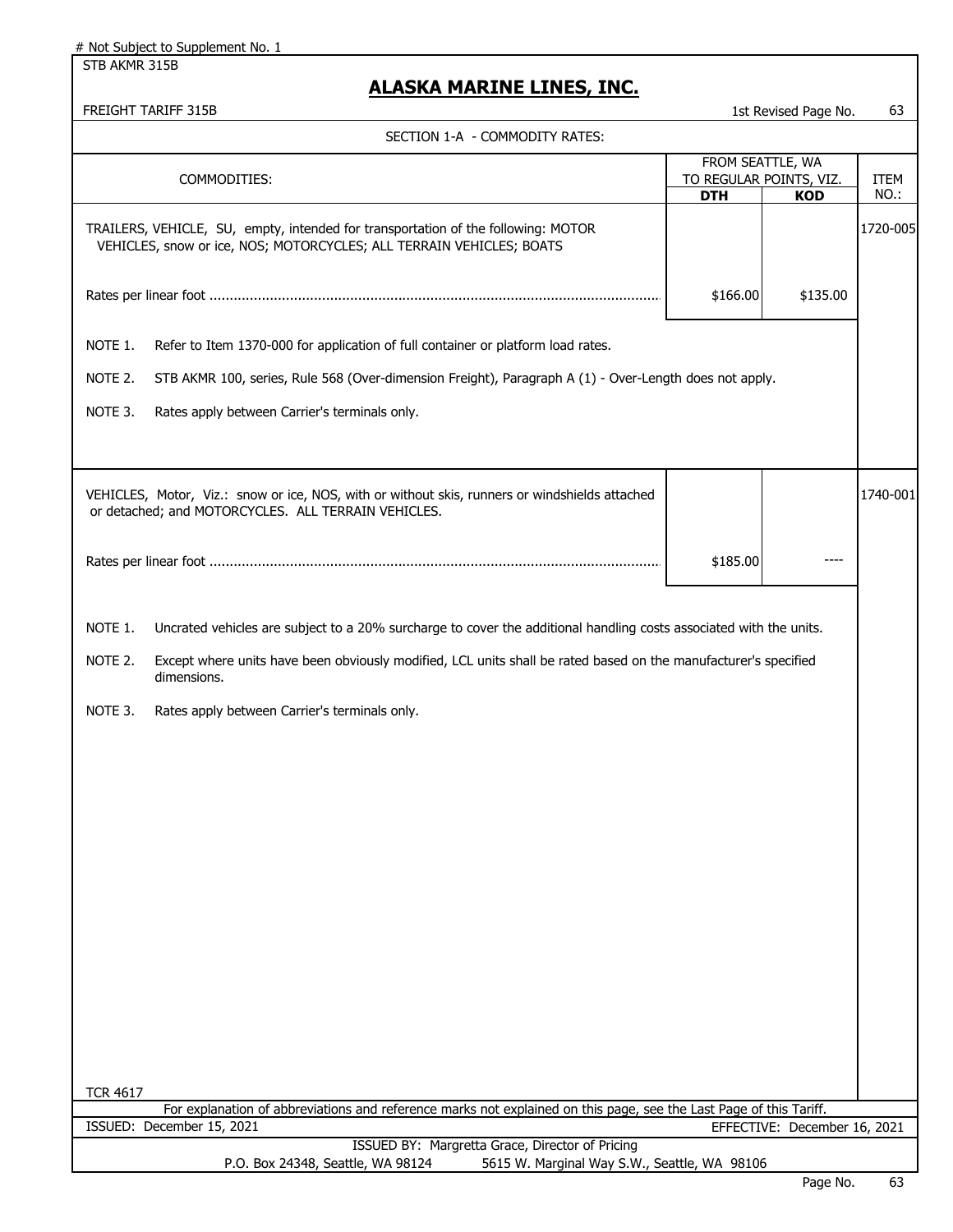STB AKMR 315B

### **ALASKA MARINE LINES, INC.**

|                                                      |                                                                                               | SECTION 1-A - COMMODITY RATES:                                                                                                                                                                |                                              |                                                                                         |                                                           |              |
|------------------------------------------------------|-----------------------------------------------------------------------------------------------|-----------------------------------------------------------------------------------------------------------------------------------------------------------------------------------------------|----------------------------------------------|-----------------------------------------------------------------------------------------|-----------------------------------------------------------|--------------|
|                                                      | COMMODITIES:                                                                                  |                                                                                                                                                                                               |                                              | <b>DTH</b>                                                                              | FROM SEATTLE, WA<br>TO REGULAR POINTS, VIZ.<br><b>KOD</b> | ITEM<br>NO.: |
|                                                      | as described below:                                                                           | VEHICLES, SU; WHEELED APPARATUS, EQUIPMENT or OUTFITS, Not exceeding 8'6" wide,                                                                                                               |                                              |                                                                                         |                                                           | 1740-002     |
|                                                      |                                                                                               |                                                                                                                                                                                               |                                              | \$246.00                                                                                | \$209.00                                                  |              |
|                                                      | VEHICLES, SELF PROPELLED, VIZ.:                                                               |                                                                                                                                                                                               |                                              |                                                                                         |                                                           |              |
| Ambulances<br><b>Buses</b>                           | Trucks, Boom, Concrete Mixing, Dump, Fire<br>Freight (including truck tractors), Tank, Towing | Vehicles Motor, NOS, (exceeding 84" wide and/or 90" high and/or 264" long)                                                                                                                    |                                              |                                                                                         |                                                           |              |
|                                                      |                                                                                               | APPARATUS, EQUIPMENT OR OUTFITS, WHEELED, VIZ.:                                                                                                                                               |                                              |                                                                                         |                                                           |              |
| Conveying<br>Drilling<br>Dump Wagon<br>Fire Fighting | <b>Concrete Mixing</b>                                                                        | Generating<br>Machine Shop<br>Snow Plowing or Removing<br>Telephone Construction and Repair                                                                                                   | <b>Utility Body</b><br><b>Tank Trailer</b>   | Trailers, Freight SU, Wheeled, containing or not<br>containing freight; Camper; Utility |                                                           |              |
| NOTE 1.                                              |                                                                                               | Rates apply between Carrier's terminals only.                                                                                                                                                 |                                              |                                                                                         |                                                           |              |
| NOTE 2.                                              |                                                                                               | Vehicles may not exceed the Gross Vehicle Weight Rating (GVWR) as specified by the manufacturer. For complete<br>auto and vehicle loading specifications, see STB AKMR 100, series, Rule 355. |                                              |                                                                                         |                                                           |              |
| NOTE 3.                                              |                                                                                               | Off road vehicles, not D.O.T. approved for Highway use, exceeding 8'6" wide, refer to Item 1520-000, Machinery.                                                                               |                                              |                                                                                         |                                                           |              |
| NOTE 4.                                              | 100, series, Rule 987.                                                                        | If through no fault of the Carrier, the vehicle is inoperable, a charge will be assessed as specified in tariff STB AKMR                                                                      |                                              |                                                                                         |                                                           |              |
| NOTE 5.                                              |                                                                                               | STB AKMR 100, series, Rule 568 (Over-dimension Freight), Paragraph A (1) - Over-Length does not apply.                                                                                        |                                              |                                                                                         |                                                           |              |
|                                                      |                                                                                               |                                                                                                                                                                                               |                                              |                                                                                         |                                                           |              |
|                                                      |                                                                                               |                                                                                                                                                                                               |                                              |                                                                                         |                                                           |              |
|                                                      |                                                                                               |                                                                                                                                                                                               |                                              |                                                                                         |                                                           |              |
|                                                      |                                                                                               |                                                                                                                                                                                               |                                              |                                                                                         |                                                           |              |
|                                                      |                                                                                               |                                                                                                                                                                                               |                                              |                                                                                         |                                                           |              |
|                                                      |                                                                                               |                                                                                                                                                                                               |                                              |                                                                                         |                                                           |              |
|                                                      |                                                                                               |                                                                                                                                                                                               |                                              |                                                                                         |                                                           |              |
| <b>TCR 4617</b>                                      |                                                                                               |                                                                                                                                                                                               |                                              |                                                                                         |                                                           |              |
|                                                      | ISSUED: December 15, 2021                                                                     | For explanation of abbreviations and reference marks not explained on this page, see the Last Page of this Tariff.                                                                            |                                              |                                                                                         | EFFECTIVE: December 16, 2021                              |              |
|                                                      |                                                                                               | ISSUED BY: Margretta Grace, Director of Pricing                                                                                                                                               |                                              |                                                                                         |                                                           |              |
|                                                      |                                                                                               | P.O. Box 24348, Seattle, WA 98124                                                                                                                                                             | 5615 W. Marginal Way S.W., Seattle, WA 98106 |                                                                                         |                                                           |              |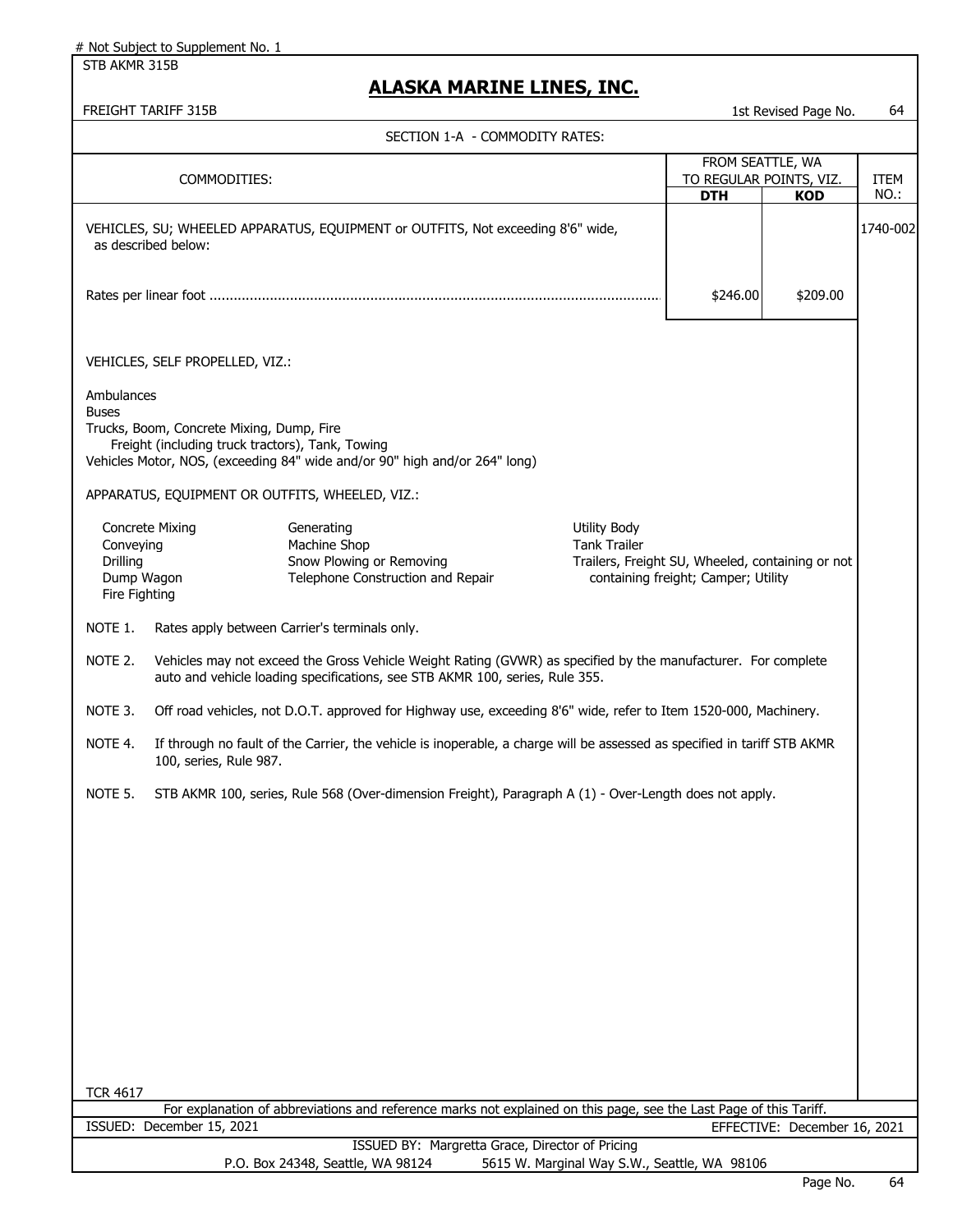STB AKMR 315B

### **ALASKA MARINE LINES, INC.**

FREIGHT TARIFF 315B 1st Revised Page No. 65

|                 |                                                                                                                                                                                                                          | FROM SEATTLE, WA                       |                                        |                 |
|-----------------|--------------------------------------------------------------------------------------------------------------------------------------------------------------------------------------------------------------------------|----------------------------------------|----------------------------------------|-----------------|
|                 | COMMODITIES:                                                                                                                                                                                                             | TO REGULAR POINTS, VIZ.                |                                        | <b>ITEM</b>     |
|                 |                                                                                                                                                                                                                          | <b>DTH</b>                             | <b>KOD</b>                             | NO.:            |
|                 | WASTE, REGULATED SUBSTANCES, Non-RCRA, Viz: ASBESTOS containing materials; PCBs<br>(Polychlorinated biphenols), less than 50 parts per million; RADIOACTIVE wastes; GLYCOLS.                                             |                                        |                                        | 1760-001<br>(S) |
|                 |                                                                                                                                                                                                                          | \$3,724.00<br>\$4,522.00<br>\$5,319.00 | \$3,445.00<br>\$4,184.00<br>\$4,921.00 |                 |
| NOTE 1.         | Container must be cleaned and free from contamination before being returned to Carrier. If consignee fails to do so,<br>the cost of this service will be assessed in addition to all other applicable rates and charges. |                                        |                                        |                 |
| NOTE 2.         | Estimated freight charges must be prepaid in advance of shipment.                                                                                                                                                        |                                        |                                        |                 |
| NOTE 3.         | Applies Southbound only.                                                                                                                                                                                                 |                                        |                                        |                 |
| NOTE 4.         | Shipment must be booked in advance. Hazardous waste and non-hazardous waste manifests and Canadian<br>environmental documents must be reviewed in advance.                                                               |                                        |                                        |                 |
| NOTE 5.         | Containers must be loaded and unloaded by Shipper or Consignee.                                                                                                                                                          |                                        |                                        |                 |
|                 |                                                                                                                                                                                                                          |                                        |                                        |                 |
|                 |                                                                                                                                                                                                                          |                                        |                                        |                 |
|                 |                                                                                                                                                                                                                          |                                        |                                        |                 |
|                 |                                                                                                                                                                                                                          |                                        |                                        |                 |
|                 |                                                                                                                                                                                                                          |                                        |                                        |                 |
|                 |                                                                                                                                                                                                                          |                                        |                                        |                 |
|                 |                                                                                                                                                                                                                          |                                        |                                        |                 |
|                 |                                                                                                                                                                                                                          |                                        |                                        |                 |
|                 |                                                                                                                                                                                                                          |                                        |                                        |                 |
|                 |                                                                                                                                                                                                                          |                                        |                                        |                 |
|                 |                                                                                                                                                                                                                          |                                        |                                        |                 |
|                 |                                                                                                                                                                                                                          |                                        |                                        |                 |
|                 |                                                                                                                                                                                                                          |                                        |                                        |                 |
|                 |                                                                                                                                                                                                                          |                                        |                                        |                 |
|                 |                                                                                                                                                                                                                          |                                        |                                        |                 |
| <b>TCR 4617</b> |                                                                                                                                                                                                                          |                                        |                                        |                 |
|                 | For explanation of abbreviations and reference marks not explained on this page, see the Last Page of this Tariff.                                                                                                       |                                        |                                        |                 |
|                 | ISSUED: December 15, 2021                                                                                                                                                                                                |                                        | EFFECTIVE: December 16, 2021           |                 |
|                 | ISSUED BY: Margretta Grace, Director of Pricing<br>P.O. Box 24348, Seattle, WA 98124<br>5615 W. Marginal Way S.W., Seattle, WA 98106                                                                                     |                                        |                                        |                 |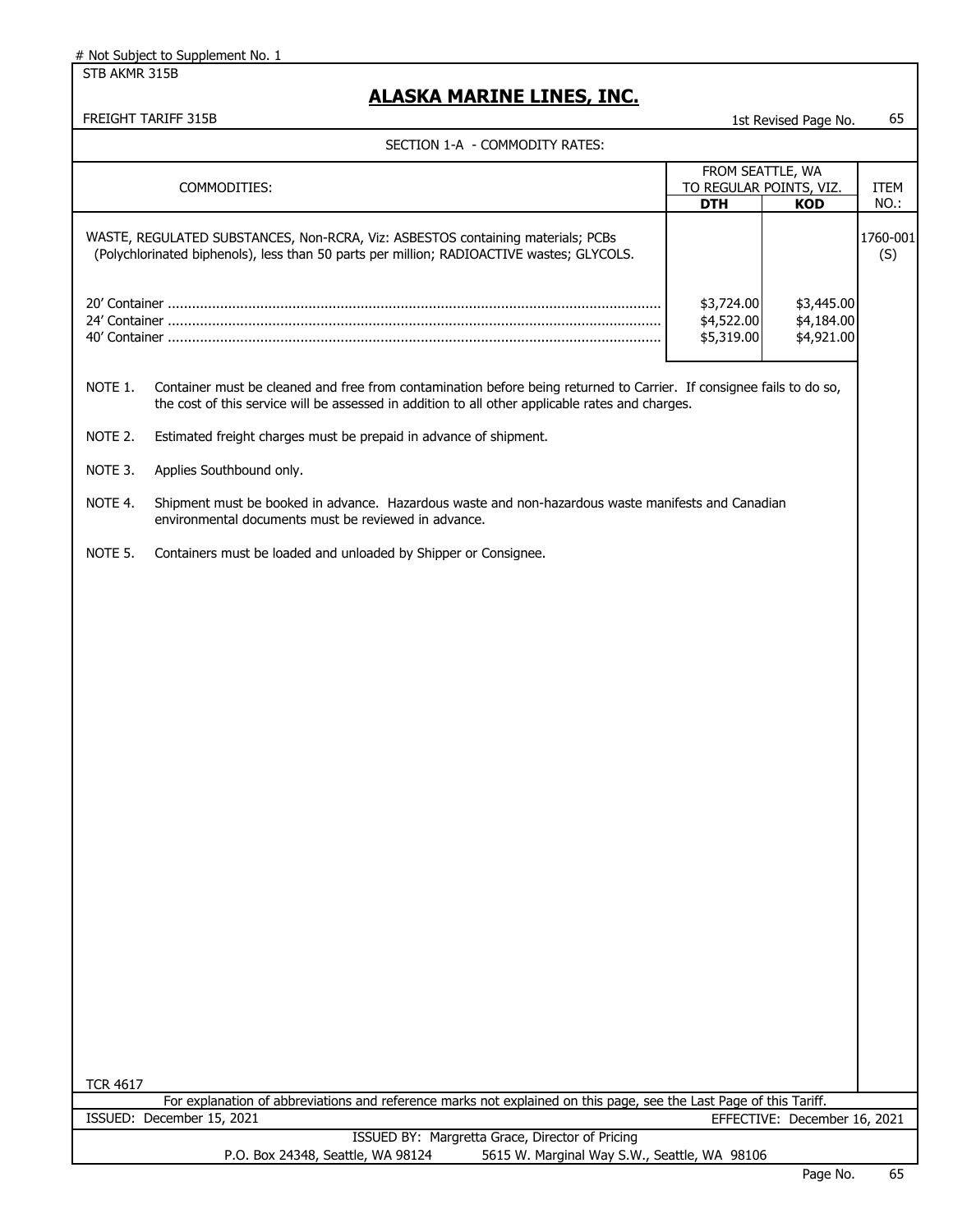STB AKMR 315B

| FREIGHT TARIFF 315B |                                                                                                                                                                                                                                     |                                         | 1st Revised Page No.                   | 66                  |
|---------------------|-------------------------------------------------------------------------------------------------------------------------------------------------------------------------------------------------------------------------------------|-----------------------------------------|----------------------------------------|---------------------|
|                     | SECTION 1-A - COMMODITY RATES:                                                                                                                                                                                                      |                                         |                                        |                     |
|                     |                                                                                                                                                                                                                                     | FROM SEATTLE, WA                        |                                        |                     |
|                     | COMMODITIES:                                                                                                                                                                                                                        | TO REGULAR POINTS, VIZ.<br><b>DTH</b>   | <b>KOD</b>                             | <b>ITEM</b><br>NO.: |
|                     | WASTE, HAZARDOUS, RCRA, VIZ: As so designated by the Environmental Protection Agency<br>including Polychlorinated Biphenyls (PCB's), 50 parts per million or more, packaged in<br>accordance with State and Federal EPA regulations |                                         |                                        | 1760-003<br>(S)     |
|                     |                                                                                                                                                                                                                                     | \$7,140.00<br>\$8,669.00<br>\$10,200.00 | \$6,604.00<br>\$8,019.00<br>\$9,435.00 |                     |
| NOTE 1.             | Subject to compliance with U.S. Coast Guard and D.O.T. regulations regarding documentation, packaging and marking.                                                                                                                  |                                         |                                        |                     |
| NOTE 2.             | Estimated freight charges must be prepaid in advance of shipment.                                                                                                                                                                   |                                         |                                        |                     |
| NOTE 3.             | Container must be cleaned and free from contamination before being returned to Carrier. If Consignee fails to do so,<br>the cost for this service will be assessed in addition to all other applicable rates and charges.           |                                         |                                        |                     |
| NOTE 4.             | Applies Southbound only.                                                                                                                                                                                                            |                                         |                                        |                     |
| NOTE 5.             | Containers must be loaded and unloaded by Shipper or Consignee.                                                                                                                                                                     |                                         |                                        |                     |
|                     |                                                                                                                                                                                                                                     |                                         |                                        |                     |
| disposal.           | WASTE OIL, NON-HAZARDOUS, Viz: Antifreeze, Oil, and Petroleum products for recycle or                                                                                                                                               |                                         |                                        | 1760-004<br>(S)     |
|                     |                                                                                                                                                                                                                                     | \$4,705.00                              | \$4,352.00                             |                     |
| NOTE 1.             | Subject to compliance with U.S. Coast Guard and D.O.T. regulations regarding documentation, packaging and marking.                                                                                                                  |                                         |                                        |                     |
| NOTE 2.             | Applies Southbound only.                                                                                                                                                                                                            |                                         |                                        |                     |
|                     | Estimated freight charges must be prepaid in advance of shipment.                                                                                                                                                                   |                                         |                                        |                     |
| NOTE 4.             | Container must be cleaned and free from contamination before being returned to Carrier. If Consignee fails to do so,<br>the cost for this service will be assessed in addition to all other applicable rates and charges.           |                                         |                                        |                     |
| NOTE 5.             | Containers must be loaded and unloaded by Shipper or Consignee.                                                                                                                                                                     |                                         |                                        |                     |
|                     |                                                                                                                                                                                                                                     |                                         |                                        |                     |
|                     |                                                                                                                                                                                                                                     |                                         |                                        |                     |
|                     |                                                                                                                                                                                                                                     |                                         |                                        |                     |
| <b>TCR 4617</b>     |                                                                                                                                                                                                                                     |                                         |                                        |                     |
|                     | For explanation of abbreviations and reference marks not explained on this page, see the Last Page of this Tariff.<br>ISSUED: December 15, 2021                                                                                     |                                         | EFFECTIVE: December 16, 2021           |                     |
|                     | ISSUED BY: Margretta Grace, Director of Pricing                                                                                                                                                                                     |                                         |                                        |                     |
|                     | P.O. Box 24348, Seattle, WA 98124<br>5615 W. Marginal Way S.W., Seattle, WA 98106                                                                                                                                                   |                                         |                                        |                     |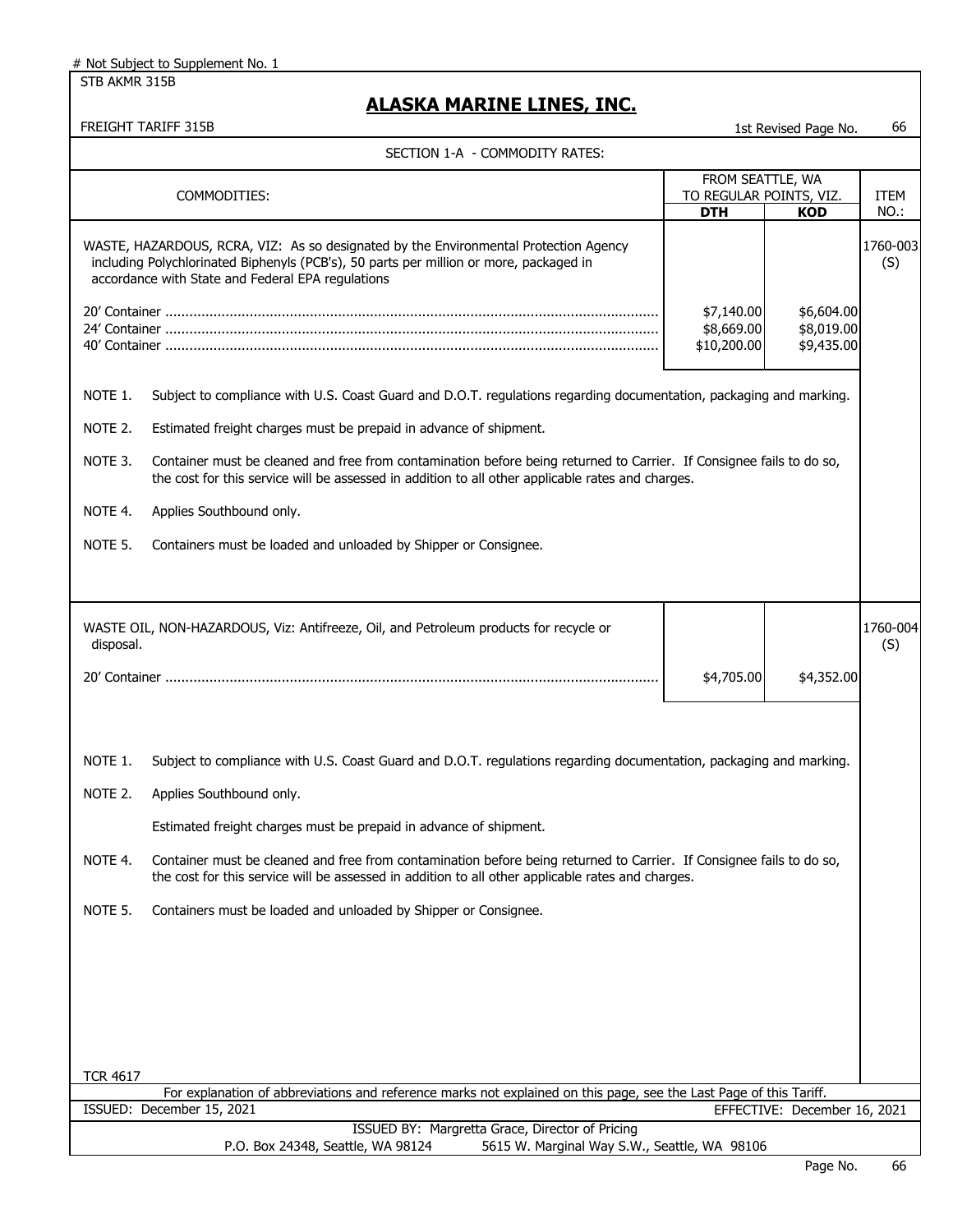STB AKMR 315B

### **ALASKA MARINE LINES, INC.**

FREIGHT TARIFF 315B 1st Revised Page No. 67

| COMMODITIES:                                              |                          | FROM SEATTLE, WA<br>TO REGULAR POINTS, VIZ. |                 |
|-----------------------------------------------------------|--------------------------|---------------------------------------------|-----------------|
|                                                           | <b>DTH</b>               | <b>KOD</b>                                  | NO.:            |
| WASTE, Contaminated Soil, Non-Hazardous                   |                          |                                             | 1760-000<br>(S) |
|                                                           | \$3,910.00               | \$3,519.00                                  |                 |
| WASTE, Contaminated Soil, Hazardous, PCB Contaminated     |                          |                                             | 1760-007<br>(S) |
|                                                           | \$3,910.00<br>\$9,309.00 | \$3,519.00<br>\$8,613.00                    |                 |
| The following notes apply to items 1760-000 and 1760-007: |                          |                                             |                 |

- packaging & marking, labeling and manifesting the named cargo. Additionally, Shipper is responsible for any additional charges for covering, lining or otherwise relating to run-off or pollution control and must be sufficiently packaged to protect the cargo for open transport on the deck of Carrier's marine equipment.
- NOTE 2. LIABILITY. Exception to STB AKMR 100, series, Rule 574. Customer shall be liable for and shall indemnify and hold harmless (including legal fees and costs) Carrier of and from any loss, damage, expense, claim, liability, administrative action, suit, fine and/or penalty of any type or nature whatsoever and howsoever caused arising out of or relating to the receipt, handling, preparation, packing, packaging, stowage, lashing, securing, transportation and delivery of the hazardous materials/waste identified herein including the release/discharge of such hazardous materials/waste.

Customer shall at its sole expense including the expense of deductibles procure and maintain during the term of this agreement comprehensive pollution/ environmental liability insurance(s) covering those risks for which Customer has agreed to indemnify Carrier as set forth above including contractual liability coverage therefore, with Carrier to be named as an additional insured and said policy(ies) endorsed to be primary to any insurance maintained by Carrier. Such insurance(s) shall be on forms subject to the approval of Carrier.

- NOTE 3. Applies Southbound only.
- NOTE 4. Estimated freight charges must be prepaid in advance of shipment.
- NOTE 5. Container must be cleaned and free from contamination before being returned to Carrier. If Consignee fails to do so, the cost for this service will be assessed in addition to all other applicable rates and charges.
- NOTE 6. Containers must be loaded and unloaded by Shipper or Consignee.

For explanation of abbreviations and reference marks not explained on this page, see the Last Page of this Tariff. EFFECTIVE: December 16, 2021 ISSUED: December 15, 2021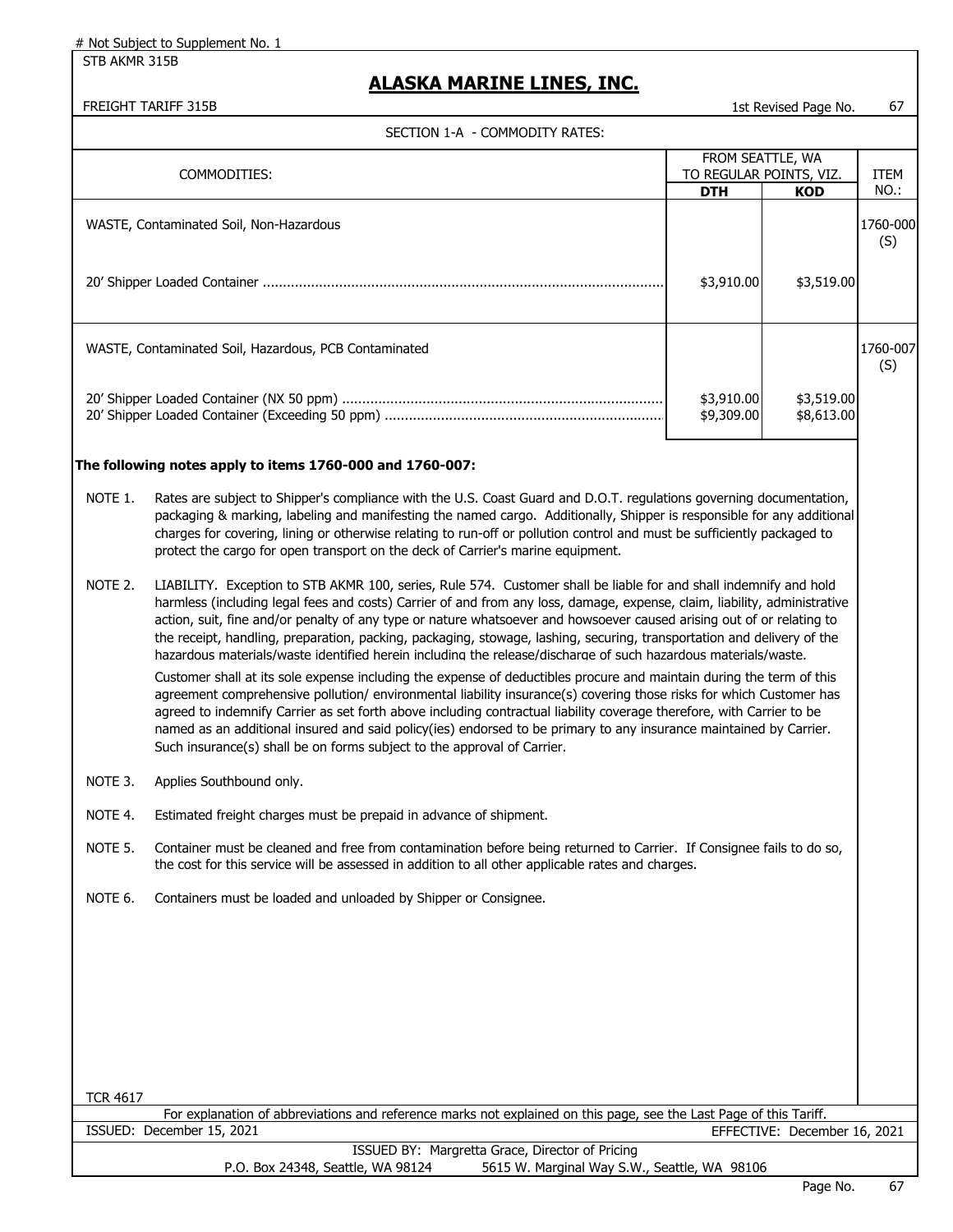STB AKMR 315B

# SECTION 2

COMMODITY RATES

### FROM

### POINTS IN ALASKA (SEE PAGE 2)

TO

## SEATTLE, WASHINGTON

For explanation of abbreviations and reference marks not explained on this page, see the Last Page of this Tariff.<br>15SUED: June 28, 2021<br>FFFECTIVE: ISSUED BY: Margretta Grace, Director of Pricing P.O. Box 24348, Seattle, WA 98124 5615 W. Marginal Way S.W., Seattle, WA 98106 EFFECTIVE: June 29, 2021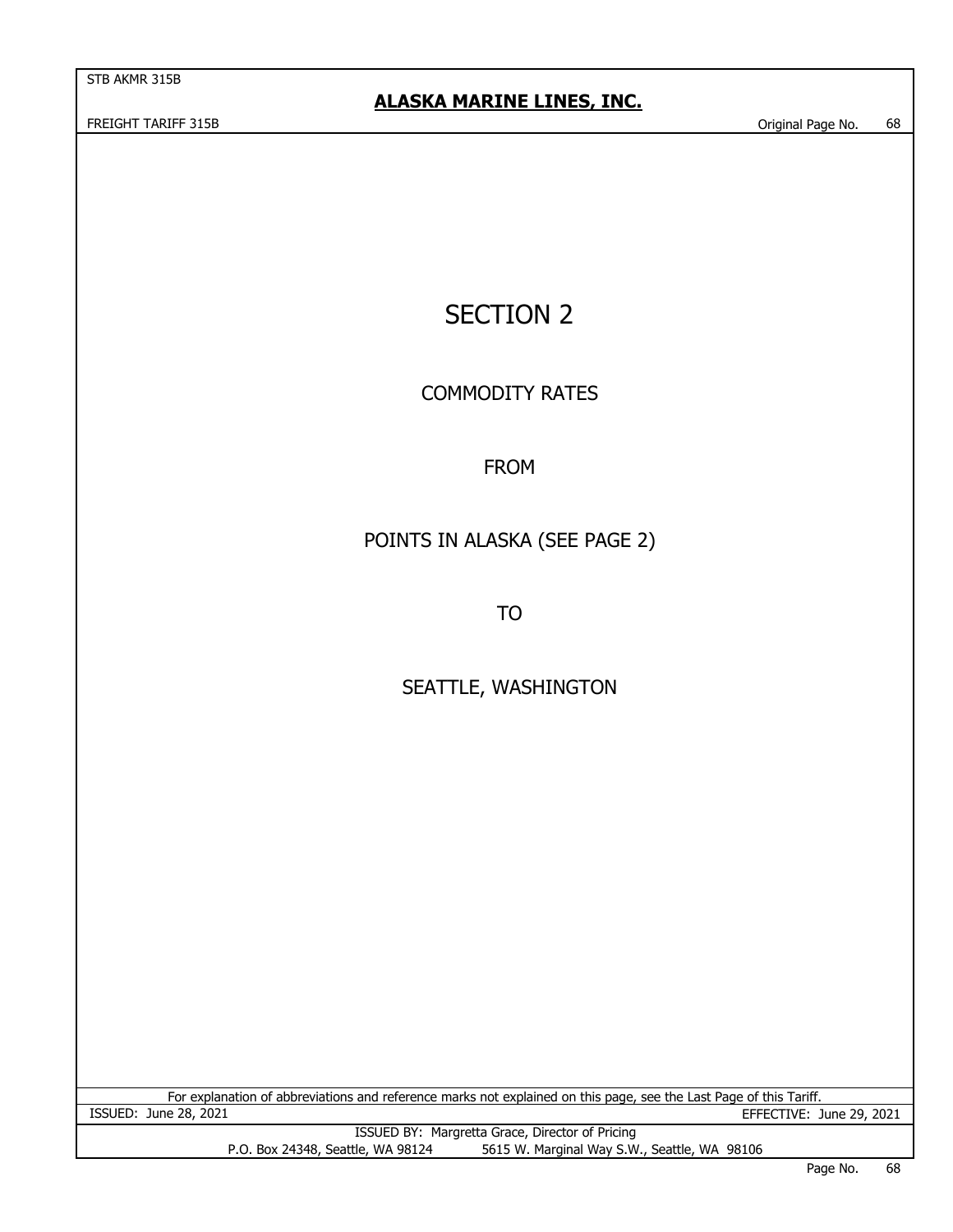| # Not Subject to Supplement No. 1                                                                                                               |                           |                              |                  |
|-------------------------------------------------------------------------------------------------------------------------------------------------|---------------------------|------------------------------|------------------|
| STB AKMR 315B                                                                                                                                   |                           |                              |                  |
| <b>ALASKA MARINE LINES, INC.</b><br>FREIGHT TARIFF 315B                                                                                         |                           |                              | 69               |
|                                                                                                                                                 |                           | 1st Revised Page No.         |                  |
| SECTION 2 - COMMODITY RATES:                                                                                                                    | TO SEATTLE, WA            |                              |                  |
| COMMODITIES:                                                                                                                                    | FROM REGULAR POINTS, VIZ. |                              | ITEM             |
| <b>BLACK COD, Frozen</b>                                                                                                                        | <b>DTH</b>                | <b>KOD</b>                   | NO.:<br>6000-002 |
|                                                                                                                                                 |                           |                              |                  |
|                                                                                                                                                 | \$15.41                   | \$15.61                      |                  |
| NOTE 1.<br>Item 995 shall not apply.                                                                                                            |                           |                              |                  |
| COD, Frozen                                                                                                                                     |                           |                              | 6000-002         |
|                                                                                                                                                 | \$15.62                   | \$15.42                      |                  |
| NOTE 1.<br>Item 995 shall not apply.                                                                                                            |                           |                              |                  |
| COD, Salted                                                                                                                                     |                           |                              | 6000-003         |
|                                                                                                                                                 |                           |                              |                  |
|                                                                                                                                                 | \$118.06<br>\$23.88       | \$23.58                      |                  |
| NOTE 1.<br>Item 995 shall not apply.                                                                                                            |                           |                              |                  |
| NOTE 2.<br>Exception to Rule 574: Shipments are subject to the liability program outlined in Section II under Basic Liability                   |                           |                              |                  |
| only. Shipments shall not be subject to the additional liability coverage detailed in Section III under Extended Liability.                     |                           |                              |                  |
| NOTE 3.<br>Rates do not include refrigeration services.                                                                                         |                           |                              |                  |
|                                                                                                                                                 |                           |                              |                  |
| CRAB: King, Frozen                                                                                                                              |                           |                              | 6100-002         |
|                                                                                                                                                 | \$22.51                   | \$22.22                      |                  |
| NOTE 1.<br>Item 995 shall not apply.                                                                                                            |                           |                              |                  |
|                                                                                                                                                 |                           |                              |                  |
|                                                                                                                                                 |                           |                              |                  |
| CRAB: Opilio, Frozen                                                                                                                            |                           |                              | 6100-003         |
|                                                                                                                                                 | \$22.51                   | \$22.22                      |                  |
| NOTE 1.<br>Item 995 shall not apply.                                                                                                            |                           |                              |                  |
|                                                                                                                                                 |                           |                              |                  |
|                                                                                                                                                 |                           |                              |                  |
|                                                                                                                                                 |                           |                              |                  |
| <b>TCR 4617</b>                                                                                                                                 |                           |                              |                  |
| For explanation of abbreviations and reference marks not explained on this page, see the Last Page of this Tariff.<br>ISSUED: December 15, 2021 |                           | EFFECTIVE: December 16, 2021 |                  |
| ISSUED BY: Margretta Grace, Director of Pricing                                                                                                 |                           |                              |                  |
| P.O. Box 24348, Seattle, WA 98124<br>5615 W. Marginal Way S.W., Seattle, WA 98106                                                               |                           |                              |                  |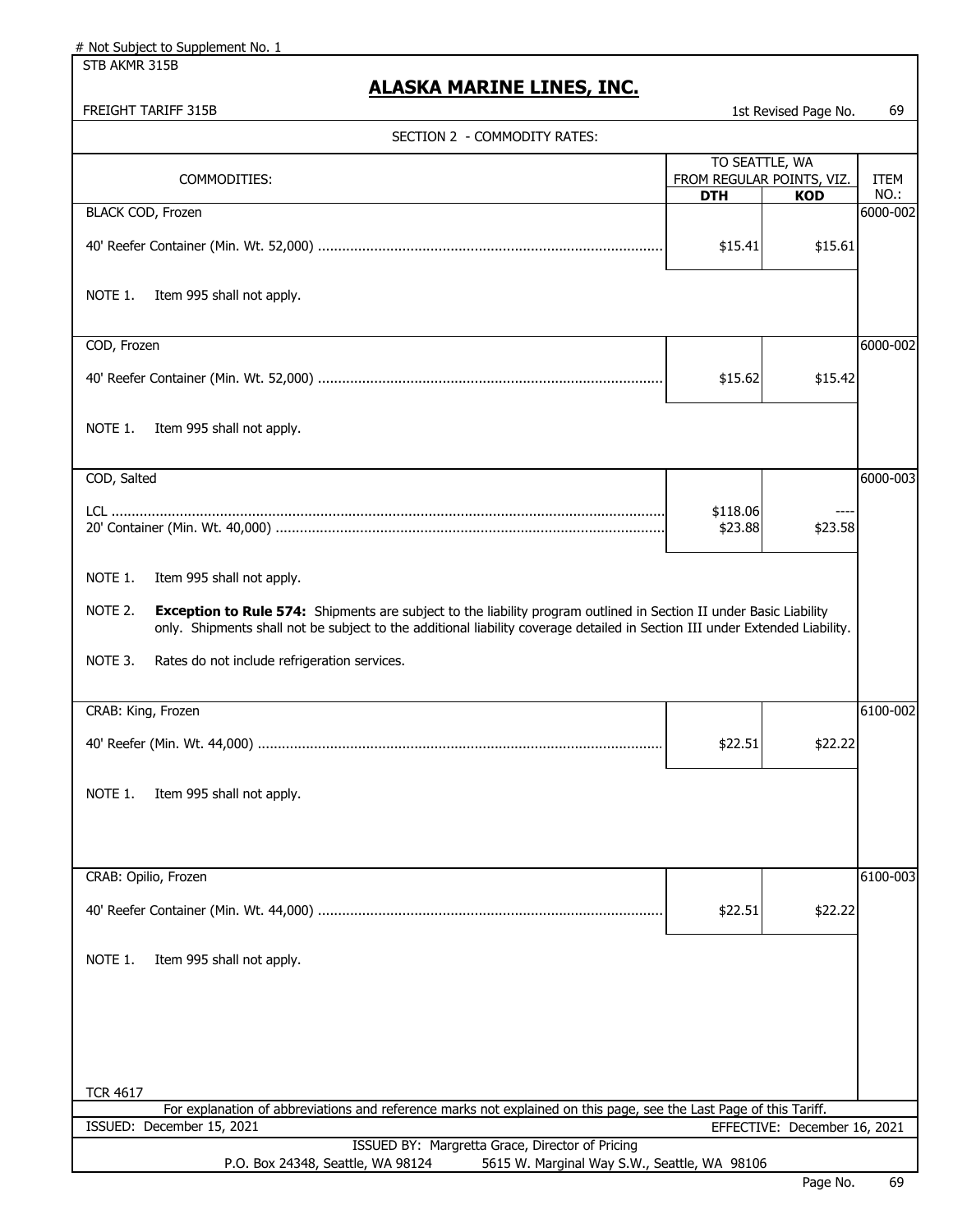# Not Subject to Supplement No. 1

STB AKMR 315B

# **ALASKA MARINE LINES, INC.**

FREIGHT TARIFF 315B 1st Revised Page No. 70

| SECTION 2 - COMMODITY RATES:                                                                                       |            |                                                           |              |
|--------------------------------------------------------------------------------------------------------------------|------------|-----------------------------------------------------------|--------------|
| COMMODITIES:                                                                                                       | <b>DTH</b> | TO SEATTLE, WA<br>FROM REGULAR POINTS, VIZ.<br><b>KOD</b> | ITEM<br>NO.: |
| HALIBUT, Frozen                                                                                                    |            |                                                           | 6200-002     |
|                                                                                                                    | \$18.46    | \$18.22                                                   |              |
| NOTE 1.<br>Item 995 shall not apply.                                                                               |            |                                                           |              |
| POLLOCK, Deep Skin, Frozen                                                                                         |            |                                                           | 6400-001     |
|                                                                                                                    | \$15.62    | \$15.42                                                   |              |
| NOTE 1.<br>Item 995 shall not apply.                                                                               |            |                                                           |              |
| POLLOCK, Fillet, Frozen                                                                                            |            |                                                           | 6400-002     |
|                                                                                                                    | \$15.62    | \$15.42                                                   |              |
| NOTE 1.<br>Item 995 shall not apply.                                                                               |            |                                                           |              |
| POLLOCK, H & G, Frozen                                                                                             |            |                                                           | 6400-003     |
|                                                                                                                    | \$15.62    | \$15.42                                                   |              |
| NOTE 1.<br>Item 995 shall not apply.                                                                               |            |                                                           |              |
| POLLOCK, IQF, Frozen                                                                                               |            |                                                           | 6400-004     |
|                                                                                                                    | \$19.28    | \$19.03                                                   |              |
| NOTE 1.<br>Item 995 shall not apply.                                                                               |            |                                                           |              |
| POLLOCK, Milt, Frozen                                                                                              |            |                                                           | 6400-005     |
|                                                                                                                    | \$15.62    | \$15.42                                                   |              |
| NOTE 1.<br>Item 995 shall not apply.                                                                               |            |                                                           |              |
|                                                                                                                    |            |                                                           |              |
|                                                                                                                    |            |                                                           |              |
|                                                                                                                    |            |                                                           |              |
|                                                                                                                    |            |                                                           |              |
| <b>TCR 4617</b>                                                                                                    |            |                                                           |              |
| For explanation of abbreviations and reference marks not explained on this page, see the Last Page of this Tariff. |            |                                                           |              |
| ISSUED: December 15, 2021<br>ISSUED BY: Margretta Grace, Director of Pricing                                       |            | EFFECTIVE: December 16, 2021                              |              |
| P.O. Box 24348, Seattle, WA 98124<br>5615 W. Marginal Way S.W., Seattle, WA 98106                                  |            |                                                           |              |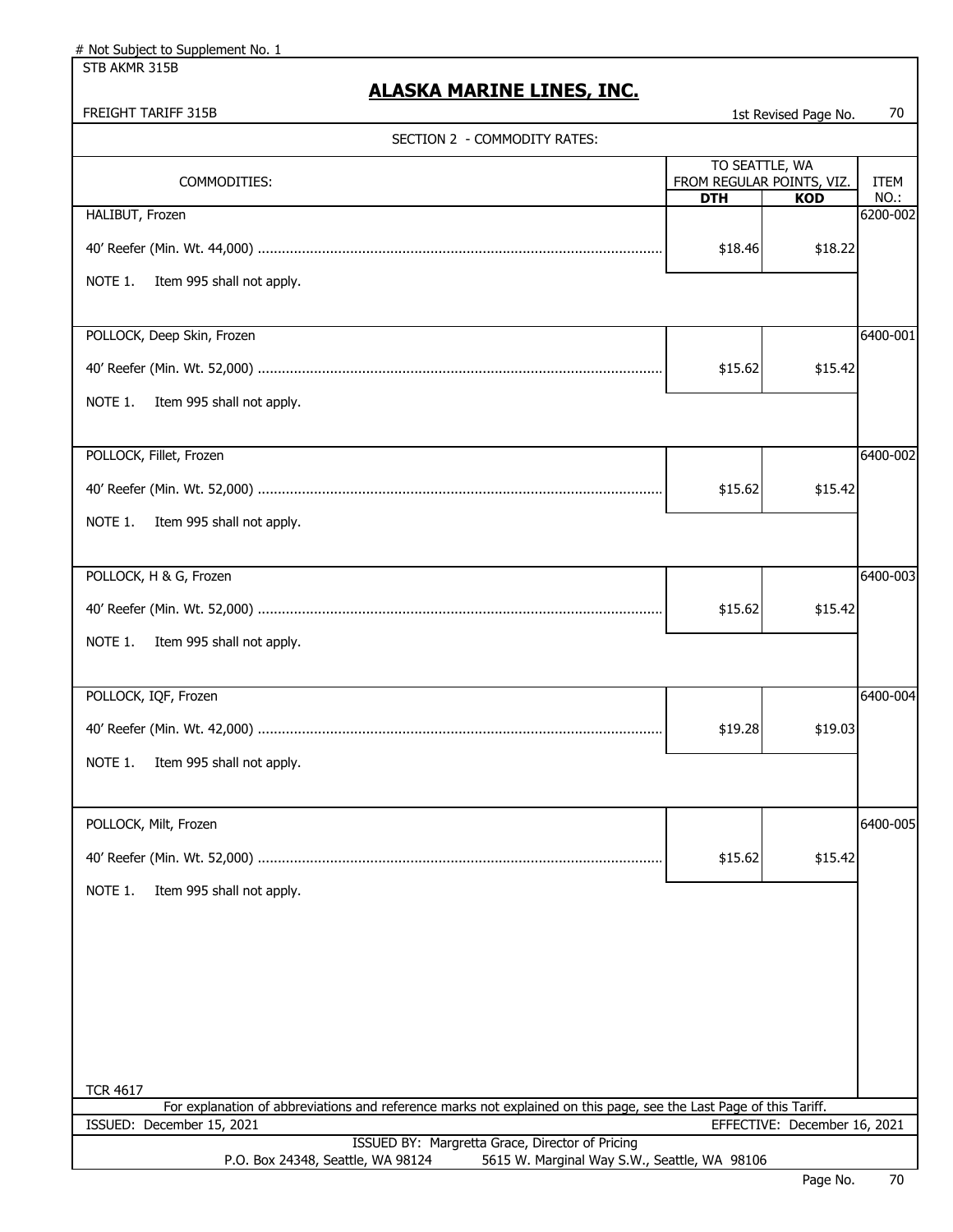# Not Subject to Supplement No. 1

STB AKMR 315B

# **ALASKA MARINE LINES, INC.**

FREIGHT TARIFF 315B 1st Revised Page No. 21

| SECTION 2 - COMMODITY RATES:                                                                                                                                                                                                                                                      |                                                           |                              |              |
|-----------------------------------------------------------------------------------------------------------------------------------------------------------------------------------------------------------------------------------------------------------------------------------|-----------------------------------------------------------|------------------------------|--------------|
| COMMODITIES:                                                                                                                                                                                                                                                                      | TO SEATTLE, WA<br>FROM REGULAR POINTS, VIZ.<br><b>DTH</b> | <b>KOD</b>                   | ITEM<br>NO.: |
| POLLOCK, Mince, Frozen                                                                                                                                                                                                                                                            |                                                           |                              | 6400-006     |
|                                                                                                                                                                                                                                                                                   | \$15.62                                                   | \$15.42                      |              |
| NOTE 1.<br>Item 995 shall not apply.                                                                                                                                                                                                                                              |                                                           |                              |              |
| POLLOCK, Roe, Frozen                                                                                                                                                                                                                                                              |                                                           |                              | 6400-007     |
|                                                                                                                                                                                                                                                                                   | \$15.62                                                   | \$16.62                      |              |
| NOTE 1.<br>Item 995 shall not apply.                                                                                                                                                                                                                                              |                                                           |                              |              |
| POLLOCK, Stomach, Frozen                                                                                                                                                                                                                                                          |                                                           |                              | 6400-008     |
|                                                                                                                                                                                                                                                                                   | \$15.62                                                   | \$15.42                      |              |
| Item 995 shall not apply.<br>NOTE 1.                                                                                                                                                                                                                                              |                                                           |                              |              |
| SALMON, Canned                                                                                                                                                                                                                                                                    |                                                           |                              | 6500-001     |
|                                                                                                                                                                                                                                                                                   |                                                           | \$20.98                      |              |
|                                                                                                                                                                                                                                                                                   |                                                           | \$20.21<br>\$19.66           |              |
| NOTE 1.<br>Item 995 shall not apply.                                                                                                                                                                                                                                              |                                                           |                              |              |
| NOTE 2.<br>Exception to AKMR 100, series, Rule 574: Shipments are subject to the liability program outlined in Section II<br>under Basic Liability only. Shipments shall not be subject to the additional liability coverage detailed in Section III<br>under Extended Liability. |                                                           |                              |              |
| SALMON, Chum, Frozen                                                                                                                                                                                                                                                              |                                                           |                              | 6500-002     |
|                                                                                                                                                                                                                                                                                   | $---$                                                     | \$13.50                      |              |
| NOTE 1.<br>Item 995 shall not apply.                                                                                                                                                                                                                                              |                                                           |                              |              |
| SALMON, NOS, Frozen                                                                                                                                                                                                                                                               |                                                           |                              | 6500-000     |
|                                                                                                                                                                                                                                                                                   |                                                           | \$18.57                      |              |
| NOTE 1.<br>Item 995 shall not apply.                                                                                                                                                                                                                                              |                                                           |                              |              |
| SALMON, Pink, Frozen                                                                                                                                                                                                                                                              |                                                           |                              | 6500-006     |
|                                                                                                                                                                                                                                                                                   |                                                           | \$13.50                      |              |
| NOTE 1.<br>Item 995 shall not apply.                                                                                                                                                                                                                                              |                                                           |                              |              |
| SALMON ROE, NOS, Frozen                                                                                                                                                                                                                                                           |                                                           |                              | 6500-007     |
|                                                                                                                                                                                                                                                                                   | ----                                                      | \$16.62                      |              |
| NOTE 1.<br>Item 995 shall not apply.                                                                                                                                                                                                                                              |                                                           |                              |              |
| <b>TCR 4617</b>                                                                                                                                                                                                                                                                   |                                                           |                              |              |
| For explanation of abbreviations and reference marks not explained on this page, see the Last Page of this Tariff.<br>December 15, 2021<br>ISSUED:                                                                                                                                |                                                           | EFFECTIVE: December 16, 2021 |              |
| ISSUED BY: Margretta Grace, Director of Pricing<br>P.O. Box 24348, Seattle, WA 98124<br>5615 W. Marginal Way S.W., Seattle, WA 98106                                                                                                                                              |                                                           |                              |              |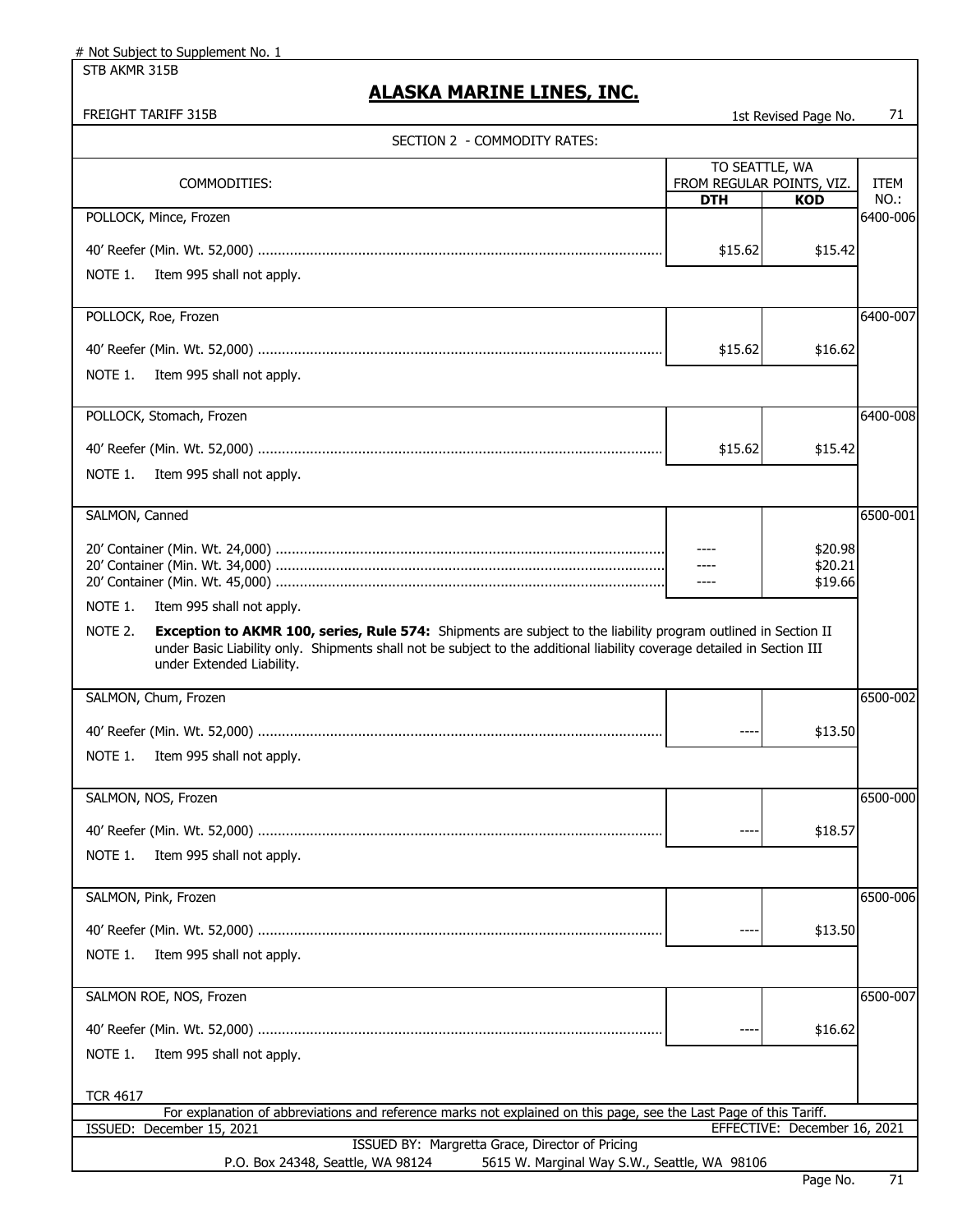# Not Subject to Supplement No. 1

STB AKMR 315B

## **ALASKA MARINE LINES, INC.**

#### FREIGHT TARIFF 315B 1st Revised Page No. 72

| SECTION 2 - COMMODITY RATES: |  |
|------------------------------|--|
|------------------------------|--|

|                   | SECTION 2 - COMMODITY RATES:                                                                                                                                                                                                              |                           |                              |                  |
|-------------------|-------------------------------------------------------------------------------------------------------------------------------------------------------------------------------------------------------------------------------------------|---------------------------|------------------------------|------------------|
| COMMODITIES:      |                                                                                                                                                                                                                                           | TO SEATTLE, WA            |                              |                  |
|                   |                                                                                                                                                                                                                                           | FROM REGULAR POINTS, VIZ. |                              | ITEM             |
| <b>FISH MEAL</b>  |                                                                                                                                                                                                                                           | <b>DTH</b>                | <b>KOD</b>                   | NO.:<br>6900-001 |
|                   |                                                                                                                                                                                                                                           |                           |                              |                  |
|                   |                                                                                                                                                                                                                                           | \$12.44                   | \$12.28                      |                  |
|                   |                                                                                                                                                                                                                                           | \$13.84                   | \$13.66                      |                  |
| NOTE 1.           | Item 995 shall not apply.                                                                                                                                                                                                                 |                           |                              |                  |
| NOTE 2.           | Rates do not include refrigeration service.                                                                                                                                                                                               |                           |                              |                  |
| NOTE 3.           | Exception to AKMR 100, series, Rule 574: Shipments are subject to the liability program outlined in Section II                                                                                                                            |                           |                              |                  |
|                   | under Basic Liability only. Shipments shall not be subject to the additional liability coverage detailed in Section III<br>under Extended Liability.                                                                                      |                           |                              |                  |
| FISH OIL          |                                                                                                                                                                                                                                           |                           |                              | 6900-002         |
|                   |                                                                                                                                                                                                                                           |                           |                              |                  |
|                   |                                                                                                                                                                                                                                           | \$11.83                   | \$11.67                      |                  |
|                   |                                                                                                                                                                                                                                           | \$14.23                   | \$14.04                      |                  |
| NOTE 1.           | Item 995 shall not apply.                                                                                                                                                                                                                 |                           |                              |                  |
| NOTE 2.           | Rates do not include refrigeration service.                                                                                                                                                                                               |                           |                              |                  |
|                   |                                                                                                                                                                                                                                           |                           |                              |                  |
| NOTE 3.           | Exception to AKMR 100, series, Rule 574: Shipments are subject to the liability program outlined in Section II<br>under Basic Liability only. Shipments shall not be subject to the additional liability coverage detailed in Section III |                           |                              |                  |
|                   | under Extended Liability.                                                                                                                                                                                                                 |                           |                              |                  |
|                   |                                                                                                                                                                                                                                           |                           |                              |                  |
|                   |                                                                                                                                                                                                                                           |                           |                              |                  |
| FISH, NOS, Frozen |                                                                                                                                                                                                                                           |                           |                              | 6900-007         |
|                   |                                                                                                                                                                                                                                           | $---$                     | \$19.16                      |                  |
|                   |                                                                                                                                                                                                                                           |                           |                              |                  |
| NOTE 1.           | Item 995 shall not apply.                                                                                                                                                                                                                 |                           |                              |                  |
|                   |                                                                                                                                                                                                                                           |                           |                              |                  |
|                   |                                                                                                                                                                                                                                           |                           |                              |                  |
|                   |                                                                                                                                                                                                                                           |                           |                              |                  |
|                   |                                                                                                                                                                                                                                           |                           |                              |                  |
|                   |                                                                                                                                                                                                                                           |                           |                              |                  |
|                   |                                                                                                                                                                                                                                           |                           |                              |                  |
|                   |                                                                                                                                                                                                                                           |                           |                              |                  |
|                   |                                                                                                                                                                                                                                           |                           |                              |                  |
|                   |                                                                                                                                                                                                                                           |                           |                              |                  |
|                   |                                                                                                                                                                                                                                           |                           |                              |                  |
|                   |                                                                                                                                                                                                                                           |                           |                              |                  |
|                   |                                                                                                                                                                                                                                           |                           |                              |                  |
|                   |                                                                                                                                                                                                                                           |                           |                              |                  |
|                   |                                                                                                                                                                                                                                           |                           |                              |                  |
|                   |                                                                                                                                                                                                                                           |                           |                              |                  |
|                   |                                                                                                                                                                                                                                           |                           |                              |                  |
|                   |                                                                                                                                                                                                                                           |                           |                              |                  |
|                   |                                                                                                                                                                                                                                           |                           |                              |                  |
|                   |                                                                                                                                                                                                                                           |                           |                              |                  |
|                   |                                                                                                                                                                                                                                           |                           |                              |                  |
| <b>TCR 4617</b>   | For explanation of abbreviations and reference marks not explained on this page, see the Last Page of this Tariff.                                                                                                                        |                           |                              |                  |
|                   | ISSUED: December 15, 2021                                                                                                                                                                                                                 |                           | EFFECTIVE: December 16, 2021 |                  |
|                   | ISSUED BY: Margretta Grace, Director of Pricing                                                                                                                                                                                           |                           |                              |                  |
|                   | P.O. Box 24348, Seattle, WA 98124<br>5615 W. Marginal Way S.W., Seattle, WA 98106                                                                                                                                                         |                           |                              |                  |